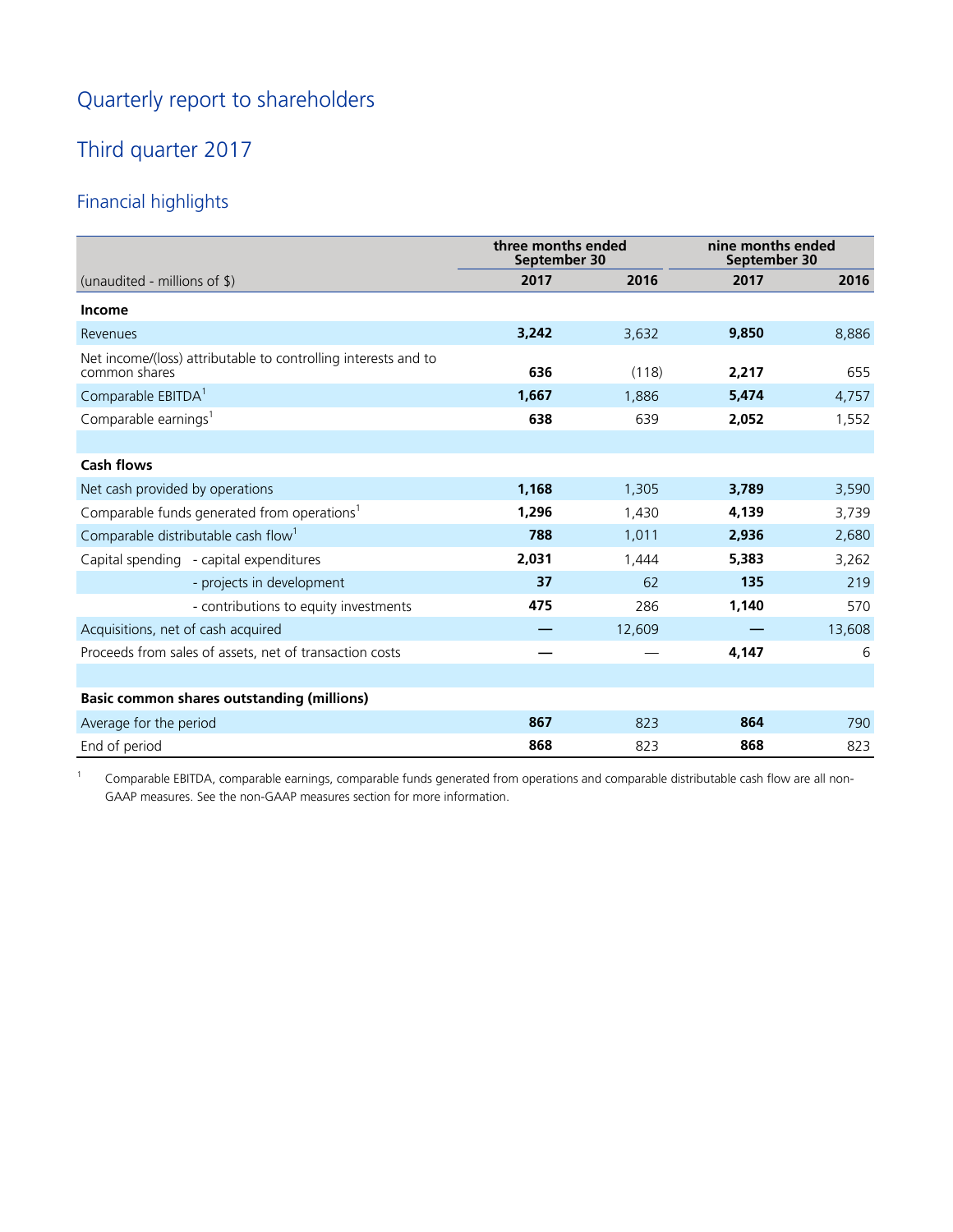# Management's discussion and analysis

#### November 8, 2017

This management's discussion and analysis (MD&A) contains information to help the reader make investment decisions about TransCanada PipeLines Limited (TCPL). It discusses our business, operations, financial position, risks and other factors for the three and nine months ended September 30, 2017, and should be read with the accompanying unaudited condensed consolidated financial statements for the three and nine months ended September 30, 2017 which have been prepared in accordance with U.S. GAAP.

This MD&A should also be read in conjunction with our December 31, 2016 audited consolidated financial statements and notes and the MD&A in our 2016 Annual Report.

### **FORWARD-LOOKING INFORMATION**

We disclose forward-looking information to help current and potential investors understand management's assessment of our future plans and financial outlook, and our future prospects overall.

Statements that are *forward-looking* are based on certain assumptions and on what we know and expect today. These statements generally include words like *anticipate, expect, believe, may, will, should, estimate* or other similar words.

Forward-looking statements in this MD&A include information about the following, among other things:

- planned changes in our business including the divestiture of assets
- our financial and operational performance, including the performance of our subsidiaries
- expectations or projections about strategies and goals for growth and expansion
- expected cash flows and future financing options available to us
- expected dividend growth
- expected costs for planned projects, including projects under construction, permitting and in development
- expected schedules for planned projects (including anticipated construction and completion dates)
- expected regulatory processes and outcomes
- expected impact of regulatory outcomes
- expected outcomes with respect to legal proceedings, including arbitration and insurance claims
- expected capital expenditures and contractual obligations
- expected operating and financial results
- expected impact of future accounting changes, commitments and contingent liabilities
- expected industry, market and economic conditions.

Forward-looking statements do not guarantee future performance. Actual events and results could be significantly different because of assumptions, risks or uncertainties related to our business or events that happen after the date of this MD&A.

Our forward-looking information is based on the following key assumptions, and is subject to the following risks and uncertainties:

### **Assumptions**

- inflation rates, commodity prices and capacity prices
- nature and scope of hedging
- regulatory decisions and outcomes
- foreign exchange rates
- interest rates
- tax rates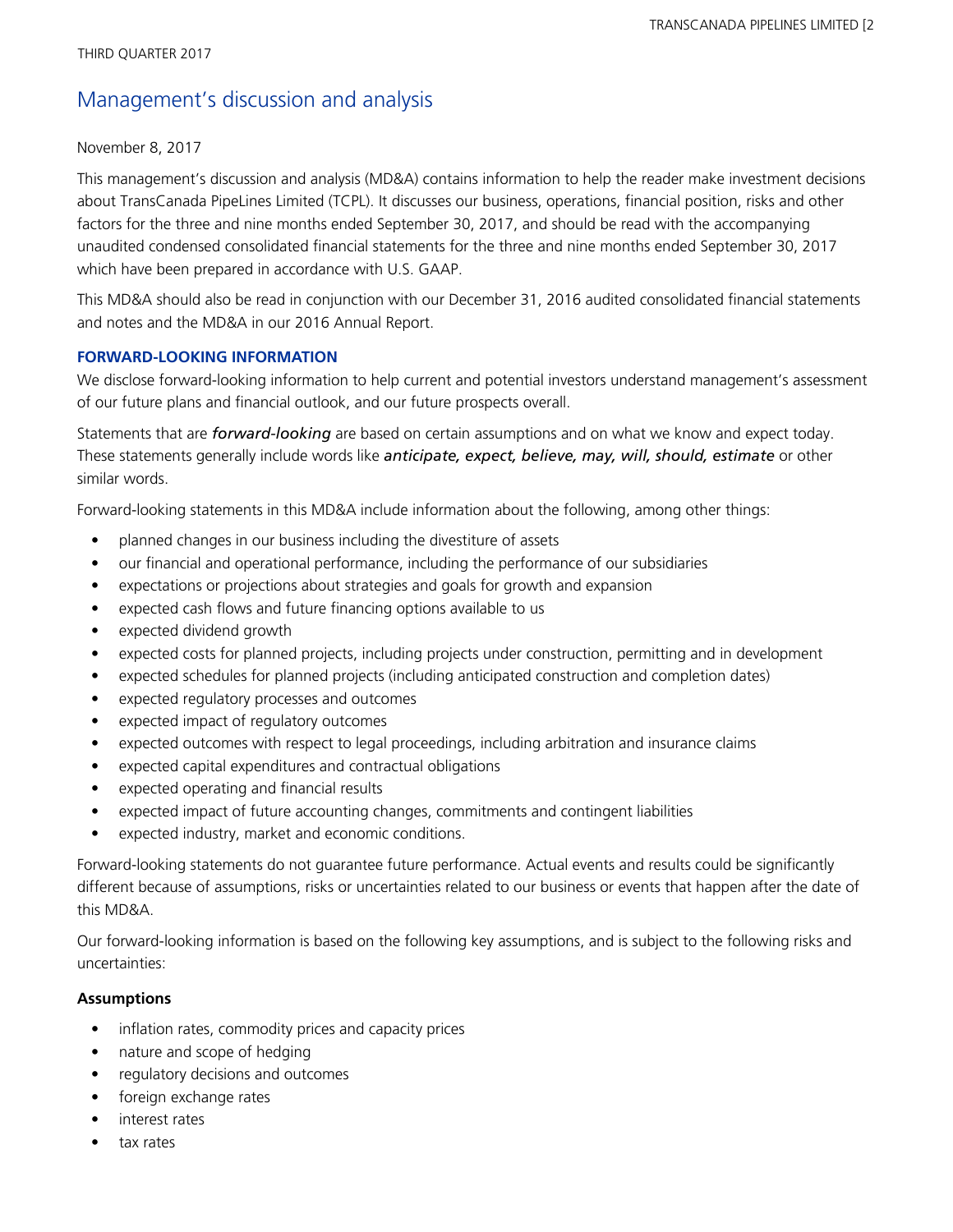- planned and unplanned outages and the use of our pipeline and energy assets
- integrity and reliability of our assets
- access to capital markets
- anticipated construction costs, schedules and completion dates.

### **Risks and uncertainties**

- our ability to successfully implement our strategic priorities and whether they will yield the expected benefits
- the operating performance of our pipeline and energy assets
- amount of capacity sold and rates achieved in our pipeline businesses
- the availability and price of energy commodities
- the amount of capacity payments and revenues we receive from our energy business
- regulatory decisions and outcomes
- outcomes of legal proceedings, including arbitration and insurance claims
- performance and credit risk of our counterparties
- changes in market commodity prices
- changes in the regulatory environment
- changes in the political environment
- changes in environmental and other laws and regulations
- competitive factors in the pipeline and energy sectors
- construction and completion of capital projects
- costs for labour, equipment and materials
- access to capital markets
- interest, tax and foreign exchange rates
- weather
- cyber security
- technological developments
- economic conditions in North America as well as globally.

You can read more about these factors and others in reports we have filed with Canadian securities regulators and the SEC, including the MD&A in our 2016 Annual Report.

As actual results could vary significantly from the forward-looking information, you should not put undue reliance on forward-looking information and should not use future-oriented information or financial outlooks for anything other than their intended purpose. We do not update our forward-looking statements due to new information or future events, unless we are required to by law.

### **FOR MORE INFORMATION**

You can find more information about TCPL in our Annual Information Form and other disclosure documents, which are available on SEDAR (www.sedar.com).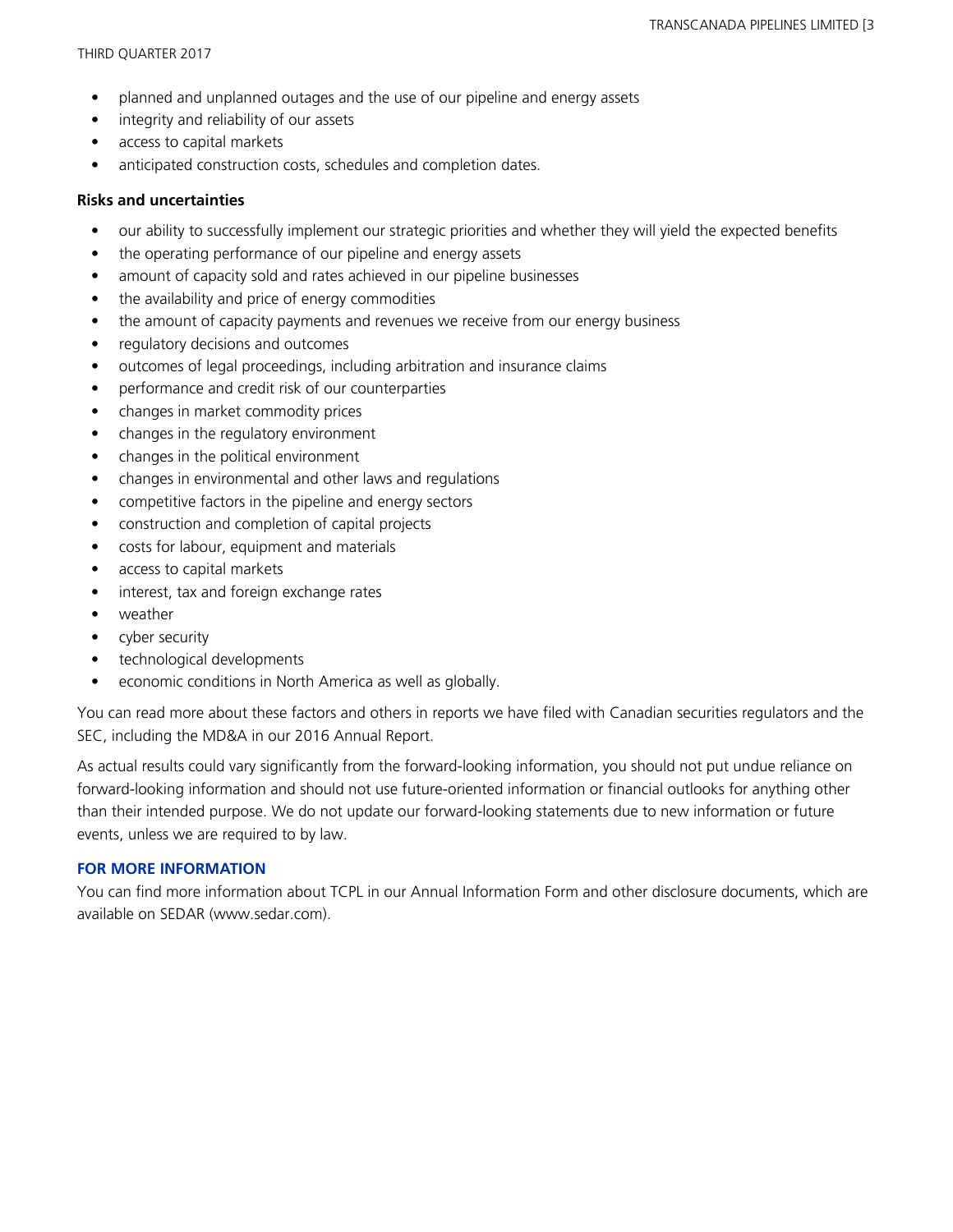### **NON-GAAP MEASURES**

This MD&A references the following non-GAAP measures:

- **•** comparable earnings
- comparable EBITDA
- comparable EBIT
- funds generated from operations
- comparable funds generated from operations
- comparable distributable cash flow.

These measures do not have any standardized meaning as prescribed by GAAP and therefore may not be similar to measures presented by other entities.

## **Comparable measures**

We calculate comparable measures by adjusting certain GAAP and non-GAAP measures for specific items we believe are significant but not reflective of our underlying operations in the period. These comparable measures are calculated on a consistent basis from period to period and are adjusted for specific items in each period, as applicable.

Our decision to adjust for a specific item is subjective and made after careful consideration. Specific items may include:

- **•** certain fair value adjustments relating to risk management activities
- **•** income tax refunds and adjustments and changes to enacted tax rates
- **•** gains or losses on sales of assets
- **•** legal, contractual and bankruptcy settlements
- impact of regulatory or arbitration decisions relating to prior year earnings
- restructuring costs
- **•** impairment of goodwill, investments and other assets including certain ongoing maintenance and liquidation costs
- acquisition and integration costs.

We exclude the unrealized gains and losses from changes in the fair value of derivatives used to reduce our exposure to certain financial and commodity price risks. These derivatives generally provide effective economic hedges, but do not meet the criteria for hedge accounting. As a result, the changes in fair value are recorded in net income. As these amounts do not accurately reflect the gains and losses that will be realized at settlement, we do not consider them reflective of our underlying operations.

The following table identifies our non-GAAP measures against their equivalent GAAP measures.

| <b>Comparable measure</b>                  | <b>Original measure</b>                  |
|--------------------------------------------|------------------------------------------|
| comparable earnings                        | net income attributable to common shares |
| comparable EBITDA                          | segmented earnings                       |
| comparable EBIT                            | segmented earnings                       |
| comparable funds generated from operations | net cash provided by operations          |
| comparable distributable cash flow         | net cash provided by operations          |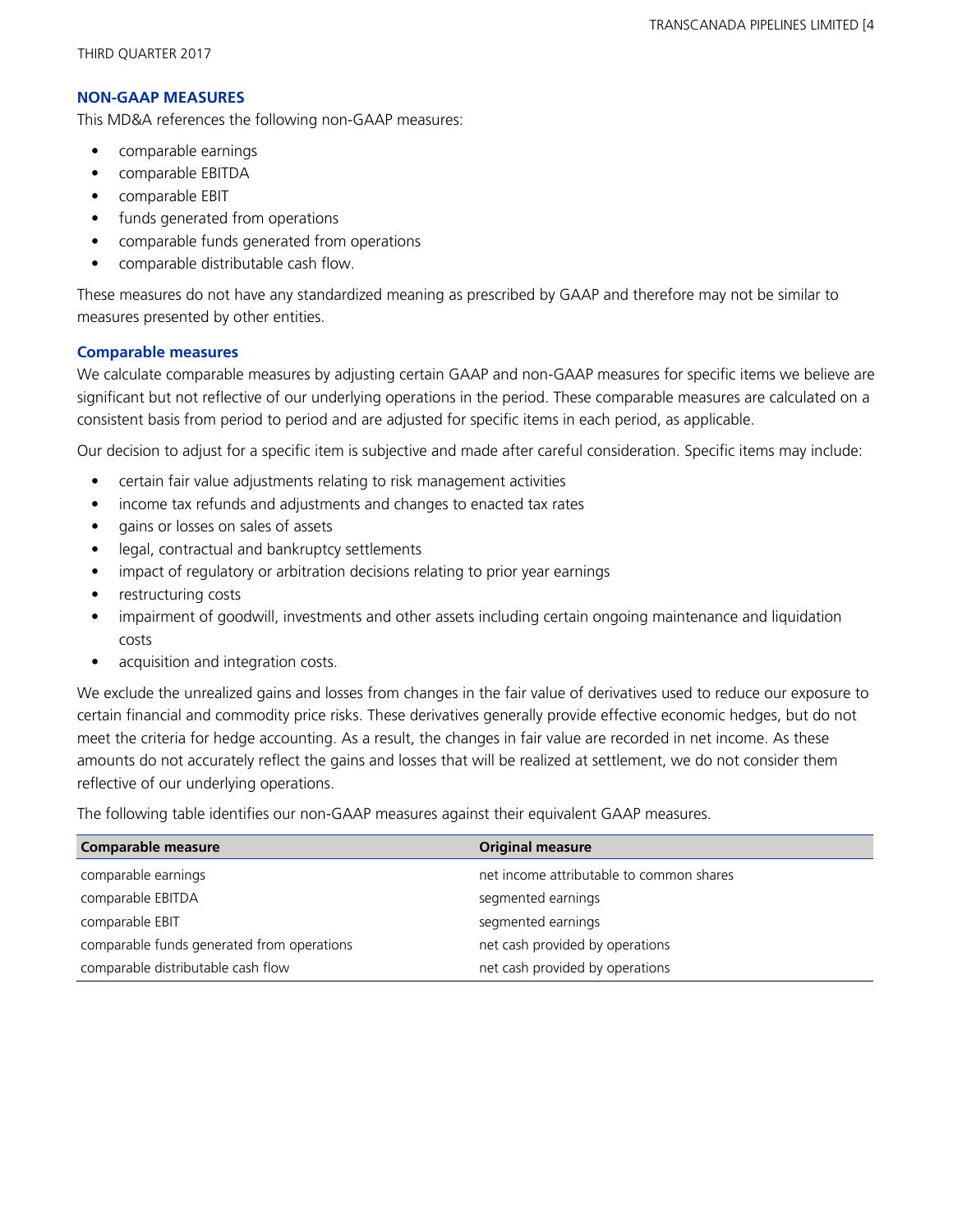#### **Comparable earnings**

Comparable earnings represent earnings or loss attributable to controlling interests and to common shareholders on a consolidated basis, adjusted for specific items. Comparable earnings is comprised of segmented earnings, interest expense, AFUDC, interest income and other, income taxes and non-controlling interests, adjusted for the specific items. See the Consolidated results section for a reconciliation to net income attributable to controlling interests and to common shares.

#### **Comparable EBIT and comparable EBITDA**

Comparable EBIT represents segmented earnings adjusted for the specific items described above. We use comparable EBIT as a measure of our earnings from ongoing operations as it is a useful measure of our performance and an effective tool for evaluating trends in each segment. Comparable EBITDA is calculated the same way as comparable EBIT but excludes the non-cash charges for depreciation and amortization. See the Reconciliation of non-GAAP measures section for a reconciliation to segmented earnings.

#### **Funds generated from operations and comparable funds generated from operations**

Funds generated from operations reflects net cash provided by operations before changes in operating working capital. We believe it is a useful measure of our consolidated operating cash flow because it does not include fluctuations from working capital balances, which do not necessarily reflect underlying operations in the same period, and is used to provide a consistent measure of the cash generating performance of our assets. Comparable funds generated from operations is adjusted for the cash impact of specific items noted above. See the Financial condition section for a reconciliation to net cash provided by operations.

#### **Comparable distributable cash flow**

We believe comparable distributable cash flow is a useful supplemental measure of performance that defines cash available to common shareholders before capital allocation. Comparable distributable cash flow is defined as comparable funds generated from operations less distributions to non-controlling interests and maintenance capital expenditures. Maintenance capital expenditures are expenditures incurred to maintain our operating capacity, asset integrity and reliability, and include amounts attributable to our proportionate share of maintenance capital expenditures on our equity investments. Although we deduct maintenance capital expenditures in determining comparable distributable cash flow, in certain of our rate-regulated businesses, maintenance capital expenditures are included in their respective rate bases, on which we earn a regulated return and recover depreciation through future tolls. See the Financial condition section for a reconciliation to net cash provided by operations.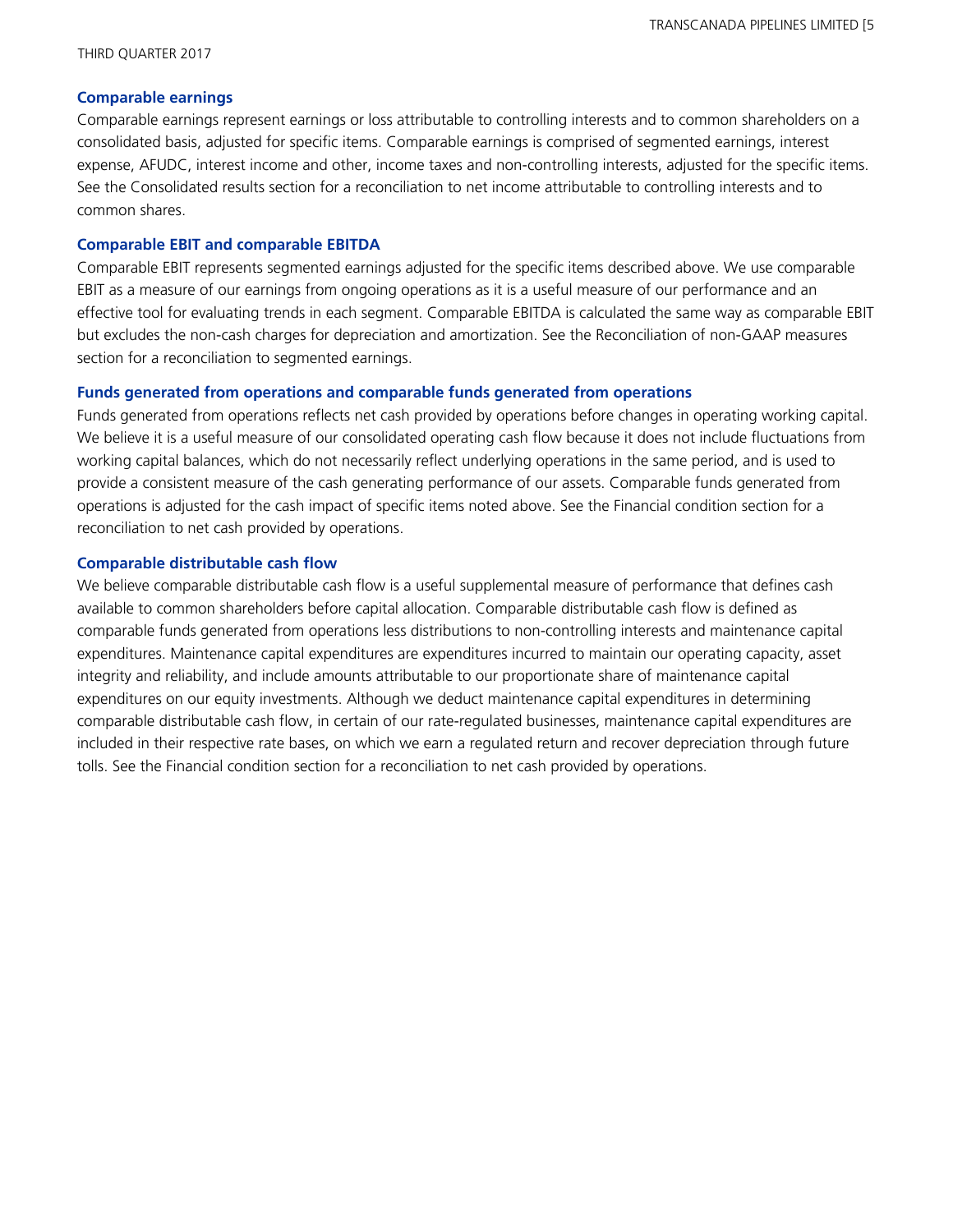## Consolidated results - third quarter 2017

Certain costs previously reported in our Corporate segment are now being reported within the business segments to better align with how we measure our financial performance. 2016 results have been adjusted to reflect this change.

|                                                                                 | three months ended<br>September 30 |       | nine months ended<br>September 30 |          |
|---------------------------------------------------------------------------------|------------------------------------|-------|-----------------------------------|----------|
| (unaudited - millions of $\$\$ )                                                | 2017                               | 2016  | 2017                              | 2016     |
| Canadian Natural Gas Pipelines                                                  | 316                                | 329   | 903                               | 943      |
| U.S. Natural Gas Pipelines                                                      | 337                                | 332   | 1,299                             | 787      |
| Mexico Natural Gas Pipelines                                                    | 95                                 | 98    | 333                               | 184      |
| Liquids Pipelines                                                               | 203                                | 183   | 681                               | 593      |
| Energy                                                                          | 237                                | (828) | 1,080                             | (583)    |
| Corporate                                                                       | (29)                               | (36)  | (102)                             | (87)     |
| <b>Total segmented earnings</b>                                                 | 1,159                              | 78    | 4,194                             | 1,837    |
| Interest expense                                                                | (522)                              | (538) | (1, 578)                          | (1, 369) |
| Allowance for funds used during construction                                    | 145                                | 110   | 367                               | 322      |
| Interest income and other                                                       | 83                                 | 18    | 192                               | 128      |
| Income/(loss) before income taxes                                               | 865                                | (332) | 3,175                             | 918      |
| Income tax (expense)/recovery                                                   | (185)                              | 266   | (769)                             | (79)     |
| Net income/(loss)                                                               | 680                                | (66)  | 2,406                             | 839      |
| Net income attributable to non-controlling interests                            | (44)                               | (52)  | (189)                             | (184)    |
| Net income/(loss) attributable to controlling interests<br>and to common shares | 636                                | (118) | 2,217                             | 655      |

Net income attributable to controlling interests and to common shares increased by \$754 million and \$1,562 million for the three and nine months ended September 30, 2017 compared to the same periods in 2016.

The 2017 results included:

- a \$243 million after-tax net gain related to the monetization of our U.S. Northeast power business, which included a \$440 million after-tax gain on the sale of TC Hydro, an incremental loss of \$183 million after tax recorded on the sale of the thermal and wind package and \$14 million year-to-date of after-tax disposition costs and income tax adjustments
- an after-tax charge of \$30 million in third quarter and \$69 million year-to-date for integration-related costs associated with the acquisition of Columbia
- an after-tax charge of \$8 million in third quarter and \$19 million year-to-date related to the maintenance of Keystone XL assets which is being expensed pending further advancement of the project
- a \$7 million income tax recovery in first quarter related to the realized loss on a third party sale of Keystone XL project assets. A provision for the expected pre-tax loss on these assets was included in our 2015 impairment charge, but the related income tax recoveries could not be recorded until realized.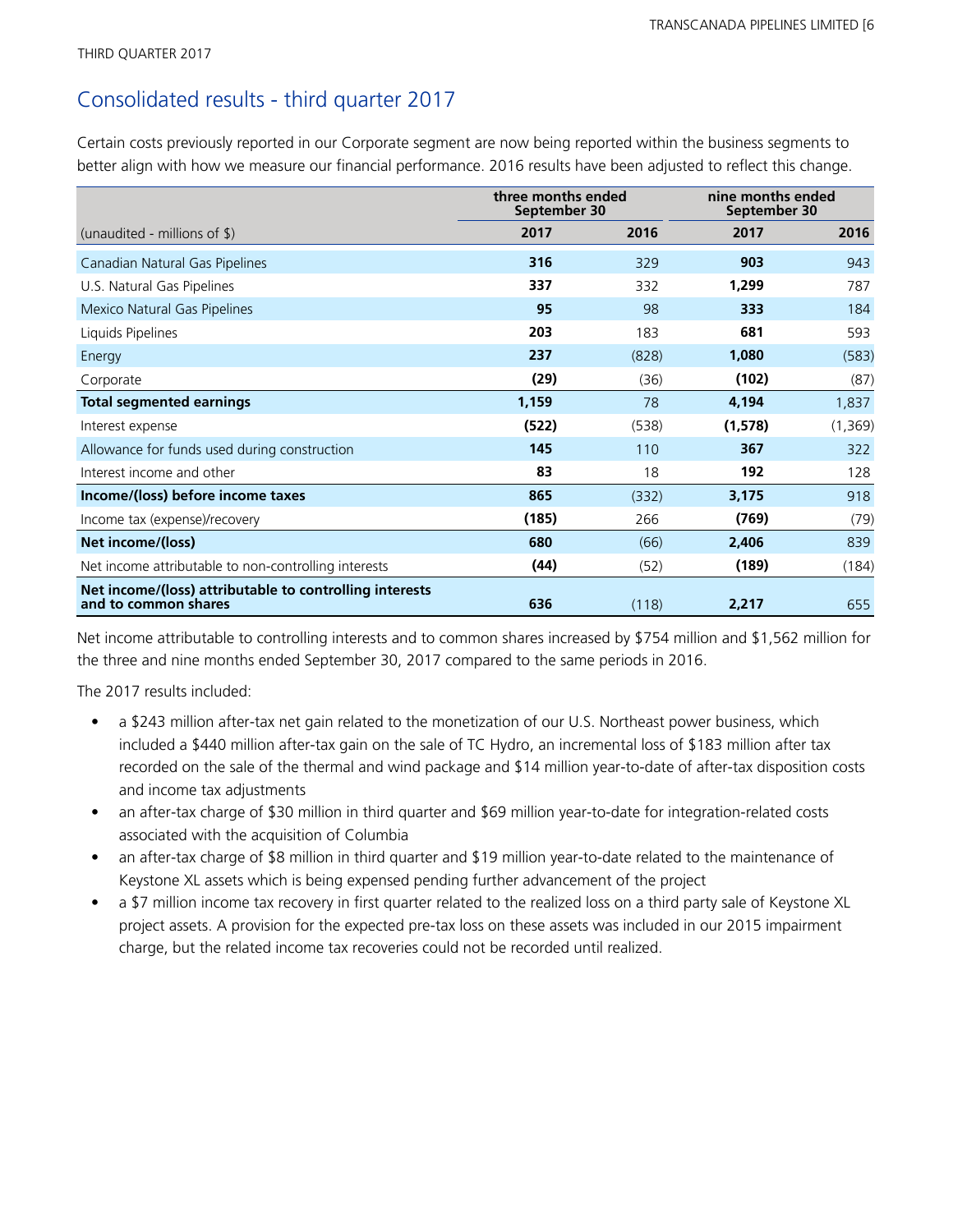The 2016 results included:

- a \$656 million after-tax impairment on Ravenswood goodwill. As a result of information received during the process to monetize our U.S. Northeast Power business in third quarter 2016, it was determined that the fair value of Ravenswood no longer exceeded its carrying value
- a \$176 million after-tax impairment charge in first quarter on the carrying value of our Alberta PPAs as a result of our decision to terminate the PPAs
- costs associated with the acquisition of Columbia including an after-tax charge of \$67 million in third quarter, primarily relating to retention, severance and integration expenses, and \$103 million year-to-date which included \$36 million related to acquisition costs
- \$28 million of income tax recoveries in third quarter related to the realized loss on a third party sale of Keystone XL project assets. A provision for the expected loss on these assets was included in our fourth quarter 2015 impairment charge, but the related income tax recoveries could not be recorded until realized
- an after-tax charge of \$9 million in third quarter and \$24 million year-to-date related to Keystone XL costs for the maintenance and liquidation of project assets which are expensed pending further advancement of the project
- an after-tax charge of \$10 million year-to-date for restructuring charges mainly related to expected future losses under lease commitments. These charges formed part of a restructuring initiative, which commenced in 2015, to maximize the effectiveness and efficiency of our existing operations and reduce overall costs
- \$3 million of after-tax costs related to the monetization of our U.S. Northeast Power business
- an additional \$3 million after-tax loss on the sale of TC Offshore which closed on March 31, 2016.

Net income in all periods included unrealized gains and losses from changes in risk management activities which we exclude, along with the above-noted items, to arrive at comparable earnings.

Comparable earnings decreased by \$1 million and increased by \$500 million for the three and nine months ended September 30, 2017 compared to the same periods in 2016 as discussed below in the reconciliation of net income to comparable earnings.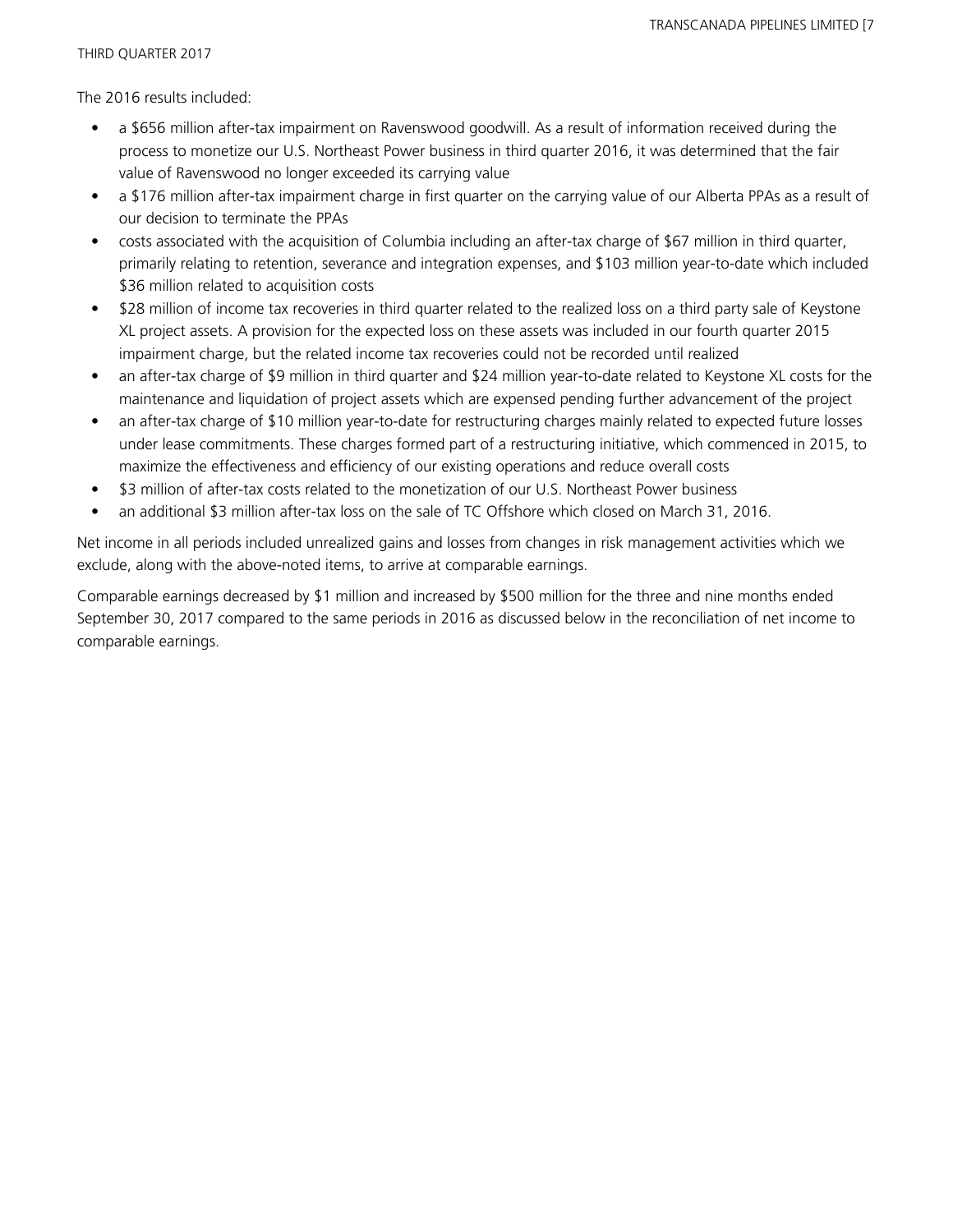## **RECONCILIATION OF NET INCOME TO COMPARABLE EARNINGS**

|                                                                                 | three months ended<br>September 30 |       | nine months ended<br>September 30 |       |
|---------------------------------------------------------------------------------|------------------------------------|-------|-----------------------------------|-------|
| (unaudited - millions of $\frac{1}{2}$ )                                        | 2017                               | 2016  | 2017                              | 2016  |
| Net income/(loss) attributable to controlling interests<br>and to common shares | 636                                | (118) | 2,217                             | 655   |
| Specific items (net of tax):                                                    |                                    |       |                                   |       |
| Net loss/(gain) on sales of U.S. Northeast power assets                         | 12                                 | 3     | (243)                             | 3     |
| Integration and acquisition related costs - Columbia                            | 30                                 | 67    | 69                                | 103   |
| Keystone XL asset costs                                                         | 8                                  | 9     | 19                                | 24    |
| Keystone XL income tax recoveries                                               |                                    | (28)  | (7)                               | (28)  |
| Ravenswood goodwill impairment                                                  |                                    | 656   |                                   | 656   |
| Alberta PPA terminations                                                        |                                    |       |                                   | 176   |
| Restructuring costs                                                             |                                    |       |                                   | 10    |
| TC Offshore loss on sale                                                        |                                    |       |                                   | 3     |
| Risk management activities <sup>1</sup>                                         | (48)                               | 50    | (3)                               | (50)  |
| <b>Comparable earnings</b>                                                      | 638                                | 639   | 2,052                             | 1,552 |

| <b>Risk management activities</b>                               | three months ended<br>September 30 |      | nine months ended<br>September 30 |      |
|-----------------------------------------------------------------|------------------------------------|------|-----------------------------------|------|
| (unaudited - millions of \$)                                    | 2017                               | 2016 | 2017                              | 2016 |
| Canadian Power                                                  |                                    | (4)  | 5                                 | 3    |
| U.S. Power                                                      | 59                                 | (73) | (97)                              | 16   |
| Liquids marketing                                               | (19)                               | (8)  | (15)                              | (6)  |
| Natural Gas Storage                                             | 4                                  | 4    | 5.                                | 9    |
| Interest rate                                                   | (1)                                |      | (1)                               |      |
| Foreign exchange                                                | 33                                 |      | 89                                | 49   |
| Income tax attributable to risk management activities           | (29)                               | 31   | 17                                | (21) |
| Total unrealized gains/(losses) from risk management activities | 48                                 | (50) | 3                                 | 50   |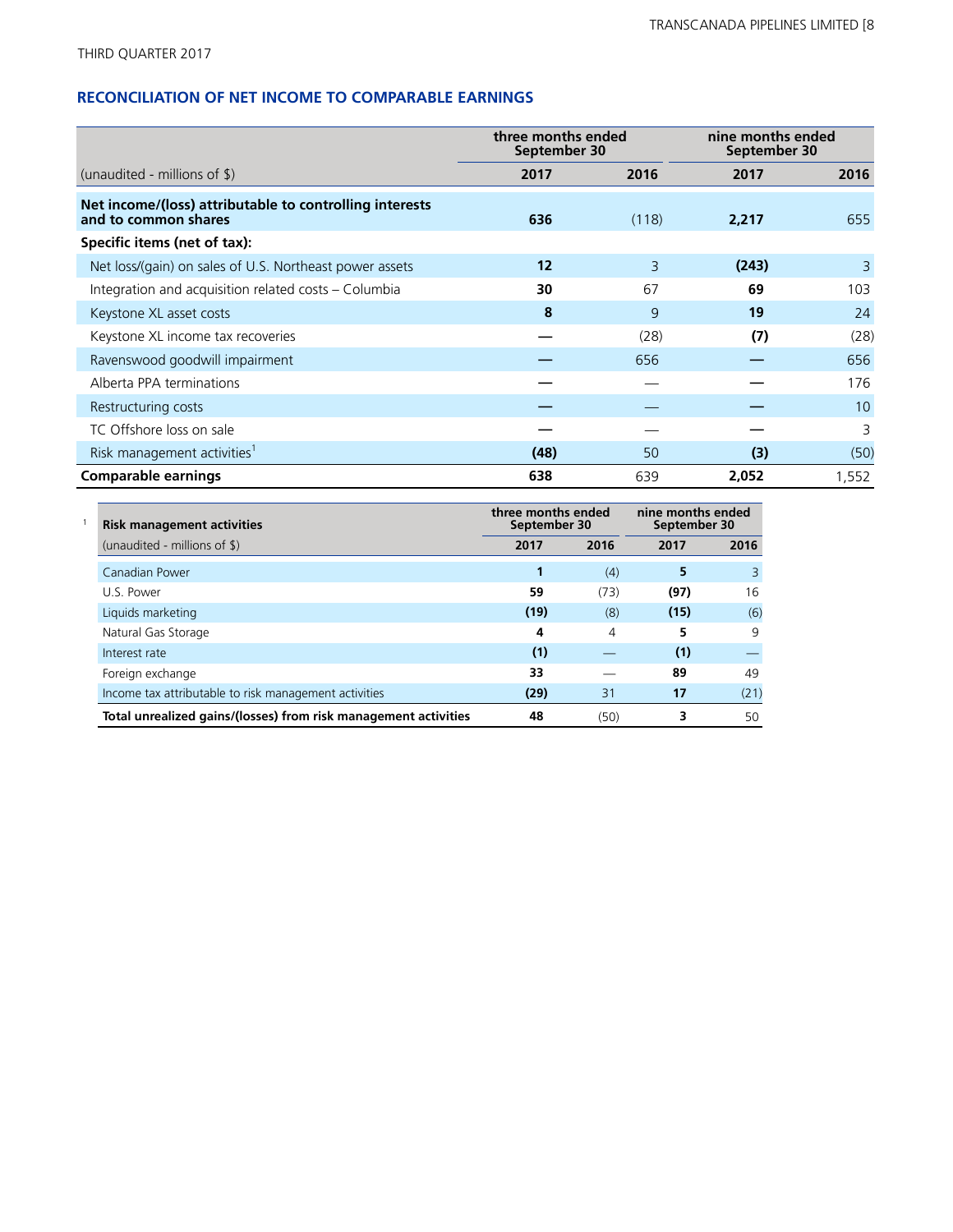Comparable earnings decreased by \$1 million for the three months ended September 30, 2017 compared to the same period in 2016. This decrease was primarily the net effect of:

- lower contribution from U.S. Power due to the monetization of our U.S. Northeast power generation assets in second quarter 2017
- lower contribution from U.S. Natural Gas Pipelines primarily due to the timing of funding contributions to the Columbia Gas defined benefit pension plan, partially offset by higher ANR transportation revenues resulting from a FERC-approved rate settlement effective August 1, 2016
- higher AFUDC on our rate-regulated U.S. natural gas pipelines
- lower interest expense mainly due to the repayment of the remaining bridge facilities that partially funded the acquisition of Columbia
- higher interest income and other primarily due to realized gains in 2017 compared to realized losses in 2016 on derivatives used to manage our net exposure to foreign exchange rate fluctuations on U.S. dollar-denominated income and income recognized on the termination of the PRGT project
- higher contribution from Liquids Pipelines primarily due to higher volumes on Keystone and the commencement of operations on Grand Rapids
- higher earnings from Bruce Power mainly due to improved results from contracting activities
- higher contribution from Mexico Natural Gas Pipelines primarily due to earnings from Mazatlán beginning in December 2016, partially offset by the impairment of our equity investment in TransGas.

Comparable earnings increased by \$500 million for the nine months ended September 30, 2017 compared to the same period in 2016. This increase was primarily the net effect of:

- higher contribution from U.S. Natural Gas Pipelines due to incremental earnings resulting from the Columbia acquisition on July 1, 2016, higher ANR transportation revenues resulting from a FERC-approved rate settlement effective August 1, 2016, partially offset by the timing of funding contributions to the Columbia Gas defined benefit pension plan
- increased earnings from Bruce Power mainly due to higher volumes resulting from fewer planned outage days
- higher contribution from Mexico Natural Gas Pipelines due to earnings from Topolobampo beginning in July 2016 and Mazatlán beginning in December 2016, partially offset by the impairment of our equity investment in TransGas
- higher earnings from Liquids Pipelines primarily due to higher volumes on Keystone and the commencement of operations on Grand Rapids
- higher AFUDC on our rate-regulated U.S. natural gas pipelines, as well as the NGTL System, partially offset by the commercial in-service of Topolobampo and completion of Mazatlán construction
- higher interest income and other due to income related to Coastal GasLink project costs and the termination of the PRGT project
- higher earnings from Western Power following the termination of the Alberta PPAs in March 2016
- lower contribution from U.S. Power due to the monetization of our U.S. Northeast power generation assets in second quarter 2017
- higher interest expense as a result of debt assumed in the acquisition of Columbia on July 1, 2016, and long-term debt and junior subordinated note issuances.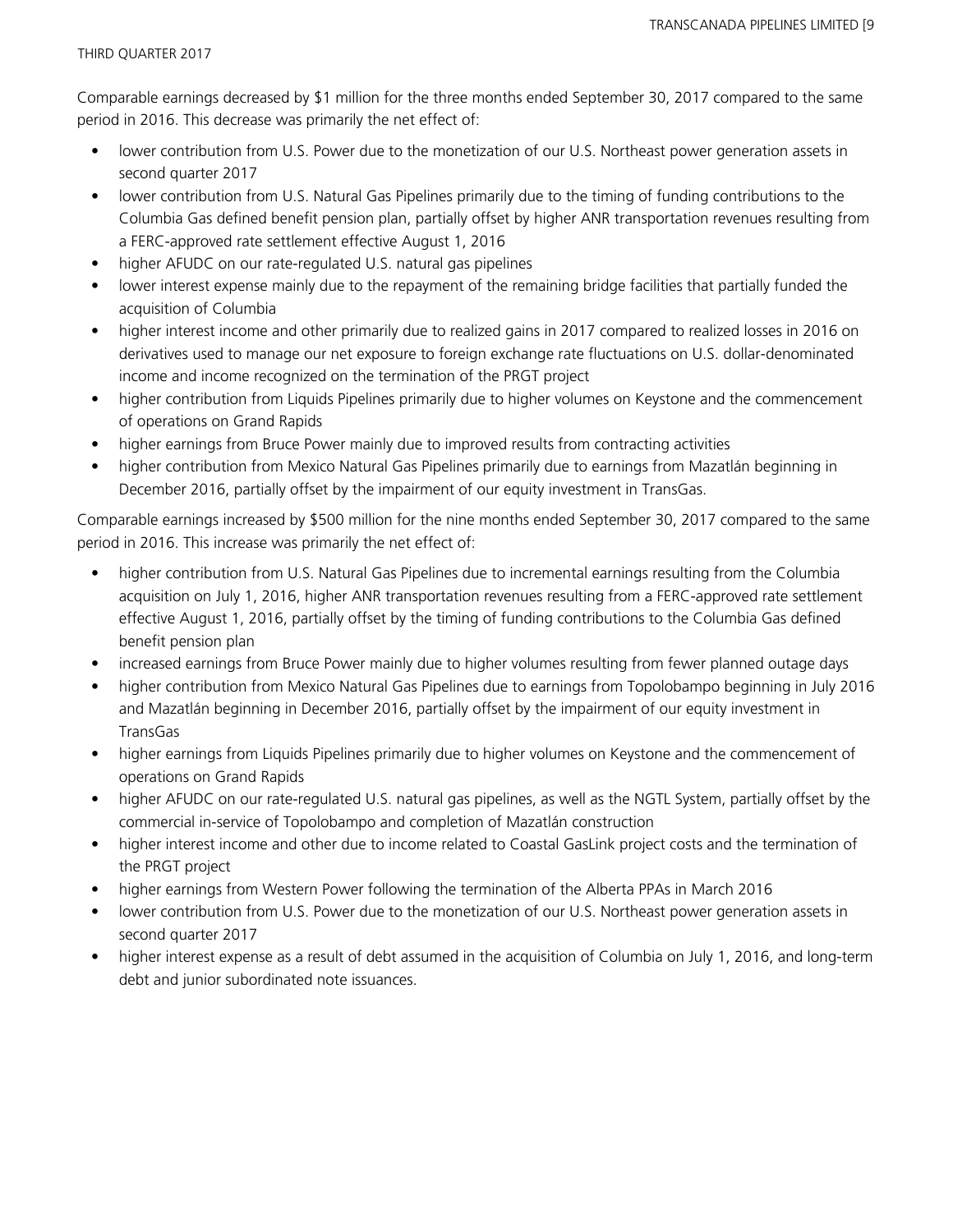## Capital Program

We are developing quality projects under our capital program. These long-life infrastructure assets are supported by long-term commercial arrangements with creditworthy counterparties or regulated business models and are expected to generate significant growth in earnings and cash flow.

Our capital program consists of approximately \$24 billion of near-term projects and approximately \$24 billion of medium to longer-term projects. Amounts presented exclude maintenance capital expenditures, capitalized interest and AFUDC. All projects are subject to cost adjustments due to market conditions, route refinement, permitting conditions, scheduling and timing of regulatory permits.

### **Near-term projects**

| at September 30, 2017                                      |                                 |                               |                       |
|------------------------------------------------------------|---------------------------------|-------------------------------|-----------------------|
| (unaudited - billions of \$)                               | <b>Expected in-service date</b> | <b>Estimated project cost</b> | <b>Carrying value</b> |
| <b>Canadian Natural Gas Pipelines</b>                      |                                 |                               |                       |
| Canadian Mainline                                          | 2017-2019                       | 0.5                           | 0.2                   |
| NGTL System <sup>1</sup>                                   | 2017                            | 2.3                           | 1.5                   |
|                                                            | 2018                            | 0.3                           | 0.1                   |
|                                                            | 2019                            | 2.2                           | 0.3                   |
|                                                            | 2020                            | 1.9                           | 0.1                   |
|                                                            | $2021 +$                        | 0.4                           |                       |
| <b>U.S. Natural Gas Pipelines</b>                          |                                 |                               |                       |
| Columbia Gas                                               |                                 |                               |                       |
| Leach XPress                                               | 2018                            | <b>US 1.6</b>                 | <b>US 1.3</b>         |
| Modernization I                                            | 2017                            | US 0.2                        | US 0.2                |
| <b>WB XPress</b>                                           | 2018                            | <b>US 0.8</b>                 | US 0.3                |
| Mountaineer XPress                                         | 2018                            | US 2.6                        | US 0.4                |
| Modernization II                                           | 2018-2020                       | <b>US 1.1</b>                 | <b>US 0.1</b>         |
| Columbia Gulf                                              |                                 |                               |                       |
| Rayne XPress                                               | 2017                            | <b>US 0.4</b>                 | <b>US 0.4</b>         |
| Cameron Access                                             | 2018                            | US 0.3                        | US 0.2                |
| <b>Gulf XPress</b>                                         | 2018                            | <b>US 0.6</b>                 | <b>US 0.2</b>         |
| Midstream - Gibraltar                                      | 2017                            | US 0.3                        | US 0.2                |
| <b>Mexico Natural Gas Pipelines</b>                        |                                 |                               |                       |
| Tula                                                       | 2018                            | US 0.6                        | US 0.5                |
| Villa de Reyes                                             | 2018                            | <b>US 0.6</b>                 | <b>US 0.4</b>         |
| Sur de Texas <sup>2</sup>                                  | 2018                            | US 1.3                        | US 0.7                |
| <b>Liquids Pipelines</b>                                   |                                 |                               |                       |
| Northern Courier                                           | 2017                            | 1.0                           | 1.0                   |
| White Spruce                                               | 2018                            | 0.2                           |                       |
| <b>Energy</b>                                              |                                 |                               |                       |
| Napanee                                                    | 2018                            | 1.1                           | 0.9                   |
| Bruce Power - life extension <sup>3</sup>                  | up to 2020+                     | 1.0                           | 0.2                   |
|                                                            |                                 | 21.3                          | 9.2                   |
| Foreign exchange impact on near-term projects <sup>4</sup> |                                 | 2.6                           | $1.2$                 |
| Total near-term projects (billions of Cdn\$)               |                                 | 23.9                          | 10.4                  |

1 Beginning in second quarter 2017, near-term NGTL System capital projects are being reported by expected in-service dates.

<sup>2</sup> Our proportionate share.

<sup>3</sup> Amounts reflect our proportionate share of the remaining capital costs that Bruce Power expects to incur on its life extension investment programs in advance of major refurbishment outages which are expected to begin in 2020.

4 Reflects U.S./Canada foreign exchange rate of 1.25 at September 30, 2017.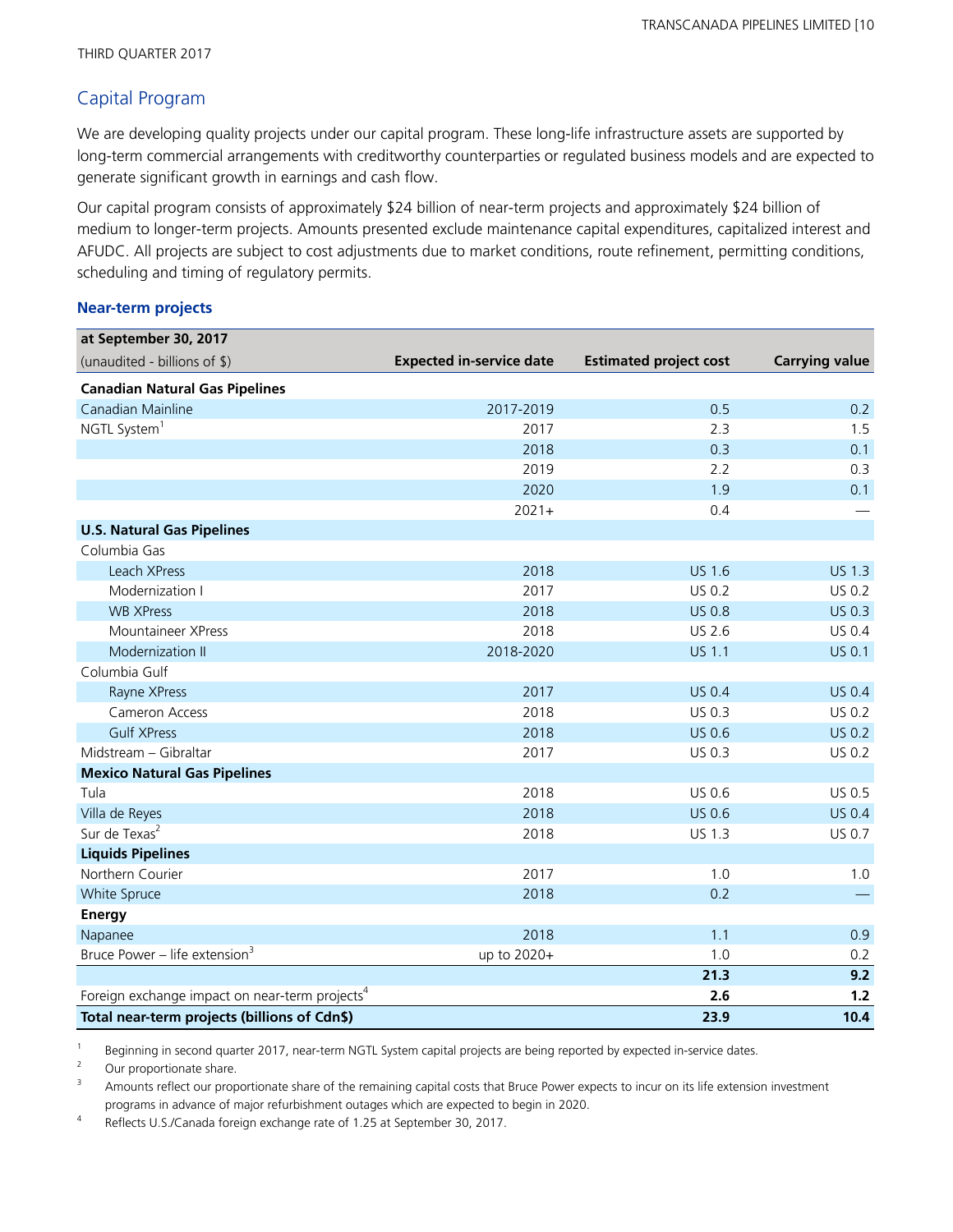#### **Medium to longer-term projects**

The medium to longer-term projects have greater uncertainty with respect to timing and estimated project costs. The expected in-service dates of these projects are post-2020, and costs provided in the schedule below reflect the most recent costs for each project as filed with the various regulatory authorities or otherwise determined. These projects have all been commercially secured or, in the case of Keystone XL, commercial support is expected to be achieved. All these projects are subject to approvals that include FID and/or complex regulatory processes.

| at September 30, 2017                                                  |                                | <b>Estimated</b> | Carrying |
|------------------------------------------------------------------------|--------------------------------|------------------|----------|
| (unaudited - billions of \$)                                           | Segment                        | project cost     | value    |
| <b>Heartland and TC Terminals</b>                                      | Liquids Pipelines              | 0.9              | 0.1      |
| Grand Rapids Phase 2 <sup>1</sup>                                      | Liquids Pipelines              | 0.7              |          |
| Bruce Power - life extension <sup>1</sup>                              | Energy                         | 5.3              |          |
| <b>Keystone projects</b>                                               |                                |                  |          |
| Keystone XL <sup>2</sup>                                               | Liquids Pipelines              | <b>US 8.0</b>    | US 0.3   |
| Keystone Hardisty Terminal <sup>2</sup>                                | Liquids Pipelines              | 0.3              | 0.1      |
| <b>BC west coast LNG-related projects</b>                              |                                |                  |          |
| Coastal GasLink                                                        | Canadian Natural Gas Pipelines | 4.8              | 0.4      |
| NGTL System - Merrick                                                  | Canadian Natural Gas Pipelines | 1.9              |          |
|                                                                        |                                | 21.9             | 0.9      |
| Foreign exchange impact on medium to longer-term projects <sup>3</sup> |                                | 2.0              | 0.1      |
| Total medium to longer-term projects (billions of Cdn\$)               |                                | 23.9             | 1.0      |

<sup>1</sup> Our proportionate share.

<sup>2</sup> Carrying value reflects amount remaining after impairment charge recorded in fourth quarter 2015.

3 Reflects U.S./Canada foreign exchange rate of 1.25 at September 30, 2017.

# **Outlook**

Our overall comparable earnings outlook for 2017 is expected to be higher than what was previously included in the 2016 Annual Report as a result of stronger performance across our business segments as reported in our 2017 year-to-date results in this MD&A.

### **Consolidated capital spending**

Our expected total capital expenditures, projects in development and contributions to equity investments for 2017 as outlined in the 2016 Annual Report remains unchanged.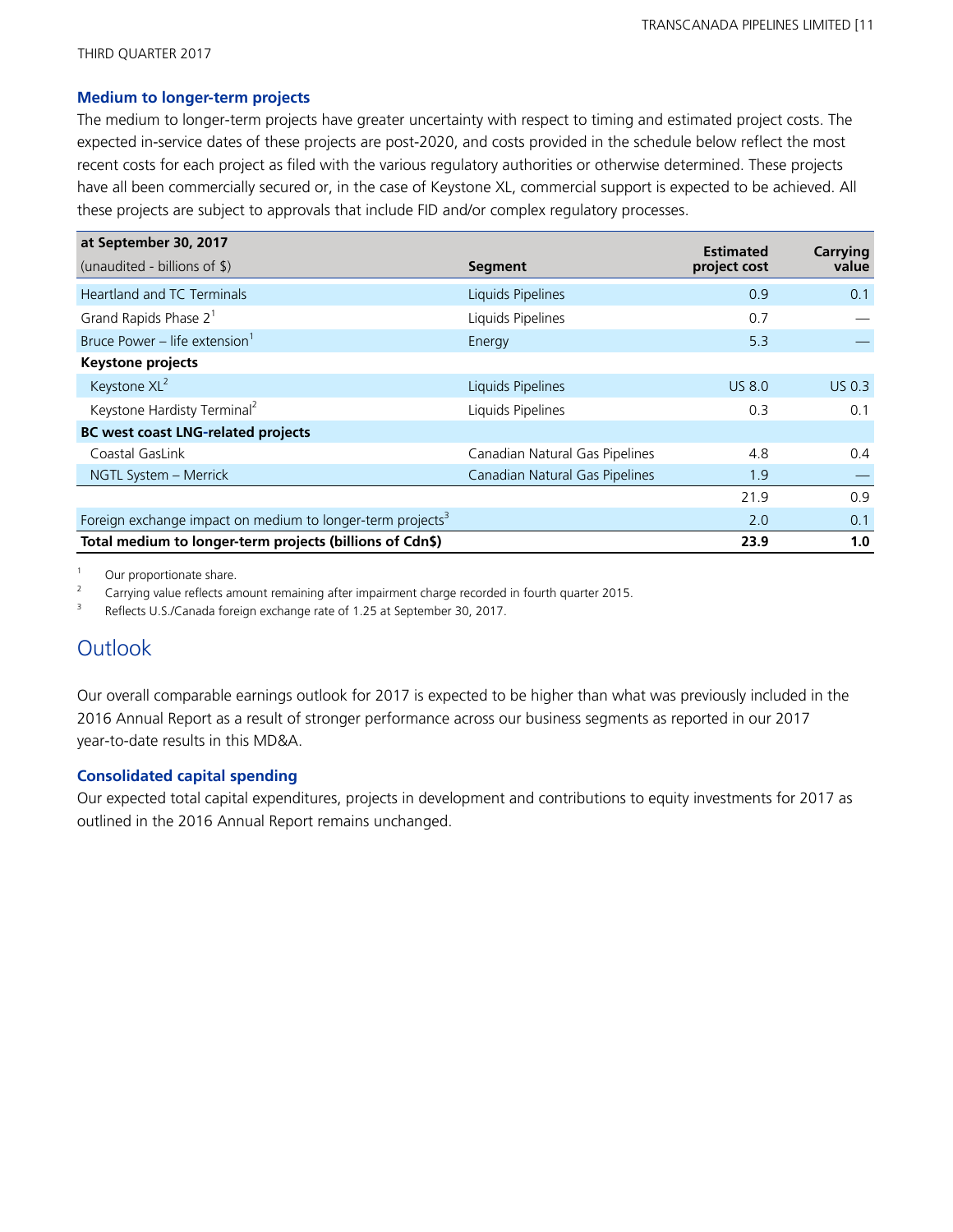# Canadian Natural Gas Pipelines

The following is a reconciliation of comparable EBITDA and comparable EBIT (our non-GAAP measures) to segmented earnings (the equivalent GAAP measure). Certain costs previously reported in our Corporate segment are now being reported within the business segments to better align with how we measure our financial performance. 2016 results have been adjusted to reflect this change.

|                                               | three months ended<br>September 30 |       | nine months ended<br>September 30 |       |  |
|-----------------------------------------------|------------------------------------|-------|-----------------------------------|-------|--|
| (unaudited - millions of $\frac{1}{2}$ )      | 2017                               | 2016  | 2017                              | 2016  |  |
| <b>NGTL System</b>                            | 256                                | 246   | 722                               | 713   |  |
| Canadian Mainline                             | 263                                | 278   | 774                               | 800   |  |
| Other Canadian pipelines <sup>1</sup>         | 25                                 | 27    | 81                                | 89    |  |
| Business development                          |                                    | (2)   | (2)                               | (4)   |  |
| <b>Comparable EBITDA</b>                      | 544                                | 549   | 1,575                             | 1,598 |  |
| Depreciation and amortization                 | (228)                              | (220) | (672)                             | (655) |  |
| <b>Comparable EBIT and segmented earnings</b> | 316                                | 329   | 903                               | 943   |  |

1 Includes results from Foothills, Ventures LP and our share of equity income from our investment in TQM.

Canadian Natural Gas Pipelines segmented earnings decreased by \$13 million and \$40 million for the three and nine months ended September 30, 2017 compared to the same periods in 2016 and are equivalent to comparable EBIT.

Net income and comparable EBITDA for our rate-regulated Canadian Natural Gas Pipelines are generally affected by our approved ROE, our investment base, our level of deemed common equity and incentive earnings or losses. Changes in depreciation, financial charges and income taxes also impact comparable EBITDA but do not have a significant impact on net income as they are almost entirely recovered in revenues on a flow-through basis.

## **NET INCOME - NGTL SYSTEM AND CANADIAN MAINLINE**

|                                          |      | three months ended<br>September 30 |      | nine months ended<br>September 30 |
|------------------------------------------|------|------------------------------------|------|-----------------------------------|
| (unaudited - millions of $\frac{1}{2}$ ) | 2017 | 2016                               | 2017 | 2016                              |
| NGTL System                              | 92   | 81                                 | 261  | 233                               |
| Canadian Mainline                        | 49   |                                    | 149  | 154                               |

Net income for the NGTL System increased by \$11 million and \$28 million for the three and nine months ended September 30, 2017 compared to the same periods in 2016 mainly due to a higher average investment base and higher OM&A incentive earnings, partially offset by higher carrying charges on regulatory deferrals in 2017. The NGTL System is operating under the two-year 2016-2017 Revenue Requirement Settlement which includes an ROE of 10.1 per cent on 40 per cent deemed equity and a mechanism for sharing variances above and below a fixed annual OM&A amount with flow-through treatment of all other costs.

Net income for the Canadian Mainline decreased by \$3 million for the three months ended September 30, 2017 compared to the same period in 2016 primarily due to a lower average investment base and lower incentive earnings. Net income decreased by \$5 million for the nine months ended September 30, 2017 compared to the same period in 2016 primarily due to a lower average investment base and higher carrying charges on regulatory deferrals, partially offset by higher incentive earnings. The Canadian Mainline is operating under the NEB 2014 Decision which includes an approved ROE of 10.1 per cent on a 40 per cent deemed equity with a possible range of achieved outcomes between 8.7 per cent and 11.5 per cent. The decision also includes an incentive mechanism that has both upside and downside risk and a \$20 million annual after-tax contribution from TCPL.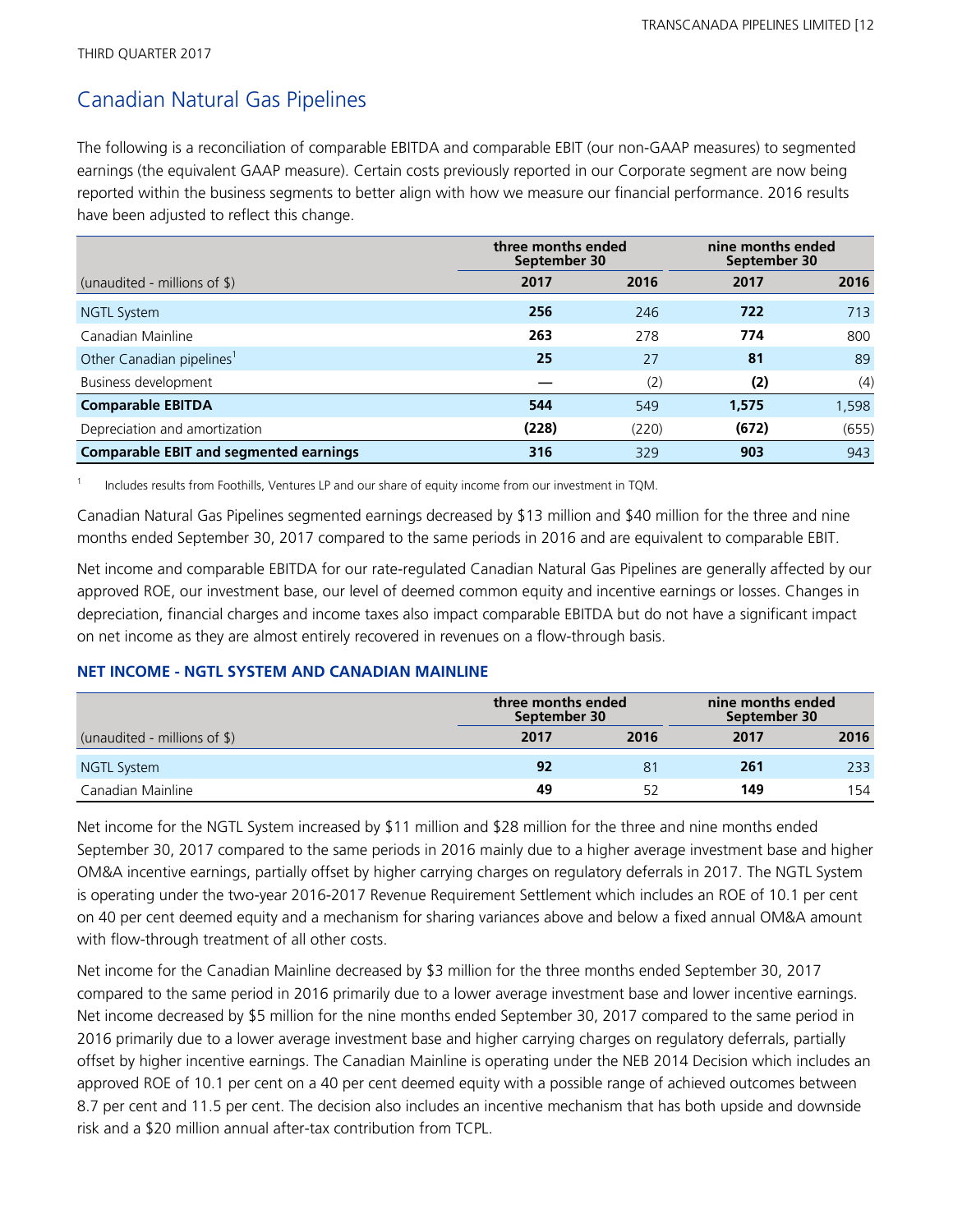#### **DEPRECIATION AND AMORTIZATION**

Depreciation and amortization increased by \$8 million and \$17 million for the three and nine months ended September 30, 2017 compared to the same periods in 2016 mainly due to facilities that were placed in service for the NGTL System and Canadian Mainline.

## **OPERATING STATISTICS - NGTL SYSTEM AND CANADIAN MAINLINE**

| nine months ended September 30           | <b>NGTL System</b> |       | Canadian Mainline $^2$ |       |  |
|------------------------------------------|--------------------|-------|------------------------|-------|--|
| (unaudited)                              | 2017               | 2016  | 2017                   | 2016  |  |
| Average investment base (millions of \$) | 8,210              | 7.401 | 4.165                  | 4,423 |  |
| Delivery volumes (Bcf):                  |                    |       |                        |       |  |
| Total                                    | 3,015              | 2,978 | 1,244                  | 1,217 |  |
| Average per day                          | 11.0               | 10.9  | 4.6                    | 4.4   |  |

1 Field receipt volumes for the NGTL System for the nine months ended September 30, 2017 were 3,111 Bcf (2016 – 3,080 Bcf). Average per day was 11.4 Bcf (2016 – 11.2 Bcf).

<sup>2</sup> Canadian Mainline's throughput volumes represent physical deliveries to domestic and export markets. Physical receipts originating at the Alberta border and in Saskatchewan for the nine months ended September 30, 2017 were 716 Bcf (2016 – 802 Bcf). Average per day was 2.6 Bcf (2016 – 2.9 Bcf).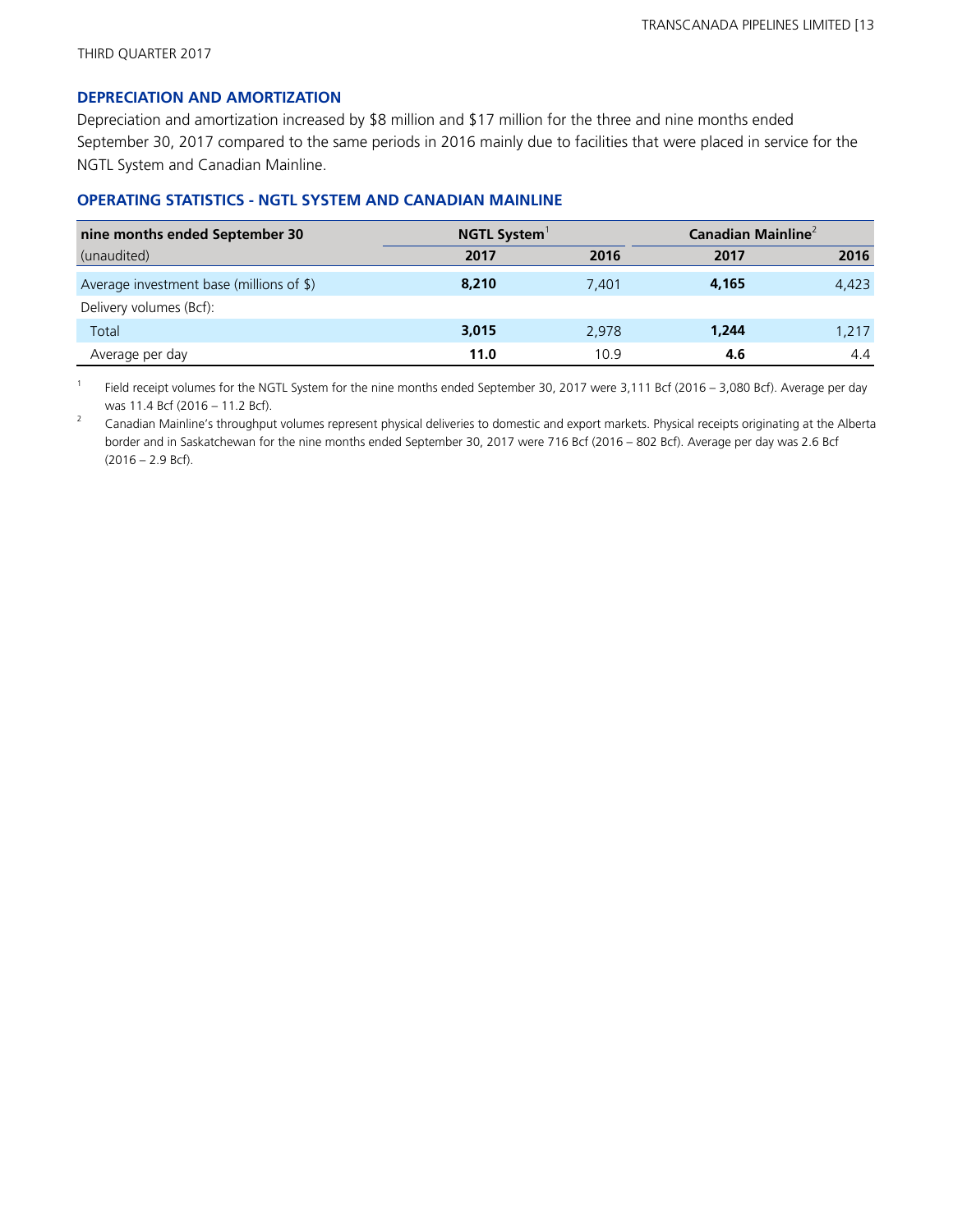# U.S. Natural Gas Pipelines

The following is a reconciliation of comparable EBITDA and comparable EBIT (our non-GAAP measures) to segmented earnings (the equivalent GAAP measure). Certain costs previously reported in our Corporate segment are now being reported within the business segments to better align with how we measure our financial performance. 2016 results have been adjusted to reflect this change.

|                                                        | three months ended<br>September 30 |       | nine months ended<br>September 30 |       |
|--------------------------------------------------------|------------------------------------|-------|-----------------------------------|-------|
| (unaudited - millions of US\$, unless otherwise noted) | 2017                               | 2016  | 2017                              | 2016  |
| Columbia Gas <sup>1</sup>                              | 125                                | 123   | 446                               | 123   |
| <b>ANR</b>                                             | 86                                 | 76    | 301                               | 233   |
| TC PipeLines, LP <sup>2,3</sup>                        | 25                                 | 32    | 83                                | 90    |
| Great Lakes <sup>4</sup>                               | 9                                  | 11    | 49                                | 48    |
| Midstream <sup>1</sup>                                 | 27                                 | 26    | 70                                | 26    |
| Columbia Gulf <sup>1</sup>                             | 16                                 | 11    | 55                                | 11    |
| Other U.S. pipelines <sup>1,2,3,5</sup>                | 23                                 | 22    | 78                                | 46    |
| Non-controlling interests <sup>6</sup>                 | 74                                 | 94    | 257                               | 264   |
| <b>Business development</b>                            |                                    | (1)   | (1)                               | (2)   |
| <b>Comparable EBITDA</b>                               | 385                                | 394   | 1,338                             | 839   |
| Depreciation and amortization                          | (116)                              | (104) | (340)                             | (204) |
| <b>Comparable EBIT</b>                                 | 269                                | 290   | 998                               | 635   |
| Foreign exchange impact                                | 68                                 | 94    | 311                               | 208   |
| Comparable EBIT (Cdn\$)                                | 337                                | 384   | 1,309                             | 843   |
| Specific items:                                        |                                    |       |                                   |       |
| Integration and acquisition related costs - Columbia   |                                    | (52)  | (10)                              | (52)  |
| TC Offshore loss on sale                               |                                    |       |                                   | (4)   |
| <b>Segmented earnings (Cdn\$)</b>                      | 337                                | 332   | 1,299                             | 787   |

We completed the acquisition of Columbia on July 1, 2016 and the publicly held units of Columbia Pipeline Partners LP (CPPL) on February 17, 2017.

2 Results from Northern Border and Iroquois reflect our share of equity income from these investments. We acquired additional interests in Iroquois of 0.65 per cent on May 1, 2016 and 4.87 per cent on March 31, 2016. TC PipeLines, LP acquired TCPL's 49.34 per cent interest in Iroquois and its remaining 11.81 per cent interest in PNGTS on June 1, 2017.

3 TC PipeLines, LP periodically conducts at-the-market equity issuances which decrease our ownership in TC PipeLines, LP. The following shows our ownership interest in TC PipeLines, LP and our effective ownership interest of Great Lakes and PNGTS through our ownership interest in TC PipeLines, LP for the periods presented.

|                                               | Effective ownership percentage as of     |      |  |  |
|-----------------------------------------------|------------------------------------------|------|--|--|
|                                               | September 30, 2016<br>September 30, 2017 |      |  |  |
| TC PipeLines, LP                              | 26.0                                     | 27.1 |  |  |
| Effective ownership through TC PipeLines, LP: |                                          |      |  |  |
| <b>Great Lakes</b>                            | 12.1                                     | 12.6 |  |  |
| <b>PNGTS</b>                                  | 16.1                                     | 135  |  |  |

4 Represents our 53.6 per cent direct interest in Great Lakes. The remaining 46.4 per cent is held by TC PipeLines, LP.

5 Includes our effective ownership in Millennium and Hardy Storage and our direct ownership in Iroquois and PNGTS up to June 1, 2017.

<sup>6</sup> Comparable EBITDA for the portions of TC PipeLines, LP, PNGTS and CPPL that we do not own. Effective February 17, 2017, we acquired the remaining publicly held units of CPPL.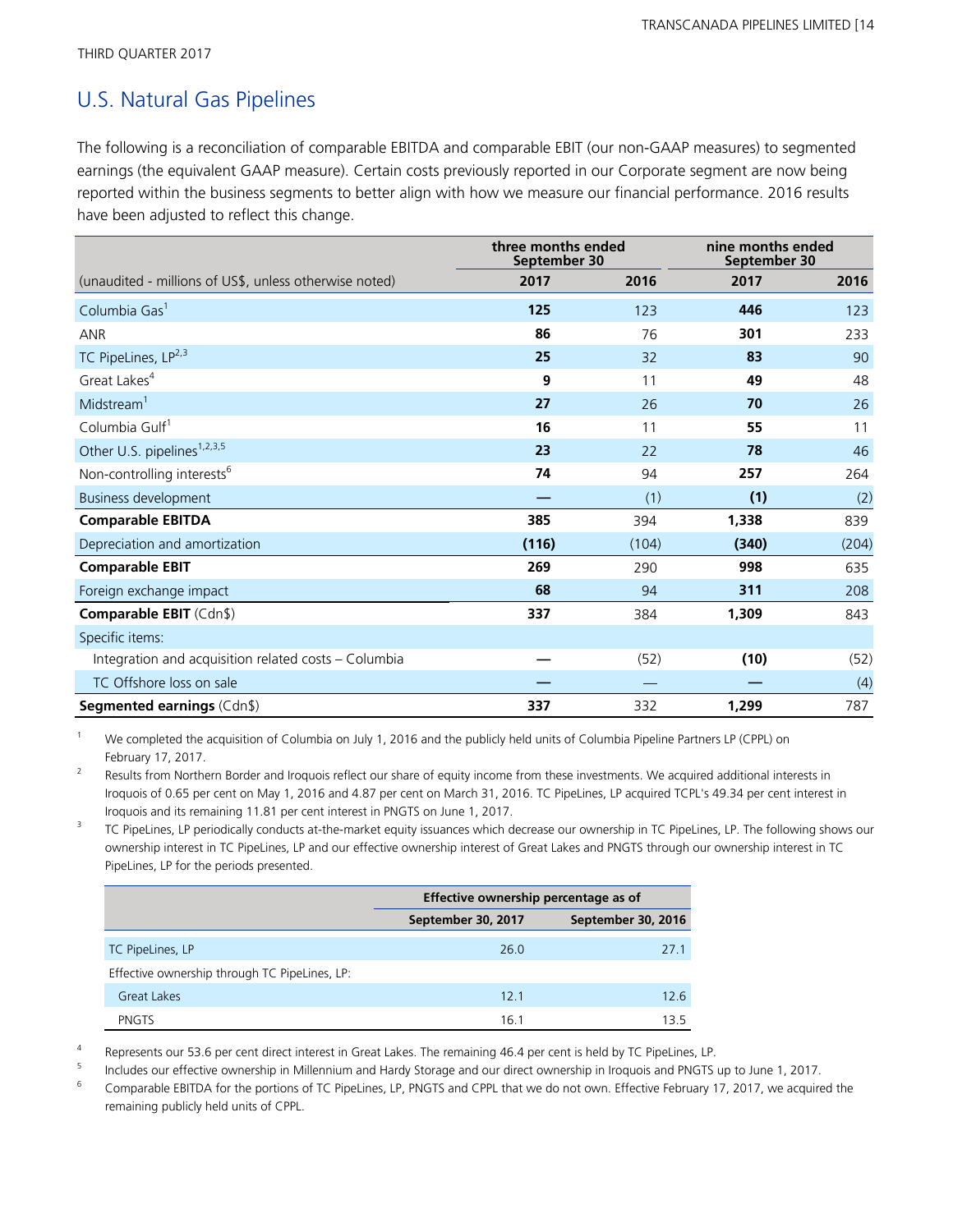U.S. Natural Gas Pipelines segmented earnings increased by \$5 million and \$512 million for the three and nine months ended September 30, 2017 compared to the same periods in 2016 primarily due to the acquisition of Columbia.

Segmented earnings for the nine months ended September 30, 2017 included a first quarter \$10 million pre-tax charge primarily due to integration-related costs associated with the Columbia acquisition. Segmented earnings for the nine months ended September 30, 2016 included a \$52 million pre-tax charge primarily due to integration and acquisitionrelated costs associated with the Columbia acquisition and a \$4 million pre-tax loss as a result of a December 2015 agreement to sell TC Offshore which closed in early 2016. These amounts have been excluded from our calculation of comparable EBIT. As well, a weaker U.S. dollar had a negative impact on the Canadian dollar equivalent segmented earnings from our U.S. operations.

Earnings from our U.S. Natural Gas Pipelines operations, which include Columbia effective July 1, 2016, are generally affected by contracted volume levels, volumes delivered and the rates charged as well as by the cost of providing services. Columbia and ANR results are also affected by the contracting and pricing of their storage capacity and commodity sales. Transmission and storage revenues are generally higher in winter months due to increased seasonal demand for our services.

Comparable EBITDA for U.S. Natural Gas Pipelines decreased by US\$9 million for the three months ended September 30, 2017 compared to the same period in 2016. This was primarily the net effect of:

- the timing of funding contributions to the Columbia Gas defined benefit pension plan. Under the current rate settlement for Columbia Gas, pension costs are reflected in expense as funding occurs and the full 2017 pension funding for this plan was recorded in third quarter 2017
- increased revenue from Columbia Gas growth projects
- higher ANR transportation and storage revenue resulting from a FERC-approved rate settlement effective August 1, 2016.

Comparable EBITDA for U.S. Natural Gas Pipelines increased by US\$499 million for the nine months ended September 30, 2017 compared to the same period in 2016. This was primarily the net effect of:

- the earnings contribution resulting from the Columbia acquisition for nine months in 2017 compared to only three months in 2016
- higher ANR transportation and storage revenue resulting from a FERC-approved rate settlement effective August 1, 2016.

### **DEPRECIATION AND AMORTIZATION**

Depreciation and amortization increased by US\$12 million and US\$136 million for the three and nine months ended September 30, 2017 compared to the same periods in 2016 mainly due to the acquisition of Columbia and higher depreciation rates on ANR following the FERC-approved rate settlement effective August 1, 2016.

US\$5 million of first quarter 2017 depreciation related to Columbia information system assets retired as part of the Columbia integration process has been excluded from comparable EBIT and included as part of integration and acquisition related costs to arrive at segmented earnings.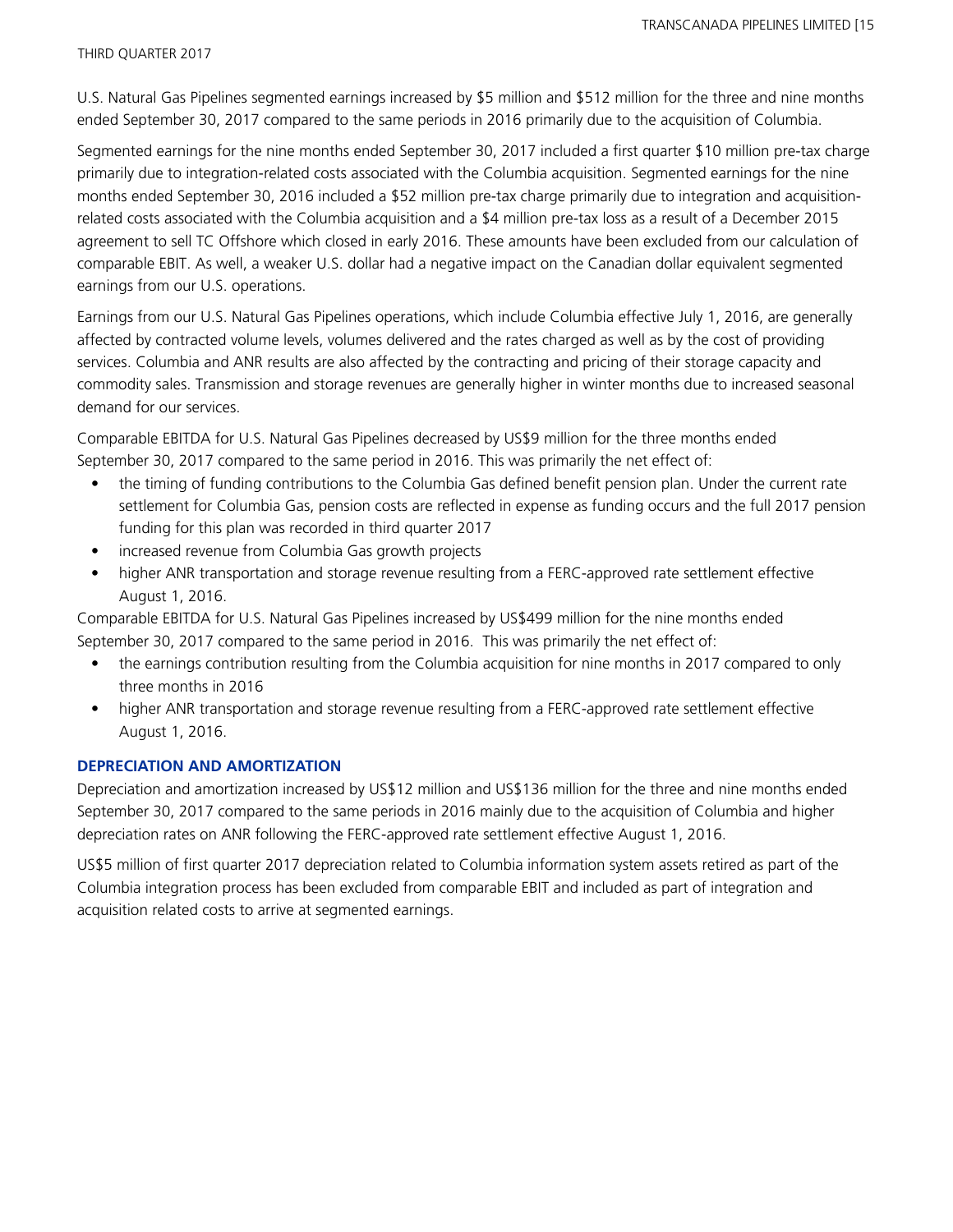# Mexico Natural Gas Pipelines

The following is a reconciliation of comparable EBITDA and comparable EBIT (our non-GAAP measures) to segmented earnings (the equivalent GAAP measure). Certain costs previously reported in our Corporate segment are now being reported within the business segments to better align with how we measure our financial performance. 2016 results have been adjusted to reflect this change.

|                                                        | three months ended<br>September 30 |      | nine months ended<br>September 30 |      |
|--------------------------------------------------------|------------------------------------|------|-----------------------------------|------|
| (unaudited - millions of US\$, unless otherwise noted) | 2017                               | 2016 | 2017                              | 2016 |
| Topolobampo                                            | 39                                 | 41   | 119                               | 40   |
| Tamazunchale                                           | 29                                 | 24   | 85                                | 79   |
| Guadalajara                                            | 17                                 | 17   | 51                                | 49   |
| Mazatlán                                               | 16                                 |      | 49                                |      |
| Sur de Texas <sup>1</sup>                              | 3                                  |      | 14                                |      |
| Other $2$                                              | (10)                               |      | (10)                              |      |
| Business development                                   |                                    | 1    |                                   | (4)  |
| <b>Comparable EBITDA</b>                               | 94                                 | 83   | 308                               | 164  |
| Depreciation and amortization                          | (18)                               | (10) | (54)                              | (23) |
| <b>Comparable EBIT</b>                                 | 76                                 | 73   | 254                               | 141  |
| Foreign exchange impact                                | 19                                 | 25   | 79                                | 43   |
| Comparable EBIT and segmented earnings (Cdn\$)         | 95                                 | 98   | 333                               | 184  |

1 Represents our 60 per cent equity interest in a joint venture with IEnova to build, own and operate the Sur de Texas pipeline.

2 Reflects results from our 46.5 per cent equity investment in TransGas. On August 25, 2017, TransGas transferred all of its pipeline assets to Transportadora de Gas Internacional S.A..

Mexico Natural Gas Pipelines segmented earnings decreased by \$3 million and increased \$149 million for the three and nine months ended September 30, 2017 compared to the same periods in 2016 and are equivalent to comparable EBIT. Aside from commercial factors outlined below, a weaker U.S. dollar had a negative impact on the Canadian dollar equivalent segmented earnings from our Mexico operations.

Earnings from our Mexico operations are underpinned by long-term, stable, primarily U.S. dollar-denominated revenue contracts, and are affected by the cost of providing service.

Comparable EBITDA for Mexico Natural Gas Pipelines increased by US\$11 million and US\$144 million for the three and nine months ended September 30, 2017 compared to the same periods in 2016 and was the net effect of:

- incremental earnings from Topolobampo on a year-to-date basis. The Topolobampo project has experienced a delay in construction which, under the terms of our Transportation Service Agreement (TSA) with the CFE, constitutes a force majeure event with provisions allowing for the collection and recognition of revenue as per the original TSA service commencement date of July 2016
- incremental earnings from Mazatlán. Construction is complete and the collection and recognition of revenue began as per the terms of the TSA in December 2016
- equity earnings from our investment in the Sur de Texas pipeline which records AFUDC during construction, net of interest expense on an inter-affiliate loan from TCPL
- the impairment of our equity investment in TransGas. See Recent developments section for further detail.

## **DEPRECIATION AND AMORTIZATION**

Depreciation and amortization increased by US\$8 million and US\$31 million for the three and nine months ended September 30, 2017 compared to the same periods in 2016 primarily due to the commencement of depreciation on Topolobampo and Mazatlán.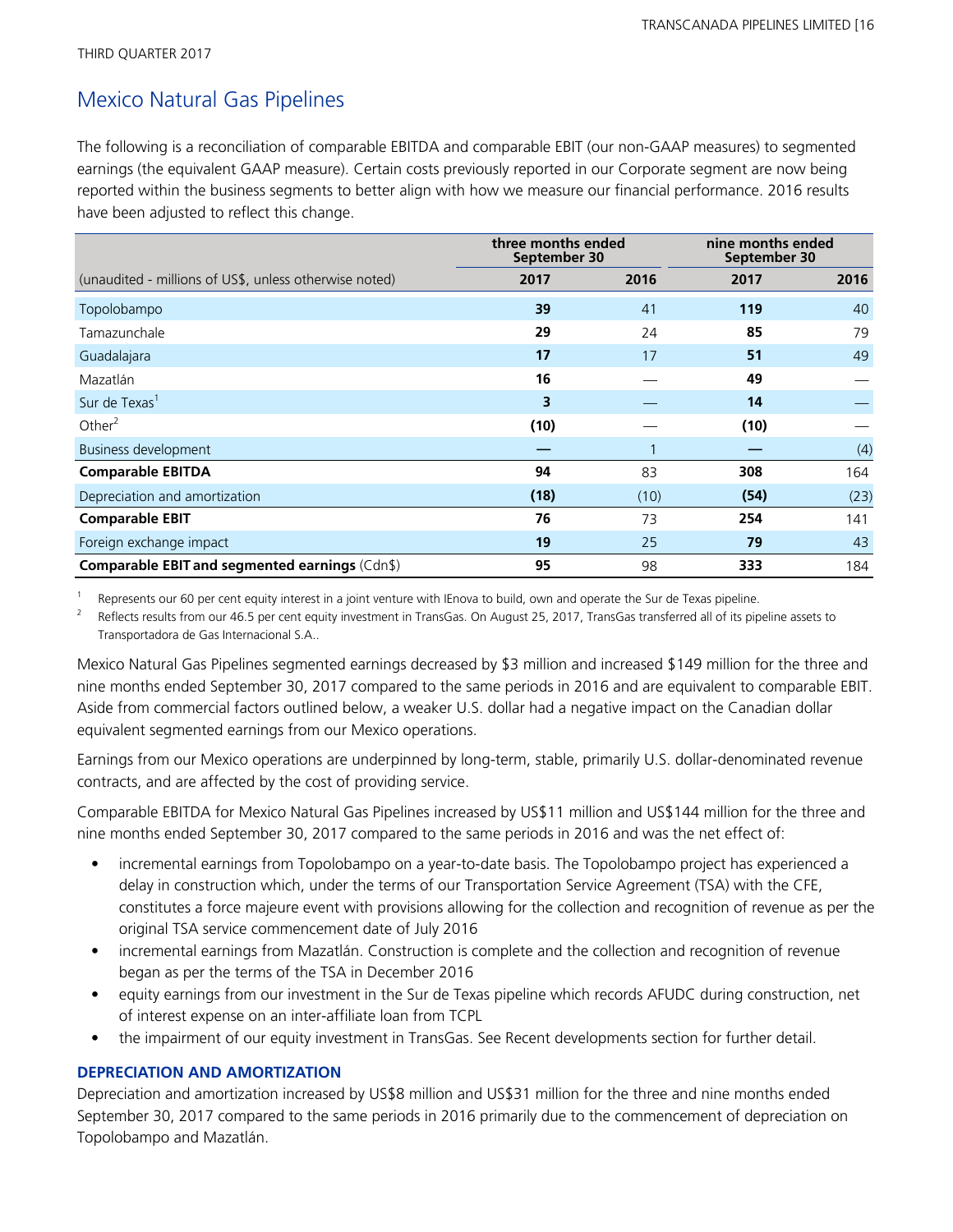THIRD QUARTER 2017

# Liquids Pipelines

The following is a reconciliation of comparable EBITDA and comparable EBIT (our non-GAAP measures) to segmented earnings (the equivalent GAAP measure). Certain costs previously reported in our Corporate segment are now being reported within the business segments to better align with how we measure our financial performance. 2016 results have been adjusted to reflect this change.

|                                                | three months ended<br>September 30 |      |       | nine months ended<br>September 30 |  |
|------------------------------------------------|------------------------------------|------|-------|-----------------------------------|--|
| (unaudited - millions of $\frac{1}{2}$ )       | 2017                               | 2016 | 2017  | 2016                              |  |
| Keystone Pipeline System                       | 302                                | 280  | 937   | 856                               |  |
| Business development and other                 | 1                                  | (2)  | 10    | (6)                               |  |
| <b>Comparable EBITDA</b>                       | 303                                | 278  | 947   | 850                               |  |
| Depreciation and amortization                  | (71)                               | (73) | (228) | (214)                             |  |
| <b>Comparable EBIT</b>                         | 232                                | 205  | 719   | 636                               |  |
| Specific items:                                |                                    |      |       |                                   |  |
| Keystone XL asset costs                        | (10)                               | (14) | (23)  | (37)                              |  |
| Risk management activities                     | (19)                               | (8)  | (15)  | (6)                               |  |
| <b>Segmented earnings</b>                      | 203                                | 183  | 681   | 593                               |  |
|                                                |                                    |      |       |                                   |  |
| <b>Comparable EBIT denominated as follows:</b> |                                    |      |       |                                   |  |
| Canadian dollars                               | 63                                 | 51   | 175   | 160                               |  |
| U.S. dollars                                   | 135                                | 117  | 416   | 360                               |  |
| Foreign exchange impact                        | 34                                 | 37   | 128   | 116                               |  |
|                                                | 232                                | 205  | 719   | 636                               |  |

Liquids Pipelines segmented earnings increased by \$20 million and \$88 million for the three and nine months ended September 30, 2017 compared to the same periods in 2016 and included pre-tax charges related to Keystone XL costs for the maintenance of project assets which are being expensed pending further advancement of the project as well as unrealized losses from changes in the fair value of derivatives related to our liquids marketing business.

Keystone Pipeline System earnings are generated primarily by providing pipeline capacity to shippers for fixed monthly payments that are not linked to actual throughput volumes. Uncontracted capacity is offered to the market on a spot basis and provides opportunities to generate incremental earnings.

Comparable EBITDA for Liquids Pipelines increased by \$25 million and \$97 million for the three and nine months ended September 30, 2017 compared to the same periods in 2016 and was the net effect of:

- higher volumes on Keystone pipeline
- higher contribution from liquids marketing activities
- contribution from Grand Rapids pipeline, which was placed in service in late-August 2017
- increased business development activities, including advancement of Keystone XL
- a weaker U.S. dollar which had a negative impact on the Canadian dollar equivalent comparable earnings from our U.S. operations.

## **DEPRECIATION AND AMORTIZATION**

Depreciation and amortization increased by \$14 million for the nine months ended September 30, 2017 compared to the same period in 2016 as a result of the timing of new facilities being placed in service, partially offset by the effect of a weaker U.S. dollar.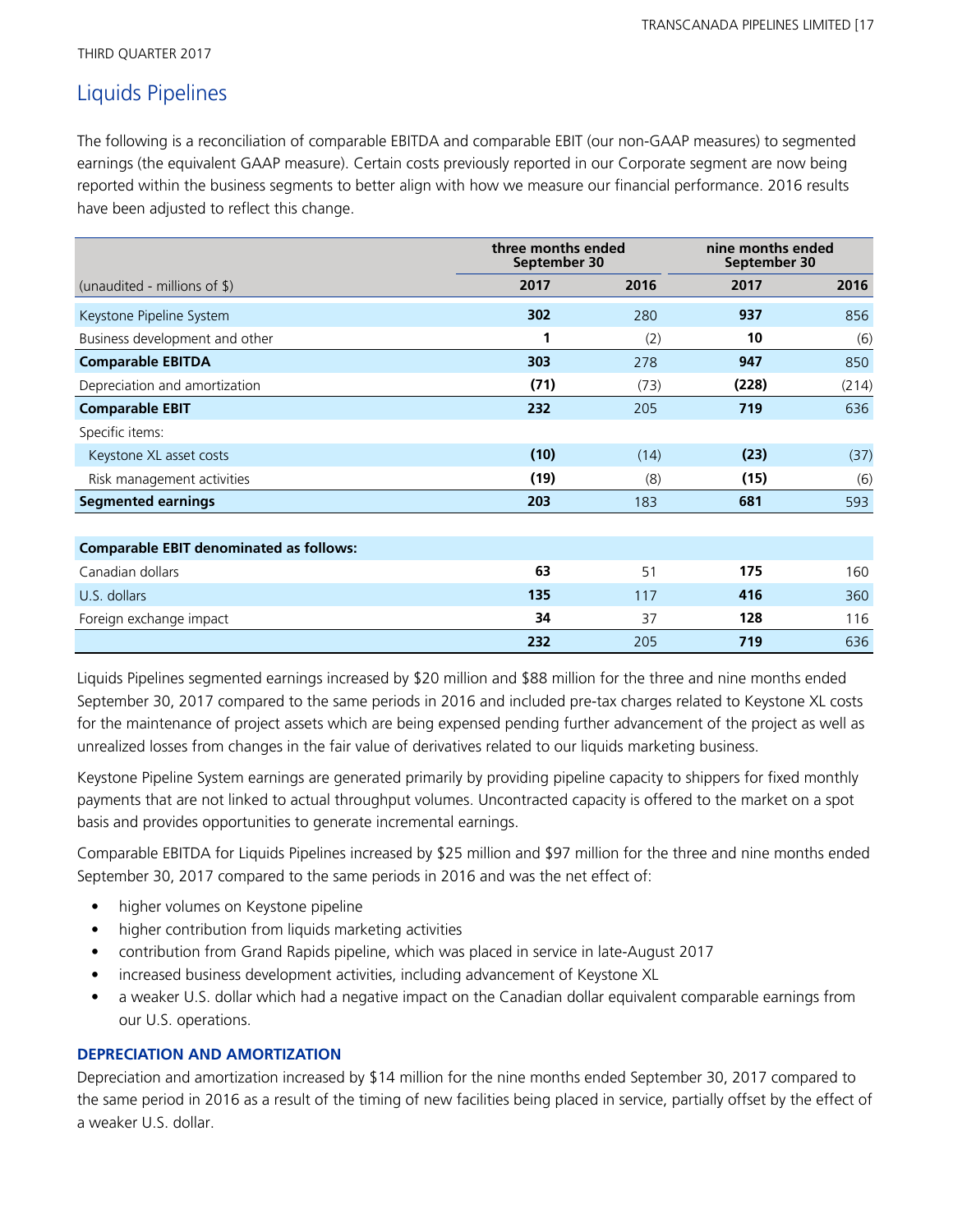# Energy

The following is a reconciliation of comparable EBITDA and comparable EBIT (our non-GAAP measures) to segmented earnings (the equivalent GAAP measure). Certain costs previously reported in our Corporate segment are now being reported within the business segments to better align with how we measure our financial performance. 2016 results have been adjusted to reflect this change.

|                                                         | three months ended<br>September 30 | nine months ended<br>September 30 |       |         |
|---------------------------------------------------------|------------------------------------|-----------------------------------|-------|---------|
| (unaudited - millions of $\$\$ )                        | 2017                               | 2016                              | 2017  | 2016    |
| <b>Canadian Power</b>                                   |                                    |                                   |       |         |
| Western Power <sup>1</sup>                              | 24                                 | 26                                | 77    | 48      |
| Eastern Power                                           | 75                                 | 81                                | 252   | 267     |
| <b>Bruce Power</b>                                      | 91                                 | 76                                | 314   | 210     |
| Canadian Power - comparable EBITDA <sup>1,2</sup>       | 190                                | 183                               | 643   | 525     |
| Depreciation and amortization                           | (35)                               | (36)                              | (108) | (119)   |
| Canadian Power - comparable EBIT <sup>1,2</sup>         | 155                                | 147                               | 535   | 406     |
| U.S. Power (US\$)                                       |                                    |                                   |       |         |
| U.S. Power - comparable EBITDA <sup>3</sup>             | 22                                 | 164                               | 108   | 321     |
| Depreciation and amortization <sup>4</sup>              |                                    | (34)                              |       | (98)    |
| U.S. Power - comparable EBIT                            | 22                                 | 130                               | 108   | 223     |
| Foreign exchange impact                                 | $\overline{7}$                     | 44                                | 34    | 72      |
| U.S. Power - comparable EBIT (Cdn\$)                    | 29                                 | 174                               | 142   | 295     |
| Natural Gas Storage and other - comparable EBITDA       | 8                                  | 20                                | 40    | 38      |
| Depreciation and amortization                           | (4)                                | (3)                               | (10)  | (9)     |
| Natural Gas Storage and other - comparable EBIT         | 4                                  | 17                                | 30    | 29      |
| <b>Business Development comparable EBITDA and EBIT</b>  | (3)                                | (3)                               | (9)   | (11)    |
| Energy - comparable EBIT <sup>1,2,3</sup>               | 185                                | 335                               | 698   | 719     |
| Specific items:                                         |                                    |                                   |       |         |
| Net (loss)/gain on sales of U.S. Northeast power assets | (12)                               | (5)                               | 469   | (5)     |
| Ravenswood goodwill impairment                          |                                    | (1,085)                           |       | (1,085) |
| Alberta PPA terminations                                |                                    |                                   |       | (240)   |
| Risk management activities                              | 64                                 | (73)                              | (87)  | 28      |
| Segmented earnings/(losses) <sup>1,2,3</sup>            | 237                                | (828)                             | 1.080 | (583)   |

1 Included losses from the Alberta PPAs up to March 7, 2016 when the PPAs were terminated.

2 Includes our share of equity income from our investments in Portlands Energy and Bruce Power.

3 TC Hydro earnings included up to April 19, 2017 sale date; Ravenswood, Ironwood, Ocean State Power and Kibby Wind earnings included up to June 2, 2017 sale date.

Depreciation of U.S. Northeast power assets ceased effective November 2016 when classified as held for sale.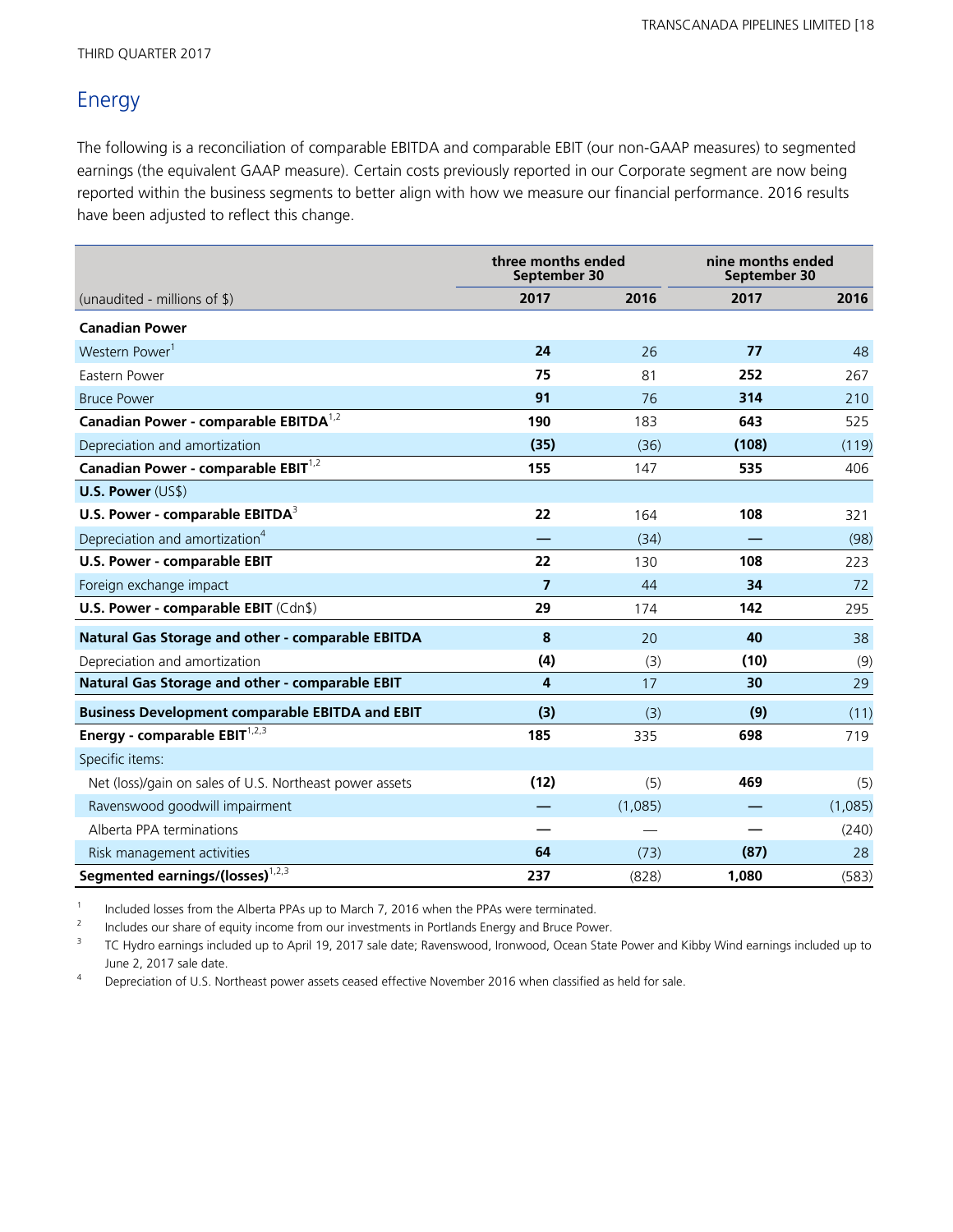Energy segmented earnings increased by \$1,065 million and \$1,663 million for the three and nine months ended September 30, 2017 compared to the same periods in 2016 and included the following specific items:

- in 2017, a net gain of \$469 million before tax related to the monetization of our U.S. Northeast power business which included a \$715 million gain on the sale of TC Hydro, a loss of \$226 million on the sale of the thermal and wind package and \$20 million (2016 - \$5 million) of pre-tax disposition costs. See Recent developments section for more details
- in 2016, a \$1,085 million pre-tax impairment charge on the Ravenswood goodwill. As a result of information received during the process to monetize our U.S. Northeast Power business, it was determined that the fair value of Ravenswood no longer exceeded its carrying value
- in 2016, a \$240 million pre-tax charge, which included a \$29 million impairment of our equity investment in ASTC Power Partnership, on the carrying value of our Alberta PPAs as a result of our decision to terminate the PPAs
- unrealized gains and losses from changes in the fair value of derivatives used to reduce our exposure to certain commodity price risks as follows:

| <b>Risk management activities</b>                                  | three months ended<br>September 30 |      | nine months ended<br>September 30 |      |  |
|--------------------------------------------------------------------|------------------------------------|------|-----------------------------------|------|--|
| (unaudited - millions of \$, pre-tax)                              | 2017                               | 2016 | 2017                              | 2016 |  |
| Canadian Power                                                     |                                    | (4)  |                                   |      |  |
| U.S. Power                                                         | 59                                 | (73) | (97)                              | 16   |  |
| Natural Gas Storage                                                | 4                                  | 4    | 5                                 | 9    |  |
| Total unrealized gains/(losses) from risk management<br>activities | 64                                 | (73) | (87)                              | 28   |  |

The variances in these unrealized gains and losses reflect the impact of changes in forward natural gas and power prices and the volume of our positions for these derivatives over a certain period of time, however, they do not accurately reflect the gains and losses that will be realized on settlement, or the offsetting impacts of other derivative and non-derivative transactions that make up our business as a whole. As a result, we do not consider them reflective of our underlying operations.

The remainder of the Energy segmented earnings are equivalent to comparable EBIT and are discussed in the following sections.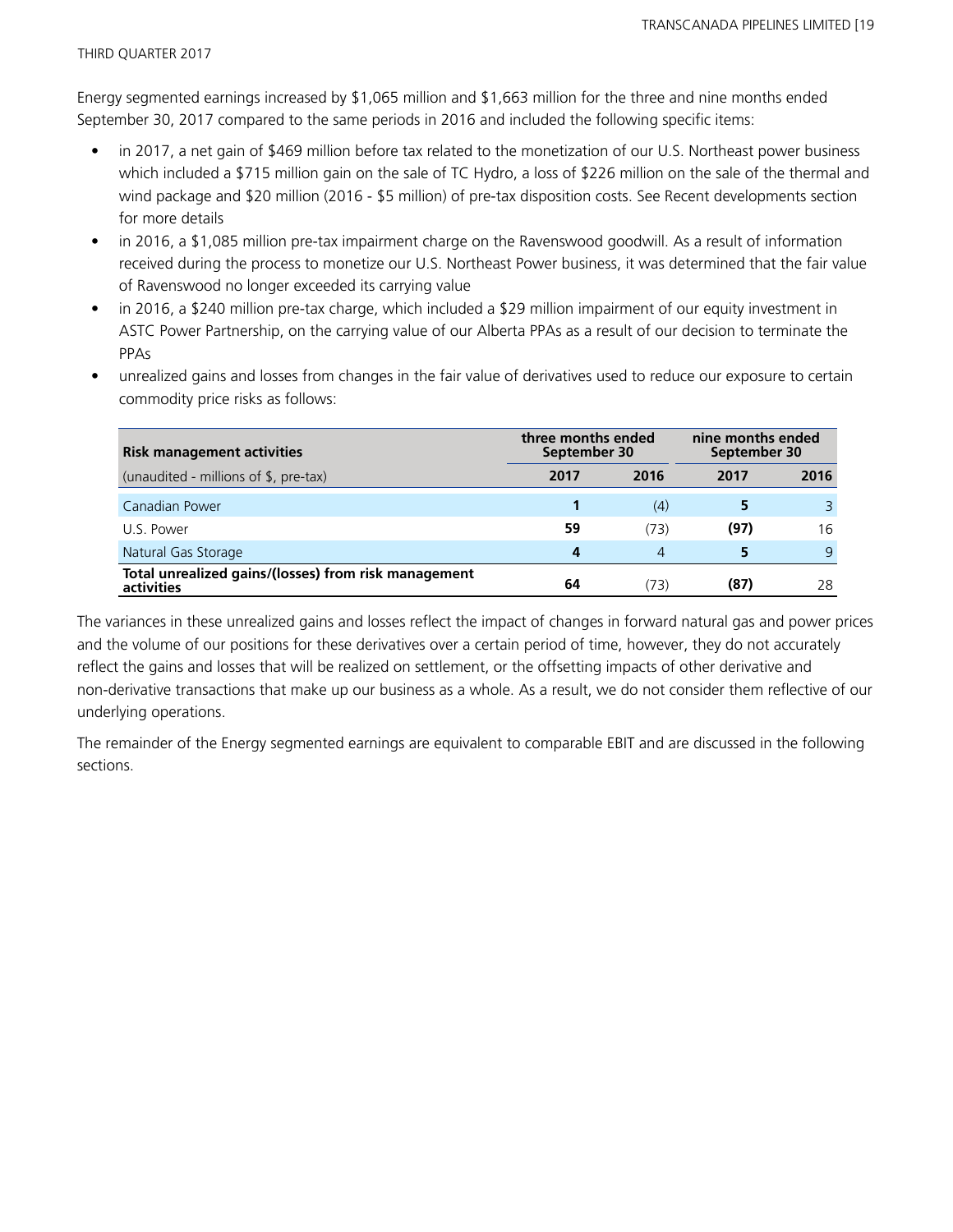## **CANADIAN POWER**

#### **Western and Eastern Power**

The following are the components of comparable EBITDA and comparable EBIT.

|                                       | three months ended<br>September 30 |                | nine months ended<br>September 30 |       |
|---------------------------------------|------------------------------------|----------------|-----------------------------------|-------|
| (unaudited - millions of \$)          | 2017                               | 2016           | 2017                              | 2016  |
| $Re$ venues $1$                       |                                    |                |                                   |       |
| <b>Western Power</b>                  | 39                                 | 43             | 128                               | 167   |
| Eastern Power                         | 103                                | 112            | 301                               | 315   |
| Other $2$                             | 4                                  | $\overline{2}$ | 24                                | 31    |
|                                       | 146                                | 157            | 453                               | 513   |
| Income from equity investments        | 8                                  | 9              | 23                                | 16    |
| Commodity purchases resold            |                                    | (1)            | (2)                               | (60)  |
| Plant operating costs and other       | (55)                               | (58)           | (145)                             | (154) |
| Comparable EBITDA <sup>3</sup>        | 99                                 | 107            | 329                               | 315   |
| Depreciation and amortization         | (35)                               | (36)           | (108)                             | (119) |
| Comparable EBIT <sup>3</sup>          | 64                                 | 71             | 221                               | 196   |
| <b>Breakdown of comparable EBITDA</b> |                                    |                |                                   |       |
| Western Power <sup>3</sup>            | 24                                 | 26             | 77                                | 48    |
| Eastern Power                         | 75                                 | 81             | 252                               | 267   |
| Comparable EBITDA <sup>3</sup>        | 99                                 | 107            | 329                               | 315   |
| Plant availability <sup>4</sup>       |                                    |                |                                   |       |
| Western Power                         | 94%                                | 94%            | 96%                               | 92%   |
| Eastern Power                         | 97%                                | 96%            | 96%                               | 93%   |

1 Includes the realized gains and losses from financial derivatives used to manage Canadian Power's assets which are presented on a net basis in Western and Eastern Power revenues. The unrealized gains and losses from financial derivatives have been excluded to arrive at comparable EBITDA.

2 Includes revenues from the sale of unused natural gas transportation and sale of excess natural gas purchased for generation.

3 Included Alberta PPAs up to March 7, 2016 when the PPAs were terminated.

4 The percentage of time the plant was available to generate power, regardless of whether it was running.

#### **Western Power**

Comparable EBITDA for Western Power increased by \$29 million for the nine months ended September 30, 2017 compared to the same period in 2016. Results from the Alberta PPAs are included up to March 7, 2016 when we terminated the PPAs for the Sundance A, Sundance B and Sheerness facilities.

### **Eastern Power**

Comparable EBITDA for Eastern Power decreased by \$6 million and \$15 million for the three and nine months ended September 30, 2017 compared to the same periods in 2016 mainly due to lower earnings from our renewable assets and from the Ontario gas-fired plants due to reduced ancillary revenue opportunities. Lower earnings from the sale of unused natural gas transportation also contributed to the decreased earnings for the nine months ended September 30, 2017 compared to the same period in 2016.

### **DEPRECIATION AND AMORTIZATION**

Depreciation and amortization decreased by \$11 million for the nine months ended September 30, 2017 compared to the same period in 2016 following the termination of the Alberta PPAs.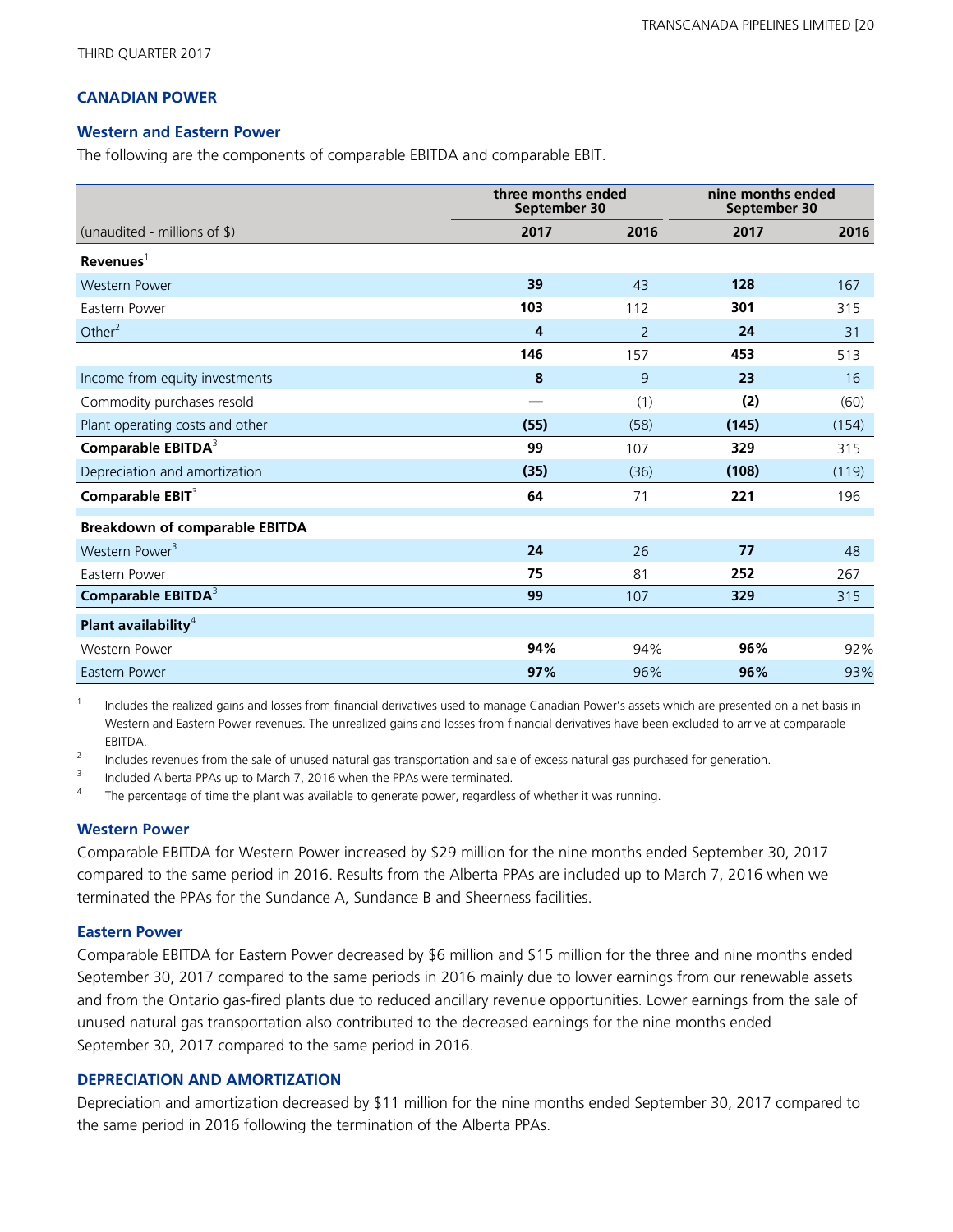#### **Bruce Power**

Bruce Power results reflect our proportionate share. The following is our proportionate share of the components of comparable EBITDA and comparable EBIT.

|                                                                       | three months ended<br>September 30 |       | nine months ended<br>September 30 |        |
|-----------------------------------------------------------------------|------------------------------------|-------|-----------------------------------|--------|
| (unaudited - millions of \$, unless noted otherwise)                  | 2017                               | 2016  | 2017                              | 2016   |
| Equity income included in comparable EBITDA and EBIT<br>comprised of: |                                    |       |                                   |        |
| Revenues                                                              | 383                                | 369   | 1,212                             | 1,109  |
| Operating expenses                                                    | (205)                              | (208) | (638)                             | (658)  |
| Depreciation and other                                                | (87)                               | (85)  | (260)                             | (241)  |
| Comparable EBITDA and $EBIT^1$                                        | 91                                 | 76    | 314                               | 210    |
| <b>Bruce Power – other information</b>                                |                                    |       |                                   |        |
| Plant availability <sup>2</sup>                                       | 86%                                | 88%   | 89%                               | 82%    |
| Planned outage days                                                   | 81                                 | 50    | 178                               | 335    |
| Unplanned outage days                                                 | 19                                 | 37    | 39                                | 49     |
| Sales volumes (GWh) <sup>1</sup>                                      | 5,801                              | 5,886 | 18,093                            | 16,420 |
| Realized sales price per MWh <sup>3</sup>                             | \$67                               | \$67  | \$67                              | \$67   |

1 Represents our 48.4 per cent (2016 - 48.5 per cent) ownership interest in Bruce Power. Sales volumes include deemed generation.

2 The percentage of time the plant was available to generate power, regardless of whether it was running.

<sup>3</sup> Calculation based on actual and deemed generation. Realized sales prices per MWh includes realized gains and losses from contracting activities and cost flow-through items. Excludes unrealized gains and losses on contracting activities and non-electricity revenues.

Comparable EBITDA from Bruce Power increased by \$15 million for the three months ended September 30, 2017 compared to the same period in 2016 due to improved results from contracting activities partially offset by lower volumes resulting from increased planned outage days.

Comparable EBITDA from Bruce Power increased by \$104 million for the nine months ended September 30, 2017 compared to the same period in 2016 due to higher volumes resulting from fewer planned outage days and higher gains from contracting activities, partially offset by higher interest expense.

Planned outage work, which commenced on Unit 3 in August 2017, was completed in September 2017. Planned maintenance on Unit 6 began in September 2017 and is scheduled to be completed in fourth quarter 2017. The overall average plant availability percentage in 2017 is expected to be approximately 90 per cent.

#### **U.S. POWER**

In second quarter 2017, we completed the sale of our U.S. Power generation assets and initiated the wind down of our U.S. power marketing operations. See Recent developments section for more details.

#### **NATURAL GAS STORAGE AND OTHER**

Comparable EBITDA for Natural Gas Storage and other decreased by \$12 million for the three months ended September 30, 2017 compared to the same period in 2016 mainly due to lower realized natural gas storage price spreads.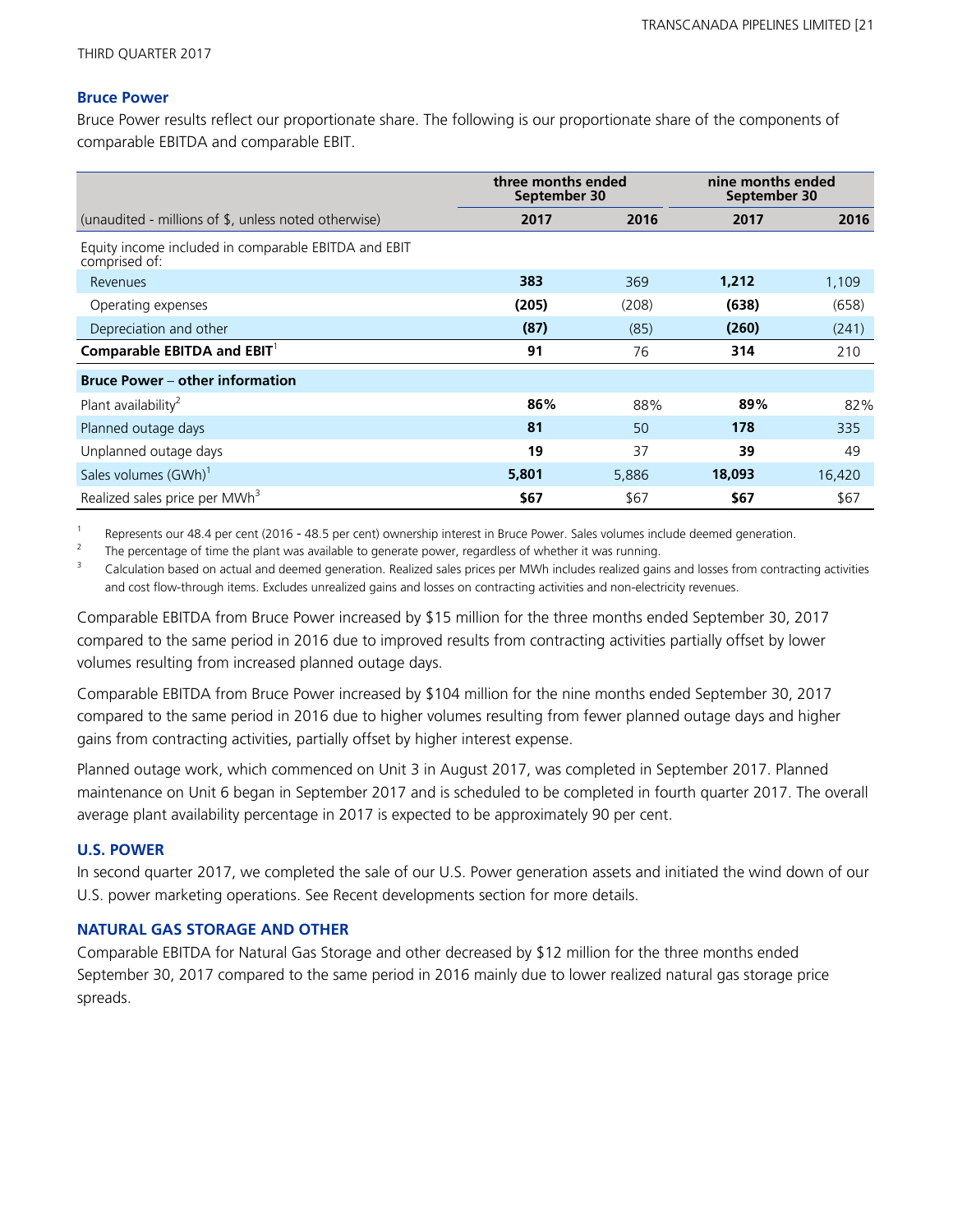## **Corporate**

The following is a reconciliation of comparable EBITDA and comparable EBIT (our non-GAAP measures) to segmented losses (the equivalent GAAP measure). Certain costs previously reported in our Corporate segment are now being reported within the business segments to better align with how we measure our financial performance. 2016 results have been adjusted to reflect this change.

|                                                                  | three months ended<br>September 30 |      | nine months ended<br>September 30 |      |
|------------------------------------------------------------------|------------------------------------|------|-----------------------------------|------|
| (unaudited - millions of $\frac{1}{2}$ )                         | 2017                               | 2016 | 2017                              | 2016 |
| Comparable EBITDA and EBIT                                       | (4)                                | 8    | (20)                              |      |
| Specific items:                                                  |                                    |      |                                   |      |
| Integration and acquisition related costs - Columbia             | (32)                               | (44) | (81)                              | (80) |
| Foreign exchange gain/(loss) – inter-affiliate loan <sup>1</sup> | 7                                  |      | (1)                               |      |
| Restructuring costs                                              |                                    |      |                                   | (14) |
| Segmented losses                                                 | (29)                               | (36) | (102)                             | (87) |

1 Reported in Income from equity investments on the condensed consolidated statement of income.

Corporate segmented losses decreased by \$7 million for the three months ended September 30, 2017, and increased by \$15 million for the nine months ended September 30, 2017 compared to the same periods in 2016 and included the following specific items that have been excluded from comparable EBIT:

- integration and acquisition costs associated with the acquisition of Columbia
- foreign exchange on an inter-affiliate loan, which is offset in Interest income and other. This peso-denominated loan to the Sur de Texas project represents our proportionate share of its financing
- in 2016, restructuring costs related to expected future losses under lease commitments.

Comparable EBITDA decreased by \$12 million and \$27 million for the three and nine months ended September 30, 2017, respectively, compared to the same periods in 2016 primarily due to increased legal and other general and administrative costs recorded in 2017.

### **OTHER INCOME STATEMENT ITEMS**

### **Interest expense**

|                                                             | three months ended<br>September 30 |       | nine months ended<br>September 30 |          |
|-------------------------------------------------------------|------------------------------------|-------|-----------------------------------|----------|
| (unaudited - millions of $\$\$ )                            | 2017                               | 2016  | 2017                              | 2016     |
| Interest on long-term debt and junior subordinated<br>notes |                                    |       |                                   |          |
| Canadian dollar-denominated                                 | (130)                              | (122) | (356)                             | (343)    |
| U.S. dollar-denominated                                     | (314)                              | (315) | (954)                             | (811)    |
| Foreign exchange impact                                     | (79)                               | (102) | (293)                             | (260)    |
|                                                             | (523)                              | (539) | (1,603)                           | (1, 414) |
| Other interest and amortization expense                     | (47)                               | (39)  | (124)                             | (82)     |
| Capitalized interest                                        | 49                                 | 46    | 150                               | 133      |
| Interest expense included in comparable earnings            | (521)                              | (532) | (1, 577)                          | (1, 363) |
| Specific items:                                             |                                    |       |                                   |          |
| Integration and acquisition related costs – Columbia        |                                    | (6)   |                                   | (6)      |
| Risk management activities                                  | (1)                                |       | (1)                               |          |
| Interest expense                                            | (522)                              | (538) | (1,578)                           | (1, 369) |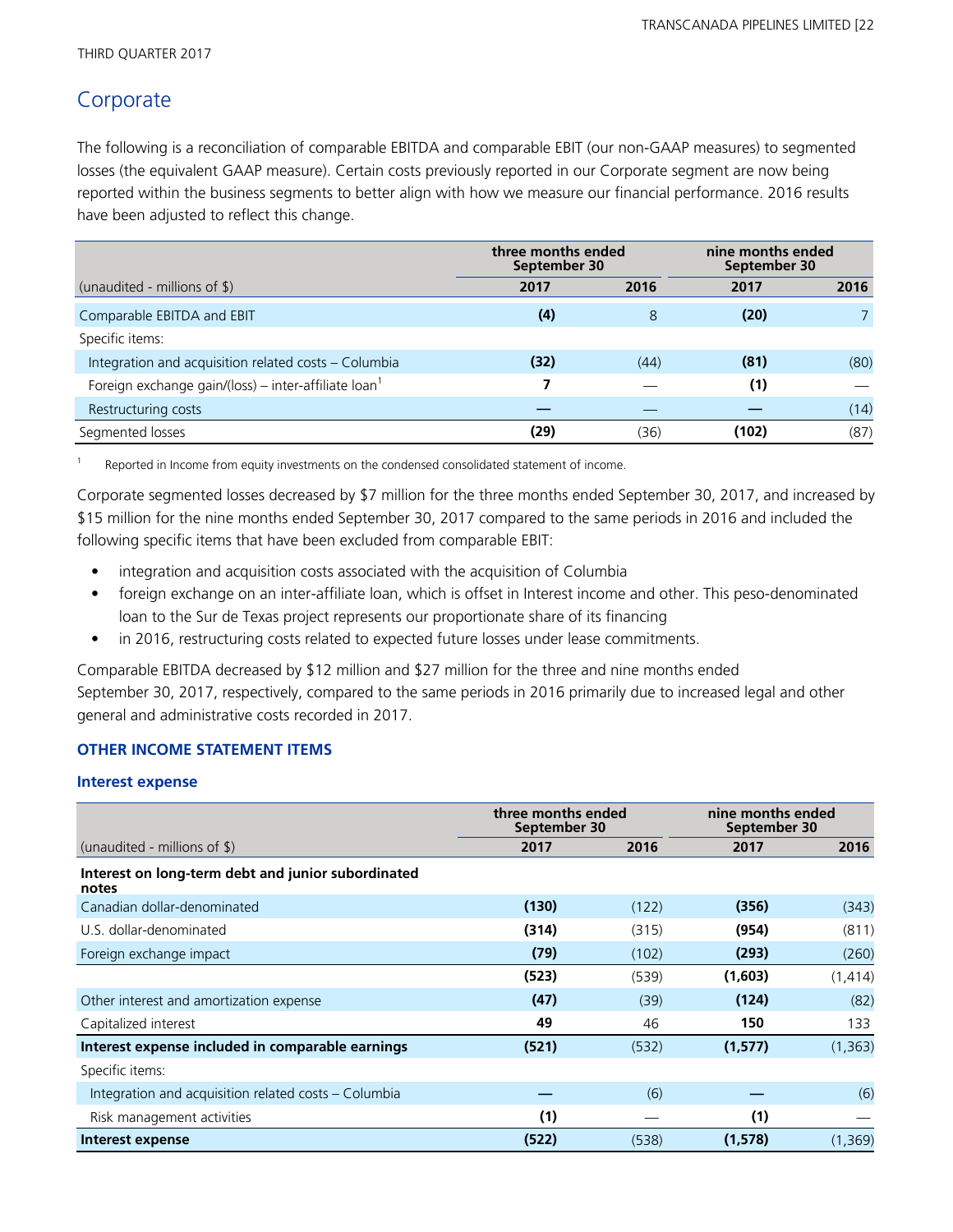Interest expense decreased by \$16 million in the three months ended September 30, 2017 compared to the same period in 2016 and primarily reflects the net effect of:

- final repayment of the Columbia acquisition bridge facilities in June 2017
- long-term debt and junior subordinated notes issuances, net of maturities
- the impact of a weaker U.S. dollar in translating U.S. dollar denominated interest.

Interest expense increased by \$209 million for the nine months ended September 30, 2017 compared to the same period in 2016 and primarily reflects the net effect of:

- long-term debt and junior subordinated notes issuances, partially offset by Canadian and U.S. dollar-denominated debt maturities
- debt assumed in the acquisition of Columbia on July 1, 2016
- higher capitalized interest on the Napanee power generating facility and LNG projects
- higher related-party debt financing
- the impact of a weaker U.S. dollar in translating U.S. dollar denominated interest.

### **Allowance for funds used during construction**

|                                              |      | three months ended<br>September 30 |      | nine months ended<br>September 30 |  |
|----------------------------------------------|------|------------------------------------|------|-----------------------------------|--|
| (unaudited - millions of $\$\$ )             | 2017 | 2016                               | 2017 | 2016                              |  |
| Canadian dollar-denominated                  | 44   | 44                                 | 149  | 133                               |  |
| U.S. dollar-denominated                      | 81   | 55                                 | 168  | 149                               |  |
| Foreign exchange impact                      | 20   |                                    | 50   | 40                                |  |
| Allowance for funds used during construction | 145  | 10                                 | 367  | 322                               |  |

AFUDC increased by \$35 million and \$45 million for the three and nine months ended September 30, 2017 compared to the same periods in 2016. The year-to-date increase in Canadian dollar-denominated AFUDC is primarily due to continued investment in our NGTL System expansions. The increase in U.S. dollar-denominated AFUDC for both the three and nine months ended September 30, 2017 is primarily due to continued investment and higher rates on projects acquired as part of the Columbia acquisition on July 1, 2016, as well as additional investment in Mexico projects, partially offset by the commercial in-service of Topolobampo and completion of Mazatlán construction.

### **Interest income and other**

|                                                              | three months ended<br>September 30 |      | nine months ended<br>September 30 |      |
|--------------------------------------------------------------|------------------------------------|------|-----------------------------------|------|
| (unaudited - millions of $\frac{1}{2}$ )                     | 2017                               | 2016 | 2017                              | 2016 |
| Interest income and other included in comparable<br>earnings | 57                                 | 18   | 102                               | 79   |
| Specific items:                                              |                                    |      |                                   |      |
| Foreign exchange (loss)/gain – inter-affiliate loan          | (7)                                |      |                                   |      |
| Risk management activities                                   | 33                                 |      | 89                                | 49   |
| Interest income and other                                    | 83                                 | 18   | 192                               | 128  |

Interest income and other increased by \$65 million for the three months ended September 30, 2017 compared to the same period in 2016 and was primarily the net effect of:

- realized gains in 2017 compared to losses in 2016 on derivatives used to manage our net exposure to foreign exchange rate fluctuations on U.S. dollar-denominated income
- \$10 million of income recognized on the termination of the PRGT project, mainly related to the recovery of carrying costs. See Recent developments section for more information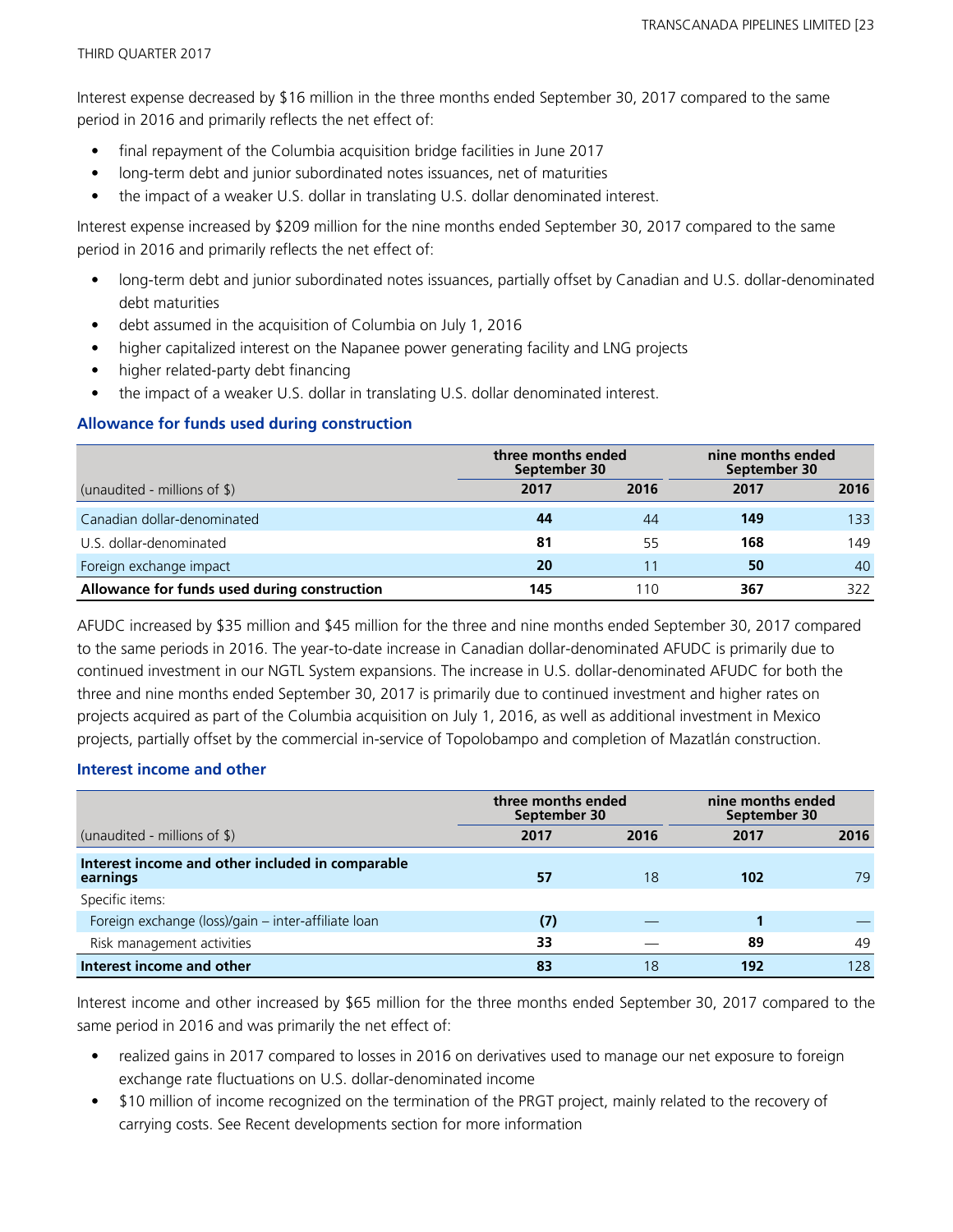- interest income and foreign exchange impact related to an inter-affiliate loan receivable from the Sur de Texas joint venture. The foreign exchange impact is offset in Corporate segmented losses and is excluded from comparable earnings
- higher unrealized gains on risk management activities in 2017 compared to 2016. These amounts have been excluded from comparable earnings.

Interest income and other increased by \$64 million for the nine months ended September 30, 2017 compared to the same period in 2016 and was primarily the net effect of:

- income of \$20 million related to Coastal GasLink project costs incurred to date and \$10 million recognized on the termination of the PRGT project, mainly related to the recovery of carrying costs. See Recent developments section for more information
- lower realized gains in 2017 compared to 2016 on derivatives used to manage our net exposure to foreign exchange rate fluctuations on U.S. dollar-denominated income
- foreign exchange impact on the translation of foreign currency denominated working capital balances
- interest income and foreign exchange impact related to an inter-affiliate loan receivable from the Sur de Texas joint venture. The foreign exchange impact is offset in Corporate segmented losses and is excluded from comparable earnings
- higher unrealized gains on risk management activities in 2017 compared to 2016. These amounts have been excluded from comparable earnings.

#### **Income tax expense**

|                                                      | three months ended<br>September 30 |       | nine months ended<br>September 30 |                |
|------------------------------------------------------|------------------------------------|-------|-----------------------------------|----------------|
| (unaudited - millions of $\$\$ )                     | 2017                               | 2016  | 2017                              | 2016           |
| Income tax expense included in comparable earnings   | (160)                              | (261) | (593)                             | (631)          |
| Specific items:                                      |                                    |       |                                   |                |
| Ravenswood goodwill impairment                       |                                    | 429   |                                   | 429            |
| Sales of U.S. Northeast power assets                 |                                    | 2     | (226)                             |                |
| Integration and acquisition related costs - Columbia | 2                                  | 32    | 22                                | 32             |
| Keystone XL asset costs                              | 2                                  | 5     | 4                                 | 13             |
| Keystone XL income tax recoveries                    |                                    | 28    |                                   | 28             |
| Alberta PPA terminations                             |                                    |       |                                   | 64             |
| Restructuring costs                                  |                                    |       |                                   | $\overline{4}$ |
| TC Offshore loss on sale                             |                                    |       |                                   |                |
| Risk management activities                           | (29)                               | 31    | 17                                | (21)           |
| Income tax (expense)/recovery                        | (185)                              | 266   | (769)                             | (79)           |

Income tax expense included in comparable earnings decreased by \$101 million for the three months ended September 30, 2017 compared to the same periods in 2016 mainly as a result of lower comparable pre-tax earnings in 2017 compared to 2016 and changes in the proportion of income earned between Canadian and foreign jurisdictions.

Income tax expense included in comparable earnings decreased by \$38 million for the nine months ended September 30, 2017 compared to the same period in 2016 mainly as a result of changes in the proportion of income earned between Canadian and foreign jurisdictions and lower flow-through taxes in 2017 on Canadian rate-regulated pipelines, partially offset by higher pre-tax earnings in 2017 compared to 2016.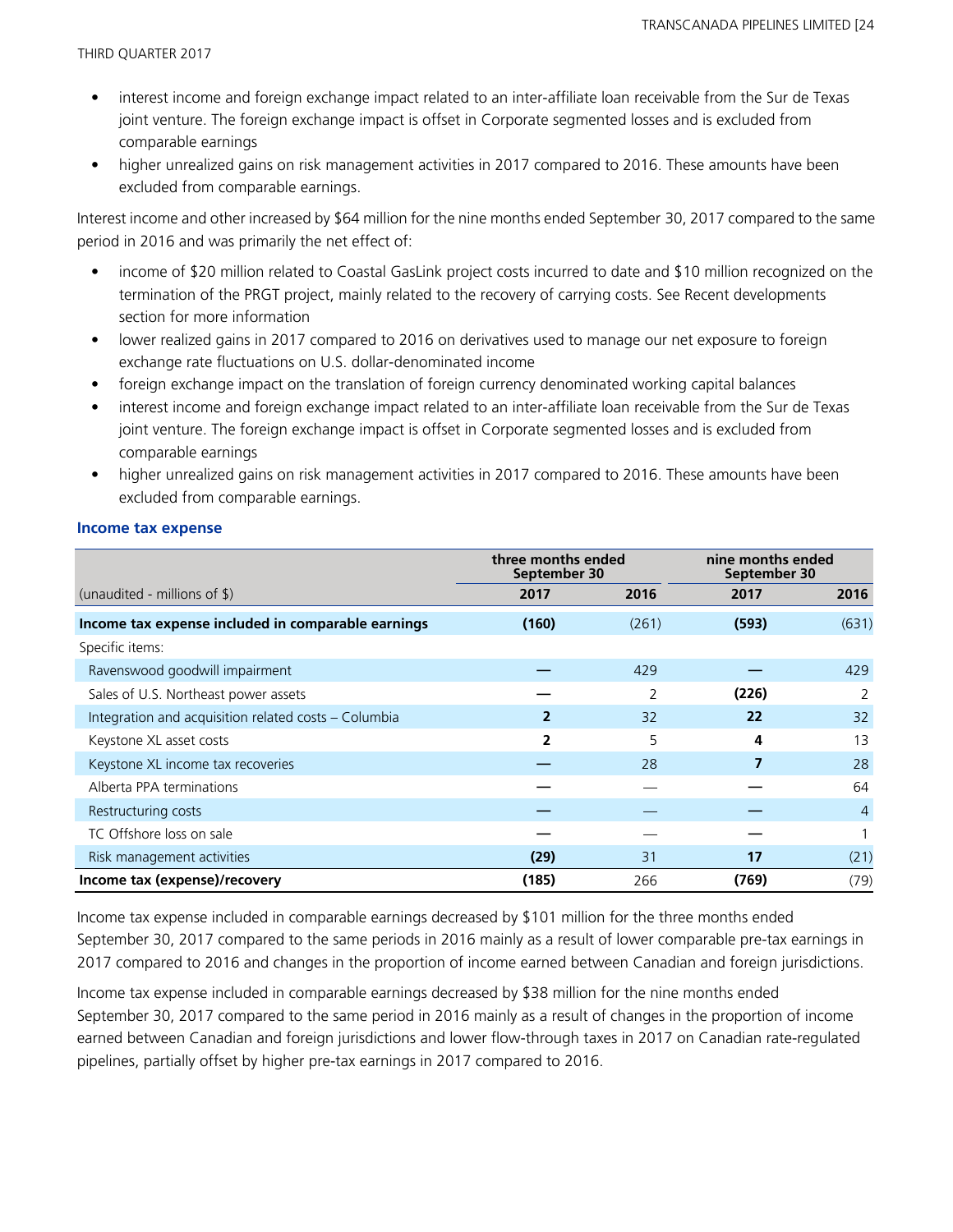#### **Net income attributable to non-controlling interests**

|                                                                                         | three months ended<br>September 30 |      | nine months ended<br>September 30 |       |
|-----------------------------------------------------------------------------------------|------------------------------------|------|-----------------------------------|-------|
| (unaudited - millions of $\frac{1}{2}$ )                                                | 2017                               | 2016 | 2017                              | 2016  |
| Net income attributable to non-controlling interests<br>included in comparable earnings | (44)                               | (55) | (189)                             | (187) |
| Specific items:                                                                         |                                    |      |                                   |       |
| Acquisition related costs - Columbia                                                    |                                    | ₹    |                                   | 3     |
| Net income attributable to non-controlling interests                                    | (44)                               | (52) | (189)                             | (184) |

Net income attributable to non-controlling interests decreased by \$8 million and increased by \$5 million for the three and nine months ended September 30, 2017 compared to the same periods in 2016 primarily due to the acquisition of Columbia in July 2016 which included a non-controlling interest in CPPL. In February 2017, we acquired all of the outstanding publicly held common units of CPPL.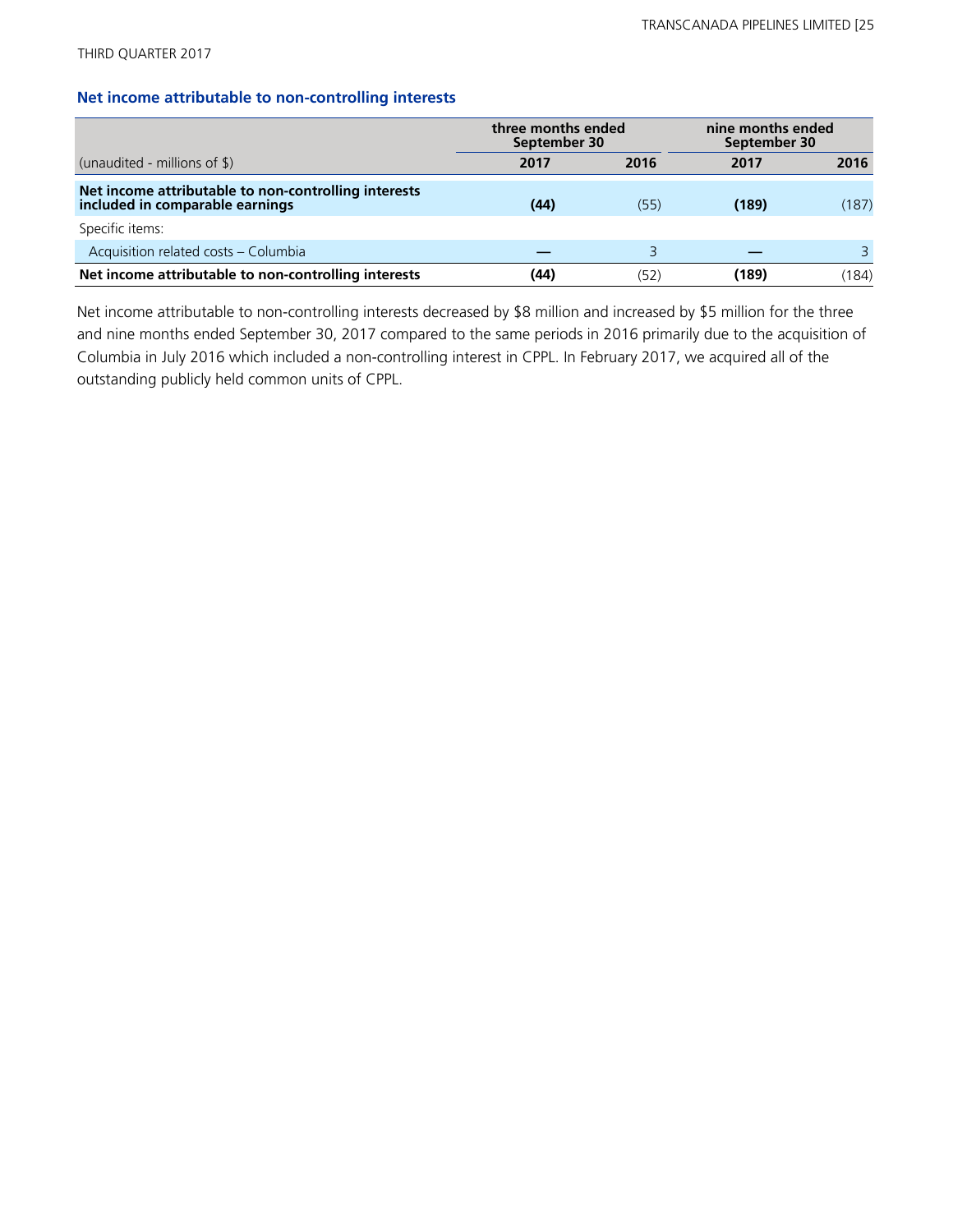## Recent developments

## CANADIAN NATURAL GAS PIPELINES

### **NGTL System**

In June 2017, we announced an additional \$2 billion expansion program on our NGTL System based on new contracted customer demand for approximately 3.2 PJ/d (3.0 Bcf/d) of incremental firm receipt and delivery services. We also successfully concluded an expansion open season for incremental service at the Alberta/British Columbia export delivery point, which connects Canadian supply through our downstream pipelines to Pacific Northwest, California and Nevada markets. The open season was over-subscribed and all 408 TJ/d (381 MMcf/d) of available expansion service was awarded under long-term contracts.

The additional expansion program increased our overall near-term capital program on the NGTL System to \$7.1 billion, with completion to 2021.

### **Towerbirch Expansion**

In March 2017, the Government of Canada approved the \$0.4 billion Towerbirch Expansion project included in the \$7.1 billion expansion of the NGTL System noted above. The project consists of 55 km (34 miles) of 36-inch loop to the Groundbirch Mainline plus 32 km (20 miles) of new 30-inch pipe and four new meter stations. This project was placed in service on November 1, 2017.

## **North Montney**

In March 2017, we filed an application with the NEB for a variance to the existing approvals for the North Montney project on the NGTL System to remove the condition that the project could only proceed once a positive FID is made for the Pacific Northwest LNG project. North Montney is now underpinned by restructured, 20-year commercial contracts with shippers and is not dependent on the LNG project proceeding. On April 19, 2017, the NEB granted an interim extension to March 31, 2018 of the sunset clause that was due to expire June 10, 2017. In-service dates are planned for April 2019 and April 2020, subject to regulatory approval.

On September 7, 2017, the NEB provided notice that a public hearing process would be used to consider our variance application. The NEB also stated it would consider the continued appropriateness and applicability of the tolling decisions and associated conditions of the original approval. On October 26, 2017, the NEB issued the Hearing Order indicating the oral portion of the hearing will begin the week of January 22, 2018 with a decision to follow within 12 weeks after the hearing conclusion.

### **NGTL 2018 Revenue Requirement**

NGTL's current two-year settlement, which established revenue requirements for the system, expires on December 31, 2017. NGTL is negotiating with its shippers for its revenue requirements for 2018 and potentially beyond. On October 31, 2017, we filed an application with the NEB for interim tolls effective January 1, 2018.

### **Canadian Mainline**

## **Dawn Long-Term Fixed Price Service (LTFP)**

In March 2017, we announced the successful conclusion of the long-term fixed-price open season on the Canadian Mainline for service from the Empress receipt point in Alberta to the Dawn hub in Southern Ontario. The open season resulted in binding, long-term contracts from WCSB gas producers to transport 1.5 PJ/d (1.4 Bcf/d) of natural gas at a simplified toll of \$0.77/GJ. The term of each contract is 10 years and includes early termination rights that can be exercised following the initial five years of service and upon payment of an increased toll for the final two years of the contract. The application to the NEB for approval of the service was filed on April 26, 2017.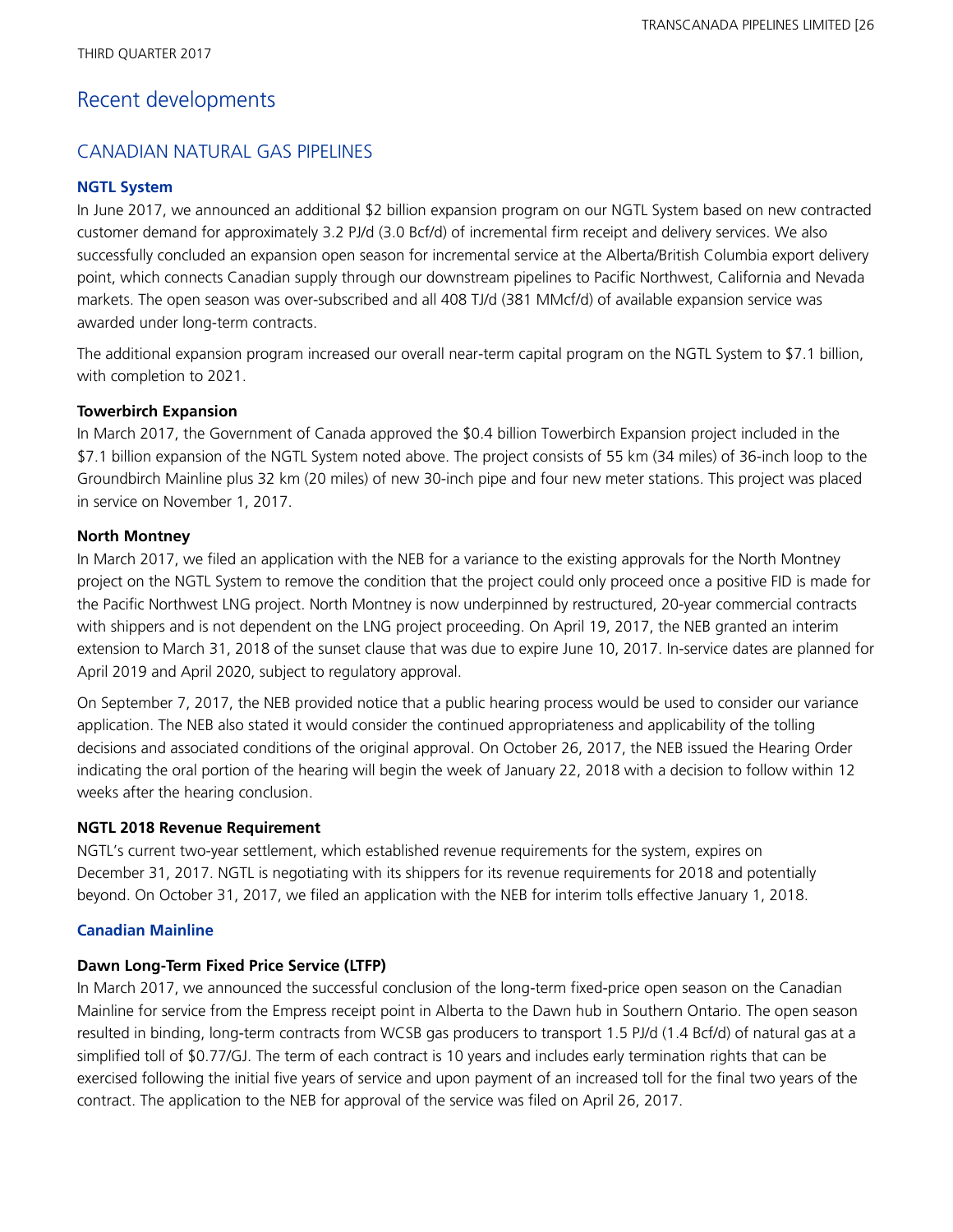On September 21, 2017, the NEB approved this application, as filed, with an effective date of November 1, 2017. This new service provides our customers with toll certainty and improved market access enabling them to compete effectively with emerging supplies of natural gas from the Marcellus and Utica basins.

#### **Canadian Mainline 2018 - 2020 Toll Review**

The Canadian Mainline is required to file for approval of 2018-2020 tolls by December 31, 2017. Tolls were previously established for 2015 to 2017 in accordance with the terms of the 2015-2030 LDC Settlement. While the settlement specified tolls for the 2015 to 2020 period, the NEB ordered a toll review halfway through this six-year period. The review must include costs, forecast volumes, contracting levels, the deferral account balance, and any other material changes.

#### **Maple Compressor Expansion Project**

The Canadian Mainline has received requests for expansion capacity to the southern Ontario market plus delivery to Atlantic Canada via the TQM and PNGTS systems. The requests for approximately 86 TJ/d (80 MMcf/d) of firm service underpin the need for new compression at the existing Maple compressor site. Customers have executed 15-year precedent agreements to proceed with the project which has a revised estimated cost of \$110 million. An application to the NEB for approval to proceed with the project is planned for fourth quarter 2017 to meet a November 1, 2019 in-service date.

#### **Coastal GasLink**

The continuing delay in the FID for the LNG Canada project triggered a restructuring of provisions in the Coastal GasLink project agreement with LNG Canada that results in the payment of certain amounts to TCPL with respect to carrying charges on costs incurred. In September 2017, an approximate \$80 million payment was received related to costs incurred since inception of the project, and quarterly payments of approximately \$7 million will be received until further notice. We continue to work with LNG Canada under the agreement towards a FID.

#### **Prince Rupert Gas Transmission**

In July 2017, we were notified that PNW LNG would not be proceeding with their proposed LNG project and that Progress Energy (Progress) would be terminating their agreement with us for development of the PRGT project, effective August 10, 2017. In accordance with the terms of the agreement, all project costs incurred to advance the project, including carrying charges, are fully recoverable upon termination. As a result, we received a payment of \$0.6 billion from Progress in October 2017.

## U.S. NATURAL GAS PIPELINES

#### **Leach XPress Project**

The Leach XPress project is expected to have a US\$100 million increase in its capital project cost due to delays caused by weather on the project's construction schedule and the resulting increase in contractor costs. Leach XPress is expected to be placed in service in early-January 2018.

#### **Rayne XPress Project**

Rayne Xpress was placed in service November 2, 2017. This Columbia Gulf project will transport approximately 1.1 PJ/d (1.0 Bcf/d) of supply from an interconnect with the Leach XPress pipeline project, and another interconnect, to markets along the system and to the Gulf Coast.

#### **Mountaineer XPress Project**

The Mountaineer XPress project is expected to have a US\$600 million increase in its capital project cost due to increased construction cost estimates. As a result of a cost sharing mechanism, overall project returns are not anticipated to be materially affected. Mountaineer XPress is expected to be placed in service in fourth quarter 2018.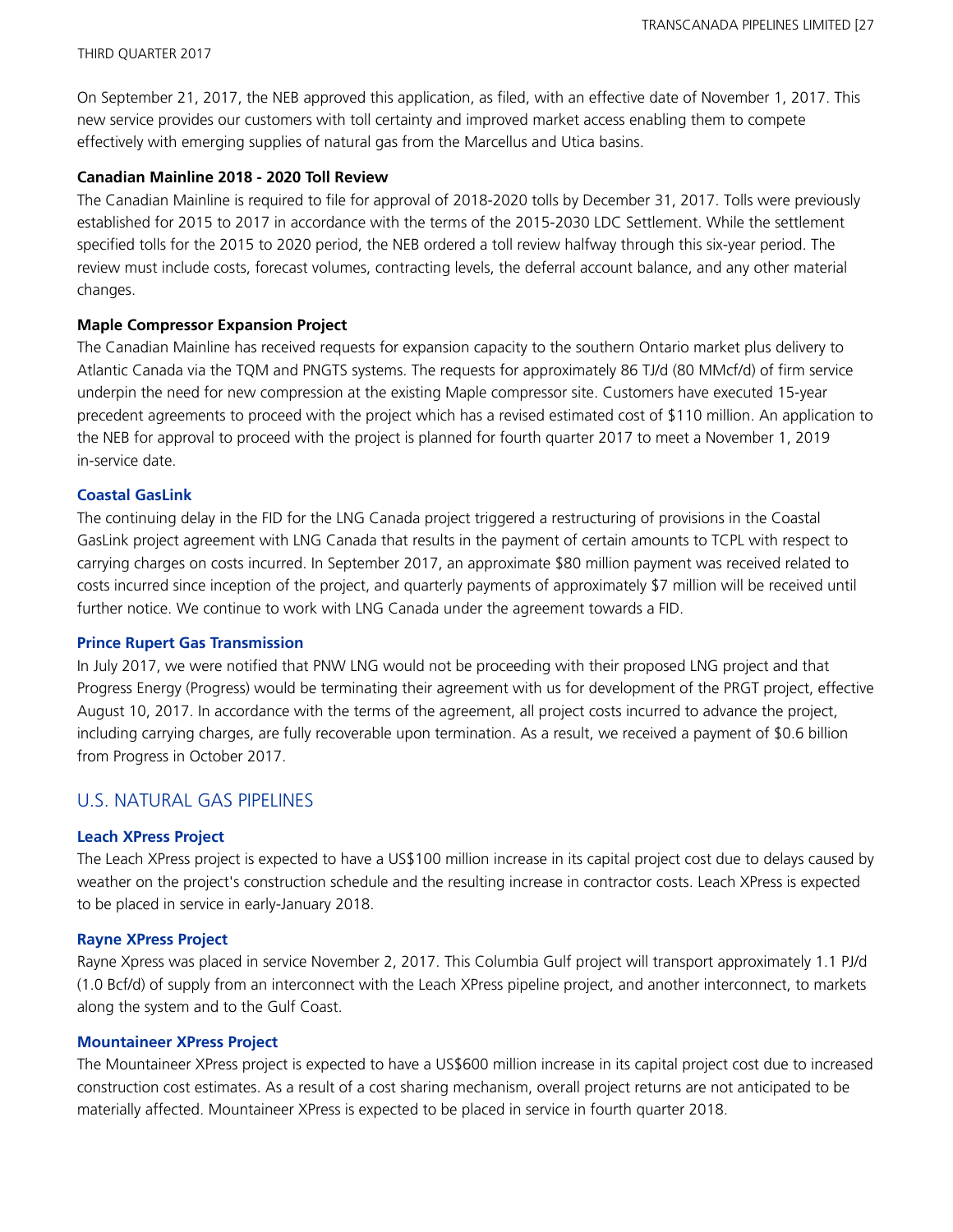#### **Midstream - Gibraltar Pipeline Project**

The Gibraltar Midstream project, a 1,000 TJ/d (934 MMcf/d) dry gas header pipeline in southwest Pennsylvania, was placed in service November 1, 2017.

#### **Buckeye XPress Project**

The Buckeye XPress project (BXP) represents an upsizing of an existing pipeline replacement project under our Columbia Gas modernization program. The US\$0.2 billion cost to upsize the replacement pipe and install compressor upgrades will enable us to offer 290 TJ/d (275 MMcf/d) of incremental pipeline capacity to accommodate growing Appalachian production. We expect BXP to be placed in service in late 2020.

#### **Portland XPress Project**

PNGTS has executed Precedent Agreements with several LDCs in New England and Atlantic Canada to re-contract certain system capacity set to expire in 2019, as well as expand the PNGTS system to bring its certificated capacity up to 280 TJ/d (265 MMcf/d). The approximately US\$80 million Portland XPress Project (PXP) will proceed concurrently with upstream capacity expansions. The in-service dates of PXP are being phased-in over a three year period beginning November 1, 2018.

#### **FERC Update**

The FERC regained a quorum of three commissioners in August 2017 and two additional commissioners were approved by the U.S. Senate on November 2, 2017. The FERC has stated that it intends to expeditiously address the resulting backlog of pending applications. We expect the FERC certificates for the WB XPress, Mountaineer XPress and Gulf XPress projects to be received in fourth quarter 2017.

#### **Great Lakes**

#### **Rate Case**

On October 30, 2017, Great Lakes filed a rate settlement with the FERC to satisfy its obligations from its 2013 rate settlement for new rates to be in effect by January 1, 2018. The 2017 Great Lakes Settlement, if approved by the FERC, will decrease Great Lakes' maximum transportation rates by 27 per cent beginning October 1, 2017. Great Lakes expects that the impact from other changes, including the recent long-term transportation contract with the Canadian Mainline as described below, other revenue opportunities on the system and the elimination of the revenue sharing mechanism with its customers, will more than offset the full year impact of the reduction in Great Lakes' rates beginning in 2018. The 2017 Great Lakes Settlement does not contain any moratorium and Great Lakes will be required to file for new rates no later than March 31, 2022, with new rates to be effective October 1, 2022.

#### **Impact of Dawn LTFP**

In conjunction with the Canadian Mainline's LTFP service, Great Lakes entered into a new 10-year gas transportation contract with the Canadian Mainline. This contract received NEB approval in September 2017 and became effective on November 1, 2017. This contract contains volume reduction options up to full contract quantity beginning in year three.

#### **Northern Border Settlement**

Northern Border and its shippers have been engaged in settlement discussions and have recently agreed to a settlement-in-principle addressing all rate and service related issues raised during the settlement discussions. Northern Border plans to file a settlement agreement with the FERC before the end of the year, reflecting the settlement-inprinciple, precluding the need to file a general rate case as contemplated by its 2012 settlement. Northern Border anticipates that the FERC will accept the settlement agreement and that it will be unopposed. This will provide Northern Border with rate stability over the longer term. At this time, we do not believe that the final outcome of the settlement will have a material impact on our consolidated results. We have a 13 per cent indirect ownership interest in Northern Border through TC PipeLines, LP.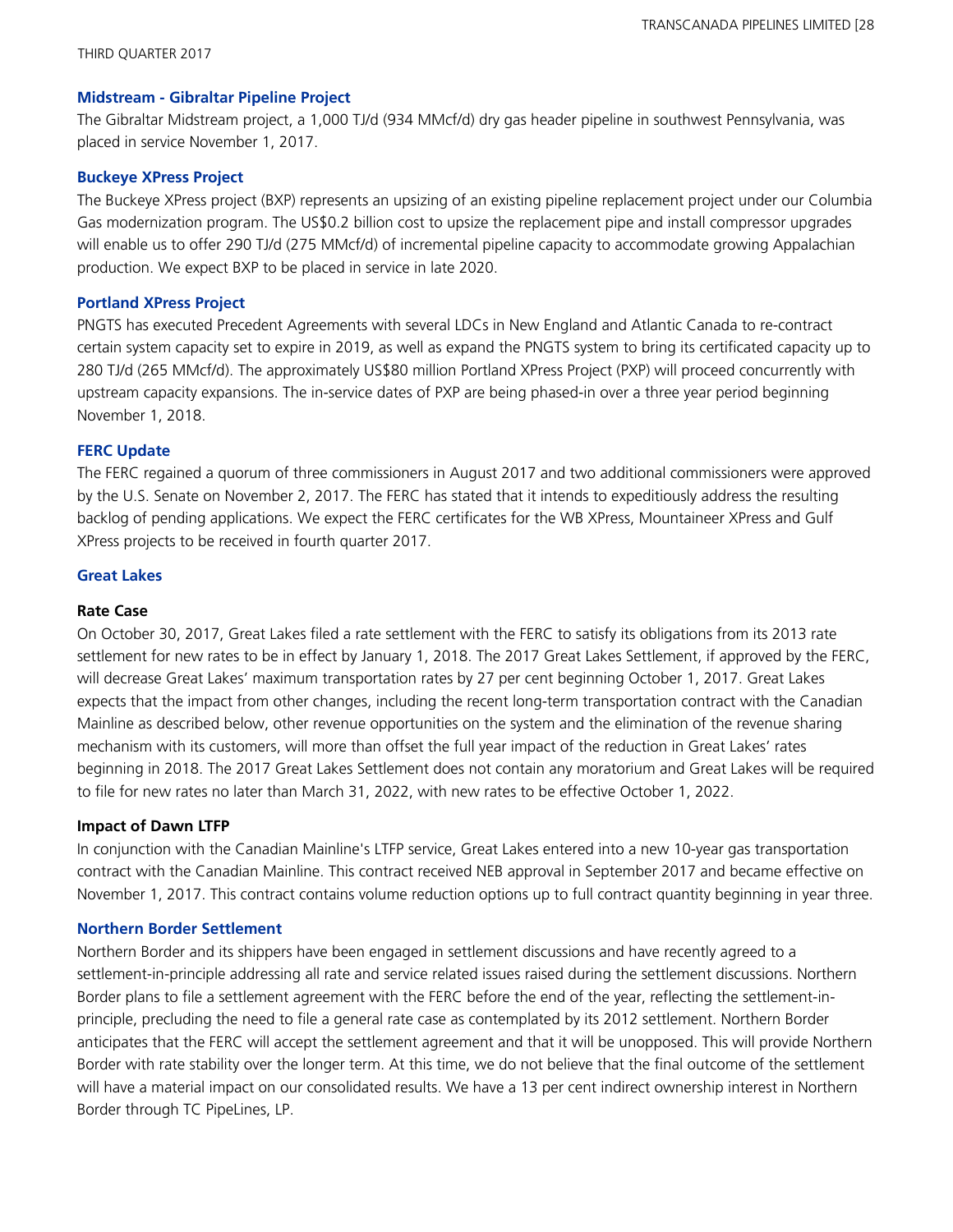#### **Sale of Iroquois and PNGTS to TC PipeLines, LP**

In June 2017, we closed the sale of a 49.34 per cent interest in Iroquois Gas Transmission System, LP and our remaining 11.81 per cent interest in PNGTS to TC PipeLines, LP valued at US\$765 million. Proceeds were comprised of US\$597 million in cash and US\$168 million representing a proportionate share of Iroquois and PNGTS debt.

#### **Columbia Pipeline Partners LP**

In February 2017, we completed the acquisition, for cash, of all outstanding publicly held common units of CPPL at a price of US\$17.00 and a stub period distribution payment of US\$0.10 per common unit for an aggregate transaction value of US\$921 million.

## MEXICO NATURAL GAS PIPELINES

#### **TransGas**

In third quarter 2017, we recognized an impairment charge of \$12 million on our 46.5 per cent equity investment in TransGas de Occidente S.A. (TransGas). TransGas constructed and operated a natural gas pipeline in Colombia for a 20-year contract term. As per the terms of the agreement, upon completion of the 20-year contract in August 2017, TransGas transfered its pipeline assets to Transportadora de Gas Internacional S.A.. The impairment charge represents the write-down of the remaining carrying value of our equity investment.

## LIQUIDS PIPELINES

#### **Energy East and Related Projects**

On September 7, 2017, we requested the NEB suspend the review of the Energy East and Eastern Mainline project applications for 30 days to provide time for us to conduct a careful review of the NEB's changes, announced on August 23, 2017, regarding the list of issues and environmental assessment factors related to the projects and how these changes impact the projects' costs, schedules and viability.

On October 5, 2017, after careful review of the changed circumstances, we informed the NEB that we will not be proceeding with the Energy East and Eastern Mainline project applications. We have also notified Québec's Ministère du Developpement durable, de l'Environnement, et de la Lutte contre les changements climatiques that we are withdrawing the Energy East project from the environmental review process. As the Energy East pipeline was also to provide transportation services for the Upland pipeline, the U.S. Department of State was notified on October 5, 2017, that we will no longer be pursuing the U.S. Presidential Permit application for that project.

We are reviewing the approximate \$1.3 billion carrying value of the projects, including AFUDC capitalized since inception, and expect an estimated \$1 billion after-tax non-cash charge will be recorded in our fourth quarter 2017 results. We ceased capitalizing AFUDC on the projects effective August 23, 2017, the date of the NEB's announced scope changes. With Energy East's inability to reach a regulatory decision, no recoveries of costs from third parties are expected.

### **Keystone XL**

In March 2017, the U.S. Department of State issued a U.S. Presidential Permit authorizing construction of the U.S./Canada border crossing facilities of the Keystone XL pipeline. We discontinued our claim under Chapter 11 of the North American Free Trade Agreement and have also withdrawn the U.S. Constitutional challenge. With the receipt of the U.S. Presidential Permit, we will continue to work through the Nebraska PSC process to obtain route approval through that state and with other U.S. federal agencies to obtain ancillary permits.

Given the passage of time since the Keystone XL Presidential Permit application was previously denied in November 2015, we are updating the shipping contracts and anticipate the core contract shipper group will be modified with the introduction of new shippers and reductions in volume commitments by other shippers. We anticipate commercial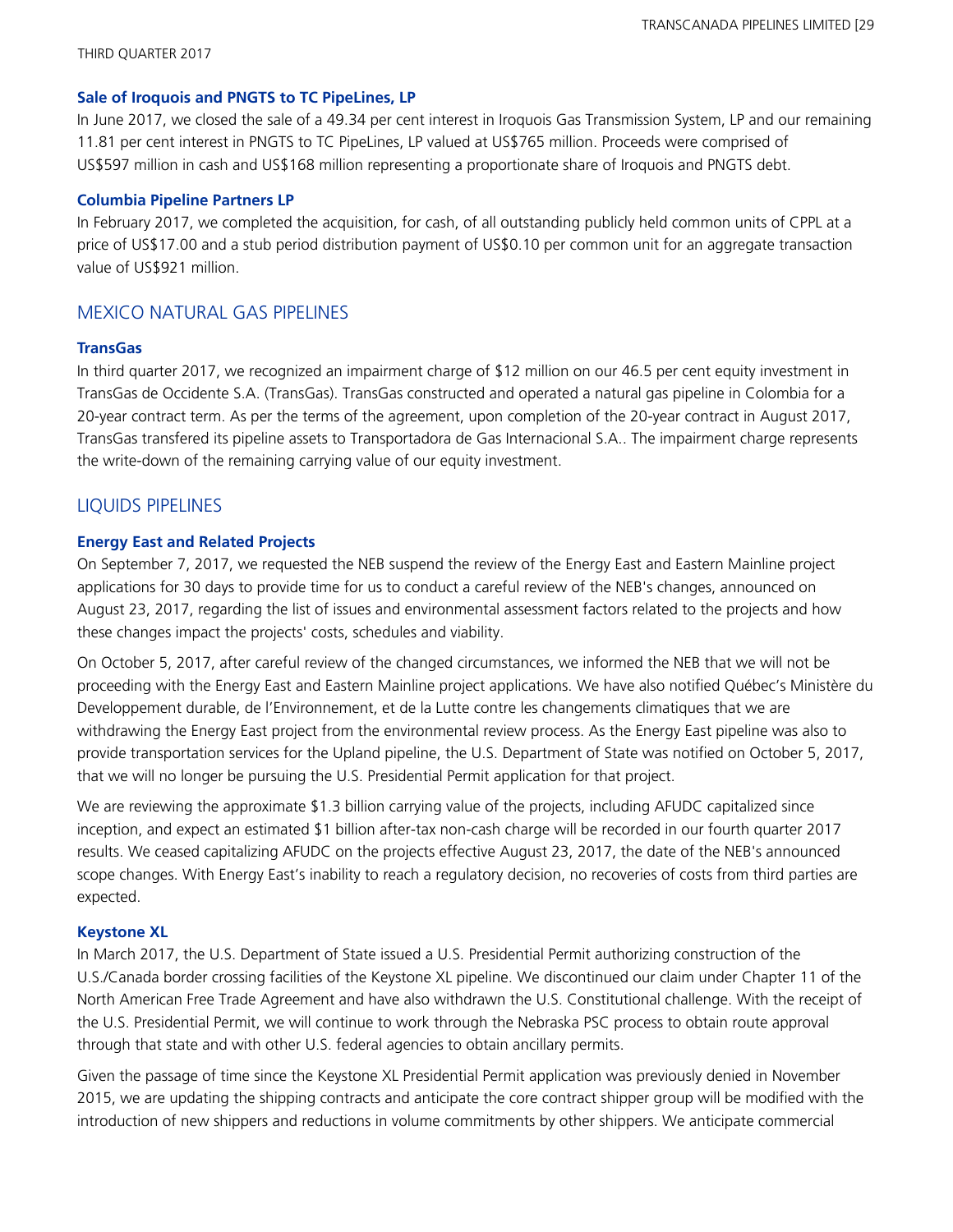support for the project to be substantially similar to that which existed when we first applied for a Keystone XL pipeline permit.

In July 2017, we launched an open season to solicit additional binding commitments from interested parties for transportation of crude oil on the Keystone Pipeline and for the Keystone XL pipeline project from Hardisty, Alberta to markets in Cushing, Oklahoma and the U.S. Gulf Coast. On September 6, 2017, we extended this open season to October 26, 2017 due to the impact caused by Hurricane Harvey to Houston, Texas and parts of the U.S. Gulf Coast. We are currently analyzing the results of the open season.

In February 2017, we filed an application with the Nebraska Public Service Commission (PSC) seeking approval for the Keystone XL pipeline route through that state. In August 2017, the Nebraska PSC concluded the public hearing for the Keystone XL pipeline and final written submissions were submitted in September 2017. The Nebraska PSC will review all comments gathered from the public meetings, the written submissions and the hearing before making a final decision on the route permit which is expected by the end of November 2017.

#### **Grand Rapids**

In late August 2017, the Grand Rapids pipeline, jointly owned by TCPL and PetroChina Canada Ltd. (formerly Brion Energy Corporation) was placed in service. The 460 km (287 mile) crude oil transportation system plays a key role in connecting producing areas northwest of Fort McMurray, Alberta, to terminals in the Edmonton/Heartland region.

#### **Northern Courier**

Northern Courier, a 90 km (56 mile) pipeline which transports bitumen and diluent between the Fort Hills mine site and Suncor Energy's terminal located north of Fort McMurray, Alberta, achieved commercial in-service on November 1, 2017.

## **ENERGY**

#### **U.S. Power**

#### **Monetization of U.S. Northeast power business**

In April 2017, we closed the sale of TC Hydro to Great River Hydro, LLC for US\$1.07 billion resulting in a gain of \$715 million (\$440 million after tax) recorded in 2017.

In June 2017, we closed the sale of Ravenswood, Ironwood, Ocean State Power and Kibby Wind to Helix Generation, LLC for US\$2.029 billion. An additional loss on sale of approximately \$226 million (\$183 million after tax) was recorded in 2017, primarily related to an adjustment to the purchase price and repair costs for an unplanned outage at Ravenswood prior to close. Insurance recoveries for a portion of the repair costs are expected to be received by the end of 2017 and will partially reduce this loss.

Proceeds from the sale transactions were used to fully retire the remaining bridge facilities that partially funded the acquisition of Columbia.

After assessing our options, we initiated the wind down of our U.S. power marketing operations and will realize the value of the remaining marketing contracts and working capital over time.

#### **Ontario Solar**

On October 24, 2017, we entered into an agreement to sell our Ontario Solar portfolio, comprised of eight facilities with a total generating capacity of 76 MWs, to Axium Infinity Solar LP for approximately \$540 million. The sale is expected to close by the end of 2017, subject to certain regulatory and other approvals, and will include customary closing adjustments. The transaction is expected to result in an estimated gain of \$130 million before tax (\$100 million after tax) to be recognized upon closing.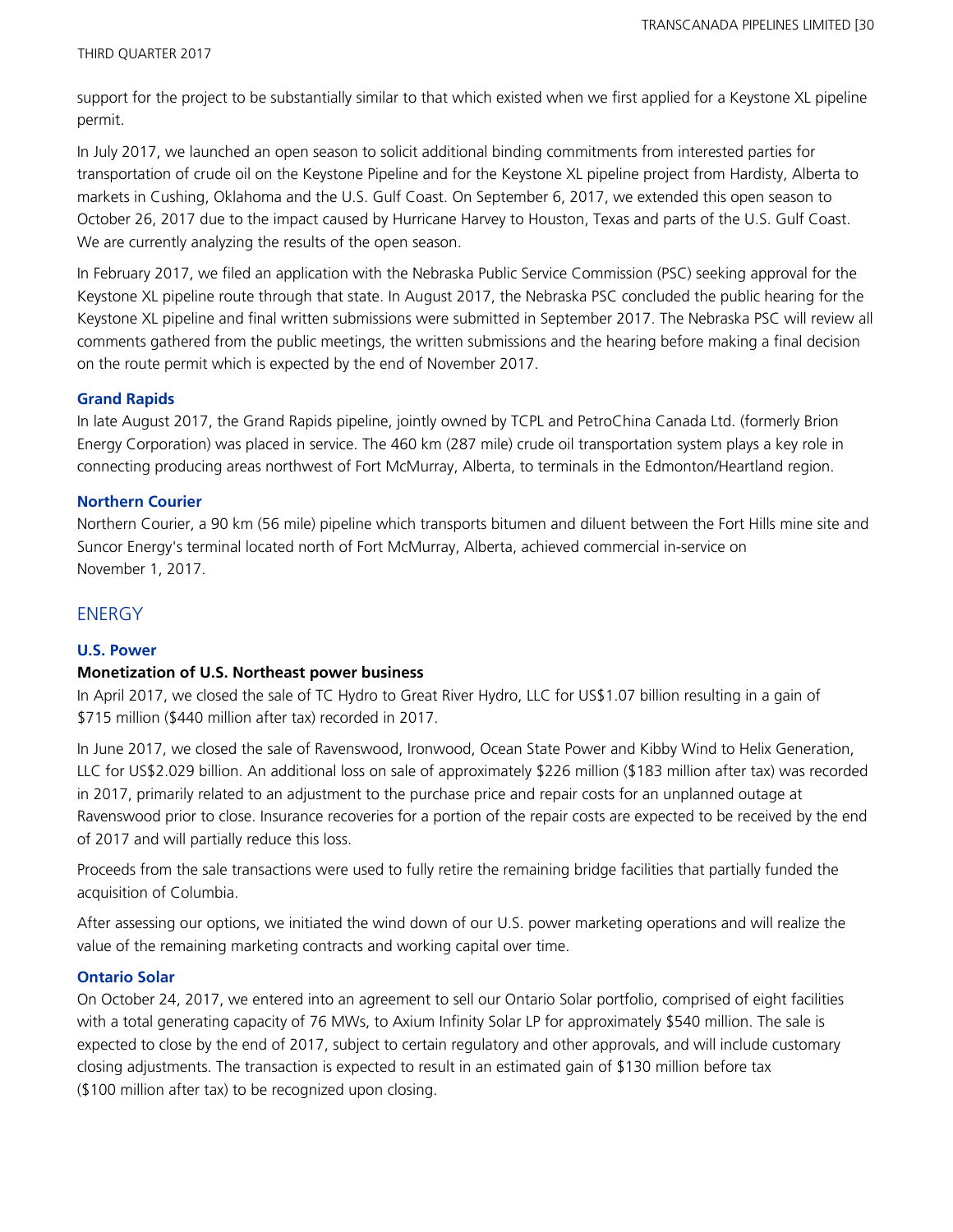# Financial condition

We strive to maintain strong financial capacity and flexibility in all parts of the economic cycle. We rely on our operating cash flow to sustain our business, pay dividends and fund a portion of our growth. In addition, we access capital markets to meet our financing needs, manage our capital structure and to preserve our credit ratings.

We believe we have the financial capacity to fund our existing capital program through our predictable and growing cash flow from operations, access to capital markets, portfolio management including proceeds from potential drop downs of additional natural gas pipeline assets to TC PipeLines, LP, cash on hand and substantial committed credit facilities.

At September 30, 2017, our current assets were \$5.8 billion and current liabilities were \$13.7 billion, leaving us with a working capital deficit of \$7.9 billion compared to a deficit of \$2.0 billion at December 31, 2016. Our working capital deficiency is considered to be in the normal course of business and is managed through:

- our ability to generate cash flow from operations
- our access to capital markets
- our access to inter-affiliate lending
- approximately \$9.1 billion of unutilized, unsecured credit facilities.

### **CASH PROVIDED BY OPERATING ACTIVITIES**

|                                                                  | three months ended<br>September 30 |       | nine months ended<br>September 30 |       |
|------------------------------------------------------------------|------------------------------------|-------|-----------------------------------|-------|
| (unaudited - millions of $\frac{1}{2}$ )                         | 2017                               | 2016  | 2017                              | 2016  |
| Net cash provided by operations                                  | 1,168                              | 1,305 | 3,789                             | 3,590 |
| Increase/(decrease) in operating working capital                 | 83                                 |       | 223                               | (28)  |
| Funds generated from operations <sup>1</sup>                     | 1,251                              | 1,312 | 4,012                             | 3,562 |
| Specific items:                                                  |                                    |       |                                   |       |
| Integration and acquisition related costs - Columbia             | 32                                 | 99    | 84                                | 135   |
| Keystone XL asset costs                                          | 10                                 | 14    | 23                                | 37    |
| U.S. Northeast power disposition costs                           | 3                                  | 5     | 20                                | 5     |
| Comparable funds generated from operations <sup>1</sup>          | 1,296                              | 1,430 | 4,139                             | 3,739 |
| Distributions paid to non-controlling interests                  | (66)                               | (77)  | (215)                             | (201) |
| Maintenance capital expenditures including equity<br>investments | (442)                              | (342) | (988)                             | (858) |
| Comparable distributable cash flow                               | 788                                | 1,011 | 2,936                             | 2,680 |

1 See the non-GAAP measures section in this MD&A for further discussion of funds generated from operations, comparable funds generated from operations and comparable distributable cash flow.

### **COMPARABLE FUNDS GENERATED FROM OPERATIONS**

Comparable funds generated from operations, a non-GAAP measure, decreased \$134 million for the three months ended September 30, 2017 compared to the same period in 2016 primarily due to lower comparable EBITDA (excluding income from equity investments) and increased funding of our U.S. employee post-retirement benefit plans, partially offset by higher distributions from our equity investments and interest income and other.

Comparable funds generated from operations increased \$400 million for the nine months ended September 30, 2017 compared to the same period in 2016 primarily due to higher comparable EBITDA (excluding income from equity investments) and higher distributions from our equity investments, partially offset by higher interest expense and increased funding of our employee post-retirement benefit plans.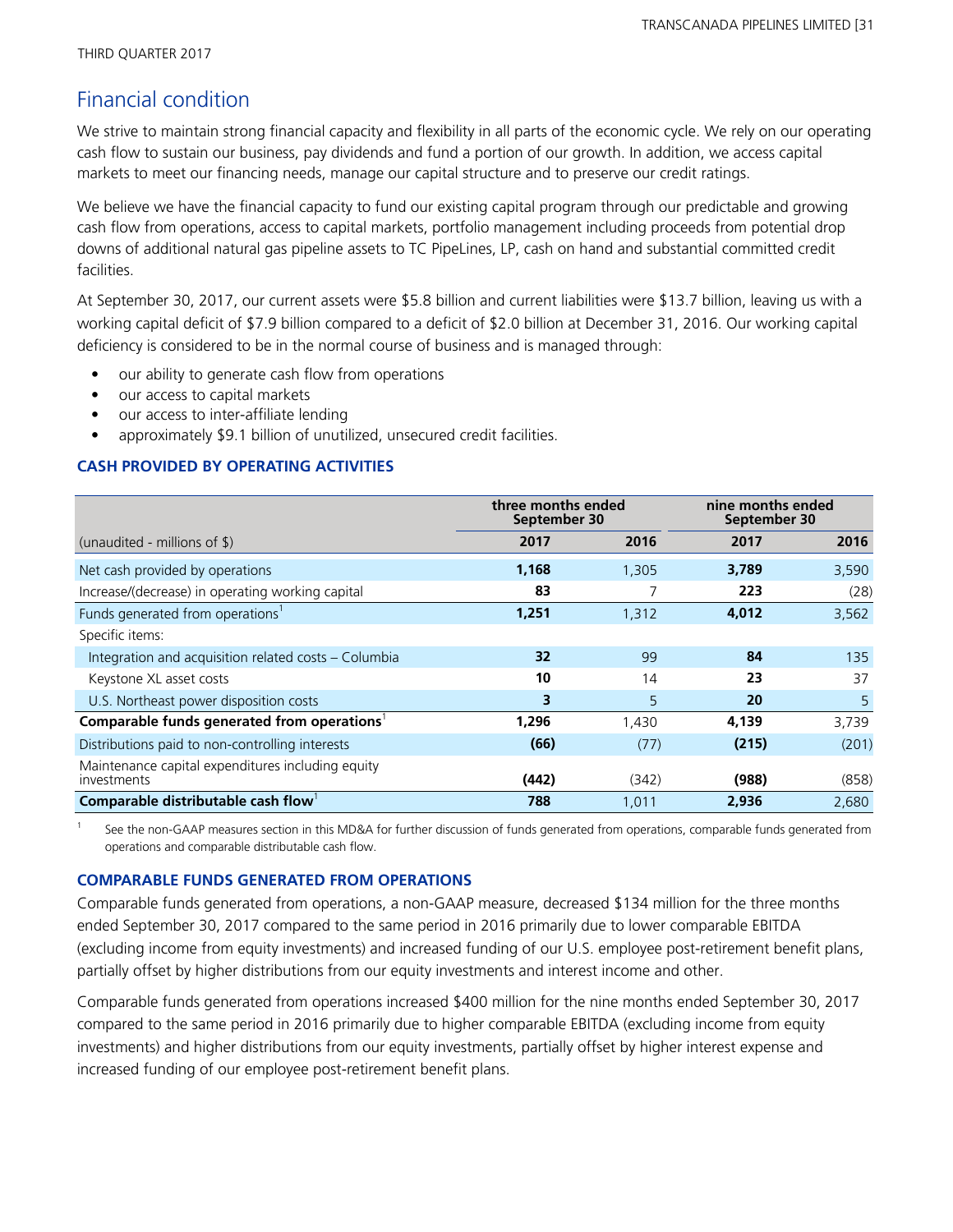#### **COMPARABLE DISTRIBUTABLE CASH FLOW**

Comparable distributable cash flow, a non-GAAP measure, helps us assess the cash available to common shareholders before capital allocation. The decrease for the three months ended September 30, 2017 compared to the same period in 2016 was primarily driven by the decrease in comparable funds generated from operations and higher maintenance capital expenditures. The increase on a year-to-date basis is primarily due to the increase in comparable funds generated from operations, partially offset by higher maintenance capital expenditures.

Although we deduct maintenance capital expenditures in determining comparable distributable cash flow, in certain of our rate-regulated businesses, maintenance capital expenditures are included in their respective rate bases on which we earn a regulated return and recover depreciation through future tolls.

The following provides a breakdown of maintenance capital expenditures:

|                                                                         | three months ended<br>September 30 |      | nine months ended<br>September 30 |      |
|-------------------------------------------------------------------------|------------------------------------|------|-----------------------------------|------|
| (unaudited - millions of \$)                                            | 2017                               | 2016 | 2017                              | 2016 |
| Canadian Natural Gas Pipelines                                          | 181                                | 96   | 300                               | 190  |
| U.S. Natural Gas Pipelines                                              | 217                                | 189  | 512                               | 404  |
| Other                                                                   | 44                                 | 57   | 176                               | 264  |
| Maintenance capital expenditures including equity<br><i>investments</i> | 442                                | 342  | 988                               | 858  |

### **CASH USED IN INVESTING ACTIVITIES**

|                                                         |          | three months ended<br>September 30 |          | nine months ended<br>September 30 |  |
|---------------------------------------------------------|----------|------------------------------------|----------|-----------------------------------|--|
| (unaudited - millions of $\frac{1}{2}$ )                | 2017     | 2016                               | 2017     | 2016                              |  |
| <b>Capital spending</b>                                 |          |                                    |          |                                   |  |
| Capital expenditures                                    | (2,031)  | (1,444)                            | (5, 383) | (3, 262)                          |  |
| Capital projects in development                         | (37)     | (62)                               | (135)    | (219)                             |  |
| Contributions to equity investments                     | (475)    | (286)                              | (1, 140) | (570)                             |  |
|                                                         | (2, 543) | (1,792)                            | (6,658)  | (4,051)                           |  |
| Restricted cash                                         |          | 12,987                             |          |                                   |  |
| Acquisitions, net of cash acquired                      |          | (12, 609)                          |          | (13,608)                          |  |
| Proceeds from sales of assets, net of transaction costs |          |                                    | 4,147    | 6                                 |  |
| Other distributions from equity investments             |          |                                    | 362      | 725                               |  |
| Deferred amounts and other                              | 164      | (12)                               | (87)     | 20                                |  |
| Net cash used in investing activities                   | (2,379)  | (1,426)                            | (2,236)  | (16,908)                          |  |

Capital expenditures in 2017 were primarily related to:

- expansion of Columbia Gas and Columbia Gulf pipelines
- expansion of the NGTL System
- construction of Mexico pipelines
- expansion of the Canadian Mainline
- capital additions to our ANR pipeline
- construction of the Napanee power generating facility.

Costs incurred on Capital projects in development primarily related to spending on the Energy East and LNG-related pipeline projects.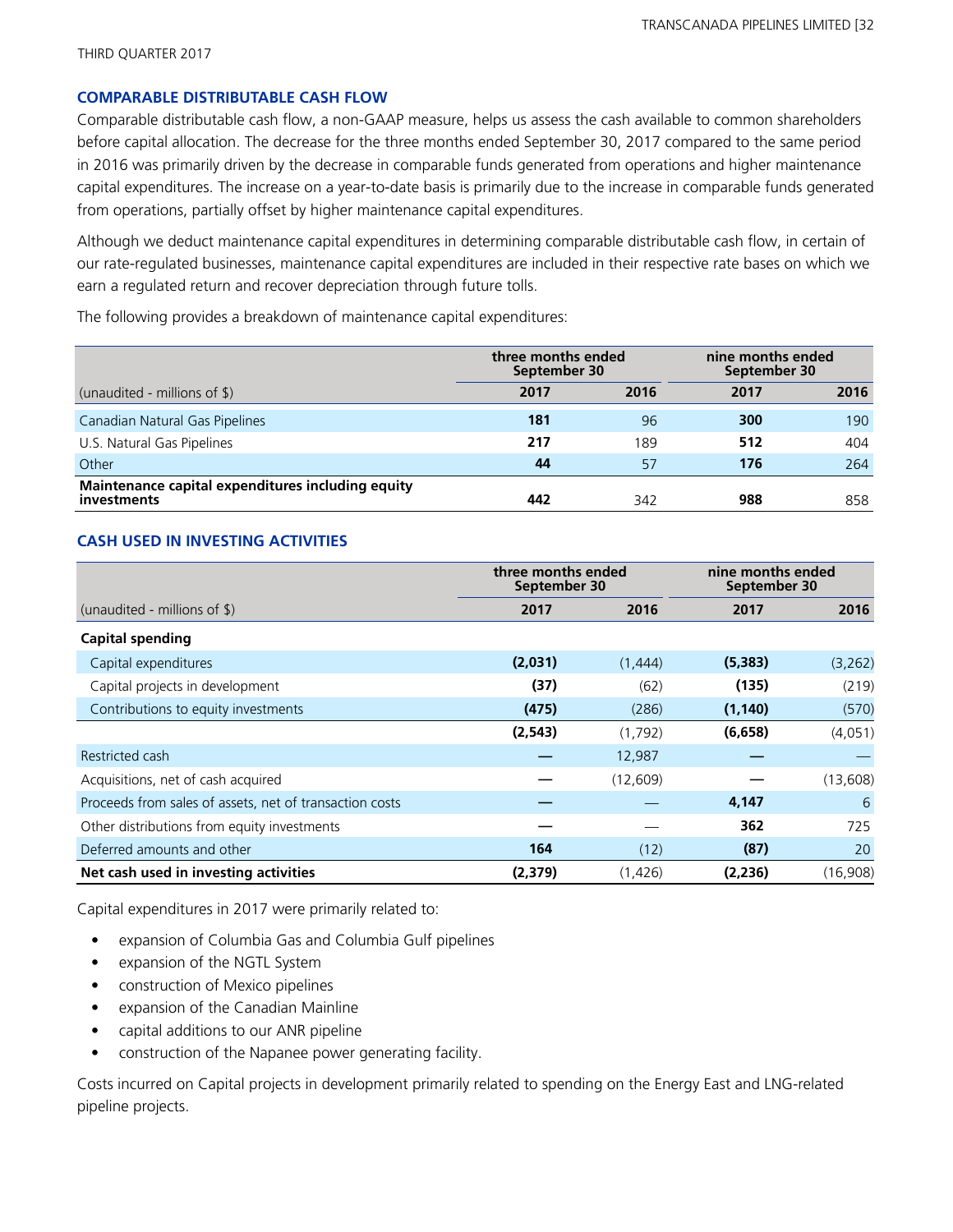Contributions to equity investments have increased in 2017 compared to 2016 primarily due to our investments in Sur de Texas, Bruce Power and Northern Border, partially offset by decreased contributions to Grand Rapids which is now in service. Contributions to equity investments also includes our proportionate share of Sur de Texas debt financing requirements.

Restricted cash in 2016 represented the amount held in escrow at June 30, 2016 for the purchase of Columbia on July 1, 2016.

In second quarter 2017, we closed the sale of our U.S. Northeast power generating assets for net proceeds of \$4,147 million.

Other distributions from equity investments reflects Bruce Power financings undertaken to fund its capital program and make distributions to its partners. In second quarter 2016, Bruce Power issued senior notes in the capital markets and borrowed under a bank credit facility which resulted in \$725 million being received by us. In first quarter 2017, Bruce Power issued additional senior notes in the capital markets which resulted in \$362 million being received by us.

#### **CASH PROVIDED BY/(USED IN) FINANCING ACTIVITIES**

|                                                                     | three months ended<br>September 30 |       | nine months ended<br>September 30 |          |
|---------------------------------------------------------------------|------------------------------------|-------|-----------------------------------|----------|
| (unaudited - millions of $\$\$ )                                    | 2017                               | 2016  | 2017                              | 2016     |
| Notes payable issued/(repaid), net                                  | 451                                | (423) | 1,232                             | (100)    |
| Long-term debt issued, net of issue costs                           | 1,151                              | 6     | 1,968                             | 12,333   |
| Long-term debt repaid                                               | (46)                               | (53)  | (5, 515)                          | (2, 343) |
| Junior subordinated notes issued, net of issue costs                | (3)                                | 1,551 | 3,468                             | 1,551    |
| Advances (to)/from affiliate, net                                   | (15)                               | (5)   | (15)                              | 2,131    |
| Dividends and distributions paid                                    | (610)                              | (474) | (1,788)                           | (1,360)  |
| Common shares issued                                                | 190                                |       | 591                               | 2,471    |
| Partnership units of TC PipeLines, LP issued, net of issue<br>costs | 43                                 | 45    | 162                               | 151      |
| Common units of Columbia Pipeline Partners LP acquired              |                                    |       | (1,205)                           |          |
| Net cash provided by/(used in) financing activities                 | 1,161                              | 647   | (1, 102)                          | 14,834   |

#### **LONG-TERM DEBT ISSUED**

The following table outlines significant debt issuances:

| (unaudited - millions of $\frac{1}{2}$ )<br>Company | Issue date     | Type                   | <b>Maturity date</b> | Amount        | Interest rate |
|-----------------------------------------------------|----------------|------------------------|----------------------|---------------|---------------|
| TRANSCANADA PIPELINES LIMITED                       |                |                        |                      |               |               |
|                                                     | September 2017 | Medium Term Notes      | <b>March 2028</b>    | 300           | 3.39%         |
|                                                     | September 2017 | Medium Term Notes      | September 2047       | 700           | 4.33%         |
| <b>TUSCARORA GAS TRANSMISSION COMPANY</b>           |                |                        |                      |               |               |
|                                                     | August 2017    | Term Loan              | August 2020          | <b>US 25</b>  | Floating      |
| <b>TC PIPELINES, LP</b>                             |                |                        |                      |               |               |
|                                                     | May 2017       | Senior Unsecured Notes | May 2027             | <b>US 500</b> | 3.90%         |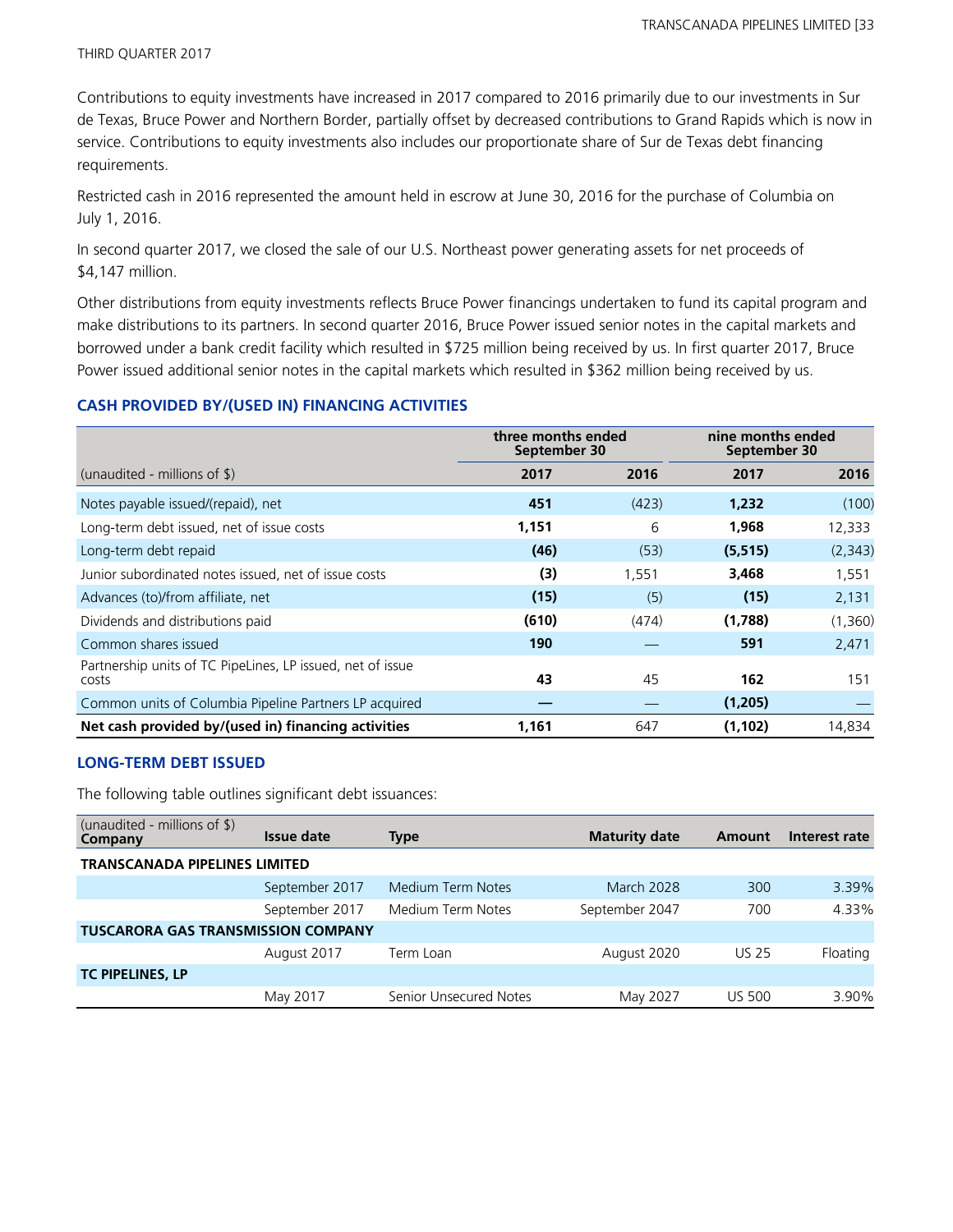### **LONG-TERM DEBT REPAID**

The following table outlines significant debt repaid:

| (unaudited - millions of $\frac{1}{2}$ )<br>Company | <b>Retirement date</b> | <b>Type</b>                        | Amount        | Interest rate |  |
|-----------------------------------------------------|------------------------|------------------------------------|---------------|---------------|--|
| <b>TUSCARORA GAS TRANSMISSION COMPANY</b>           |                        |                                    |               |               |  |
|                                                     | August 2017            | <b>Senior Secured Notes</b>        | <b>US 12</b>  | 3.82%         |  |
| <b>TRANSCANADA PIPELINES LIMITED</b>                |                        |                                    |               |               |  |
|                                                     | June 2017              | <b>Acquisition Bridge Facility</b> | US 1,513      | Floating      |  |
|                                                     | February 2017          | <b>Acquisition Bridge Facility</b> | <b>US 500</b> | Floating      |  |
|                                                     | January 2017           | Medium Term Notes                  | 300           | 5.10%         |  |
| TRANSCANADA PIPELINE USA LTD.                       |                        |                                    |               |               |  |
|                                                     | June 2017              | <b>Acquisition Bridge Facility</b> | <b>US 630</b> | Floating      |  |
|                                                     | April 2017             | Acquisition Bridge Facility        | US 1,070      | Floating      |  |

The acquisition bridge facilities were put into place to finance a portion of the Columbia acquisition. Proceeds from the sales of the U.S. Northeast power assets were used to fully retire the remaining acquisition bridge facilities in second quarter 2017.

#### **JUNIOR SUBORDINATED NOTES ISSUED**

| (unaudited - millions of $\$\$ )<br>Company | Issue date | Type                                     | <b>Maturity date</b> | Amount   | Interest<br>rate |
|---------------------------------------------|------------|------------------------------------------|----------------------|----------|------------------|
| <b>TRANSCANADA PIPELINES LIMITED</b>        |            |                                          |                      |          |                  |
|                                             | May 2017   | Junior Subordinated Notes <sup>1,2</sup> | May 2077             | 1.500    | 4.90%            |
|                                             | March 2017 | Junior Subordinated Notes <sup>1,2</sup> | March 2077           | US 1.500 | 5.55%            |

1 The Junior subordinated notes are subordinated in right of payment to existing and future senior indebtedness or other obligations of TCPL.

2 The Junior subordinated notes were issued to TransCanada Trust (the Trust), a financing trust subsidiary wholly-owned by TCPL. While the obligations of the Trust are fully and unconditionally guaranteed by TCPL on a subordinated basis, the Trust is not consolidated in TCPL's financial statements because TCPL does not have a variable interest in the Trust and the only substantive assets of the Trust are junior subordinated notes of TCPL.

In May 2017, the Trust issued \$1.5 billion of Trust Notes - Series 2017-B (Trust Notes) to third party investors with a fixed interest rate of 4.65 per cent for the first ten years converting to a floating rate thereafter. All of the proceeds of the issuance by the Trust were loaned to TCPL for \$1.5 billion of junior subordinated notes of TCPL at an initial fixed rate of 4.90 per cent, including a 0.25 per cent administration charge. The rate will reset commencing May 2027 until May 2047 to the then three month Bankers' Acceptance rate plus 3.33 per cent per annum; from May 2047 until May 2077, the interest rate will reset to the then three month Bankers' Acceptance rate plus 4.08 per cent per annum. The junior subordinated notes are callable at TCPL's option at any time on or after May 18, 2027 at 100 per cent of the principal amount plus accrued and unpaid interest to the date of redemption.

In March 2017, the Trust issued US\$1.5 billion of Trust Notes - Series 2017-A (Trust Notes) to third party investors with a fixed interest rate of 5.30 per cent for the first ten years converting to a floating rate thereafter. All of the proceeds of the issuance by the Trust were loaned to TCPL for US\$1.5 billion of junior subordinated notes of TCPL at an initial fixed rate of 5.55 per cent, including a 0.25 per cent administration charge. The rate will reset commencing March 2027 until March 2047 to the then three month LIBOR plus 3.458 per cent per annum; from March 2047 until March 2077, the interest rate will reset to the then three month LIBOR plus 4.208 per cent per annum. The junior subordinated notes are callable at TCPL's option at any time on or after March 15, 2027 at 100 per cent of the principal amount plus accrued and unpaid interest to the date of redemption.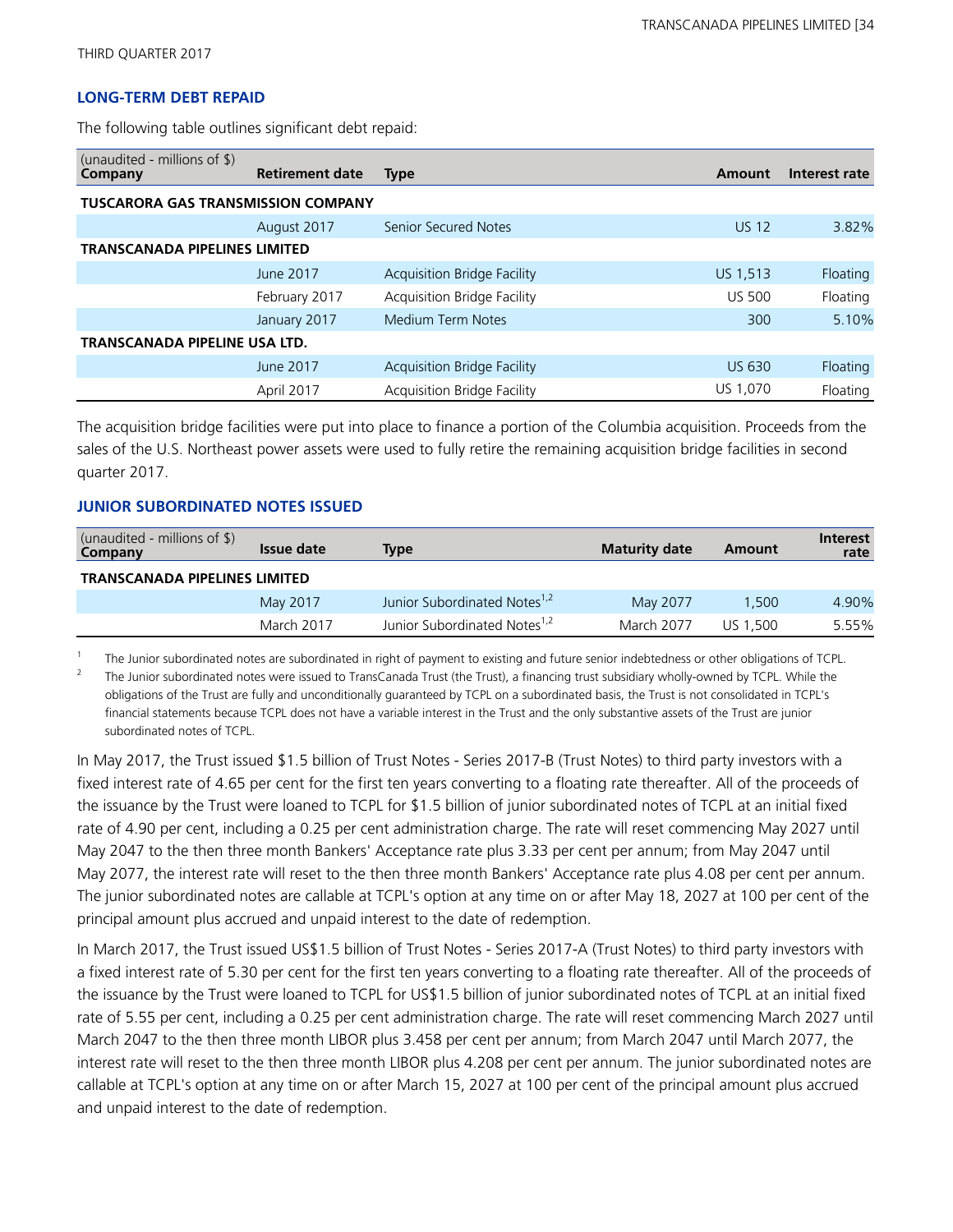Pursuant to the terms of the Trust Notes and related agreements, in certain circumstances (1) TCPL may issue deferral preferred shares to holders of the Trust Notes in lieu of interest; and (2) TransCanada and TCPL would be prohibited from declaring or paying dividends on or redeeming their outstanding preferred shares (or, if none are outstanding, their respective common shares) until all deferral preferred shares are redeemed by TCPL. The Trust Notes may also be automatically exchanged for preferred shares of TCPL upon certain kinds of bankruptcy and insolvency events. All of these preferred shares would rank equally with any other outstanding first preferred shares of TCPL.

### **COMMON SHARES ISSUED**

We issued the following common shares to TransCanada during the year:

- 3.1 million shares on October 31, 2017 for proceeds of \$189 million
- 3.0 million shares on July 31, 2017 for proceeds of \$190 million
- 3.3 million shares on April 28, 2017 for proceeds of \$214 million
- 3.0 million shares on January 31, 2017 for proceeds of \$187 million.

## **TC PIPELINES, LP ATM EQUITY ISSUANCE PROGRAM**

During the nine months ended September 30, 2017, 2.2 million common units were issued under the TC PipeLines, LP ATM program generating net proceeds of approximately US\$124 million. At September 30, 2017, our ownership interest in TC PipeLines, LP was 26.0 per cent as a result of issuances under the ATM program and resulting dilution.

#### **DIVIDENDS**

On November 8, 2017, we declared quarterly dividends as follows:

#### **Quarterly dividend on our common shares**

The dividend declared for the quarter ending December 31, 2017 is equal to the quarterly dividend to be paid on TransCanada's issued and outstanding common shares at the close of business on December 29, 2017.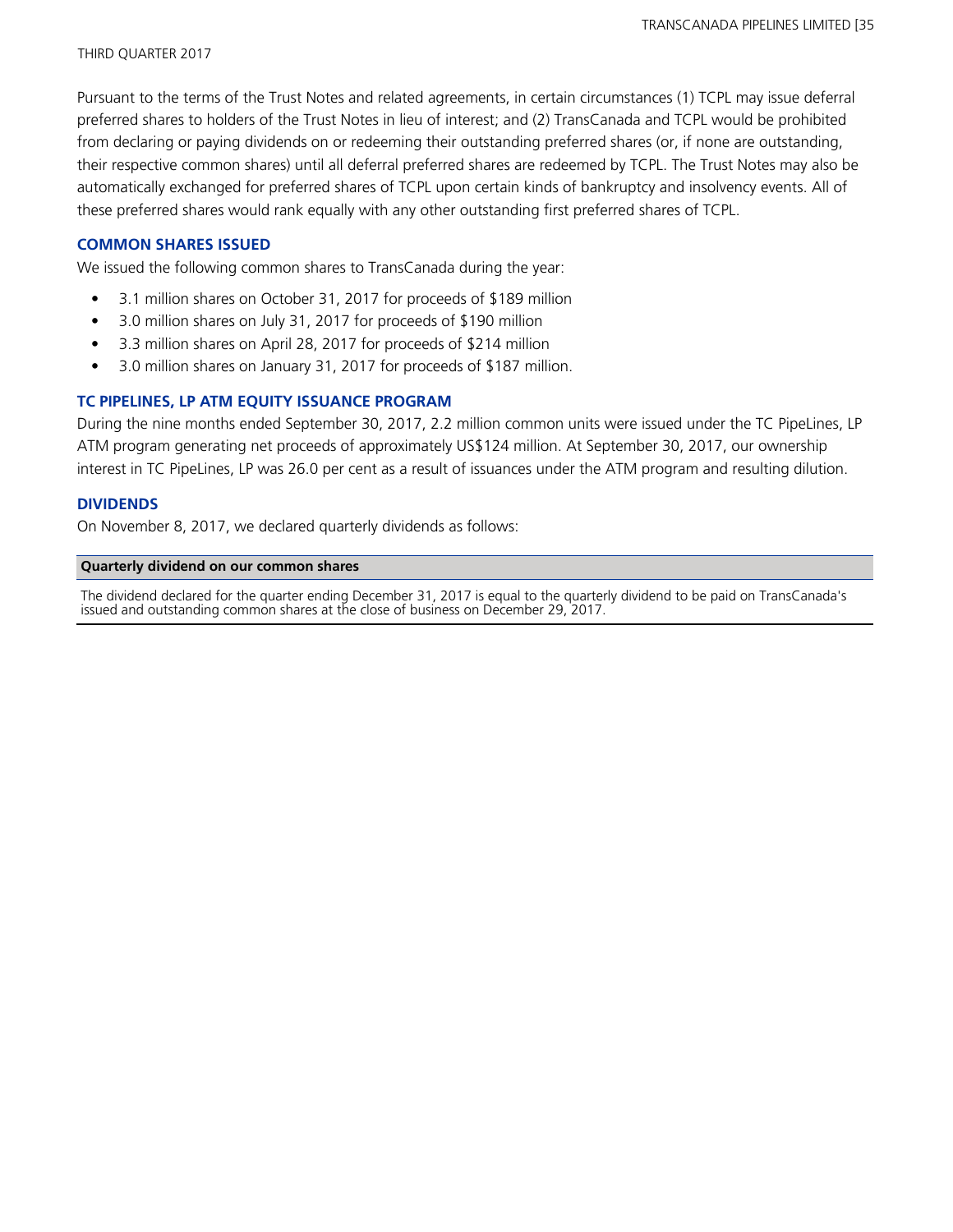## **CREDIT FACILITIES**

We have several committed credit facilities that support our commercial paper programs and provide short-term liquidity for general corporate purposes. In addition, we have demand credit facilities that are also used for general corporate purposes, including issuing letters of credit and providing additional liquidity.

At November 8, 2017, we had a total of \$11.0 billion of committed revolving and demand credit facilities, including:

| Amount              | <b>Unused</b><br>capacity  | <b>Borrower</b>                                      | <b>Description</b>                                                                                             | <b>Matures</b> |
|---------------------|----------------------------|------------------------------------------------------|----------------------------------------------------------------------------------------------------------------|----------------|
|                     |                            |                                                      | Committed, syndicated, revolving, extendible, senior unsecured credit facilities:                              |                |
| \$3.0 billion       | \$3.0 billion              | <b>TCPL</b>                                          | Supports TCPL's Canadian dollar commercial paper program<br>and for general corporate purposes                 | December 2021  |
| US\$2.0 billion     | US\$2.0 billion TCPL       |                                                      | Supports TCPL's U.S. dollar commercial paper program and<br>for general corporate purposes                     | December 2017  |
| US\$1.0 billion     | US\$1.0 billion TCPL USA   |                                                      | Used for TCPL USA general corporate purposes, guaranteed<br>by TCPL                                            | December 2017  |
| US\$1.0 billion     | US\$0.4 billion Columbia   |                                                      | Used for Columbia general corporate purposes, guaranteed<br>by TCPL                                            | December 2017  |
| US\$0.5 billion     | US\$0.5 billion TAIL       |                                                      | Supports TAIL's U.S. dollar commercial paper program,<br>guaranteed by TCPL and for general corporate purposes | December 2017  |
|                     |                            | Demand senior unsecured revolving credit facilities: |                                                                                                                |                |
| \$2.1 billion       | \$0.7 billion              | <b>TCPL/TCPL USA</b>                                 | Supports the issuance of letters of credit and provides<br>additional liquidity                                | Demand         |
| MXN\$5.0<br>billion | <b>MXN\$4.7</b><br>billion | Mexican<br>subsidiary                                | Used for Mexico general corporate purposes, guaranteed by<br><b>TCPL</b>                                       | Demand         |

At November 8, 2017, our operated affiliates had an additional \$0.6 billion of undrawn capacity on committed credit facilities.

See Financial risks and financial instruments for more information about liquidity, market and other risks.

## **RELATED PARTY DEBT FINANCING**

Related party debt outstanding at September 30, 2017 consists of the following credit facility due to affiliate:

| Amount        | <b>Description</b>                                                                                                                         | <b>Matures</b> |
|---------------|--------------------------------------------------------------------------------------------------------------------------------------------|----------------|
| \$2.3 billion | Unsecured credit facility agreement with TransCanada used to repay indebtedness and for<br>working capital and general corporate purposes. | Demand         |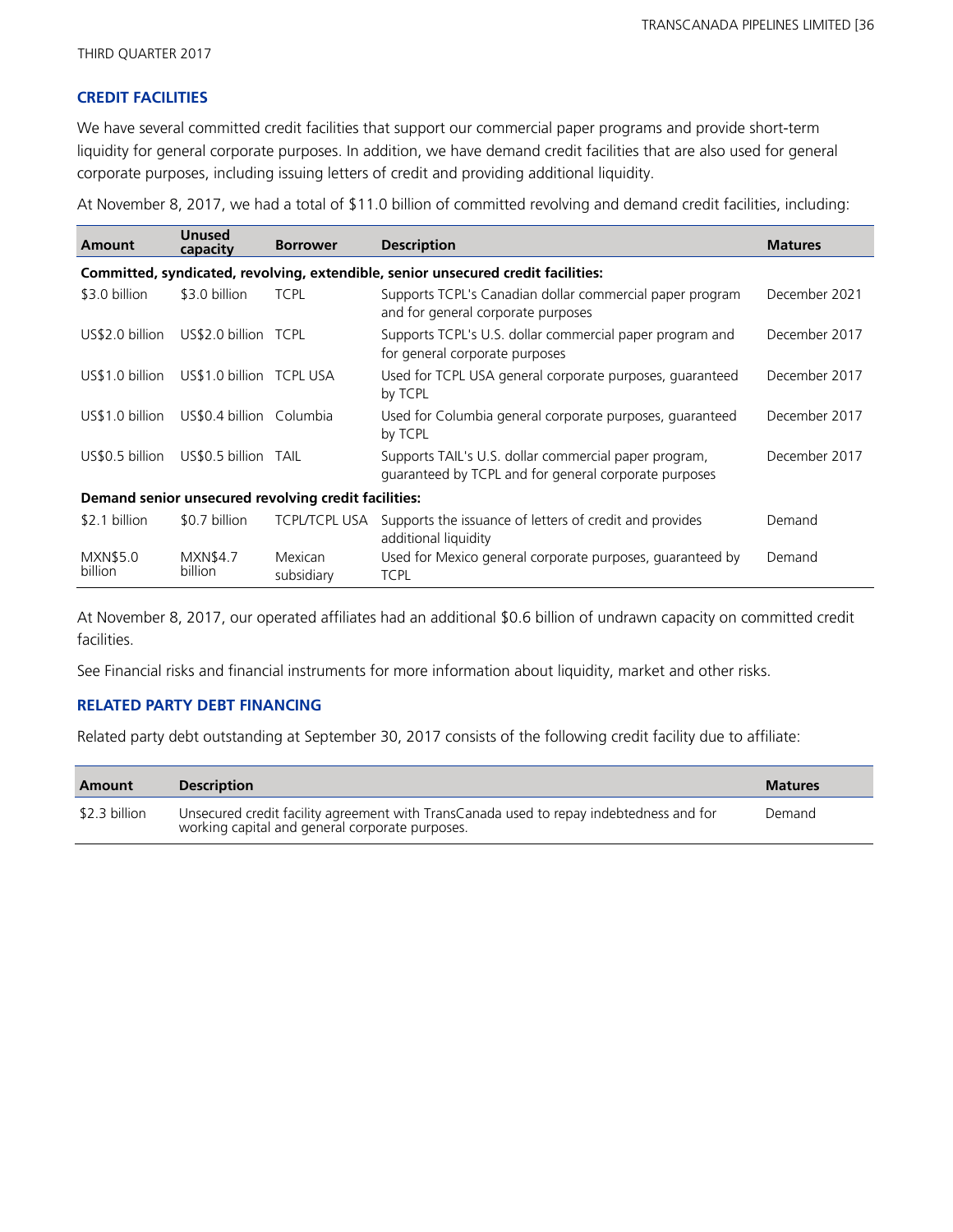#### **CONTRACTUAL OBLIGATIONS**

Our capital commitments are consistent with those reported at December 31, 2016. Decreased commitments for the ongoing construction of the Sur de Texas natural gas pipeline and the Napanee power generating facility were mostly offset by increased commitments for the Columbia Gas and Columbia Gulf growth projects. Transportation by others commitments have increased by approximately \$0.6 billion since December 31, 2016 primarily related to Canadian Mainline contracts. Other Energy commitments have decreased by approximately \$0.4 billion since December 31, 2016 as a result of the sale of our U.S. Northeast power assets.

Our operating lease commitments at December 31, 2016 included future payments related to our U.S. Northeast power business. As a result of the completion of the sale of our thermal power assets in June 2017, the remaining future obligations reported at December 31, 2016 have decreased by: \$2 million in 2017, \$52 million in 2018, \$34 million in 2019 and \$102 million in 2022 and beyond.

There were no other material changes to our contractual obligations in third quarter 2017 or to payments due in the next five years or after. See the MD&A in our 2016 Annual Report for more information about our contractual obligations.

## Financial risks and financial instruments

We are exposed to liquidity risk, counterparty credit risk and market risk, and have strategies, policies and limits in place to mitigate their impact on our earnings, cash flow and, ultimately, shareholder value. These are designed to ensure our risks and related exposures are in line with our business objectives and risk tolerance.

See our 2016 Annual Report for more information about the risks we face in our business. Our risks have not changed substantially since December 31, 2016, other than described below.

In second quarter 2017, we sold our U.S. Northeast merchant power generation assets and initiated the wind down of our U.S. power marketing operations. We expect to realize the value of the remaining marketing contracts and working capital over time. As a result, our exposure to commodity risk has been reduced.

#### **LIQUIDITY RISK**

We manage our liquidity risk by continuously forecasting our cash flow for a 12 month period to ensure we have adequate cash balances, cash flow from operations, committed and demand credit facilities and access to capital markets to meet our operating, financing and capital expenditure obligations under both normal and stressed economic conditions.

#### **COUNTERPARTY CREDIT RISK**

We have exposure to counterparty credit risk in the following areas:

- **•** accounts receivable
- **•** the fair value of derivative assets
- **•** cash and cash equivalents.

We review our accounts receivable regularly and record allowances for doubtful accounts using the specific identification method. At September 30, 2017, we had no significant credit losses, no significant credit risk concentration and no significant amounts past due or impaired.

We have significant credit and performance exposure to financial institutions because they hold cash deposits and provide committed credit lines and letters of credit that help manage our exposure to counterparties and provide liquidity in commodity, foreign exchange and interest rate derivative markets.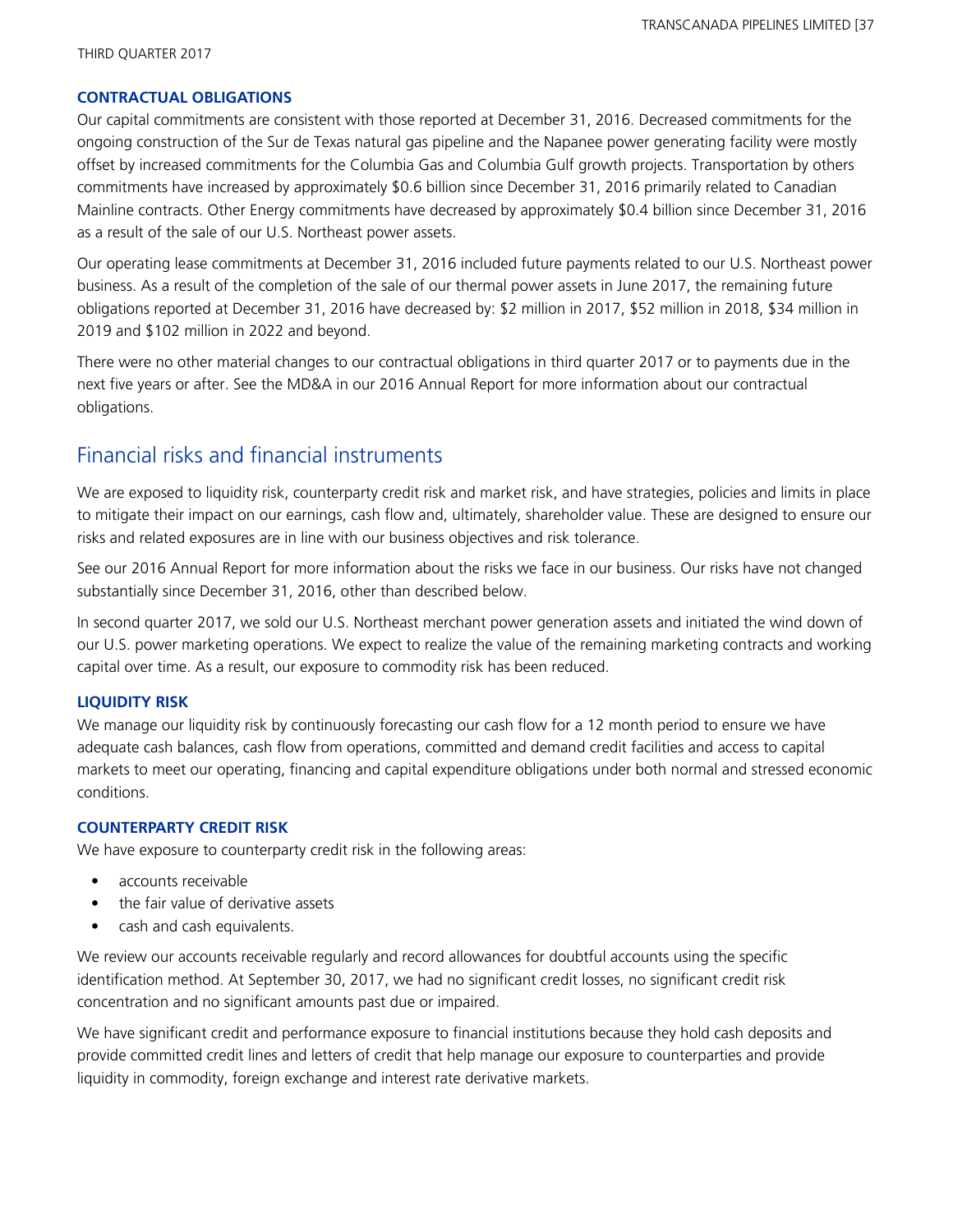#### **LOAN RECEIVABLE FROM AFFILIATE**

We hold a 60 per cent equity interest in a joint venture with IEnova to build, own and operate the Sur de Texas pipeline. We account for the joint venture as an equity investment. On April 21, 2017, we entered into a MXN\$13.6 billion unsecured revolving credit facility with the joint venture, which bears interest at a floating rate and matures in March 2022.

#### **FOREIGN EXCHANGE AND INTEREST RATE RISK**

We generate revenues and incur expenses that are denominated in currencies other than Canadian dollars. As a result, our earnings and cash flows are exposed to currency fluctuations.

A portion of our businesses generate earnings in U.S. dollars, but since we report our financial results in Canadian dollars, changes in the value of the U.S. dollar against the Canadian dollar can affect our net income. As our U.S. dollardenominated operations continue to grow, this exposure increases. The majority of this risk is offset by interest expense on U.S. dollar-denominated debt and by using foreign exchange derivatives.

We have floating interest rate debt which subjects us to interest rate cash flow risk. We manage this using a combination of interest rate swaps and options.

#### **Average exchange rate - U.S. to Canadian dollars**

The average exchange rate for one U.S. dollar converted into Canadian dollars was as follows:

| three months ended September 30, 2017 | 1.25 |
|---------------------------------------|------|
| three months ended September 30, 2016 | 1 31 |
|                                       |      |
| nine months ended September 30, 2017  | 1.31 |
| nine months ended September 30, 2016  | 132  |

The impact of changes in the value of the U.S. dollar on our U.S. operations is significantly offset by interest on U.S. dollar-denominated long-term debt, as set out in the table below. Comparable EBIT is a non-GAAP measure. See our Reconciliation of non-GAAP measures section for more information.

#### **Significant U.S. dollar-denominated amounts**

|                                                                         | three months ended<br>September 30 |       | nine months ended<br>September 30 |       |  |
|-------------------------------------------------------------------------|------------------------------------|-------|-----------------------------------|-------|--|
| (unaudited - millions of US\$)                                          | 2017                               | 2016  | 2017                              | 2016  |  |
| U.S. Natural Gas Pipelines comparable EBIT                              | 269                                | 290   | 998                               | 635   |  |
| Mexico Natural Gas Pipelines comparable EBIT                            | 76                                 | 73    | 254                               | 141   |  |
| U.S. Liquids Pipelines comparable EBIT                                  | 135                                | 117   | 416                               | 360   |  |
| U.S. Power comparable EBIT                                              | 22                                 | 130   | 108                               | 223   |  |
| AFUDC on U.S. dollar-denominated projects                               | 81                                 | 55    | 168                               | 149   |  |
| Interest on U.S. dollar-denominated long-term debt                      | (314)                              | (315) | (954)                             | (811) |  |
| Capitalized interest on U.S. dollar-denominated capital<br>expenditures | 1                                  | 6     | $\overline{2}$                    | 22    |  |
| U.S. dollar non-controlling interests and other                         | (35)                               | (38)  | (144)                             | (138) |  |
|                                                                         | 235                                | 318   | 848                               | 581   |  |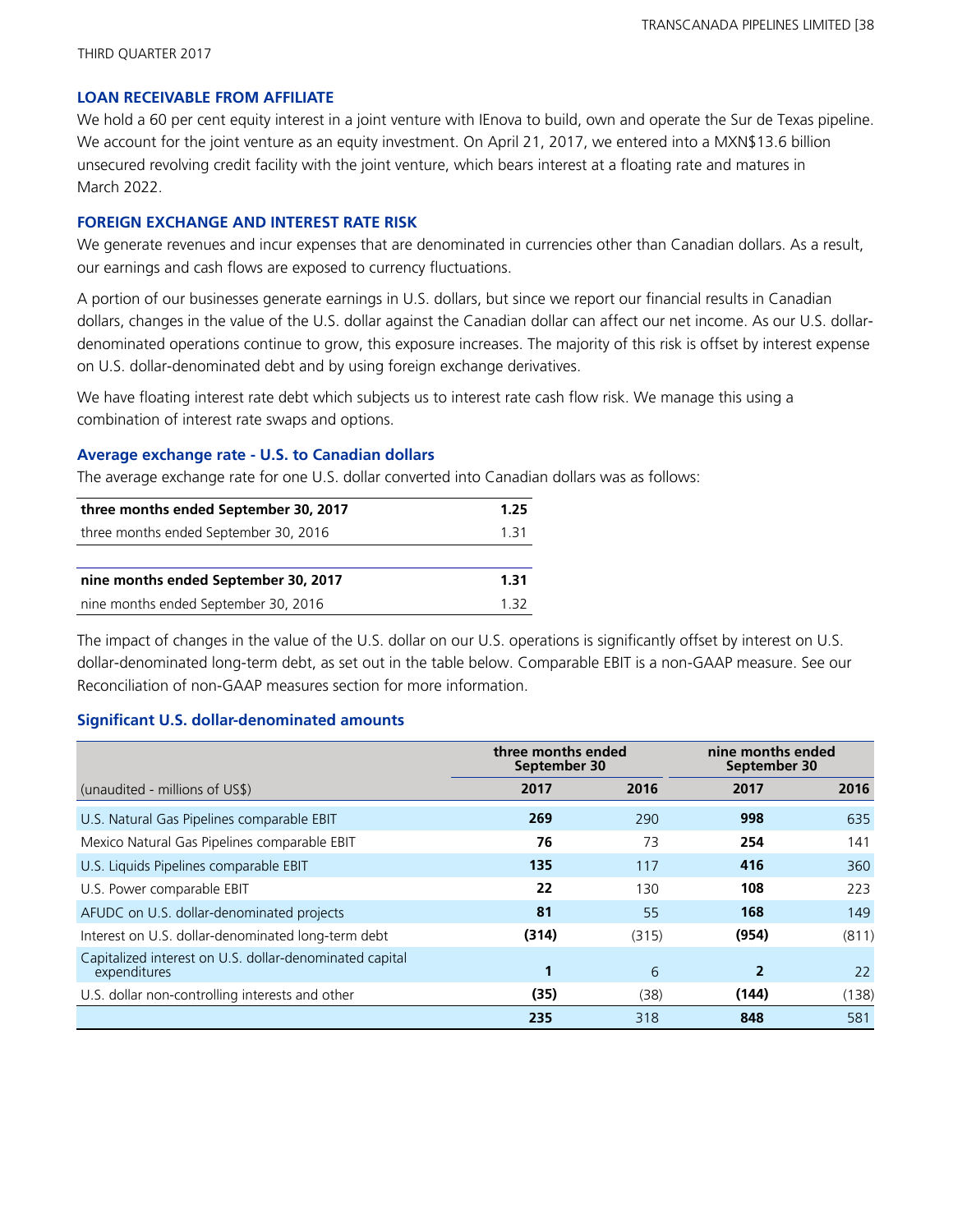#### **Net investment hedge**

We hedge our net investment in foreign operations (on an after-tax basis) with U.S. dollar-denominated debt, crosscurrency interest rate swaps, foreign exchange forward contracts and foreign exchange options.

The fair values and notional or principal amounts for the derivatives designated as a net investment hedge were as follows:

|                                                                                     | September 30, 2017 |                                              | <b>December 31, 2016</b> |                                              |  |
|-------------------------------------------------------------------------------------|--------------------|----------------------------------------------|--------------------------|----------------------------------------------|--|
| (unaudited - millions of Canadian \$, unless noted otherwise)                       | Fair value         | <b>Notional</b><br>Οľ<br>principal<br>amount | Fair value               | <b>Notional</b><br>or<br>principal<br>amount |  |
| U.S. dollar cross-currency interest rate swaps (maturing 2017 to 2019) <sup>2</sup> | (222)              | <b>US 1,400</b>                              | (425)                    | US 2,350                                     |  |
| U.S. dollar foreign exchange forward contracts                                      |                    |                                              | (7)                      | <b>US 150</b>                                |  |
|                                                                                     | (222)              | <b>US 1,400</b>                              | (432)                    | US 2.500                                     |  |

1 Fair values equal carrying values.

2 In the three and nine months ended September 30, 2017, condensed consolidated net income includes net realized gains of \$1 million and \$3 million, respectively, (2016 - gains of \$1 million and \$5 million, respectively) related to the interest component of cross-currency swap settlements which are reported within interest expense.

The notional amounts and fair value of U.S. dollar-denominated debt designated as a net investment hedge were as follows:

| (unaudited - millions of Canadian \$, unless noted otherwise) | September 30, 2017 | December 31, 2016  |
|---------------------------------------------------------------|--------------------|--------------------|
| Notional amount                                               | 24,900 (US 19,900) | 26,600 (US 19,800) |
| Fair value                                                    | 28,300 (US 22,600) | 29,400 (US 21,900) |

#### **FINANCIAL INSTRUMENTS**

All financial instruments, including both derivative and non-derivative instruments, are recorded on the balance sheet at fair value unless they were entered into and continue to be held for the purpose of receipt or delivery in accordance with our normal purchase and sales exemptions and are documented as such. In addition, fair value accounting is not required for other financial instruments that qualify for certain accounting exemptions.

#### **Derivative instruments**

We use derivative instruments to reduce volatility associated with fluctuations in commodity prices, interest rates and foreign exchange rates. We apply hedge accounting to derivative instruments that qualify and are designated for hedge accounting treatment.

The majority of derivative instruments that are not designated or do not qualify for hedge accounting treatment have been entered into as economic hedges to manage our exposure to market risk (held for trading). Changes in the fair value of held for trading derivative instruments are recorded in net income in the period of change. This may expose us to increased variability in reported operating results since the fair value of the held for trading derivative instruments can fluctuate significantly from period to period.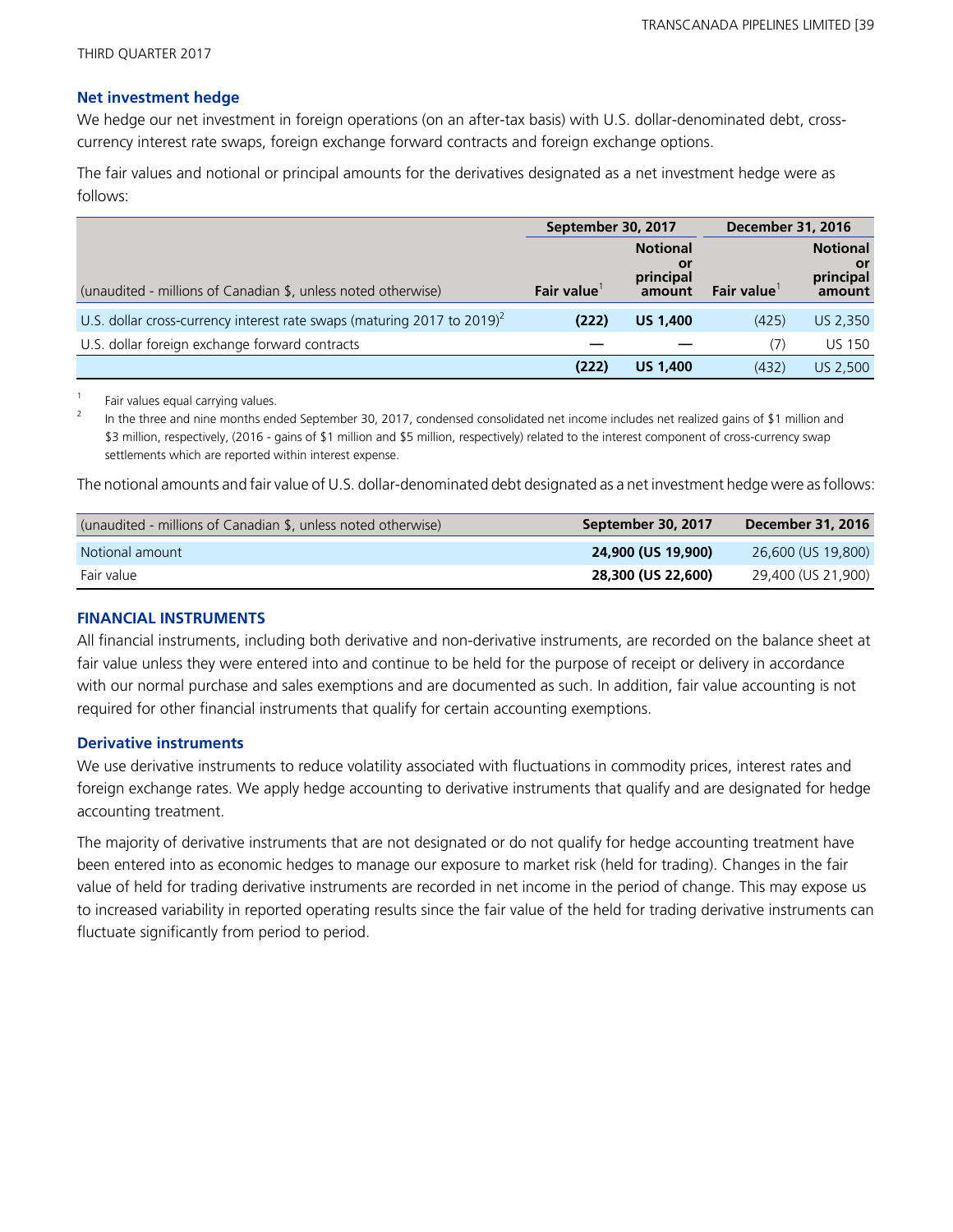THIRD QUARTER 2017

#### **Balance sheet presentation of derivative instruments**

The balance sheet classification of the fair value of derivative instruments is as follows:

| (unaudited - millions of \$) | September 30, 2017 | <b>December 31, 2016</b> |
|------------------------------|--------------------|--------------------------|
| Other current assets         | 286                | 376                      |
| Intangible and other assets  | 89                 | 133                      |
| Accounts payable and other   | (453)              | (607)                    |
| Other long-term liabilities  | (155)              | (330)                    |
|                              | (233)              | (428)                    |

#### **Unrealized and realized gains/(losses) of derivative instruments**

The following summary does not include hedges of our net investment in foreign operations.

|                                                      | three months ended<br>September 30 |      | nine months ended<br>September 30 |       |  |
|------------------------------------------------------|------------------------------------|------|-----------------------------------|-------|--|
| (unaudited - millions of \$, pre-tax)                | 2017                               | 2016 | 2017                              | 2016  |  |
| Derivative instruments held for trading <sup>1</sup> |                                    |      |                                   |       |  |
| Amount of unrealized gains/(losses) in the period    |                                    |      |                                   |       |  |
| Commodities <sup>2</sup>                             | 45                                 | (97) | (102)                             | 23    |  |
| Foreign exchange                                     | 33                                 |      | 89                                | 47    |  |
| Interest rate                                        | (1)                                |      | (1)                               |       |  |
| Amount of realized (losses)/gains in the period      |                                    |      |                                   |       |  |
| Commodities                                          | (82)                               | (23) | (167)                             | (165) |  |
| Foreign exchange                                     | 19                                 | (5)  | 10                                | 52    |  |
| Interest rate                                        | 1                                  |      | 1                                 |       |  |
| Derivative instruments in hedging relationships      |                                    |      |                                   |       |  |
| Amount of realized gains/(losses) in the period      |                                    |      |                                   |       |  |
| Commodities                                          | 4                                  | (15) | 17                                | (155) |  |
| Foreign exchange                                     |                                    | 5    | 5                                 | (101) |  |
| Interest rate                                        |                                    |      |                                   | 4     |  |

1 Realized and unrealized gains and losses on held for trading derivative instruments used to purchase and sell commodities are included net in revenues. Realized and unrealized gains and losses on interest rate and foreign exchange held for trading derivative instruments are included net in interest expense and interest income and other, respectively.

2 In the three and nine months ended September 30, 2017, there were no gains or losses included in net income relating to discontinued cash flow hedges where it was probable that the anticipated transaction would not occur (2016 - nil and a net loss of \$42 million, respectively).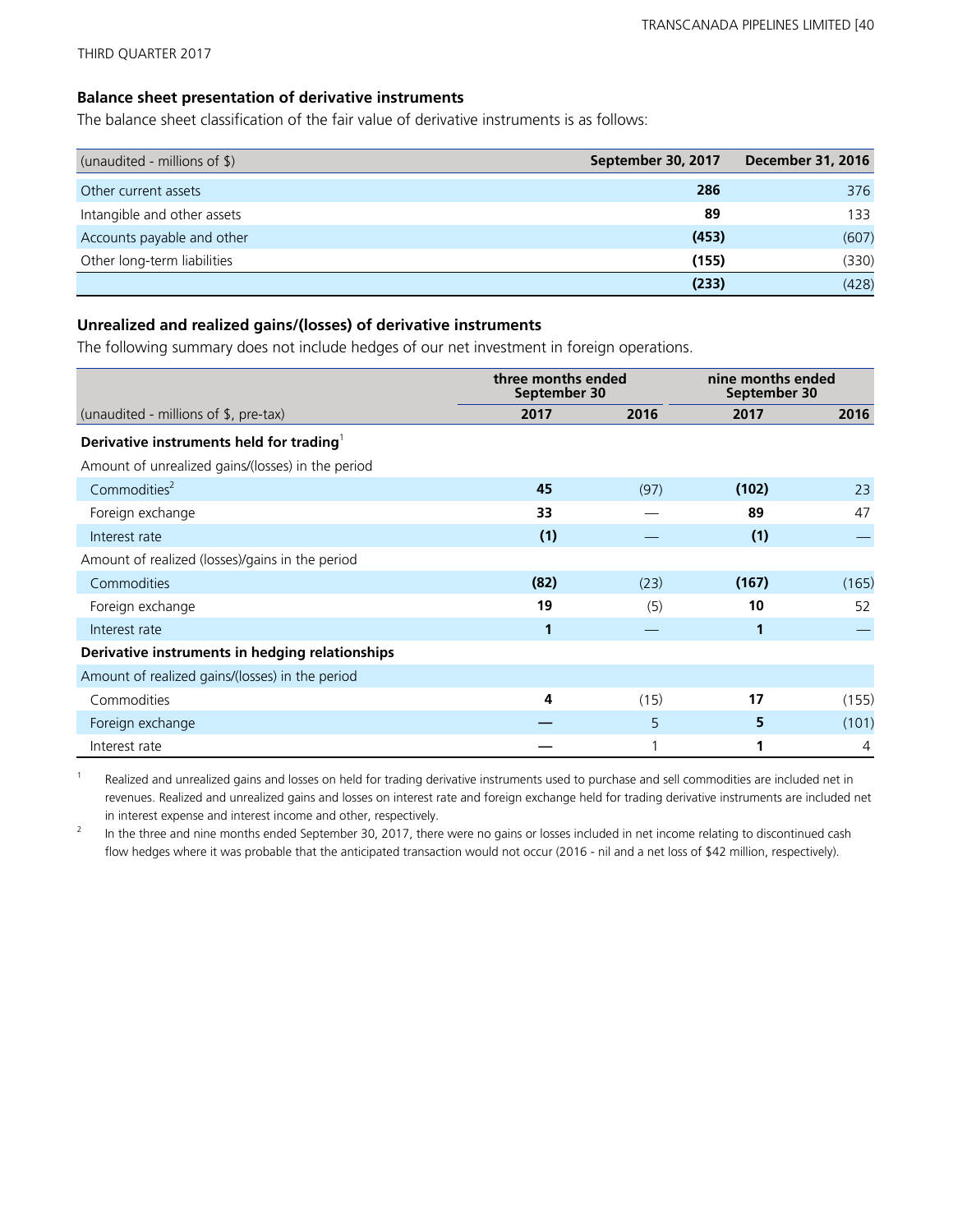#### **Derivatives in cash flow hedging relationships**

The components of the condensed consolidated statement of OCI related to derivatives in cash flow hedging relationships including the portion attributable to non-controlling interests is as follows:

|                                                                                                                          | three months ended<br>September 30 |                | nine months ended<br>September 30 |      |  |
|--------------------------------------------------------------------------------------------------------------------------|------------------------------------|----------------|-----------------------------------|------|--|
| (unaudited - millions of \$, pre-tax)                                                                                    | 2017                               | 2016           | 2017                              | 2016 |  |
| Change in fair value of derivative instruments recognized in<br>OCI (effective portion)                                  |                                    |                |                                   |      |  |
| Commodities                                                                                                              | $\overline{2}$                     | 7              | 5                                 | 33   |  |
| Foreign exchange                                                                                                         |                                    | (5)            |                                   |      |  |
| Interest rate                                                                                                            | (1)                                | $\overline{4}$ |                                   |      |  |
|                                                                                                                          | 1                                  | 6              | 5                                 | 33   |  |
| Reclassification of (losses)/gains on derivative instruments<br>from AOCI to net income (effective portion) <sup>1</sup> |                                    |                |                                   |      |  |
| Commodities <sup>2</sup>                                                                                                 | (4)                                | (7)            | (15)                              | 54   |  |
| Foreign exchange <sup>3</sup>                                                                                            |                                    | 5              |                                   |      |  |
| Interest rate <sup>4</sup>                                                                                               | 4                                  | 3              | 13                                | 11   |  |
|                                                                                                                          |                                    |                | (2)                               | 65   |  |
| Gains/(losses) on derivative instruments recognized in net<br>income (ineffective portion)                               |                                    |                |                                   |      |  |
| Commodities <sup>2</sup>                                                                                                 |                                    | 14             |                                   | (1)  |  |
|                                                                                                                          |                                    | 14             |                                   | (1)  |  |

<sup>1</sup> No amounts have been excluded from the assessment of hedge effectiveness. Amounts in parentheses indicate losses recorded to OCI and AOCI.

2 Reported within revenues on the condensed consolidated statement of income.

3 Reported within interest income and other on the condensed consolidated statement of income.

4 Reported within interest expense on the condensed consolidated statement of income.

#### **Credit risk related contingent features of derivative instruments**

Derivatives often contain financial assurance provisions that may require us to provide collateral if a credit risk related contingent event occurs (for example, if our credit rating is downgraded to non-investment grade). We may also need to provide collateral if the fair value of our derivative financial instruments exceeds pre-defined exposure limits.

Based on contracts in place and market prices at September 30, 2017, the aggregate fair value of all derivative contracts with credit-risk-related contingent features that were in a net liability position was \$11 million (December 31, 2016 – \$19 million), with collateral provided in the normal course of business of nil (December 31, 2016 – nil). If the credit-riskrelated contingent features in these agreements were triggered on September 30, 2017, we would have been required to provide additional collateral of \$11 million (December 31, 2016 – \$19 million) to our counterparties. Collateral may also need to be provided should the fair value of derivative instruments exceed pre-defined contractual exposure limit thresholds.

We have sufficient liquidity in the form of cash and undrawn committed revolving bank lines to meet these contingent obligations should they arise.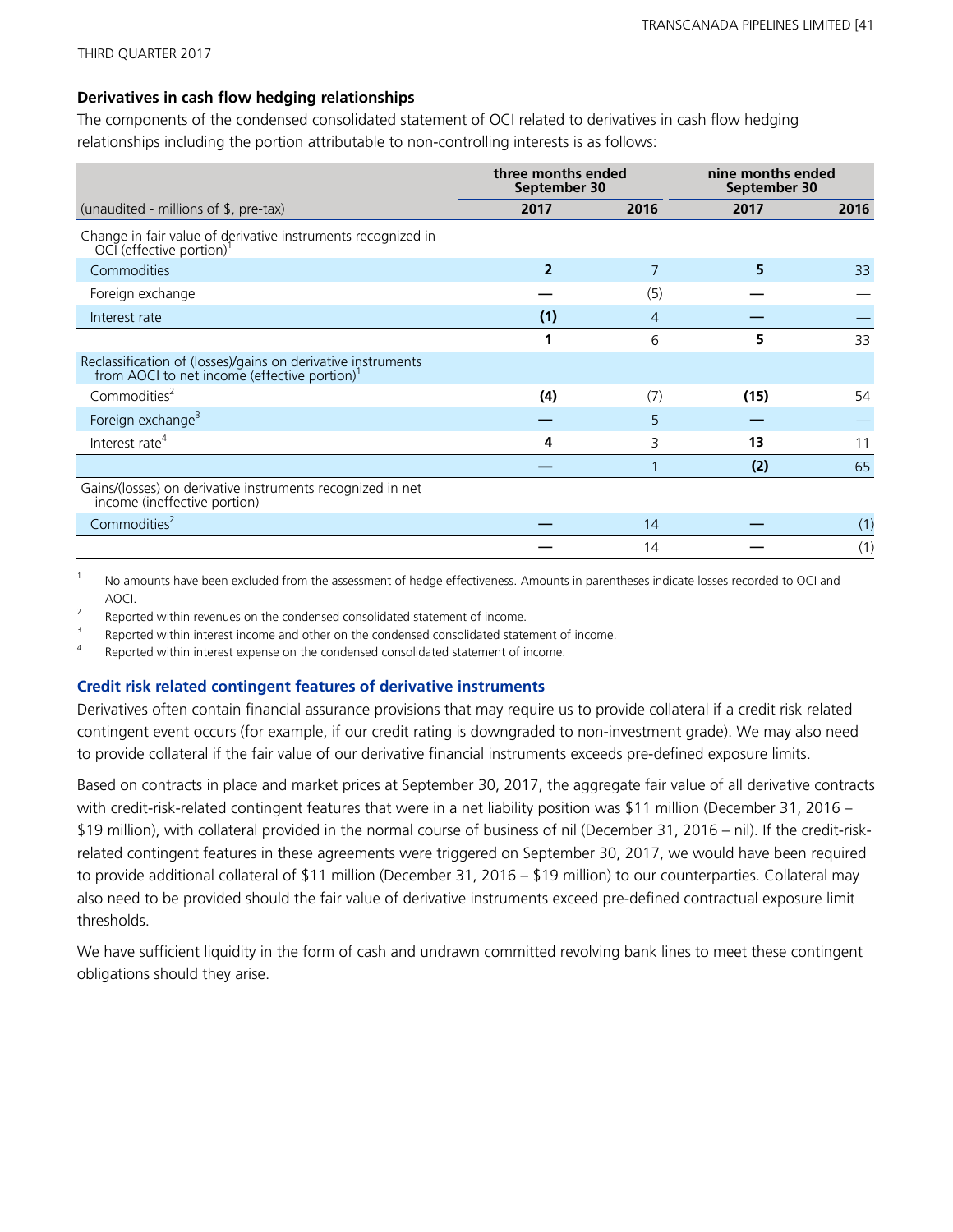## Other information

### CONTROLS AND PROCEDURES

Management, including our President and CEO and our CFO, evaluated the effectiveness of our disclosure controls and procedures as at September 30, 2017, as required by the Canadian securities regulatory authorities and by the SEC, and concluded that our disclosure controls and procedures are effective at a reasonable assurance level.

Effective April 1, 2017, management successfully integrated Columbia, which we acquired on July 1, 2016, to our existing enterprise resource planning (ERP) system. As a result of the Columbia ERP system integration, certain processes supporting our internal control over financial reporting for Columbia operations changed in second quarter 2017, however, the overall controls and procedures we follow in establishing internal controls over financial reporting were not significantly impacted.

Assets attributable to Columbia represented approximately 18.1 per cent of our total assets as of September 30, 2017 and revenues attributable to Columbia for the nine months ended September 30, 2017 represented approximately 14.6 per cent of our total revenues for that period.

There were no changes in third quarter 2017 that had or are likely to have a material impact on our internal control over financial reporting.

### CRITICAL ACCOUNTING ESTIMATES AND ACCOUNTING POLICY CHANGES

When we prepare financial statements that conform with U.S. GAAP, we are required to make estimates and assumptions that affect the timing and amounts we record for our assets, liabilities, revenues and expenses because these items may be affected by future events. We base the estimates and assumptions on the most current information available, using our best judgement. We also regularly assess the assets and liabilities themselves. A summary of our critical accounting estimates is included in our 2016 Annual Report.

Our significant accounting policies have remained unchanged since December 31, 2016 other than described below. A summary of our significant accounting policies is included in our 2016 Annual Report.

#### **Changes in accounting policies for 2017**

#### **Inventory**

In July 2015, the FASB issued new guidance on simplifying the measurement of inventory. The new guidance specifies that an entity should measure inventory within the scope of this guidance at the lower of cost and net realizable value. Net realizable value is the estimated selling price in the ordinary course of business, less reasonably predictable costs of completion, disposal and transportation. This new guidance was effective January 1, 2017, was applied prospectively and did not have a material impact on our consolidated balance sheet.

#### **Derivatives and hedging**

In March 2016, the FASB issued new guidance that clarifies the requirements for assessing whether contingent call or put options that can accelerate the payment of principal on debt instruments are clearly and closely related to their debt hosts. The new guidance requires only an assessment of the four-step decision sequence outlined in U.S. GAAP to determine whether the economic characteristics and risks of call or put options are clearly and closely related to the economic characteristics and risks of their debt hosts. This new guidance was effective January 1, 2017, was applied prospectively and has not resulted in any impact on our consolidated financial statements.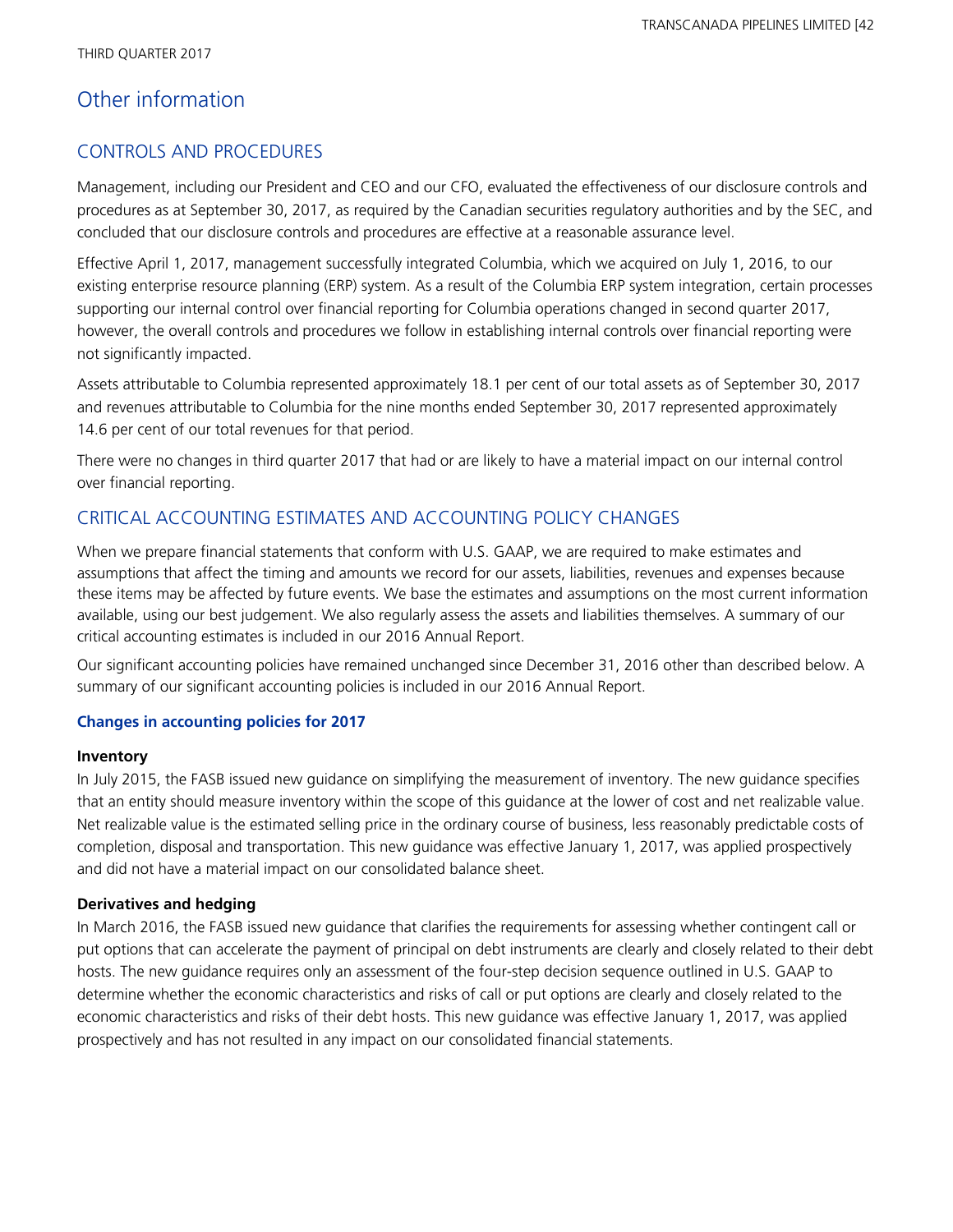#### **Equity method investments**

In March 2016, the FASB issued new guidance that simplifies the transition to equity method accounting. The new guidance eliminates the requirement to retroactively apply the equity method of accounting when an increase in ownership interest in an investment qualifies it for equity method accounting. This new guidance was effective January 1, 2017, was applied prospectively and has not resulted in any impact on our consolidated financial statements.

#### **Employee share-based payments**

In March 2016, the FASB issued new guidance that simplifies several aspects of the accounting for employee sharebased payment transactions, including income tax consequences, classification of awards as either equity or liabilities and classification on the statement of cash flows. The new guidance also permits entities to make an accounting policy election either to continue to estimate the total number of awards for which the requisite service period will not be rendered or to account for forfeitures when they occur. We have elected to account for forfeitures when they occur. This new guidance was effective January 1, 2017 and resulted in a cumulative-effect adjustment of \$12 million to opening retained earnings and the recognition of a deferred tax asset related to employee share-based payments that were made prior to the adoption of this guidance.

#### **Consolidation**

In October 2016, the FASB issued new guidance on consolidation relating to interests held through related parties that are under common control. The new guidance amends the consolidation requirements such that if a decision maker is required to evaluate whether it is the primary beneficiary of a VIE, it will need to consider only its proportionate indirect interest in the VIE held through a common control party. The new guidance was effective January 1, 2017, was applied retrospectively and did not result in any change to our consolidation conclusions.

#### **Future accounting changes**

#### **Revenue from contracts with customers**

In 2014, the FASB issued new guidance on revenue from contracts with customers. The new guidance requires that an entity recognize revenue in accordance with a prescribed model. This model is used to depict the transfer of promised goods or services to customers in an amount that reflects the total consideration to which it expects to be entitled during the term of the contract in exchange for those goods or services. The new guidance also requires additional disclosures about the nature, amount, timing and uncertainty of revenue and the related cash flows. We will adopt the new standard on the effective date of January 1, 2018. There are two methods in which the new standard can be adopted: (1) a full retrospective approach with restatement of all prior periods presented, or (2) a modified retrospective approach with a cumulative-effect adjustment as of the date of adoption. We will adopt the standard using the modified retrospective approach with the cumulative-effect of the adjustment recognized at the date of adoption, subject to allowable and elected practical expedients.

We have identified all existing customer contracts that are within the scope of the new guidance and are on schedule in the process of analyzing individual contracts or groups of contracts by operating segment to identify any significant changes in how revenues are recognized as a result of implementing the new guidance. We have completed our analysis of the Liquids Pipelines and Energy operating segments and have not identified any material differences in the amount and timing of revenue recognition. We are currently analyzing our Canadian, U.S. and Mexico Natural Gas Pipelines and have not yet concluded on the impact of the new guidance on these operating segments. As we continue our contract analysis, we will obtain the information necessary to quantify the cumulative-effect adjustment, if any, on prior period revenues and revenue recognized going forward, and we are monitoring additional authoritative or interpretive guidance related to the new standard as it becomes available.

Although consolidated revenues may not be materially impacted by the new guidance, we currently anticipate significant changes to disclosures based on the additional requirements prescribed. These new disclosures include information regarding the significant judgments used in evaluating when and how revenue is recognized and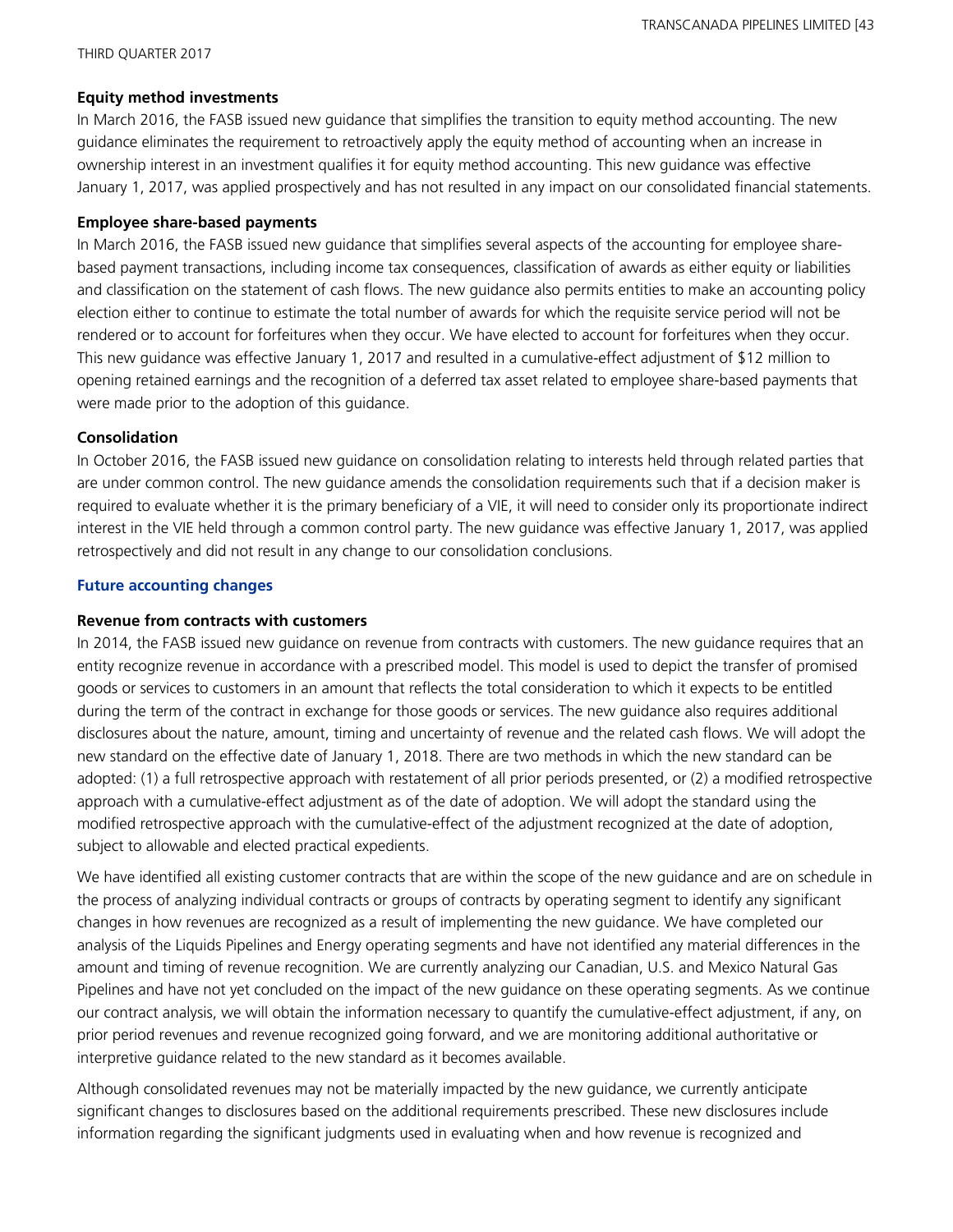information related to contract assets and liabilities. In addition, the new guidance requires that our revenue recognition policy disclosure includes additional detail regarding the various performance obligations and the nature, amount, timing and estimates of revenue and cash flows generated from contracts with customers. We continue to develop and evaluate disclosures required with a particular focus on the scope of contracts subject to disclosure of remaining performance obligations and continue to address any system and process changes necessary to compile the information to meet the recognition and disclosure requirements of the new guidance.

#### **Financial instruments**

In January 2016, the FASB issued new guidance on the accounting for equity investments and financial liabilities. The new guidance will change the income statement effect of equity investments and the recognition of changes in the fair value of financial liabilities when the fair value option is elected. The new guidance also requires us to assess valuation allowances for deferred tax assets related to available for sale debt securities in combination with their other deferred tax assets. This new guidance is effective January 1, 2018 and a method of adoption is specified for each component of the guidance. We are currently evaluating the impact of the adoption of this guidance and have not yet determined the effect on our consolidated financial statements.

#### **Leases**

In February 2016, the FASB issued new guidance on the accounting for leases. The new guidance amends the definition of a lease requiring the customer to have both (1) the right to obtain substantially all of the economic benefits from the use of the asset and (2) the right to direct the use of the asset in order for an arrangement to qualify as a lease. The new guidance also establishes a right-of-use (ROU) model that requires a lessee to recognize a ROU asset and corresponding lease liability on the balance sheet for all leases with a term longer than 12 months. Leases will be classified as finance or operating, with classification affecting the pattern of expense recognition in the income statement. The new guidance does not make extensive changes to lessor accounting.

The new guidance is effective on January 1, 2019, with early adoption permitted. A modified retrospective transition approach is required for leases existing at, or entered into after, the beginning of the earliest comparative period presented in the financial statements, with certain practical expedients available. We are continuing to identify and analyze existing lease agreements to determine the effect of adoption of the new guidance on our consolidated financial statements. We are also addressing system and process changes necessary to compile the information to meet the recognition and disclosure requirements of the new guidance.

#### **Measurement of credit losses on financial instruments**

In June 2016, the FASB issued new guidance that significantly changes how entities measure credit losses for most financial assets and certain other financial instruments that are not measured at fair value through net income. The new guidance amends the impairment model of financial instruments basing it on expected losses rather than incurred losses. These expected credit losses will be recognized as an allowance rather than a direct write down of the amortized cost basis. The new guidance is effective January 1, 2020 and will be applied using a modified retrospective approach. We are currently evaluating the impact of the adoption of this guidance and have not yet determined the effect on our consolidated financial statements.

#### **Income taxes**

In October 2016, the FASB issued new guidance on the income tax effects of intra-entity transfers of assets other than inventory. The new guidance requires the recognition of deferred and current income taxes for an intra-entity asset transfer when the transfer occurs. The new guidance is effective January 1, 2018 and will be applied using a modified retrospective approach. We are currently evaluating the impact of the adoption of this guidance and have not yet determined the effect on our consolidated financial statements.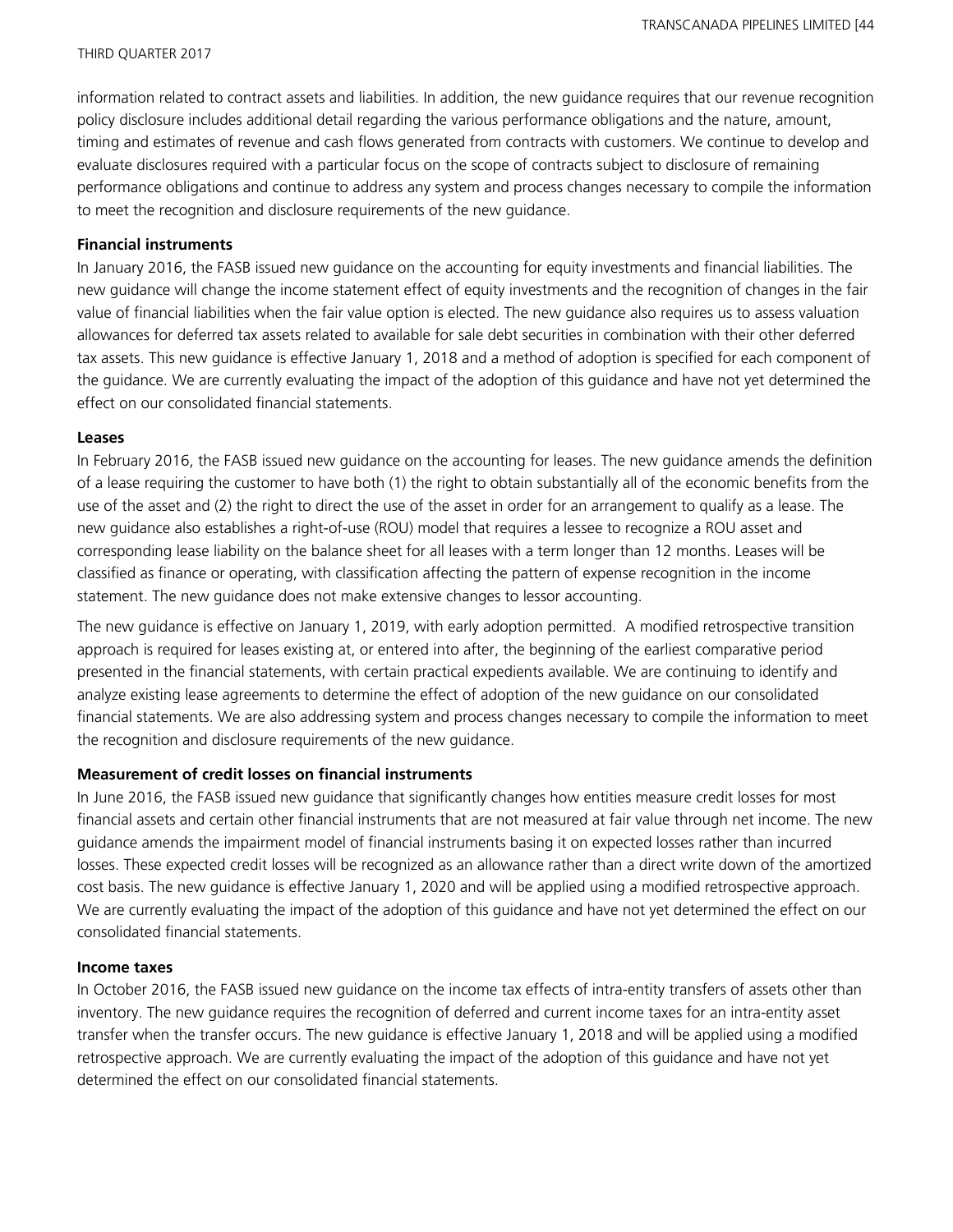#### **Restricted cash**

In November 2016, the FASB issued new guidance on restricted cash and cash equivalents on the statement of cash flows. The new guidance requires that the statement of cash flows explain the change during the period in the total cash and cash equivalents balance, and amounts generally described as restricted cash or restricted cash equivalents. Restricted cash and cash equivalents will be included with Cash and cash equivalents when reconciling the beginning of year and end of year total amounts on the statement of cash flows. This new guidance is effective January 1, 2018 and will be applied retrospectively.

#### **Goodwill impairment**

In January 2017, the FASB issued new guidance on simplifying the test for goodwill impairment by eliminating Step 2 of the impairment test, which is the requirement to calculate the implied fair value of goodwill to measure the impairment charge. Instead, entities will record an impairment charge based on the excess of a reporting unit's carrying amount over its fair value. This new guidance is effective January 1, 2020 and will be applied prospectively, however, early adoption is permitted.

#### **Employee post-retirement benefits**

In March 2017, the FASB issued new guidance that will require entities to disaggregate the current service cost component from the other components of net benefit cost and present it with other current compensation costs for related employees in the income statement. The new guidance also requires that the other components of net benefit cost be presented elsewhere in the income statement and excluded from income from operations if such a subtotal is presented. In addition, the new guidance makes changes to the components of net benefit cost that are eligible for capitalization. Entities must use a retrospective transition method to adopt the requirement for separate presentation in the income statement of the components of net benefit cost, and a prospective transition method to adopt the change to capitalization of benefit costs. This new guidance is effective January 1, 2018. We do not expect a material impact on our consolidated financial statements.

#### **Amortization on purchased callable debt securities**

In March 2017, the FASB issued new guidance that shortens the amortization period for the premium on certain purchased callable debt securities by requiring entities to amortize the premium to the earliest call date. This new guidance is effective January 1, 2019 and will be applied using a modified retrospective approach. We are currently evaluating the impact of the adoption of this guidance and have not yet determined the effect on our consolidated financial statements.

#### **Hedge accounting**

In August 2017, the FASB issued new guidance on hedge accounting, making more financial and non-financial hedging strategies eligible for hedge accounting. The new guidance also amends the presentation requirements relating to the change in fair value of a derivative and additional disclosure requirements include cumulative basis adjustments for fair value hedges and the effect of hedging on individual statement of income line items. This new guidance is effective January 1, 2019, with early adoption permitted, and will be applied prospectively with a cumulative-effect adjustment to opening retained earnings on adoption. We are currently evaluating the impact of the adoption of this guidance, however we do not anticipate a material impact on our consolidated financial statements.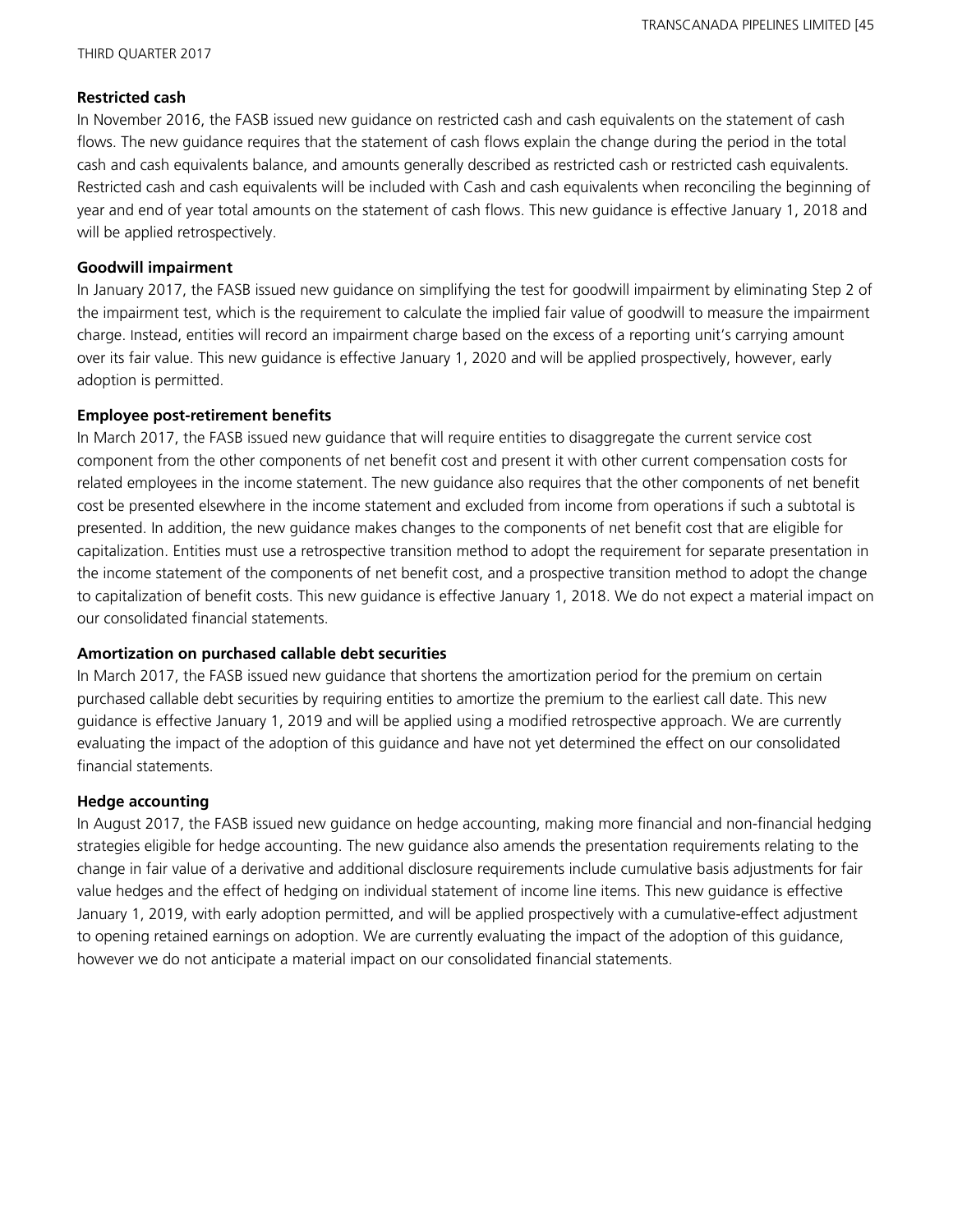# Reconciliation of non-GAAP measures

|                                                         | three months ended<br>September 30 |         | nine months ended<br>September 30 |          |
|---------------------------------------------------------|------------------------------------|---------|-----------------------------------|----------|
| (unaudited - millions of $\frac{1}{2}$ )                | 2017                               | 2016    | 2017                              | 2016     |
| <b>Comparable EBITDA</b>                                |                                    |         |                                   |          |
| Canadian Natural Gas Pipelines                          | 544                                | 549     | 1,575                             | 1,598    |
| U.S. Natural Gas Pipelines                              | 482                                | 522     | 1,753                             | 1,112    |
| Mexico Natural Gas Pipelines                            | 118                                | 111     | 403                               | 213      |
| Liquids Pipelines                                       | 303                                | 278     | 947                               | 850      |
| Energy                                                  | 224                                | 418     | 816                               | 977      |
| Corporate                                               | (4)                                | 8       | (20)                              | 7        |
| <b>Comparable EBITDA</b>                                | 1,667                              | 1,886   | 5,474                             | 4,757    |
| Depreciation and amortization                           | (506)                              | (527)   | (1,532)                           | (1, 425) |
| <b>Comparable EBIT</b>                                  | 1,161                              | 1,359   | 3,942                             | 3,332    |
| Specific items:                                         |                                    |         |                                   |          |
| Net (loss)/gain on sales of U.S. Northeast power assets | (12)                               | (5)     | 469                               | (5)      |
| Integration and acquisition related costs – Columbia    | (32)                               | (96)    | (91)                              | (132)    |
| Keystone XL asset costs                                 | (10)                               | (14)    | (23)                              | (37)     |
| Foreign exchange gain/(loss) - inter-affiliate loan     | 7                                  |         | (1)                               |          |
| Ravenswood goodwill impairment                          |                                    | (1,085) |                                   | (1,085)  |
| Alberta PPA terminations                                |                                    |         |                                   | (240)    |
| Restructuring costs                                     |                                    |         |                                   | (14)     |
| TC Offshore loss on sale                                |                                    |         |                                   | (4)      |
| Risk management activities <sup>1</sup>                 | 45                                 | (81)    | (102)                             | 22       |
| <b>Segmented earnings</b>                               | 1,159                              | 78      | 4,194                             | 1,837    |

| <b>Risk management activities</b>                               | three months ended<br>September 30 |                | nine months ended<br>September 30 |      |  |
|-----------------------------------------------------------------|------------------------------------|----------------|-----------------------------------|------|--|
| (unaudited - millions of \$)                                    | 2017                               | 2016           | 2017                              | 2016 |  |
| Canadian Power                                                  |                                    | (4)            |                                   |      |  |
| U.S. Power                                                      | 59                                 | (73)           | (97)                              | 16   |  |
| Natural Gas Storage                                             | 4                                  | $\overline{4}$ |                                   | q    |  |
| Liquids marketing                                               | (19)                               | (8)            | (15)                              | (6)  |  |
| Total unrealized (losses)/gains from risk management activities | 45                                 | (81)           | (102)                             | フフ   |  |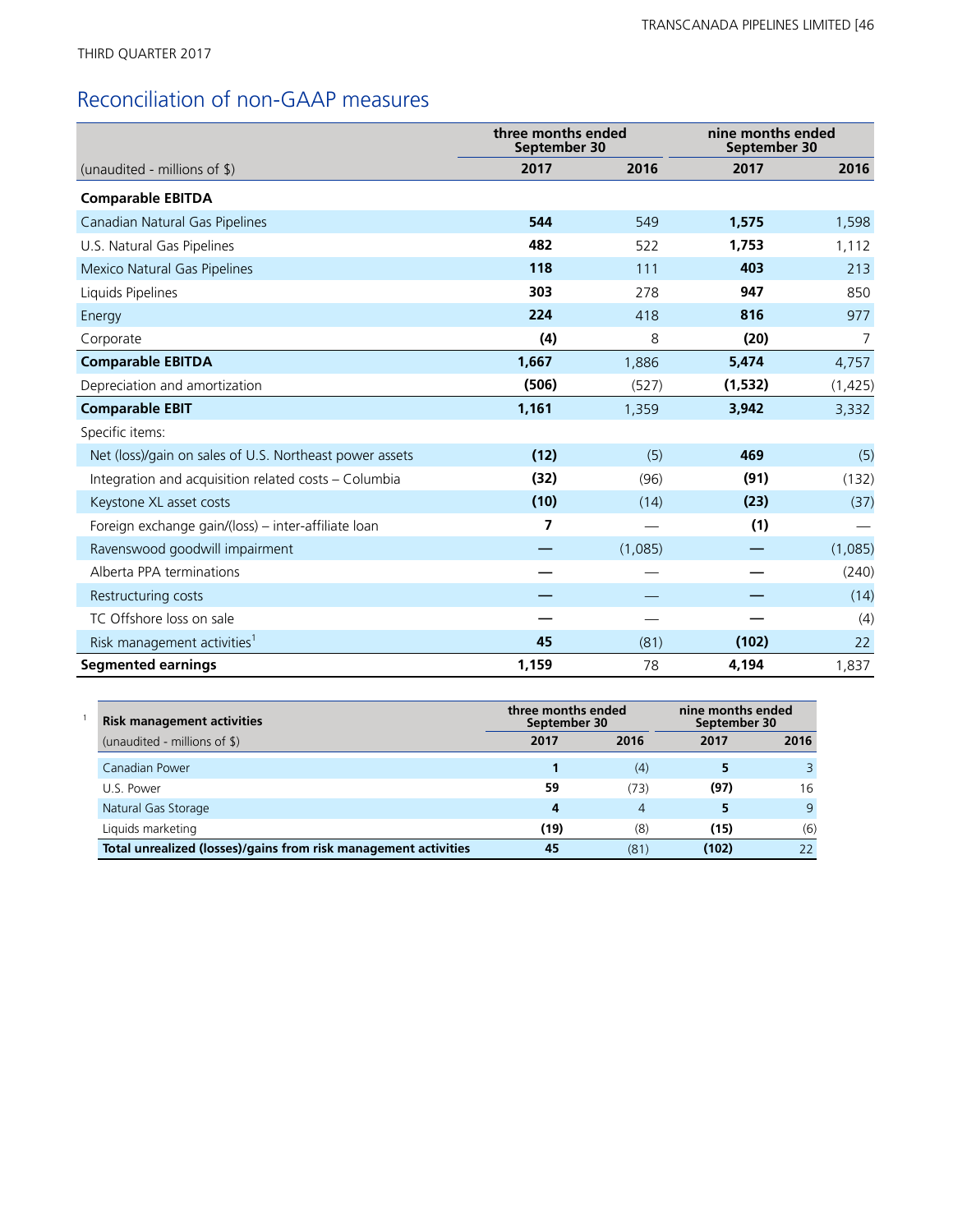## Quarterly results

#### **SELECTED QUARTERLY CONSOLIDATED FINANCIAL DATA**

|                                                                                    |              | 2017<br>2016 |              |               | 2015         |        |              |               |
|------------------------------------------------------------------------------------|--------------|--------------|--------------|---------------|--------------|--------|--------------|---------------|
| (unaudited - millions of \$)                                                       | <b>Third</b> | Second       | <b>First</b> | <b>Fourth</b> | <b>Third</b> | Second | <b>First</b> | <b>Fourth</b> |
| Revenues                                                                           | 3,242        | 3.217        | 3,391        | 3.619         | 3.632        | 2.751  | 2.503        | 2,851         |
| Net income/(loss) attributable to<br>controlling interests and to common<br>shares | 636          | 909          | 672          | (334)         | (118)        | 497    | 276          | (2,436)       |
| Comparable earnings                                                                | 638          | 687          | 727          | 650           | 639          | 395    | 518          | 475           |

#### **FACTORS AFFECTING QUARTERLY FINANCIAL INFORMATION BY BUSINESS SEGMENT**

Quarter-over-quarter revenues and net income sometimes fluctuate, the causes of which vary across our business segments.

In our Canadian Natural Gas Pipelines, U.S. Natural Gas Pipelines and Mexico Natural Gas Pipelines segments, except for seasonal fluctuations in short-term throughput volumes on U.S. pipelines, quarter-over-quarter revenues and net income generally remain relatively stable during any fiscal year. Over the long term, however, they fluctuate because of:

- regulatory decisions
- negotiated settlements with shippers
- **•** acquisitions and divestitures
- **•** developments outside of the normal course of operations
- **•** newly constructed assets being placed in service.

In Liquids Pipelines, revenues and net income are generally based on contracted crude oil transportation and uncommitted spot transportation. Quarter-over-quarter revenues and net income are also affected by:

- **•** developments outside of the normal course of operations
- **•** newly constructed assets being placed in service
- regulatory decisions
- short term revenues from available capacity not committed under long term contract, driven by changing short term market conditions.

In Energy, quarter-over-quarter revenues and net income are affected by:

- **•** weather
- **•** customer demand
- **•** market prices for natural gas and power
- **•** capacity prices and payments
- **•** planned and unplanned plant outages
- **•** acquisitions and divestitures
- **•** certain fair value adjustments
- **•** developments outside of the normal course of operations
- **•** newly constructed assets being placed in service.

#### **FACTORS AFFECTING FINANCIAL INFORMATION BY QUARTER**

We calculate comparable measures by adjusting certain GAAP and non-GAAP measures for specific items we believe are significant but not reflective of our underlying operations in the period.

Comparable earnings exclude the unrealized gains and losses from changes in the fair value of certain derivatives used to reduce our exposure to certain financial and commodity price risks. These derivatives generally provide effective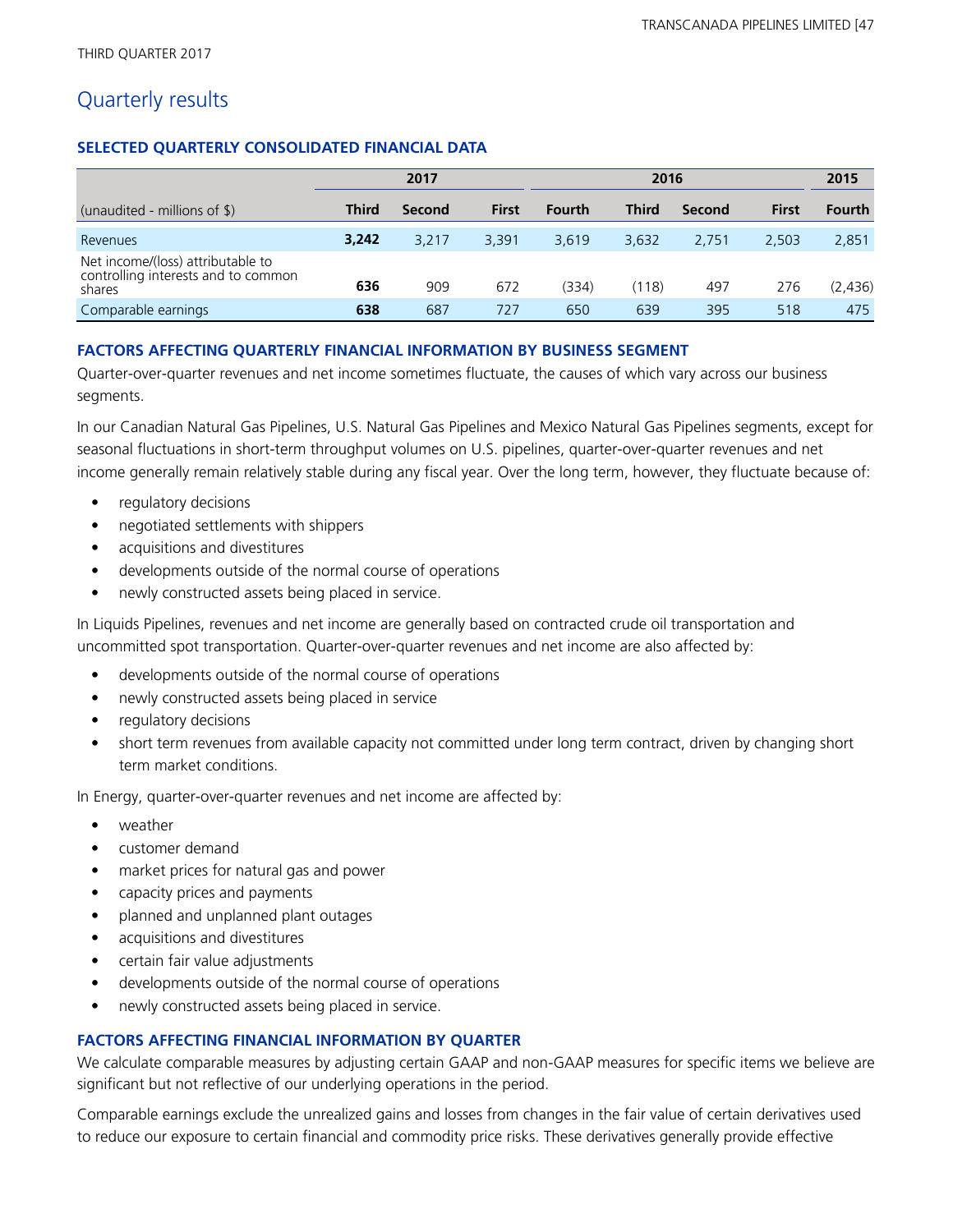economic hedges, but do not meet the criteria for hedge accounting. As a result, the changes in fair value are recorded in net income. As these amounts do not accurately reflect the gains and losses that will be realized at settlement, we do not consider them reflective of our underlying operations.

In third quarter 2017, comparable earnings excluded:

- an after-tax charge of \$30 million for integration-related costs associated with the acquisition of Columbia
- an after-tax charge of \$12 million for post-closing and income tax adjustments related to the monetization of our U.S. Northeast power business
- an after-tax charge of \$8 million related to the maintenance of Keystone XL assets which is being expensed pending further advancement of the project.

In second quarter 2017, comparable earnings excluded:

- a \$265 million net after-tax gain related to the monetization of our U.S. Northeast power business which included a \$441 million after-tax gain on the sale of TC Hydro and a loss of \$176 million after tax on the sale of the thermal and wind package
- an after-tax charge of \$15 million for integration-related costs associated with the acquisition of Columbia
- an after-tax charge of \$4 million related to the maintenance of Keystone XL assets which are being expensed pending further advancement of the project.

In first quarter 2017, comparable earnings excluded:

- a charge of \$24 million after tax for integration-related costs associated with the acquisition of Columbia
- a charge of \$10 million after tax for costs related to the monetization of our U.S. Northeast power business
- a charge of \$7 million after tax related to the maintenance of Keystone XL assets which are being expensed pending further advancement of the project
- a \$7 million income tax recovery related to the realized loss on a third party sale of Keystone XL project assets. A provision for the expected pre-tax loss on these assets was included in our 2015 impairment charge, but the related income tax recoveries could not be recorded until realized.

In fourth quarter 2016, comparable earnings excluded:

- an \$870 million after-tax charge related to the loss on U.S. Northeast power assets held for sale which included an \$863 million after-tax loss on the thermal and wind package held for sale and \$7 million of after-tax costs related to their monetization
- an additional \$68 million after-tax loss on the transfer of environmental credits to the Balancing Pool upon final settlement of the Alberta PPA terminations
- an after-tax charge of \$67 million for costs associated with the acquisition of Columbia which included a \$44 million deferred tax adjustment upon acquisition and \$23 million of retention, severance and integration costs
- an after-tax charge of \$18 million related to Keystone XL costs for the maintenance and liquidation of project assets which are being expensed pending further advancement of the project
- an after-tax restructuring charge of \$6 million for additional expected future losses under lease commitments. These charges formed part of a restructuring initiative, which commenced in 2015, to maximize the effectiveness and efficiency of our existing operations and reduce overall costs.

In third quarter 2016, comparable earnings excluded:

- a \$656 million after-tax impairment on Ravenswood goodwill. As a result of information received during the process to monetize our U.S. Northeast Power business in third quarter 2016, it was determined that the fair value of Ravenswood no longer exceeded its carrying value
- costs associated with the acquisition of Columbia including a charge of \$67 million after tax primarily related to retention, severance and integration expenses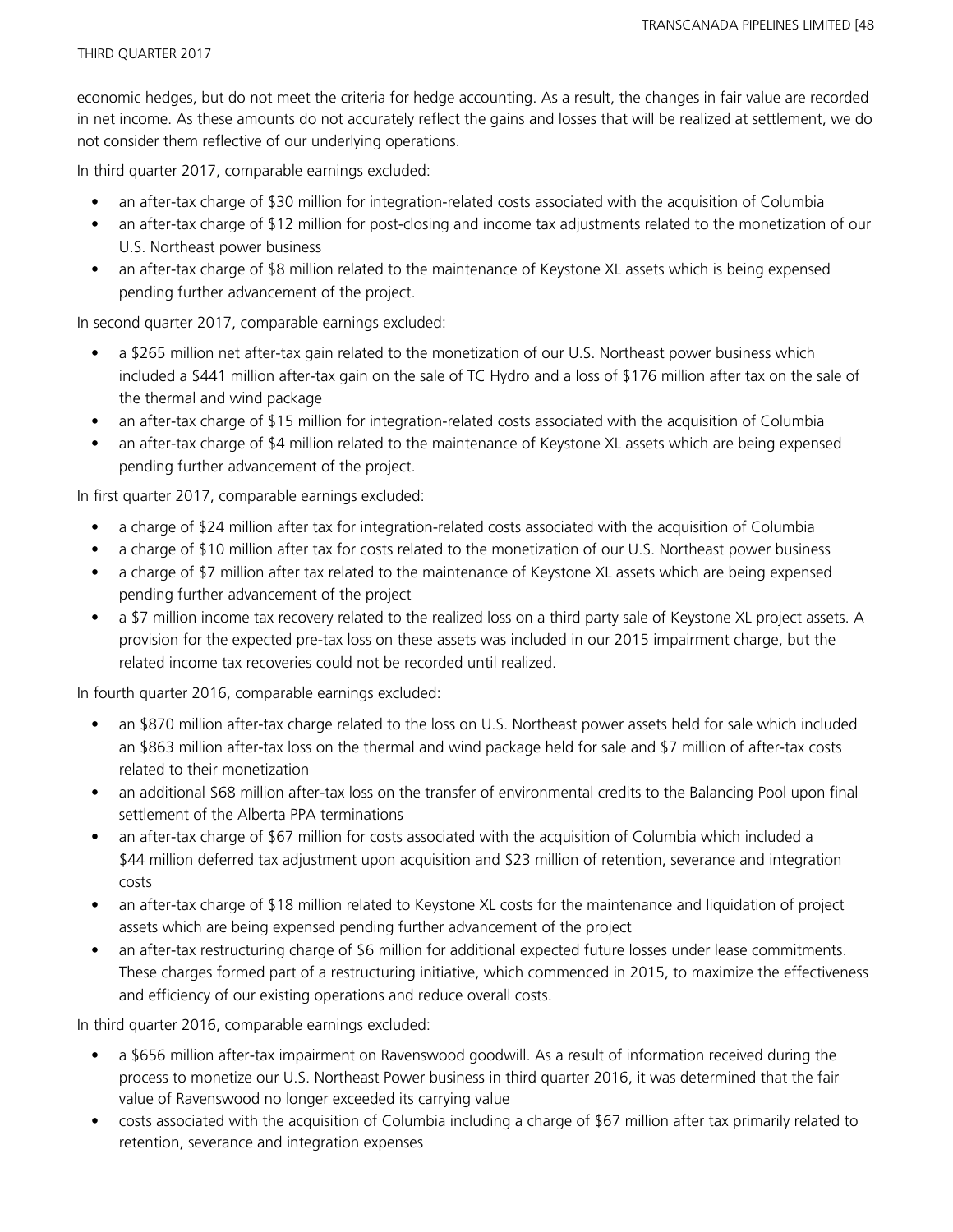- \$28 million of income tax recoveries related to the realized loss on a third party sale of Keystone XL plant and equipment. A provision for the expected loss on these assets was included in our fourth quarter 2015 impairment charge but the related tax recoveries could not be recorded until realized
- a charge of \$9 million after tax related to Keystone XL costs for the maintenance and liquidation of project assets which are being expensed pending further advancement of the project
- a \$3 million after-tax charge related to the monetization of our U.S. Northeast Power business.

In second quarter 2016, comparable earnings excluded:

- a charge of \$10 million related to costs associated with the acquisition of Columbia
- a charge of \$9 million after tax related to Keystone XL costs for the maintenance and liquidation of project assets which are being expensed pending further advancement of the project
- a charge of \$10 million after tax for restructuring charges mainly related to expected future losses under lease commitments.

In first quarter 2016, comparable earnings excluded:

- a \$176 million after-tax impairment charge on the carrying value of our Alberta PPAs as a result of our decision to terminate the PPAs
- a charge of \$26 million related to costs associated with the acquisition of Columbia
- a charge of \$6 million after tax related to Keystone XL costs for the maintenance and liquidation of project assets which are being expensed pending further advancement of the project
- an additional \$3 million after-tax loss on the sale of TC Offshore which closed on March 31, 2016.

In fourth quarter 2015, comparable earnings excluded:

- a \$2,891 million after-tax impairment charge on the carrying value of our investment in Keystone XL and related projects
- an \$86 million after-tax loss provision related to the sale of TC Offshore which closed in early 2016
- a net charge of \$60 million after tax for our business restructuring and transformation initiative comprised of \$28 million mainly related to 2015 severance costs and a provision of \$32 million for 2016 planned severance costs and expected future losses under lease commitments. These charges formed part of a restructuring initiative which commenced in 2015 to maximize the effectiveness and efficiency of our existing operations and reduce overall costs
- a \$43 million after-tax charge related to an impairment in value of turbine equipment held for future use in our Energy business
- a charge of \$27 million after tax related to Bruce Power's retirement of debt in conjunction with the merger of the Bruce A and Bruce B partnerships
- a \$199 million positive income adjustment related to the impact on our net income from non-controlling interests of TC PipeLines, LP's impairment of their equity investment in Great Lakes.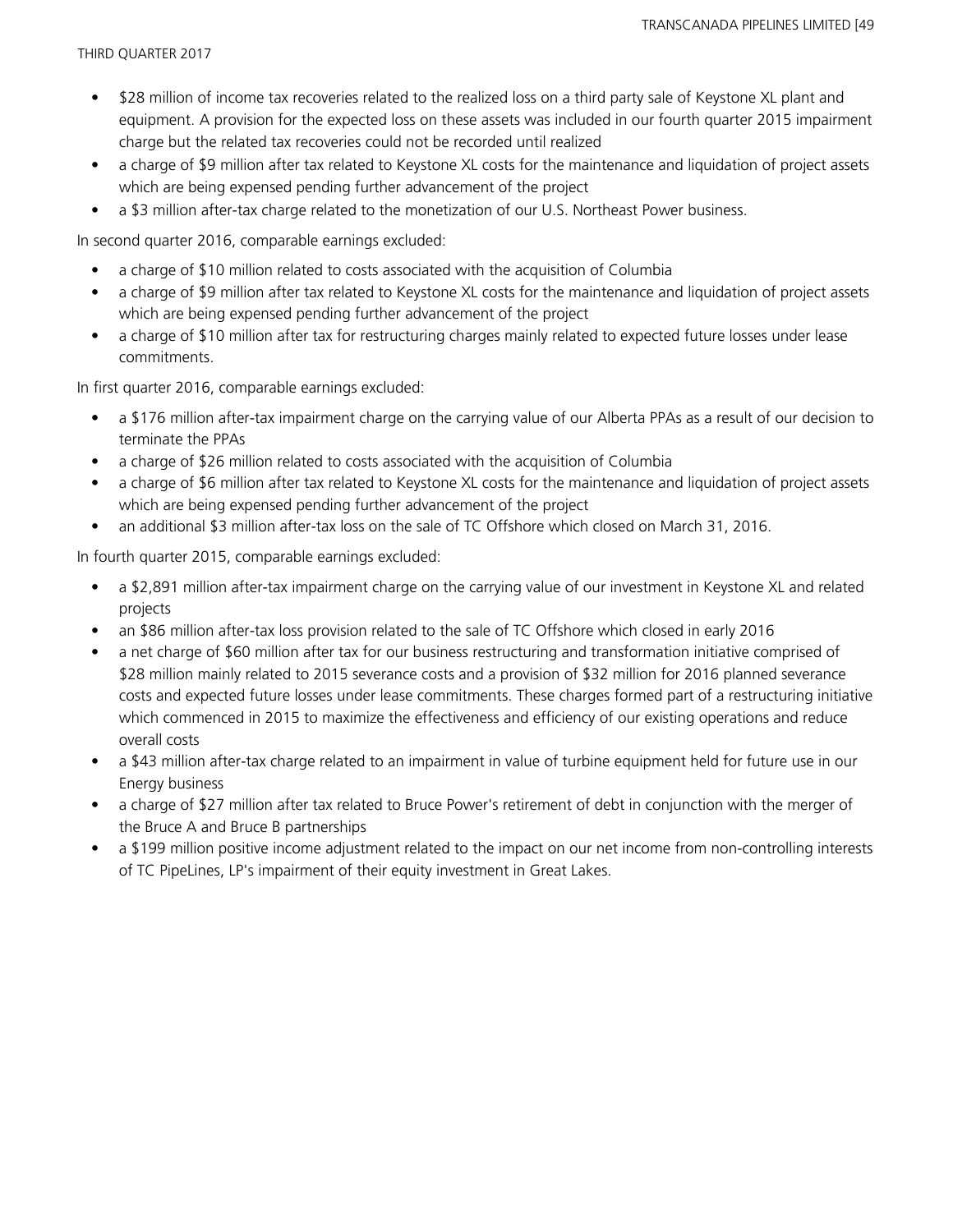## Condensed consolidated statement of income

|                                                                                | three months ended<br>September 30 |       | nine months ended<br>September 30 |       |
|--------------------------------------------------------------------------------|------------------------------------|-------|-----------------------------------|-------|
| (unaudited - millions of Canadian \$)                                          | 2017                               | 2016  | 2017                              | 2016  |
| <b>Revenues</b>                                                                |                                    |       |                                   |       |
| Canadian Natural Gas Pipelines                                                 | 921                                | 951   | 2,725                             | 2,677 |
| U.S. Natural Gas Pipelines                                                     | 811                                | 812   | 2,684                             | 1,585 |
| Mexico Natural Gas Pipelines                                                   | 139                                | 121   | 432                               | 249   |
| Liquids Pipelines                                                              | 437                                | 440   | 1,410                             | 1,292 |
| Energy                                                                         | 934                                | 1,308 | 2,599                             | 3,083 |
|                                                                                | 3,242                              | 3,632 | 9,850                             | 8,886 |
| <b>Income from Equity Investments</b>                                          | 156                                | 154   | 527                               | 355   |
| <b>Operating and Other Expenses</b>                                            |                                    |       |                                   |       |
| Plant operating costs and other                                                | 976                                | 1,177 | 2,980                             | 2,646 |
| Commodity purchases resold                                                     | 621                                | 783   | 1,711                             | 1,628 |
| Property taxes                                                                 | 127                                | 136   | 442                               | 405   |
| Depreciation and amortization                                                  | 506                                | 527   | 1,539                             | 1,425 |
| Goodwill and other asset impairment charges                                    |                                    | 1,085 |                                   | 1,296 |
|                                                                                | 2,230                              | 3,708 | 6,672                             | 7,400 |
| (Loss)/Gain on Sale of Assets                                                  | (9)                                |       | 489                               | (4)   |
| <b>Financial Charges</b>                                                       |                                    |       |                                   |       |
| Interest expense                                                               | 522                                | 538   | 1,578                             | 1,369 |
| Allowance for funds used during construction                                   | (145)                              | (110) | (367)                             | (322) |
| Interest income and other                                                      | (83)                               | (18)  | (192)                             | (128) |
|                                                                                | 294                                | 410   | 1,019                             | 919   |
| Income/(Loss) before Income Taxes                                              | 865                                | (332) | 3,175                             | 918   |
| Income Tax Expense/(Recovery)                                                  |                                    |       |                                   |       |
| Current                                                                        | $\overline{7}$                     | 15    | 129                               | 104   |
| Deferred                                                                       | 178                                | (281) | 640                               | (25)  |
|                                                                                | 185                                | (266) | 769                               | 79    |
| Net Income/(Loss)                                                              | 680                                | (66)  | 2,406                             | 839   |
| Net income attributable to non-controlling interests                           | 44                                 | 52    | 189                               | 184   |
| Net Income/(Loss)Attributable to Controlling Interests<br>and to Common Shares | 636                                | (118) | 2,217                             | 655   |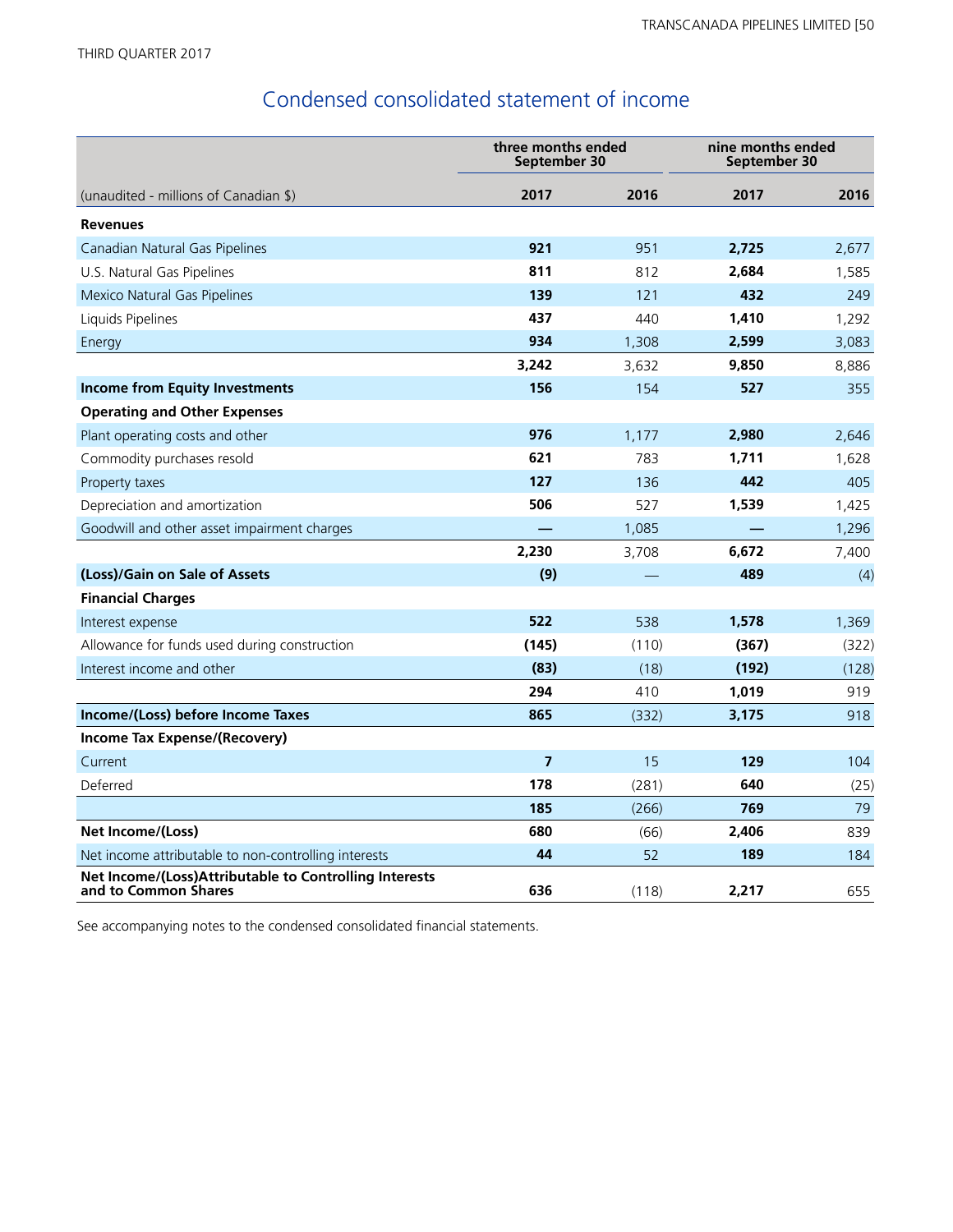# Condensed consolidated statement of comprehensive income

|                                                                                                         | three months ended<br>September 30 |                | nine months ended<br>September 30 |       |
|---------------------------------------------------------------------------------------------------------|------------------------------------|----------------|-----------------------------------|-------|
| (unaudited - millions of Canadian \$)                                                                   | 2017                               | 2016           | 2017                              | 2016  |
| Net Income/(Loss)                                                                                       | 680                                | (66)           | 2.406                             | 839   |
| Other Comprehensive (Loss)/Income, Net of Income Taxes                                                  |                                    |                |                                   |       |
| Foreign currency translation (losses)/gains on net investment in<br>foreign operations                  | (370)                              | 55             | (721)                             | (152) |
| Reclassification of foreign currency translation gains on net<br>investment in foreign operations       |                                    |                | (77)                              |       |
| Change in fair value of net investment hedges                                                           | (1)                                | (1)            | (3)                               | (9)   |
| Change in fair value of cash flow hedges                                                                | 1                                  | 5              | 4                                 | 21    |
| Reclassification to net income of gains and losses on cash flow<br>hedges                               |                                    |                | (1)                               | 40    |
| Unrealized actuarial gains and losses on pension and other<br>post-retirement benefit plans             | 2                                  |                | 2                                 |       |
| Reclassification of actuarial gains and losses on pension and<br>other post-retirement benefit plans    | 4                                  | $\overline{4}$ | 11                                | 12    |
| Other comprehensive income on equity investments                                                        | 3                                  | 4              | 6                                 | 11    |
| Other comprehensive (loss)/income (Note 10)                                                             | (361)                              | 67             | (779)                             | (77)  |
| <b>Comprehensive Income</b>                                                                             | 319                                | 1              | 1,627                             | 762   |
| Comprehensive (loss)/income attributable to non-controlling<br>interests                                | (25)                               | 76             | 31                                | 104   |
| <b>Comprehensive Income/(Loss) Attributable to Controlling</b><br><b>Interests and to Common Shares</b> | 344                                | (75)           | 1,596                             | 658   |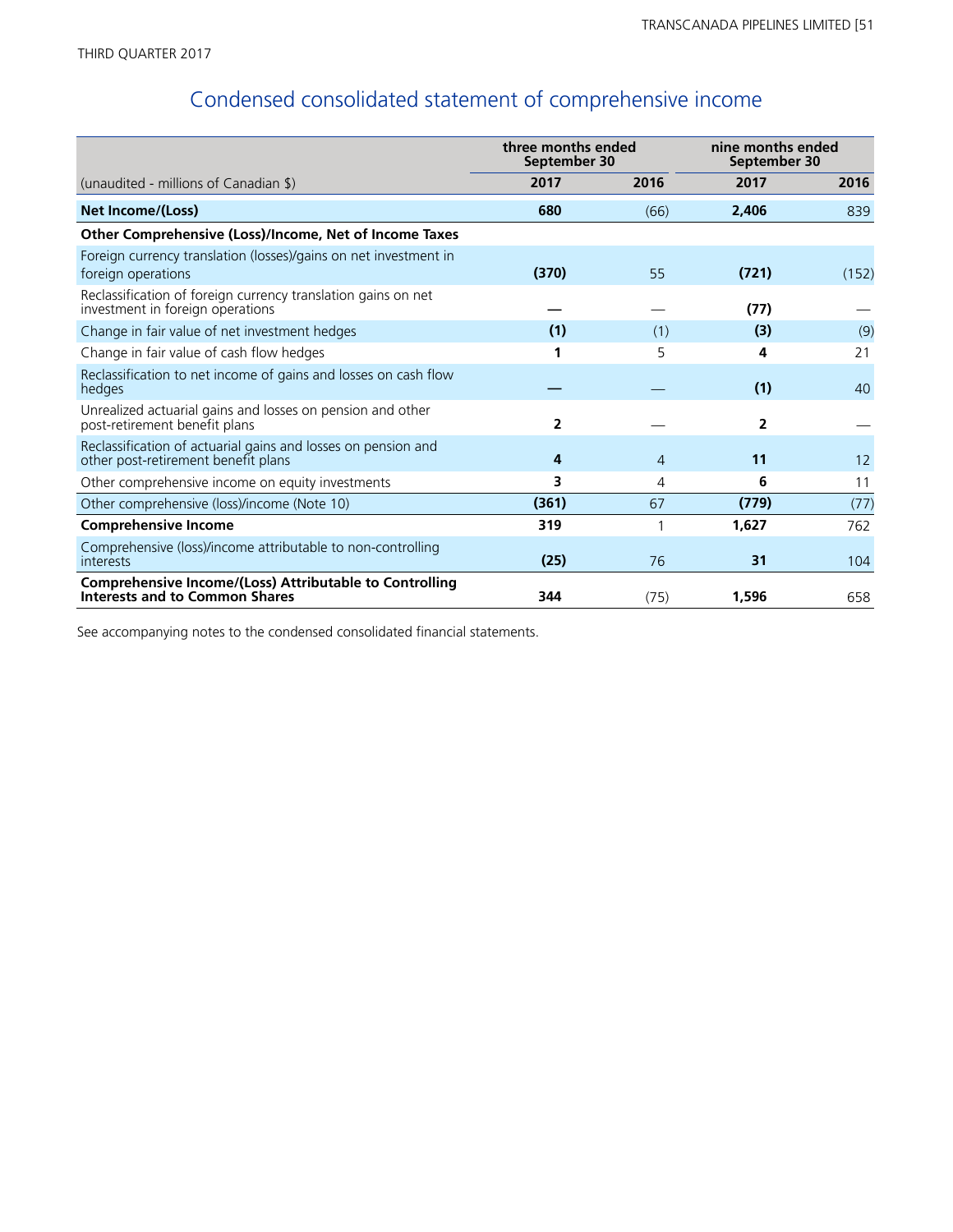# Condensed consolidated statement of cash flows

|                                                                                | three months ended<br>September 30 |                | nine months ended<br>September 30 |          |  |
|--------------------------------------------------------------------------------|------------------------------------|----------------|-----------------------------------|----------|--|
| (unaudited - millions of Canadian \$)                                          | 2017                               | 2016           | 2017                              | 2016     |  |
| <b>Cash Generated from Operations</b>                                          |                                    |                |                                   |          |  |
| Net income/(loss)                                                              | 680                                | (66)           | 2,406                             | 839      |  |
| Depreciation and amortization                                                  | 506                                | 527            | 1,539                             | 1,425    |  |
| Goodwill and other asset impairment charges                                    |                                    | 1,085          |                                   | 1,296    |  |
| Deferred income taxes                                                          | 178                                | (281)          | 640                               | (25)     |  |
| Income from equity investments                                                 | (156)                              | (154)          | (527)                             | (355)    |  |
| Distributions received from operating activities of equity<br>investments      | 296                                | 185            | 743                               | 625      |  |
| Employee post-retirement benefits funding, net of expense                      | (73)                               | $\overline{4}$ | (64)                              | (5)      |  |
| Loss/(gain) on sale of assets                                                  | 9                                  |                | (489)                             | 4        |  |
| Equity allowance for funds used during construction                            | (107)                              | (71)           | (249)                             | (195)    |  |
| Unrealized (gains)/losses on financial instruments                             | (77)                               | 82             | 14                                | (71)     |  |
| Other                                                                          | (5)                                | 1              | (1)                               | 24       |  |
| (Increase)/decrease in operating working capital                               | (83)                               | (7)            | (223)                             | 28       |  |
| Net cash provided by operations                                                | 1,168                              | 1,305          | 3,789                             | 3,590    |  |
| <b>Investing Activities</b>                                                    |                                    |                |                                   |          |  |
| Capital expenditures                                                           | (2,031)                            | (1,444)        | (5, 383)                          | (3,262)  |  |
| Capital projects in development                                                | (37)                               | (62)           | (135)                             | (219)    |  |
| Contributions to equity investments                                            | (475)                              | (286)          | (1, 140)                          | (570)    |  |
| Restricted cash                                                                |                                    | 12,987         |                                   |          |  |
| Acquisitions, net of cash acquired                                             |                                    | (12, 609)      |                                   | (13,608) |  |
| Proceeds from sales of assets, net of transaction costs                        |                                    |                | 4,147                             | 6        |  |
| Other distributions from equity investments                                    |                                    |                | 362                               | 725      |  |
| Deferred amounts and other                                                     | 164                                | (12)           | (87)                              | 20       |  |
| Net cash used in investing activities                                          | (2, 379)                           | (1, 426)       | (2, 236)                          | (16,908) |  |
| <b>Financing Activities</b>                                                    |                                    |                |                                   |          |  |
| Notes payable issued/(repaid), net                                             | 451                                | (423)          | 1,232                             | (100)    |  |
| Long-term debt issued, net of issue costs                                      | 1,151                              | 6              | 1,968                             | 12,333   |  |
| Long-term debt repaid                                                          | (46)                               | (53)           | (5, 515)                          | (2, 343) |  |
| Junior subordinated notes issued, net of issue costs                           | (3)                                | 1,551          | 3,468                             | 1,551    |  |
| Advances (to)/from affiliate, net                                              | (15)                               | (5)            | (15)                              | 2,131    |  |
| Dividends on common shares                                                     | (544)                              | (397)          | (1, 573)                          | (1, 159) |  |
| Distributions paid to non-controlling interests                                | (66)                               | (77)           | (215)                             | (201)    |  |
| Common shares issued                                                           | 190                                |                | 591                               | 2,471    |  |
| Partnership units of TC PipeLines, LP issued, net of issue<br>costs            | 43                                 | 45             | 162                               | 151      |  |
| Common units of Columbia Pipeline Partners LP acquired                         |                                    |                | (1, 205)                          |          |  |
| Net cash provided by/(used in) financing activities                            | 1,161                              | 647            | (1, 102)                          | 14,834   |  |
| Effect of Foreign Exchange Rate Changes on Cash and<br><b>Cash Equivalents</b> | (16)                               | 3              | (35)                              | (127)    |  |
| (Decrease)/Increase in Cash and Cash Equivalents                               | (66)                               | 529            | 416                               | 1,389    |  |
| <b>Cash and Cash Equivalents</b>                                               |                                    |                |                                   |          |  |
| Beginning of period                                                            | 1,449                              | 1,673          | 967                               | 813      |  |
| <b>Cash and Cash Equivalents</b>                                               |                                    |                |                                   |          |  |
| End of period                                                                  | 1,383                              | 2,202          | 1,383                             | 2,202    |  |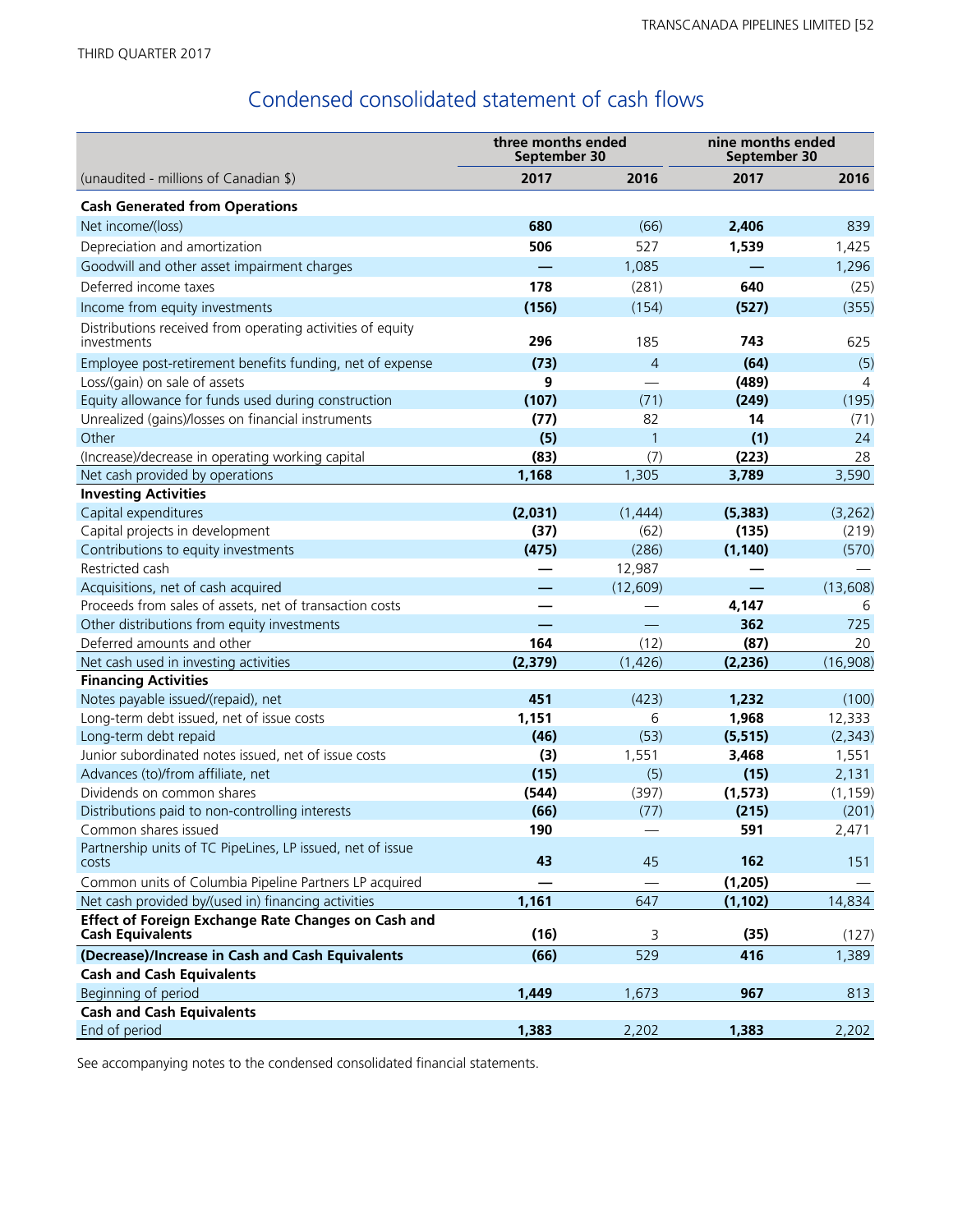## Condensed consolidated balance sheet

|                                                         |                                                                           | September 30, | December 31, |
|---------------------------------------------------------|---------------------------------------------------------------------------|---------------|--------------|
| (unaudited - millions of Canadian \$)                   |                                                                           | 2017          | 2016         |
| <b>ASSETS</b>                                           |                                                                           |               |              |
| <b>Current Assets</b>                                   |                                                                           |               |              |
| Cash and cash equivalents                               |                                                                           | 1,383         | 967          |
| Accounts receivable                                     |                                                                           | 2,822         | 2,093        |
| Inventories                                             |                                                                           | 390           | 368          |
| Assets held for sale                                    |                                                                           | 431           | 3,717        |
| Other                                                   |                                                                           | 743           | 908          |
|                                                         |                                                                           | 5,769         | 8,053        |
| <b>Plant, Property and Equipment</b>                    | net of accumulated depreciation of \$23,257 and<br>\$22,263, respectively | 55,842        | 54,475       |
| <b>Equity Investments</b>                               |                                                                           | 6,349         | 6,544        |
| <b>Regulatory Assets</b>                                |                                                                           | 1,309         | 1,322        |
| Goodwill                                                |                                                                           | 13,076        | 13,958       |
| <b>Intangible and Other Assets</b>                      |                                                                           | 3,150         | 2,947        |
| <b>Restricted Investments</b>                           |                                                                           | 810           | 642          |
|                                                         |                                                                           | 86,305        | 87,941       |
| <b>LIABILITIES</b>                                      |                                                                           |               |              |
| <b>Current Liabilities</b>                              |                                                                           |               |              |
| Notes payable                                           |                                                                           | 1,963         | 774          |
| Accounts payable and other                              |                                                                           | 4,086         | 3,876        |
| Dividends payable                                       |                                                                           | 548           | 491          |
| Due to affiliate                                        |                                                                           | 2,343         | 2,358        |
| Accrued interest                                        |                                                                           | 541           | 595          |
| Liabilities related to assets held for sale             |                                                                           | 18            | 86           |
| Current portion of long-term debt                       |                                                                           | 4,216         | 1,838        |
|                                                         |                                                                           | 13,715        | 10,018       |
| <b>Regulatory Liabilities</b>                           |                                                                           | 2,512         | 2,121        |
| <b>Other Long-Term Liabilities</b>                      |                                                                           | 745           | 1,183        |
| <b>Deferred Income Tax Liabilities</b>                  |                                                                           | 8,069         | 7,662        |
| <b>Long-Term Debt</b>                                   |                                                                           | 30,414        | 38,312       |
| <b>Junior Subordinated Notes</b>                        |                                                                           | 7,004         | 3,931        |
|                                                         |                                                                           | 62,459        | 63,227       |
| <b>Common Units Subject to Rescission or Redemption</b> |                                                                           |               | 1,179        |
| <b>EQUITY</b>                                           |                                                                           |               |              |
| Common shares, no par value                             |                                                                           | 21,572        | 20,981       |
| Issued and outstanding:                                 | September 30, 2017 - 868 million shares                                   |               |              |
|                                                         | December 31, 2016 - 859 million shares                                    |               |              |
| Additional paid-in capital                              |                                                                           |               | 211          |
| Retained earnings                                       |                                                                           | 2,038         | 1,577        |
| Accumulated other comprehensive loss                    |                                                                           | (1, 581)      | (960)        |
| <b>Controlling Interests</b>                            |                                                                           | 22,029        | 21,809       |
| Non-controlling interests                               |                                                                           | 1,817         | 1,726        |
|                                                         |                                                                           | 23,846        | 23,535       |
|                                                         |                                                                           | 86,305        | 87,941       |

**Commitments, Contingencies and Guarantees** (Note 14) **Variable Interest Entities** (Note 16) **Subsequent Events** (Note 17)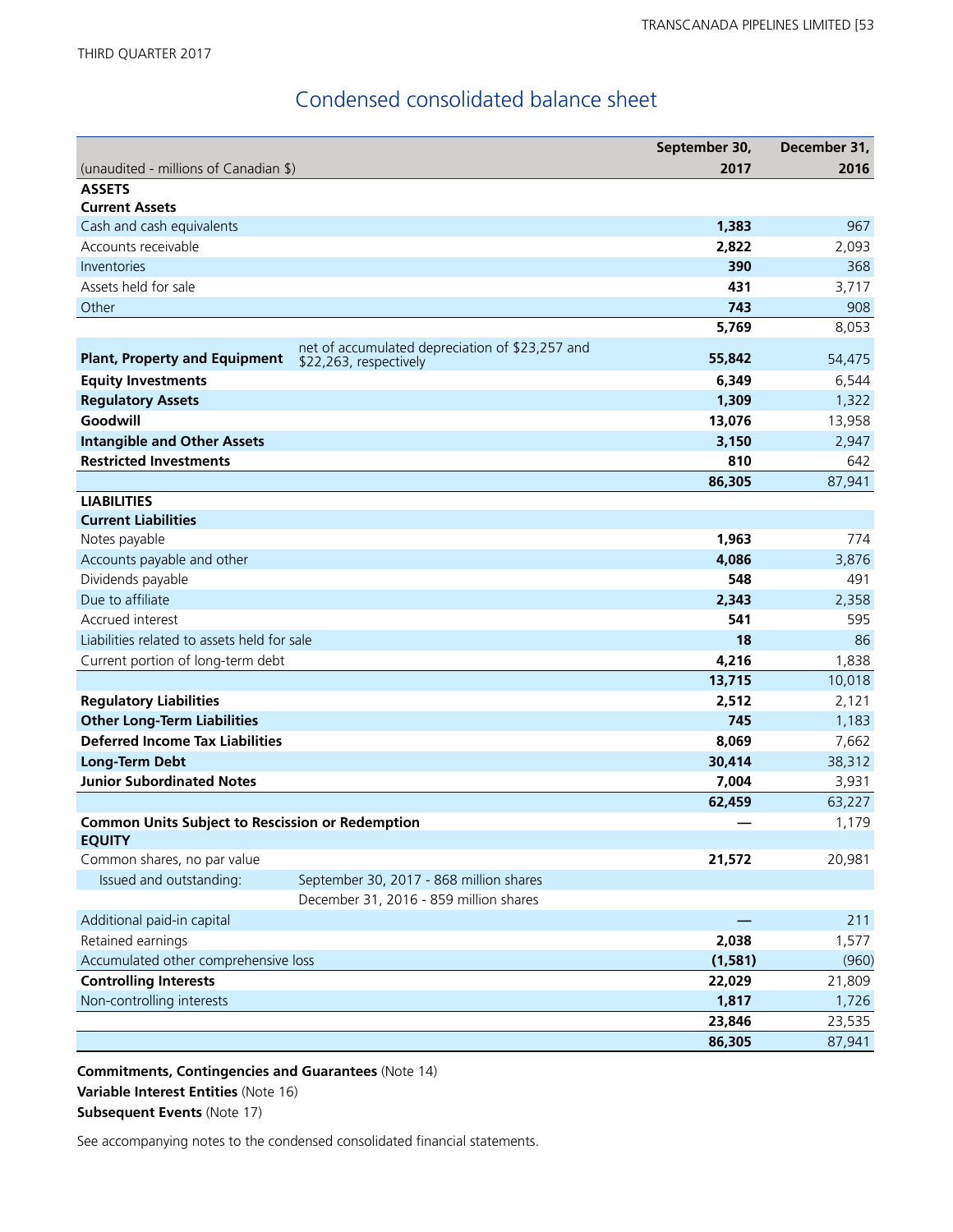# Condensed consolidated statement of equity

|                                                                                   | nine months ended September 30 |          |  |
|-----------------------------------------------------------------------------------|--------------------------------|----------|--|
| (unaudited - millions of Canadian \$)                                             | 2017                           | 2016     |  |
| <b>Common Shares</b>                                                              |                                |          |  |
| Balance at beginning of period                                                    | 20,981                         | 16,320   |  |
| Shares issued                                                                     | 591                            | 2,471    |  |
| Balance at end of period                                                          | 21,572                         | 18,791   |  |
| <b>Additional Paid-In Capital</b>                                                 |                                |          |  |
| Balance at beginning of period                                                    | 211                            | 210      |  |
| Issuance of stock options                                                         | 9                              | 12       |  |
| Dilution impact from TC PipeLines, LP units issued                                | 18                             | 17       |  |
| Impact of asset drop downs to TC PipeLines, LP                                    | (202)                          | (38)     |  |
| Impact of Columbia Pipeline Partners LP acquisition                               | (171)                          |          |  |
| Reclassification of Additional Paid-In Capital deficit to Retained Earnings       | 135                            |          |  |
| Balance at end of period                                                          |                                | 201      |  |
| <b>Retained Earnings</b>                                                          |                                |          |  |
| Balance at beginning of period                                                    | 1,577                          | 2,989    |  |
| Net income attributable to controlling interests                                  | 2,217                          | 655      |  |
| Common share dividends                                                            | (1,633)                        | (1, 246) |  |
| Adjustment related to employee share-based payments (Note 2)                      | 12                             |          |  |
| Reclassification of Additional Paid-In Capital deficit to Retained Earnings       | (135)                          |          |  |
| Balance at end of period                                                          | 2,038                          | 2,398    |  |
| <b>Accumulated Other Comprehensive Loss</b>                                       |                                |          |  |
| Balance at beginning of period                                                    | (960)                          | (939)    |  |
| Other comprehensive loss                                                          | (621)                          | 3        |  |
| Balance at end of period                                                          | (1, 581)                       | (936)    |  |
| <b>Equity Attributable to Controlling Interests</b>                               | 22,029                         | 20,454   |  |
| <b>Equity Attributable to Non-Controlling Interests</b>                           |                                |          |  |
| Balance at beginning of period                                                    | 1,726                          | 1,717    |  |
| Acquisition of non-controlling interests in Columbia Pipelines Partners LP        |                                | 1,051    |  |
| Net income attributable to non-controlling interests                              | 189                            | 184      |  |
| Other comprehensive loss attributable to non-controlling interests                | (158)                          | (80)     |  |
| Issuance of TC PipeLines, LP units                                                |                                |          |  |
| Proceeds, net of issue costs                                                      | 162                            | 151      |  |
| Decrease in TCPL's ownership of TC PipeLines, LP                                  | (29)                           | (28)     |  |
| Reclassification from/(to) common units of TC PipeLines, LP subject to rescission | 106                            | (106)    |  |
| Distributions declared to non-controlling interests                               | (212)                          | (200)    |  |
| Impact of Columbia Pipeline Partners LP acquisition                               | 33                             |          |  |
| Balance at end of period                                                          | 1,817                          | 2,689    |  |
| <b>Total Equity</b>                                                               | 23,846                         | 23,143   |  |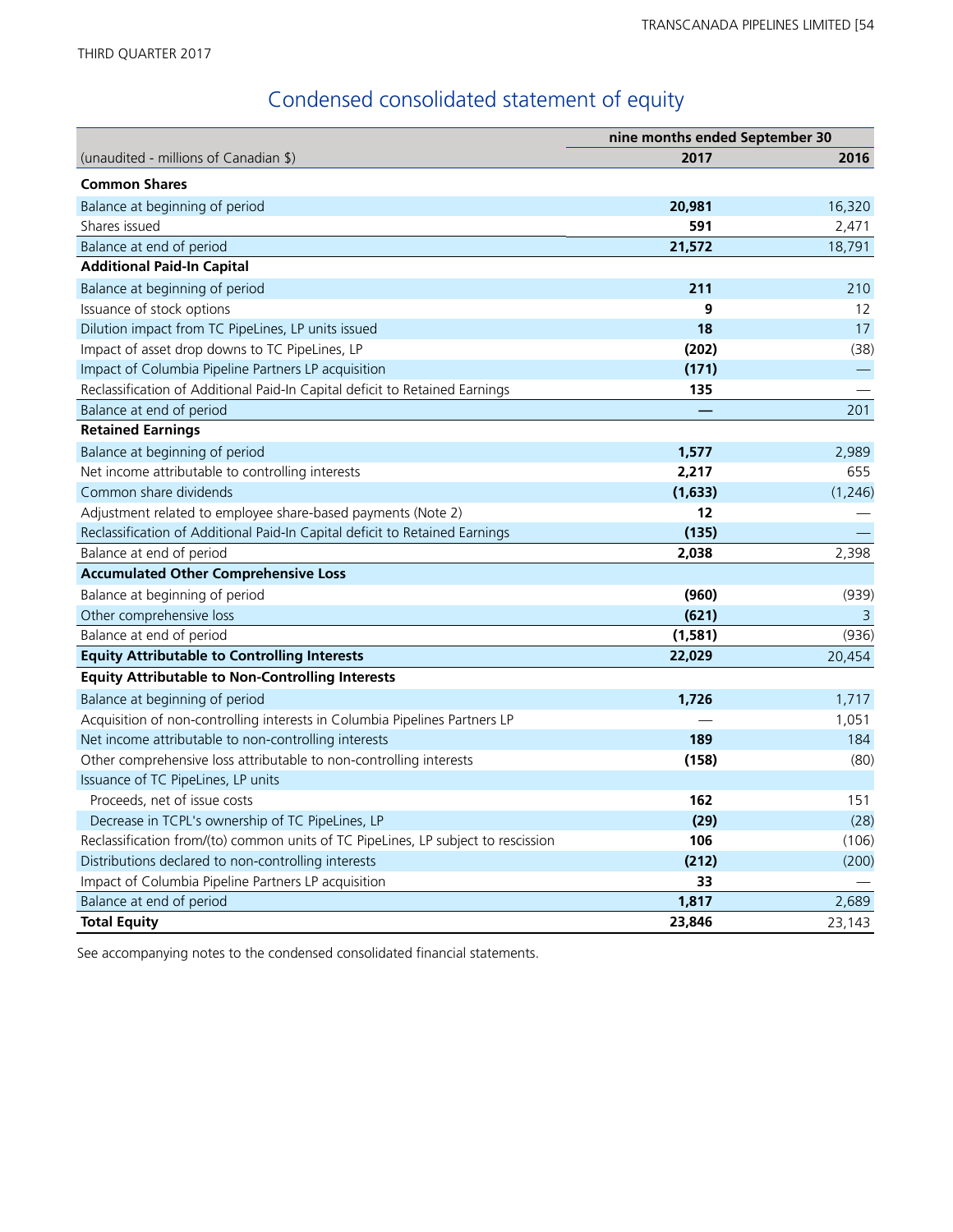# Notes to condensed consolidated financial statements (unaudited)

## 1. Basis of presentation

These condensed consolidated financial statements of TransCanada PipeLines Limited (TCPL or the Company) have been prepared by management in accordance with U.S. GAAP. The accounting policies applied are consistent with those outlined in TCPL's annual audited consolidated financial statements for the year ended December 31, 2016, except as described in Note 2, Accounting changes. Capitalized and abbreviated terms that are used but not otherwise defined herein are identified in TCPL's 2016 Annual Report.

These condensed consolidated financial statements reflect adjustments, all of which are normal recurring adjustments that are, in the opinion of management, necessary to reflect fairly the financial position and results of operations for the respective periods. These condensed consolidated financial statements do not include all disclosures required in the annual financial statements and should be read in conjunction with the 2016 audited consolidated financial statements included in TCPL's 2016 Annual Report. Certain comparative figures have been reclassified to conform with the current period's presentation.

Earnings for interim periods may not be indicative of results for the fiscal year in the Company's natural gas pipelines segments due to the timing of regulatory decisions and seasonal fluctuations in short-term throughput volumes on U.S. pipelines. Earnings for interim periods may also not be indicative of results for the fiscal year in the Company's Energy segment due to the impact of seasonal weather conditions on customer demand and market pricing in certain of the Company's investments in electrical power generation plants and non-regulated gas storage facilities.

#### **USE OF ESTIMATES AND JUDGEMENTS**

In preparing these financial statements, TCPL is required to make estimates and assumptions that affect both the amount and timing of recording assets, liabilities, revenues and expenses since the determination of these items may be dependent on future events. The Company uses the most current information available and exercises careful judgement in making these estimates and assumptions. In the opinion of management, these condensed consolidated financial statements have been properly prepared within reasonable limits of materiality and within the framework of the Company's significant accounting policies included in the annual audited consolidated financial statements for the year ended December 31, 2016, except as described in Note 2, Accounting changes.

## 2. Accounting changes

#### **CHANGES IN ACCOUNTING POLICIES FOR 2017**

#### **Inventory**

In July 2015, the FASB issued new guidance on simplifying the measurement of inventory. The new guidance specifies that an entity should measure inventory within the scope of this guidance at the lower of cost and net realizable value. Net realizable value is the estimated selling price in the ordinary course of business, less reasonably predictable costs of completion, disposal and transportation. This new guidance was effective January 1, 2017, was applied prospectively and did not have a material impact on the Company's consolidated balance sheet.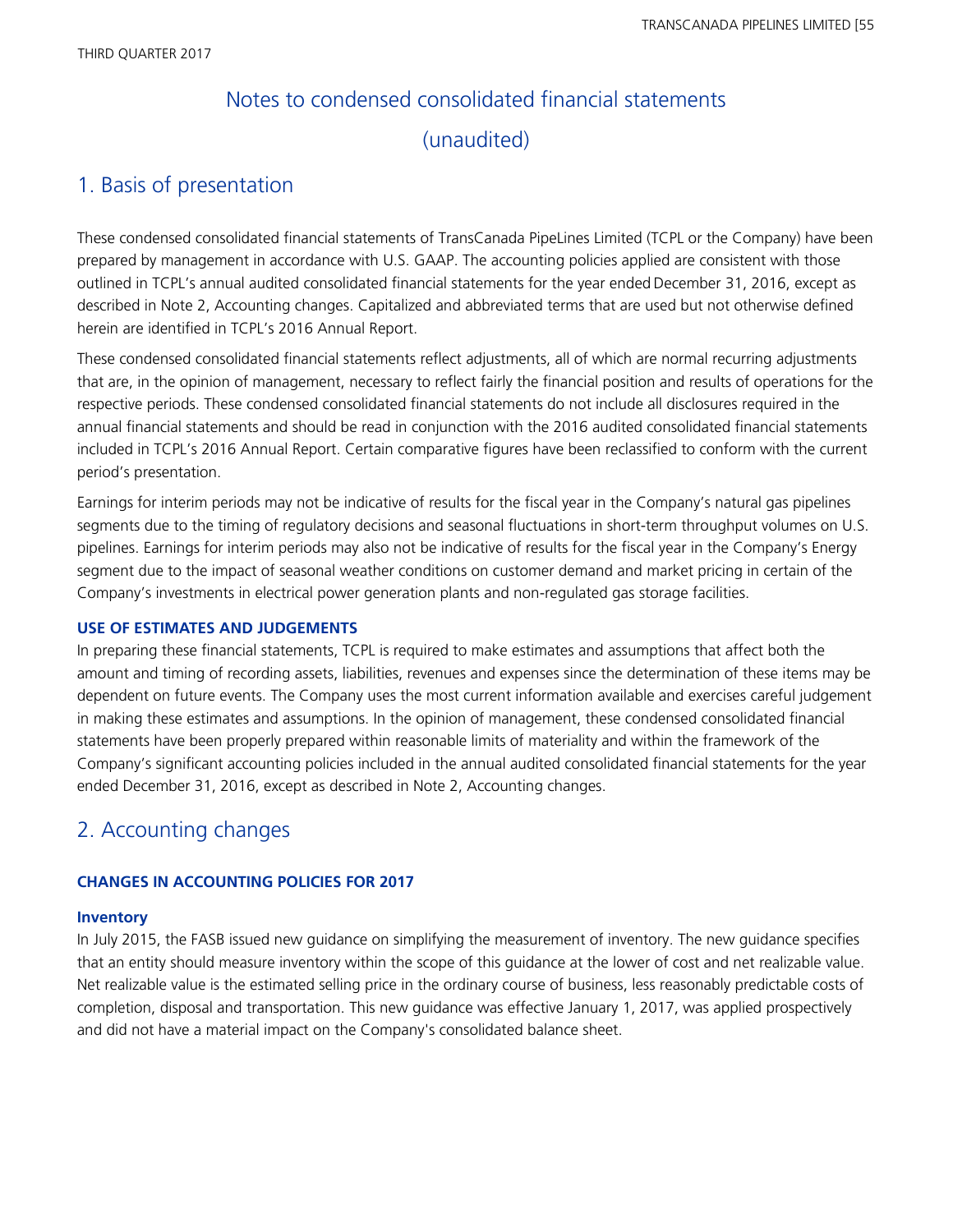#### **Derivatives and hedging**

In March 2016, the FASB issued new guidance that clarifies the requirements for assessing whether contingent call or put options that can accelerate the payment of principal on debt instruments are clearly and closely related to their debt hosts. The new guidance requires only an assessment of the four-step decision sequence outlined in U.S. GAAP to determine whether the economic characteristics and risks of call or put options are clearly and closely related to the economic characteristics and risks of their debt hosts. This new guidance was effective January 1, 2017, was applied prospectively and has not resulted in any impact on the Company's consolidated financial statements.

#### **Equity method investments**

In March 2016, the FASB issued new guidance that simplifies the transition to equity method accounting. The new guidance eliminates the requirement to retroactively apply the equity method of accounting when an increase in ownership interest in an investment qualifies it for equity method accounting. This new guidance was effective January 1, 2017, was applied prospectively and has not resulted in any impact on the Company's consolidated financial statements.

#### **Employee share-based payments**

In March 2016, the FASB issued new guidance that simplifies several aspects of the accounting for employee sharebased payment transactions, including income tax consequences, classification of awards as either equity or liabilities and classification on the statement of cash flows. The new guidance also permits entities to make an accounting policy election either to continue to estimate the total number of awards for which the requisite service period will not be rendered or to account for forfeitures when they occur. The Company has elected to account for forfeitures when they occur. This new guidance was effective January 1, 2017 and resulted in a cumulative-effect adjustment of \$12 million to opening retained earnings and the recognition of a deferred tax asset related to employee share-based payments that were made prior to the adoption of this guidance.

#### **Consolidation**

In October 2016, the FASB issued new guidance on consolidation relating to interests held through related parties that are under common control. The new guidance amends the consolidation requirements such that if a decision maker is required to evaluate whether it is the primary beneficiary of a VIE, it will need to consider only its proportionate indirect interest in the VIE held through a common control party. The new guidance was effective January 1, 2017, was applied retrospectively and did not result in any change to the Company's consolidation conclusions.

#### **FUTURE ACCOUNTING CHANGES**

#### **Revenue from contracts with customers**

In 2014, the FASB issued new guidance on revenue from contracts with customers. The new guidance requires that an entity recognize revenue in accordance with a prescribed model. This model is used to depict the transfer of promised goods or services to customers in an amount that reflects the total consideration to which it expects to be entitled during the term of the contract in exchange for those goods or services. The new guidance also requires additional disclosures about the nature, amount, timing and uncertainty of revenue and the related cash flows. The Company will adopt the new standard on the effective date of January 1, 2018. There are two methods in which the new standard can be adopted: (1) a full retrospective approach with restatement of all prior periods presented, or (2) a modified retrospective approach with a cumulative-effect adjustment as of the date of adoption. The Company will adopt the standard using the modified retrospective approach with the cumulative-effect of the adjustment recognized at the date of adoption, subject to allowable and elected practical expedients.

The Company has identified all existing customer contracts that are within the scope of the new guidance and is on schedule in the process of analyzing individual contracts or groups of contracts by operating segment to identify any significant changes in how revenues are recognized as a result of implementing the new guidance. The Company has completed its analysis of the Liquids Pipelines and Energy operating segments and has not identified any material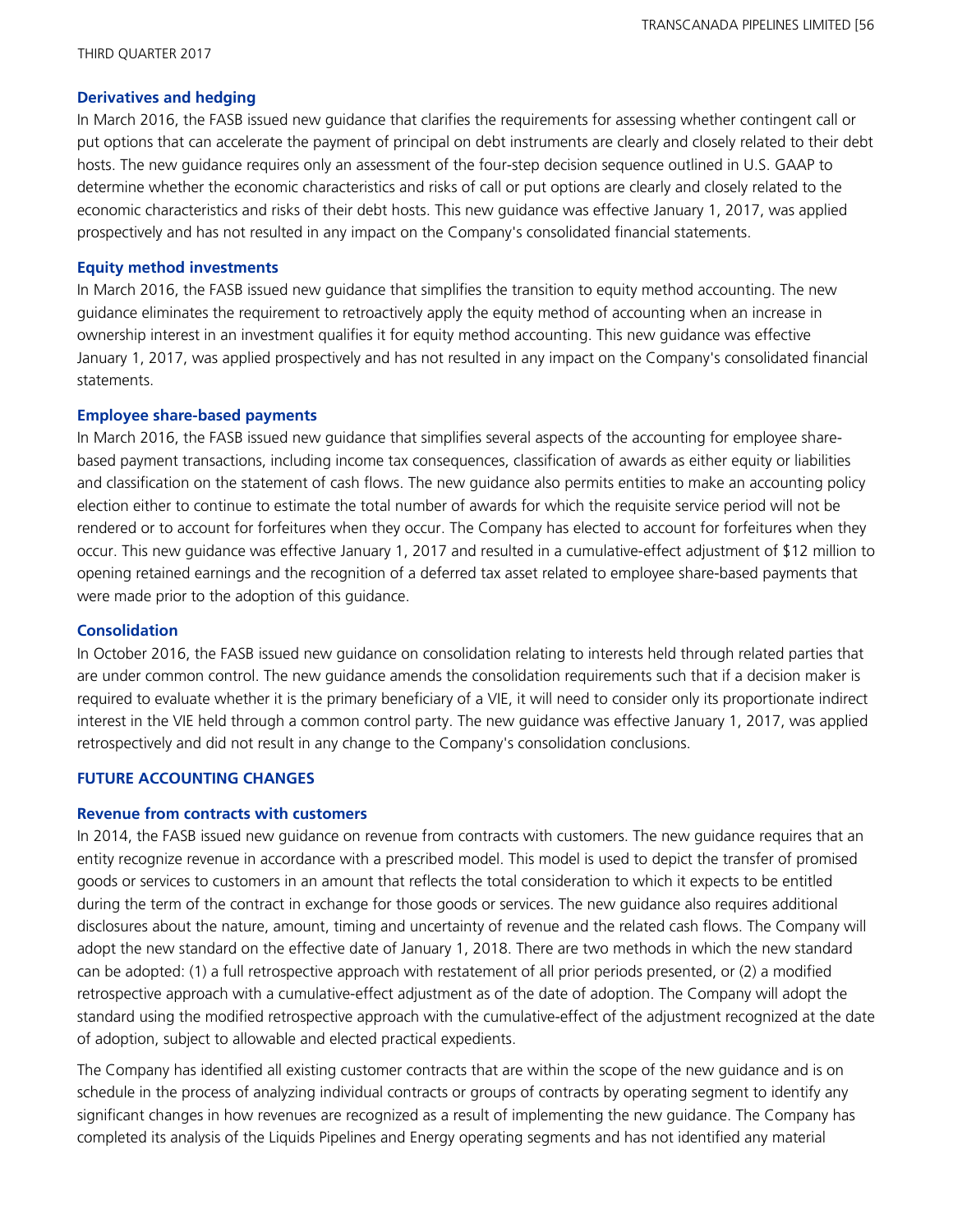differences in the amount and timing of revenue recognition. The Company is currently analyzing its Canadian, U.S. and Mexico Natural Gas Pipelines and has not yet concluded on the impact of the new guidance on these operating segments. The Company continues its contract analysis to obtain the information necessary to quantify the cumulativeeffect adjustment, if any, on prior period revenues and revenue recognized going forward, and is monitoring additional authoritative or interpretive guidance related to the new standard as it becomes available.

Although consolidated revenues may not be materially impacted by the new guidance, the Company currently anticipates significant changes to disclosures based on the additional requirements prescribed. These new disclosures include information regarding the significant judgments used in evaluating when and how revenue is recognized and information related to contract assets and liabilities. In addition, the new guidance requires that the Company's revenue recognition policy disclosure includes additional detail regarding the various performance obligations and the nature, amount, timing and estimates of revenue and cash flows generated from contracts with customers. The Company continues to develop and evaluate disclosures required with a particular focus on the scope of contracts subject to disclosure of remaining performance obligations. The Company also continues to address any system and process changes necessary to compile the information to meet the recognition and disclosure requirements of the new guidance.

#### **Financial instruments**

In January 2016, the FASB issued new guidance on the accounting for equity investments and financial liabilities. The new guidance will change the income statement effect of equity investments and the recognition of changes in the fair value of financial liabilities when the fair value option is elected. The new guidance also requires the Company to assess valuation allowances for deferred tax assets related to available for sale debt securities in combination with their other deferred tax assets. This new guidance is effective January 1, 2018 and a method of adoption is specified for each component of the guidance. The Company is currently evaluating the impact of the adoption of this guidance and has not yet determined the effect on its consolidated financial statements.

#### **Leases**

In February 2016, the FASB issued new guidance on the accounting for leases. The new guidance amends the definition of a lease requiring the customer to have both (1) the right to obtain substantially all of the economic benefits from the use of the asset and (2) the right to direct the use of the asset in order for an arrangement to qualify as a lease. The new guidance also establishes a right-of-use (ROU) model that requires a lessee to recognize a ROU asset and corresponding lease liability on the balance sheet for all leases with a term longer than 12 months. Leases will be classified as finance or operating, with classification affecting the pattern of expense recognition in the income statement. The new guidance does not make extensive changes to lessor accounting.

The new guidance is effective on January 1, 2019, with early adoption permitted. A modified retrospective transition approach is required for leases existing at, or entered into after, the beginning of the earliest comparative period presented in the financial statements, with certain practical expedients available. The Company is continuing to identify and analyze existing lease agreements to determine the effect of adoption of the new guidance on its consolidated financial statements. The Company is also addressing system and process changes necessary to compile the information to meet the recognition and disclosure requirements of the new guidance.

#### **Measurement of credit losses on financial instruments**

In June 2016, the FASB issued new guidance that significantly changes how entities measure credit losses for most financial assets and certain other financial instruments that are not measured at fair value through net income. The new guidance amends the impairment model of financial instruments basing it on expected losses rather than incurred losses. These expected credit losses will be recognized as an allowance rather than a direct write down of the amortized cost basis. The new guidance is effective January 1, 2020 and will be applied using a modified retrospective approach. The Company is currently evaluating the impact of the adoption of this guidance and has not yet determined the effect on its consolidated financial statements.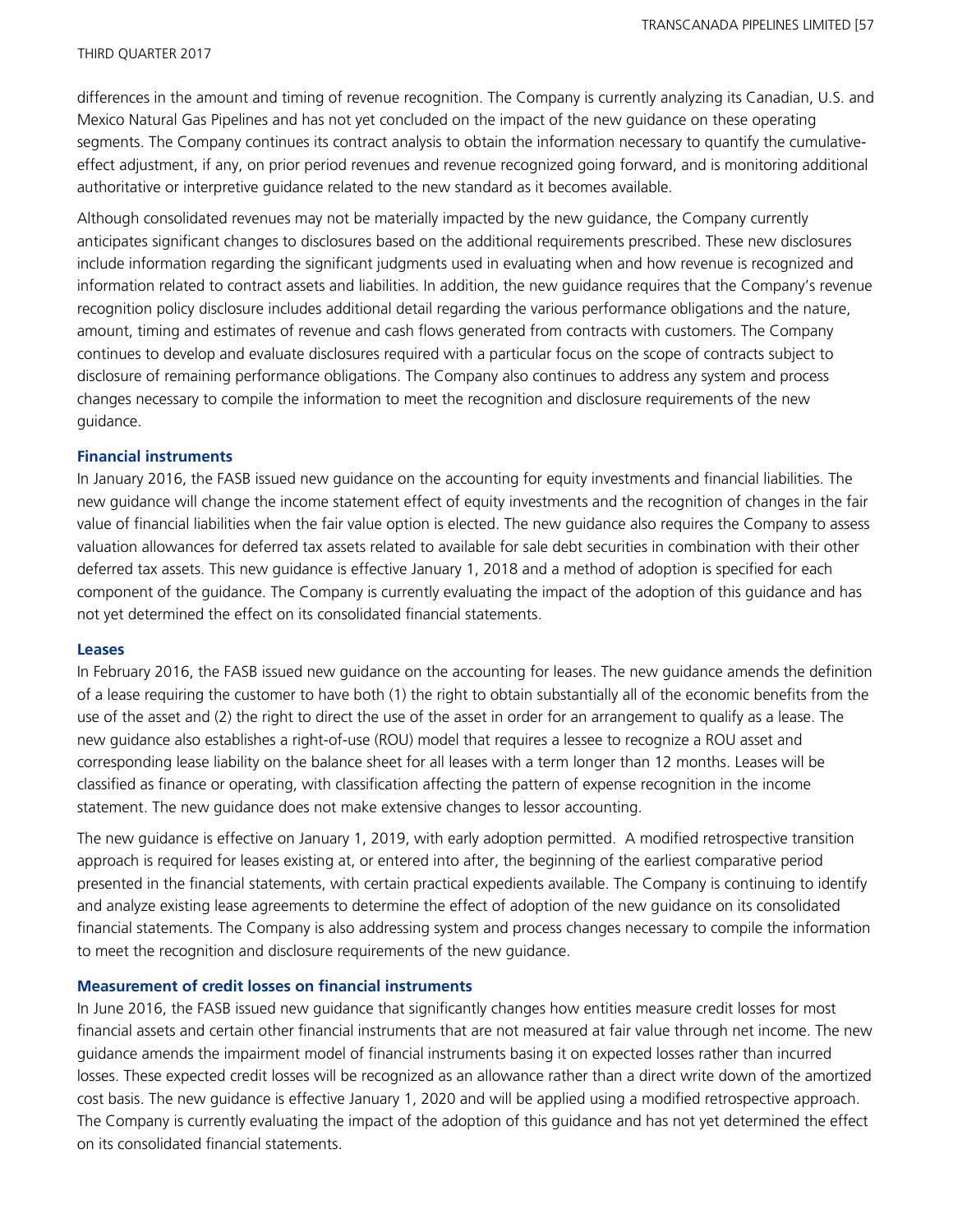#### **Income taxes**

In October 2016, the FASB issued new guidance on the income tax effects of intra-entity transfers of assets other than inventory. The new guidance requires the recognition of deferred and current income taxes for an intra-entity asset transfer when the transfer occurs. The new guidance is effective January 1, 2018 and will be applied using a modified retrospective approach. The Company is currently evaluating the impact of the adoption of this guidance and has not yet determined the effect on its consolidated financial statements.

#### **Restricted cash**

In November 2016, the FASB issued new guidance on restricted cash and cash equivalents on the statement of cash flows. The new guidance requires that the statement of cash flows explain the change during the period in the total cash and cash equivalents balance, and amounts generally described as restricted cash or restricted cash equivalents. Restricted cash and cash equivalents will be included with Cash and cash equivalents when reconciling the beginning of year and end of year total amounts on the statement of cash flows. This new guidance is effective January 1, 2018 and will be applied retrospectively.

#### **Goodwill impairment**

In January 2017, the FASB issued new guidance on simplifying the test for goodwill impairment by eliminating Step 2 of the impairment test, which is the requirement to calculate the implied fair value of goodwill to measure the impairment charge. Instead, entities will record an impairment charge based on the excess of a reporting unit's carrying amount over its fair value. This new guidance is effective January 1, 2020 and will be applied prospectively, however, early adoption is permitted.

#### **Employee post-retirement benefits**

In March 2017, the FASB issued new guidance that will require entities to disaggregate the current service cost component from the other components of net benefit cost and present it with other current compensation costs for related employees in the income statement. The new guidance also requires that the other components of net benefit cost be presented elsewhere in the income statement and excluded from income from operations if such a subtotal is presented. In addition, the new guidance makes changes to the components of net benefit cost that are eligible for capitalization. Entities must use a retrospective transition method to adopt the requirement for separate presentation in the income statement of the components of net benefit cost, and a prospective transition method to adopt the change to capitalization of benefit costs. This new guidance is effective January 1, 2018. The Company does not expect a material impact on its consolidated financial statements.

#### **Amortization on purchased callable debt securities**

In March 2017, the FASB issued new guidance that shortens the amortization period for the premium on certain purchased callable debt securities by requiring entities to amortize the premium to the earliest call date. This new guidance is effective January 1, 2019 and will be applied using a modified retrospective approach. The Company is currently evaluating the impact of the adoption of this guidance and has not yet determined the effect on its consolidated financial statements.

#### **Hedge accounting**

In August 2017, the FASB issued new guidance on hedge accounting, making more financial and non-financial hedging strategies eligible for hedge accounting. The new guidance also amends the presentation requirements relating to the change in fair value of a derivative and additional disclosure requirements include cumulative basis adjustments for fair value hedges and the effect of hedging on individual statement of income line items. This new guidance is effective January 1, 2019, with early adoption permitted, and will be applied prospectively with a cumulative-effect adjustment to opening retained earnings on adoption. The Company is currently evaluating the impact of the adoption of this guidance, however it does not anticipate a material impact on its consolidated financial statements.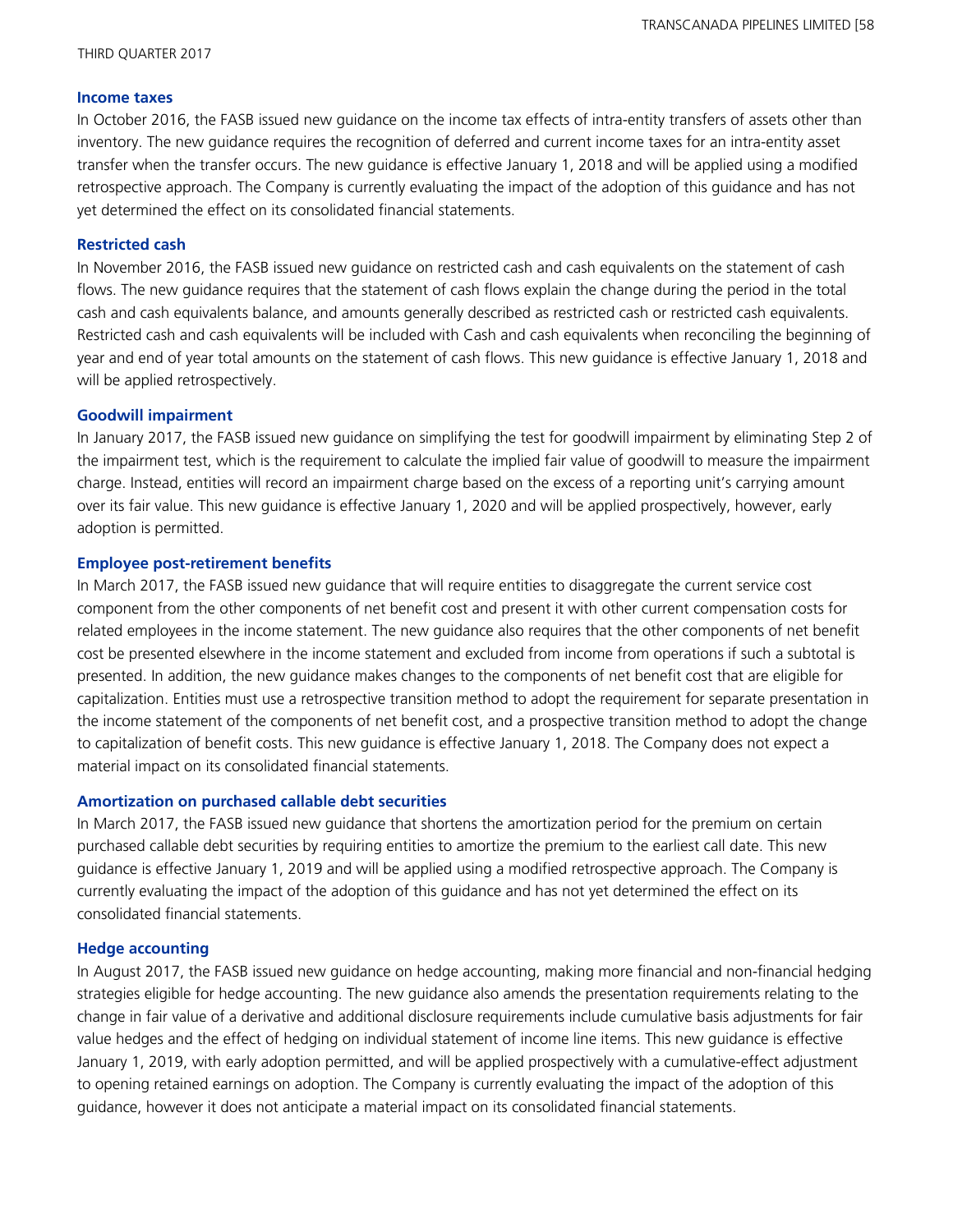# 3. Segmented information

| three months ended September 30,<br>2017                              | Canadian<br><b>Natural</b><br>Gas | U.S.<br><b>Natural</b><br>Gas | <b>Mexico</b><br><b>Natural</b><br>Gas | Liauids          |               |           |              |
|-----------------------------------------------------------------------|-----------------------------------|-------------------------------|----------------------------------------|------------------|---------------|-----------|--------------|
| (unaudited - millions of Canadian \$)                                 | <b>Pipelines</b>                  | <b>Pipelines</b>              | <b>Pipelines</b>                       | <b>Pipelines</b> | <b>Energy</b> | Corporate | <b>Total</b> |
| Revenues                                                              | 921                               | 811                           | 139                                    | 437              | 934           |           | 3,242        |
| Income/(loss) from equity investments                                 | 4                                 | 53                            | (11)                                   | 4                | 99            | 7         | 156          |
| Plant operating costs and other                                       | (318)                             | (341)                         | (10)                                   | (145)            | (126)         | (36)      | (976)        |
| Commodity purchases resold                                            |                                   |                               |                                        |                  | (621)         |           | (621)        |
| Property taxes                                                        | (63)                              | (41)                          |                                        | (22)             | (1)           |           | (127)        |
| Depreciation and amortization                                         | (228)                             | (145)                         | (23)                                   | (71)             | (39)          |           | (506)        |
| Loss on sale of assets                                                |                                   |                               |                                        |                  | (9)           |           | (9)          |
| <b>Segmented earnings/(loss)</b>                                      | 316                               | 337                           | 95                                     | 203              | 237           | (29)      | 1,159        |
| Interest expense                                                      |                                   |                               |                                        |                  |               |           | (522)        |
| Allowance for funds used during construction                          |                                   |                               |                                        |                  |               |           | 145          |
| Interest income and other                                             |                                   |                               |                                        |                  |               |           | 83           |
| Income before income taxes                                            |                                   |                               |                                        |                  |               |           | 865          |
| Income tax expense                                                    |                                   |                               |                                        |                  |               |           | (185)        |
| Net income                                                            |                                   |                               |                                        |                  |               |           | 680          |
| Net income attributable to non-controlling interests                  |                                   |                               |                                        |                  |               | (44)      |              |
| Net income attributable to controlling interests and to common shares |                                   |                               |                                        |                  |               | 636       |              |

| three months ended September 30,<br>2016                            | Canadian<br><b>Natural</b><br>Gas | U.S.<br><b>Natural</b><br>Gas | <b>Mexico</b><br><b>Natural</b><br>Gas | <b>Liauids</b>   |               |           |              |
|---------------------------------------------------------------------|-----------------------------------|-------------------------------|----------------------------------------|------------------|---------------|-----------|--------------|
| (unaudited - millions of Canadian \$)                               | <b>Pipelines</b>                  | <b>Pipelines</b>              | <b>Pipelines</b>                       | <b>Pipelines</b> | <b>Energy</b> | Corporate | <b>Total</b> |
| Revenues                                                            | 951                               | 812                           | 121                                    | 440              | 1,308         |           | 3,632        |
| Income/(loss) from equity investments                               | 3                                 | 65                            | (2)                                    |                  | 88            |           | 154          |
| Plant operating costs and other                                     | (340)                             | (369)                         | (8)                                    | (163)            | (261)         | (36)      | (1, 177)     |
| Commodity purchases resold                                          |                                   | $\sim$                        |                                        |                  | (783)         |           | (783)        |
| Property taxes                                                      | (65)                              | (38)                          |                                        | (21)             | (12)          |           | (136)        |
| Depreciation and amortization                                       | (220)                             | (138)                         | (13)                                   | (73)             | (83)          |           | (527)        |
| Asset impairment charges                                            |                                   |                               |                                        |                  | (1,085)       |           | (1,085)      |
| <b>Segmented earnings/(losses)</b>                                  | 329                               | 332                           | 98                                     | 183              | (828)         | (36)      | 78           |
| Interest expense                                                    |                                   |                               |                                        |                  |               |           | (538)        |
| Allowance for funds used during construction                        |                                   |                               |                                        |                  |               |           | 110          |
| Interest income and other                                           |                                   |                               |                                        |                  |               |           | 18           |
| Loss before income taxes                                            |                                   |                               |                                        |                  |               |           | (332)        |
| Income tax recovery                                                 |                                   |                               |                                        |                  |               |           | 266          |
| <b>Net loss</b>                                                     |                                   |                               |                                        |                  |               |           | (66)         |
| Net income attributable to non-controlling interests                |                                   |                               |                                        |                  |               | (52)      |              |
| Net loss attributable to controlling interests and to common shares |                                   |                               |                                        |                  |               |           | (118)        |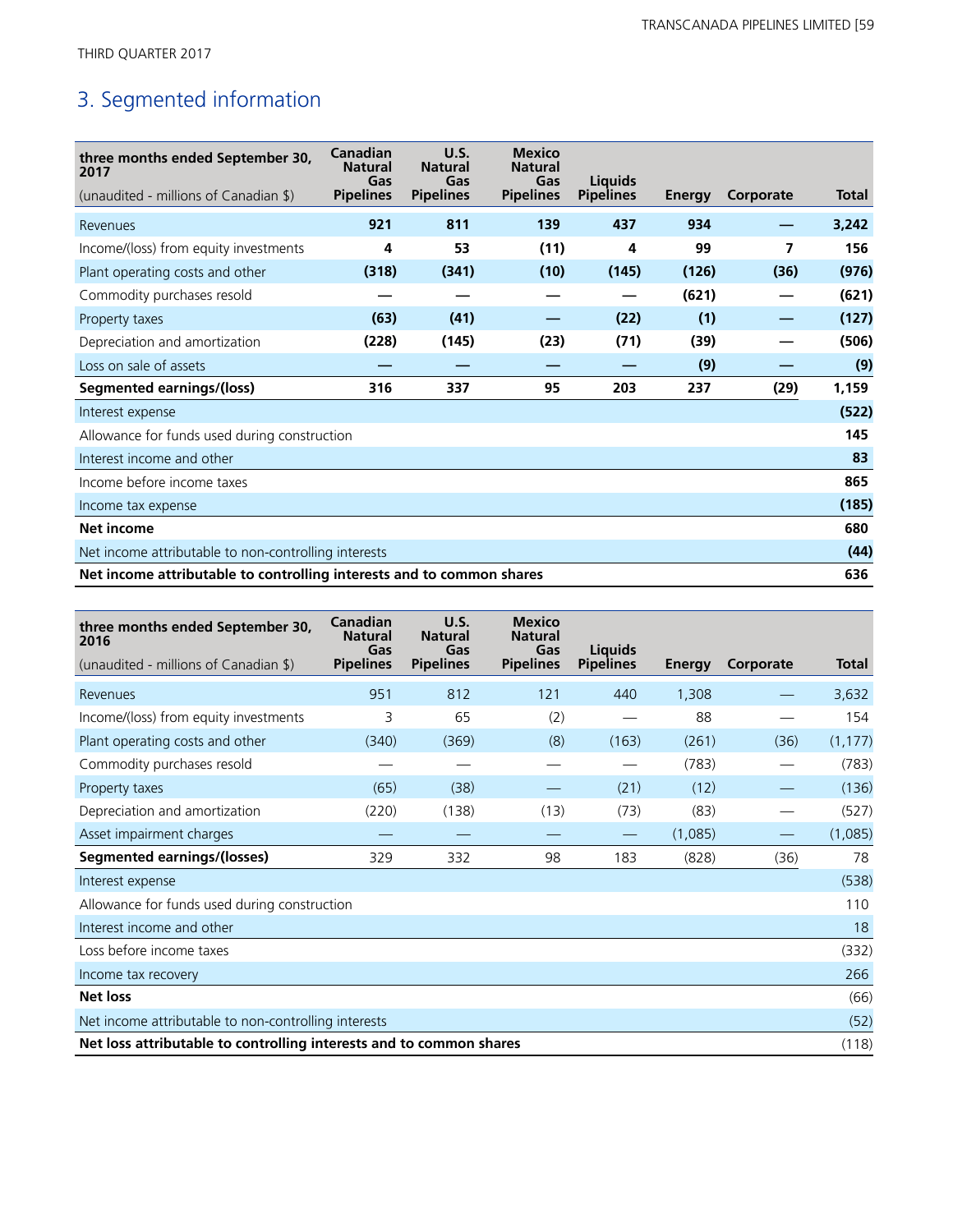THIRD QUARTER 2017

| nine months ended September 30,<br>2017                               | Canadian<br><b>Natural</b><br>Gas | U.S.<br><b>Natural</b><br>Gas | <b>Mexico</b><br><b>Natural</b><br>Gas | <b>Liquids</b>   |               |           |              |
|-----------------------------------------------------------------------|-----------------------------------|-------------------------------|----------------------------------------|------------------|---------------|-----------|--------------|
| (unaudited - millions of Canadian \$)                                 | <b>Pipelines</b>                  | <b>Pipelines</b>              | <b>Pipelines</b>                       | <b>Pipelines</b> | <b>Energy</b> | Corporate | <b>Total</b> |
| Revenues                                                              | 2,725                             | 2,684                         | 432                                    | 1,410            | 2,599         |           | 9,850        |
| Income/(loss) from equity investments                                 | 9                                 | 175                           |                                        | 3                | 341           | (1)       | 527          |
| Plant operating costs and other                                       | (958)                             | (973)                         | (29)                                   | (437)            | (482)         | (101)     | (2,980)      |
| Commodity purchases resold                                            |                                   |                               |                                        | —                | (1,711)       | —         | (1,711)      |
| Property taxes                                                        | (201)                             | (136)                         |                                        | (67)             | (38)          |           | (442)        |
| Depreciation and amortization                                         | (672)                             | (451)                         | (70)                                   | (228)            | (118)         |           | (1,539)      |
| Gain on sale of assets                                                |                                   |                               |                                        |                  | 489           |           | 489          |
| Segmented earnings/(loss)                                             | 903                               | 1,299                         | 333                                    | 681              | 1,080         | (102)     | 4,194        |
| Interest expense                                                      |                                   |                               |                                        |                  |               |           | (1, 578)     |
| Allowance for funds used during construction                          |                                   |                               |                                        |                  |               |           | 367          |
| Interest income and other                                             |                                   |                               |                                        |                  |               |           | 192          |
| Income before income taxes                                            |                                   |                               |                                        |                  |               |           | 3,175        |
| Income tax expense                                                    |                                   |                               |                                        |                  |               |           | (769)        |
| Net income                                                            |                                   |                               |                                        |                  |               |           | 2,406        |
| Net income attributable to non-controlling interests                  |                                   |                               |                                        |                  |               | (189)     |              |
| Net income attributable to controlling interests and to common shares |                                   |                               |                                        |                  |               |           | 2,217        |

| nine months ended September 30,<br>2016                               | Canadian<br><b>Natural</b><br>Gas | U.S.<br><b>Natural</b><br>Gas | <b>Mexico</b><br><b>Natural</b><br>Gas | <b>Liquids</b>   |          |           |          |
|-----------------------------------------------------------------------|-----------------------------------|-------------------------------|----------------------------------------|------------------|----------|-----------|----------|
| (unaudited - millions of Canadian \$)                                 | <b>Pipelines</b>                  | <b>Pipelines</b>              | <b>Pipelines</b>                       | <b>Pipelines</b> | Energy   | Corporate | Total    |
| Revenues                                                              | 2,677                             | 1,585                         | 249                                    | 1,292            | 3,083    |           | 8,886    |
| Income/(loss) from equity investments                                 | 9                                 | 150                           | (2)                                    | (1)              | 199      |           | 355      |
| Plant operating costs and other                                       | (886)                             | (597)                         | (34)                                   | (417)            | (625)    | (87)      | (2,646)  |
| Commodity purchases resold                                            |                                   |                               |                                        |                  | (1,628)  |           | (1,628)  |
| Property taxes                                                        | (202)                             | (78)                          |                                        | (67)             | (58)     |           | (405)    |
| Depreciation and amortization                                         | (655)                             | (269)                         | (29)                                   | (214)            | (258)    |           | (1, 425) |
| Asset impairment charges                                              |                                   |                               |                                        |                  | (1, 296) |           | (1, 296) |
| Loss on sale of assets                                                |                                   | (4)                           |                                        |                  |          |           | (4)      |
| <b>Segmented earnings/(losses)</b>                                    | 943                               | 787                           | 184                                    | 593              | (583)    | (87)      | 1,837    |
| Interest expense                                                      |                                   |                               |                                        |                  |          |           | (1, 369) |
| Allowance for funds used during construction                          |                                   |                               |                                        |                  |          |           | 322      |
| Interest income and other                                             |                                   |                               |                                        |                  |          |           | 128      |
| Income before income taxes                                            |                                   |                               |                                        |                  |          |           | 918      |
| Income tax expense                                                    |                                   |                               |                                        |                  |          |           | (79)     |
| <b>Net Income</b>                                                     |                                   |                               |                                        |                  |          |           | 839      |
| Net income attributable to non-controlling interests                  |                                   |                               |                                        |                  |          |           | (184)    |
| Net Income attributable to controlling interests and to common shares |                                   |                               |                                        |                  |          |           | 655      |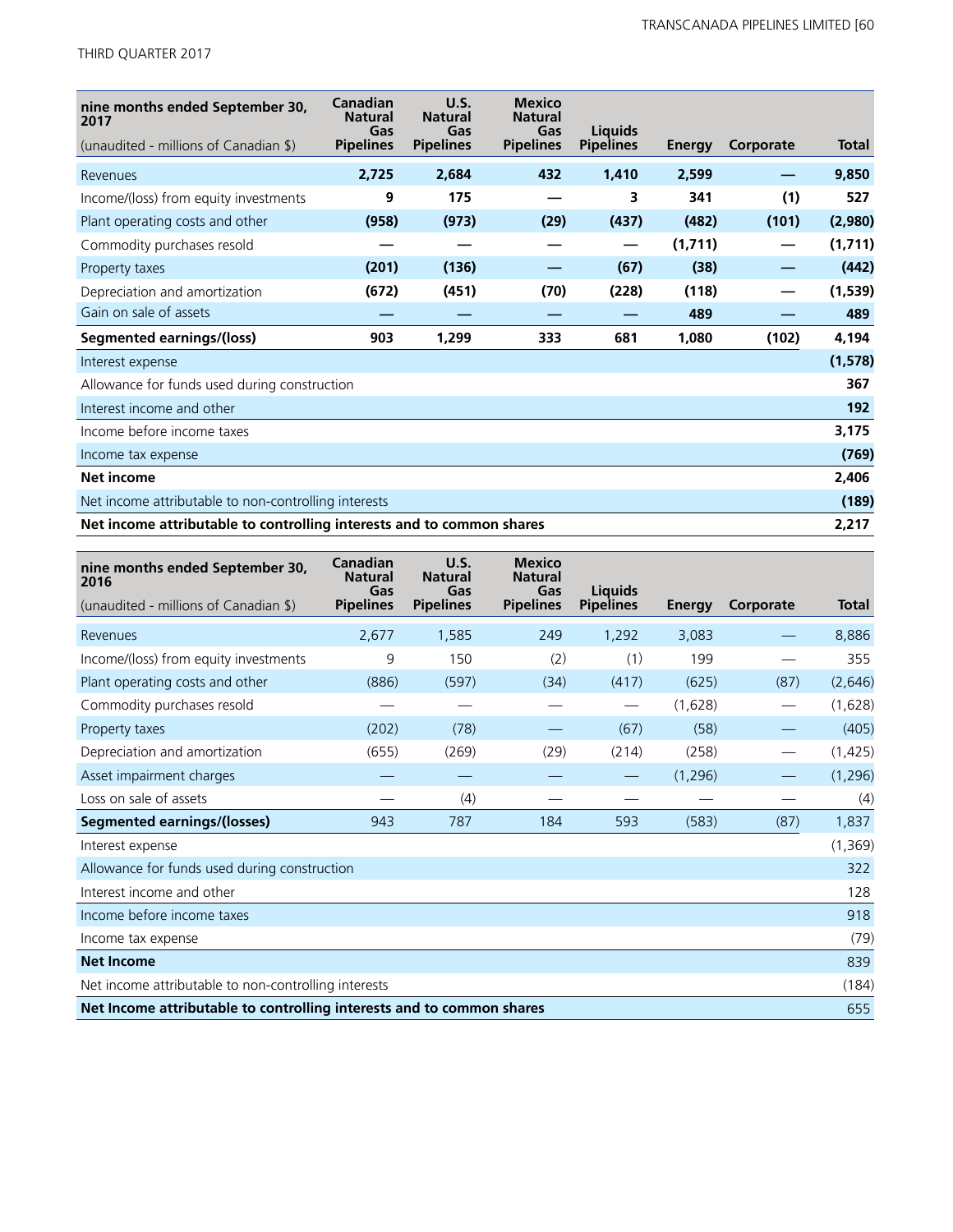THIRD QUARTER 2017

#### **TOTAL ASSETS**

| (unaudited - millions of Canadian \$) | September 30, 2017 | <b>December 31, 2016</b> |
|---------------------------------------|--------------------|--------------------------|
| Canadian Natural Gas Pipelines        | 17,010             | 15,816                   |
| U.S. Natural Gas Pipelines            | 34,897             | 34,422                   |
| Mexico Natural Gas Pipelines          | 5,470              | 5,013                    |
| Liquids Pipelines                     | 16,436             | 16,896                   |
| Energy                                | 8,979              | 13,169                   |
| Corporate                             | 3,513              | 2,625                    |
|                                       | 86,305             | 87.941                   |

## 4. Assets held for sale

#### **Solar Assets**

On October 24, 2017, the Company entered into an agreement to sell its Ontario Solar assets to a third party for approximately \$540 million. The sale is expected to close by the end of 2017, subject to certain regulatory and other approvals, and will include customary closing adjustments. An estimated gain of \$130 million (\$100 million after-tax) is expected to be recognized upon closing of the transaction.

At September 30, 2017, the related assets and liabilities were classified as held for sale in the Energy segment as follows:

| (unaudited - millions of Canadian \$)             |     |
|---------------------------------------------------|-----|
| Assets held for sale                              |     |
| Accounts receivable                               | 6   |
| Inventories                                       |     |
| Plant, property and equipment                     | 424 |
| Total assets held for sale                        | 431 |
| Liabilities related to assets held for sale       |     |
| Accounts payable and other                        |     |
| Other long-term liabilities                       | 17  |
| Total liabilities related to assets held for sale | 18  |

## 5. Income taxes

The effective tax rates for the nine-month periods ended September 30, 2017 and 2016 were 24 per cent and 9 per cent, respectively. The higher effective tax rate in 2017 was primarily the result of changes in the proportion of income earned between Canadian and foreign jurisdictions and the goodwill impairment charge in 2016.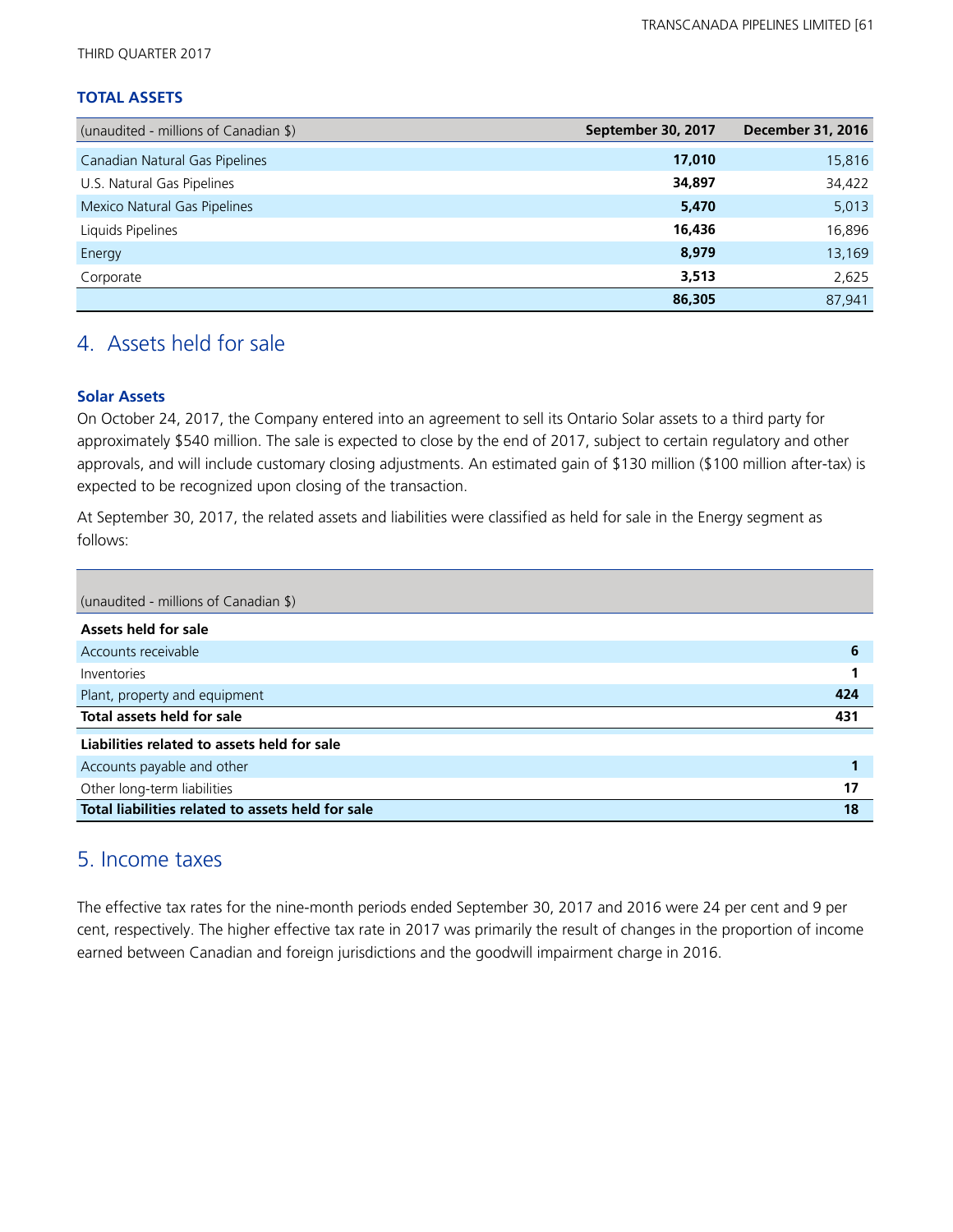## 6. Long-term debt

#### **LONG-TERM DEBT ISSUED**

The Company issued long-term debt in the nine months ended September 30, 2017 as follows:

| (unaudited - millions of Canadian<br>\$, unless noted otherwise) |                |                               |                      |               |               |
|------------------------------------------------------------------|----------------|-------------------------------|----------------------|---------------|---------------|
| Company                                                          | Issue date     | <b>Type</b>                   | <b>Maturity date</b> | Amount        | Interest rate |
| <b>TRANSCANADA PIPELINES LIMITED</b>                             |                |                               |                      |               |               |
|                                                                  | September 2017 | Medium Term Notes             | <b>March 2028</b>    | 300           | 3.39%         |
|                                                                  | September 2017 | Medium Term Notes             | September 2047       | 700           | 4.33%         |
| <b>TUSCARORA GAS TRANSMISSION COMPANY</b>                        |                |                               |                      |               |               |
|                                                                  | August 2017    | Term Loan                     | August 2020          | <b>US 25</b>  | Floating      |
| TC PIPELINES, LP                                                 |                |                               |                      |               |               |
|                                                                  | May 2017       | <b>Senior Unsecured Notes</b> | May 2027             | <b>US 500</b> | 3.90%         |
|                                                                  |                |                               |                      |               |               |

#### **LONG-TERM DEBT RETIRED**

The Company retired long-term debt in the nine months ended September 30, 2017 as follows:

| (unaudited - millions of Canadian \$,<br>unless noted otherwise) |                        |                                    |               |               |  |  |  |  |
|------------------------------------------------------------------|------------------------|------------------------------------|---------------|---------------|--|--|--|--|
| Company                                                          | <b>Retirement date</b> | <b>Type</b>                        | Amount        | Interest rate |  |  |  |  |
| <b>TUSCARORA GAS TRANSMISSION COMPANY</b>                        |                        |                                    |               |               |  |  |  |  |
|                                                                  | August 2017            | <b>Senior Secured Notes</b>        | <b>US 12</b>  | 3.82%         |  |  |  |  |
| <b>TRANSCANADA PIPELINES LIMITED</b>                             |                        |                                    |               |               |  |  |  |  |
|                                                                  | June 2017              | <b>Acquisition Bridge Facility</b> | US 1,513      | Floating      |  |  |  |  |
|                                                                  | February 2017          | Acquisition Bridge Facility        | <b>US 500</b> | Floating      |  |  |  |  |
|                                                                  | January 2017           | <b>Medium Term Notes</b>           | 300           | 5.10%         |  |  |  |  |
| <b>TRANSCANADA PIPELINE USA LTD.</b>                             |                        |                                    |               |               |  |  |  |  |
|                                                                  | June 2017              | <b>Acquisition Bridge Facility</b> | <b>US 630</b> | Floating      |  |  |  |  |
|                                                                  | April 2017             | <b>Acquisition Bridge Facility</b> | US 1,070      | Floating      |  |  |  |  |

The acquisition bridge facilities were put into place to finance a portion of the Columbia acquisition. Proceeds from the sale of the U.S. Northeast power assets were used to fully retire the remaining acquisition bridge facilities in second quarter 2017.

In the three and nine months ended September 30, 2017, TCPL capitalized interest related to capital projects of \$49 million and \$150 million (2016 - \$46 million and \$133 million).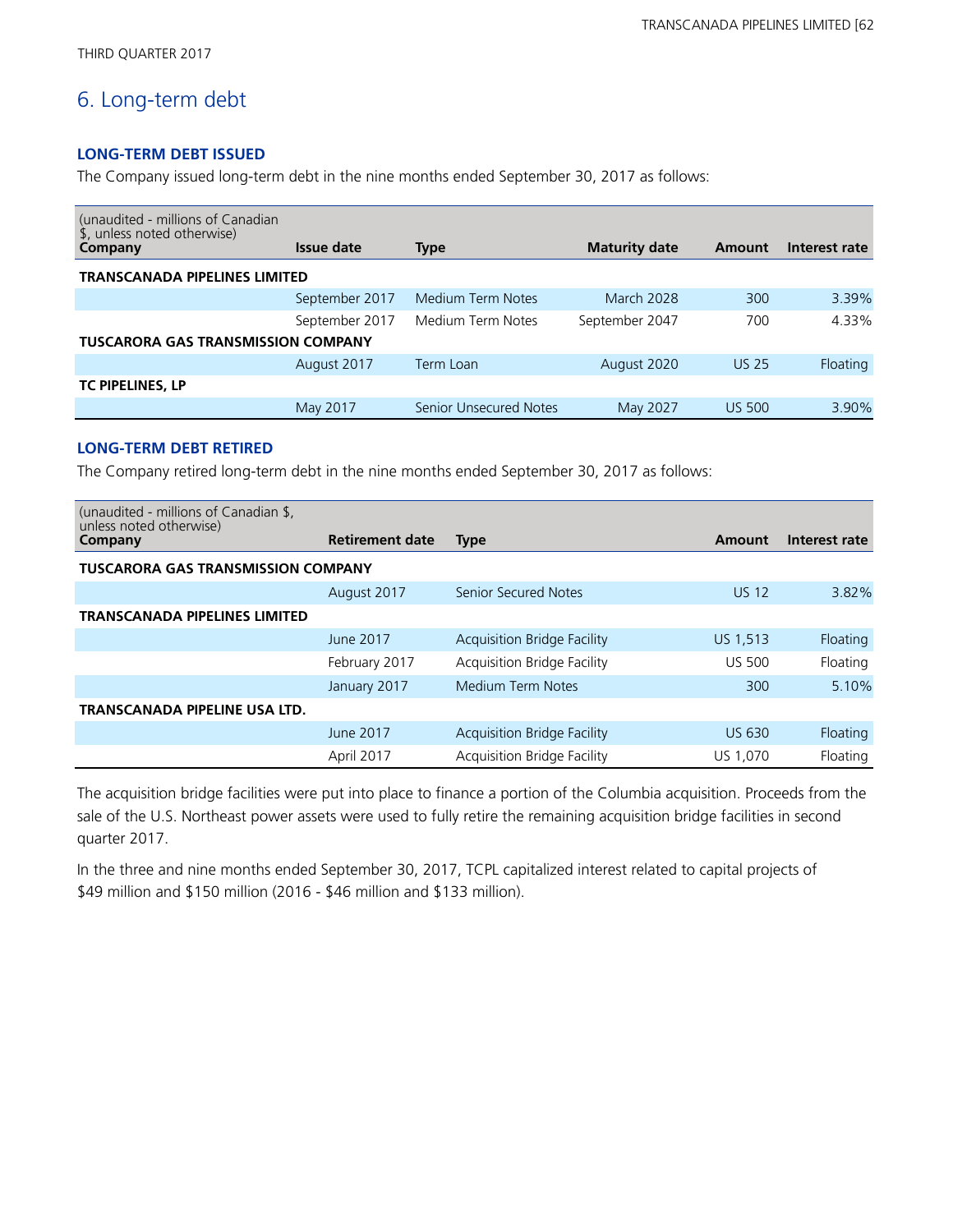subordinated notes of TCPL.

## 7. Junior subordinated notes issued

| (unaudited - millions of Canadian \$,<br>unless noted otherwise)<br>Company | Issue date | <b>Type</b>                              | <b>Maturity</b><br>date | Amount   | <b>Interest</b><br>rate |
|-----------------------------------------------------------------------------|------------|------------------------------------------|-------------------------|----------|-------------------------|
| <b>TRANSCANADA PIPELINES LIMITED</b>                                        |            |                                          |                         |          |                         |
|                                                                             | May 2017   | Junior Subordinated Notes <sup>1,2</sup> | May 2077                | 1.500    | 4.90%                   |
|                                                                             | March 2017 | Junior Subordinated Notes <sup>1,2</sup> | March 2077              | US 1.500 | 5.55%                   |

1 The Junior subordinated notes are subordinated in right of payment to existing and future senior indebtedness or other obligations of TCPL. 2 The Junior subordinated notes were issued to TransCanada Trust (the Trust), a financing trust subsidiary wholly-owned by TCPL. While the obligations of the Trust are fully and unconditionally guaranteed by TCPL on a subordinated basis, the Trust is not consolidated in TCPL's financial statements because TCPL does not have a variable interest in the Trust and the only substantive assets of the Trust are junior

In May 2017, the Trust issued \$1.5 billion of Trust Notes - Series 2017-B (Trust Notes) to third party investors with a fixed interest rate of 4.65 per cent for the first ten years converting to a floating rate thereafter. All of the proceeds of the issuance by the Trust were loaned to TCPL for \$1.5 billion of junior subordinated notes of TCPL at an initial fixed rate of 4.90 per cent, including a 0.25 per cent administration charge. The rate will reset commencing May 2027 until May 2047 to the then three month Bankers' Acceptance rate plus 3.33 per cent per annum; from May 2047 until May 2077, the interest rate will reset to the then three month Bankers' Acceptance rate plus 4.08 per cent per annum. The junior subordinated notes are callable at TCPL's option at any time on or after May 18, 2027 at 100 per cent of the principal amount plus accrued and unpaid interest to the date of redemption.

In March 2017, the Trust issued US\$1.5 billion of Trust Notes - Series 2017-A (Trust Notes) to third party investors with a fixed interest rate of 5.30 per cent for the first ten years converting to a floating rate thereafter. All of the proceeds of the issuance by the Trust were loaned to TCPL for US\$1.5 billion of junior subordinated notes of TCPL at an initial fixed rate of 5.55 per cent, including a 0.25 per cent administration charge. The rate will reset commencing March 2027 until March 2047 to the then three month LIBOR plus 3.458 per cent per annum; from March 2047 until March 2077, the interest rate will reset to the then three month LIBOR plus 4.208 per cent per annum. The junior subordinated notes are callable at TCPL's option at any time on or after March 15, 2027 at 100 per cent of the principal amount plus accrued and unpaid interest to the date of redemption.

Pursuant to the terms of the Trust Notes and related agreements, in certain circumstances (1) TCPL may issue deferral preferred shares to holders of the Trust Notes in lieu of interest; and (2) TransCanada and TCPL would be prohibited from declaring or paying dividends on or redeeming their outstanding preferred shares (or, if none are outstanding, their respective common shares) until all deferral preferred shares are redeemed by TCPL. The Trust Notes may also be automatically exchanged for preferred shares of TCPL upon certain kinds of bankruptcy and insolvency events. All of these preferred shares would rank equally with any other outstanding first preferred shares of TCPL.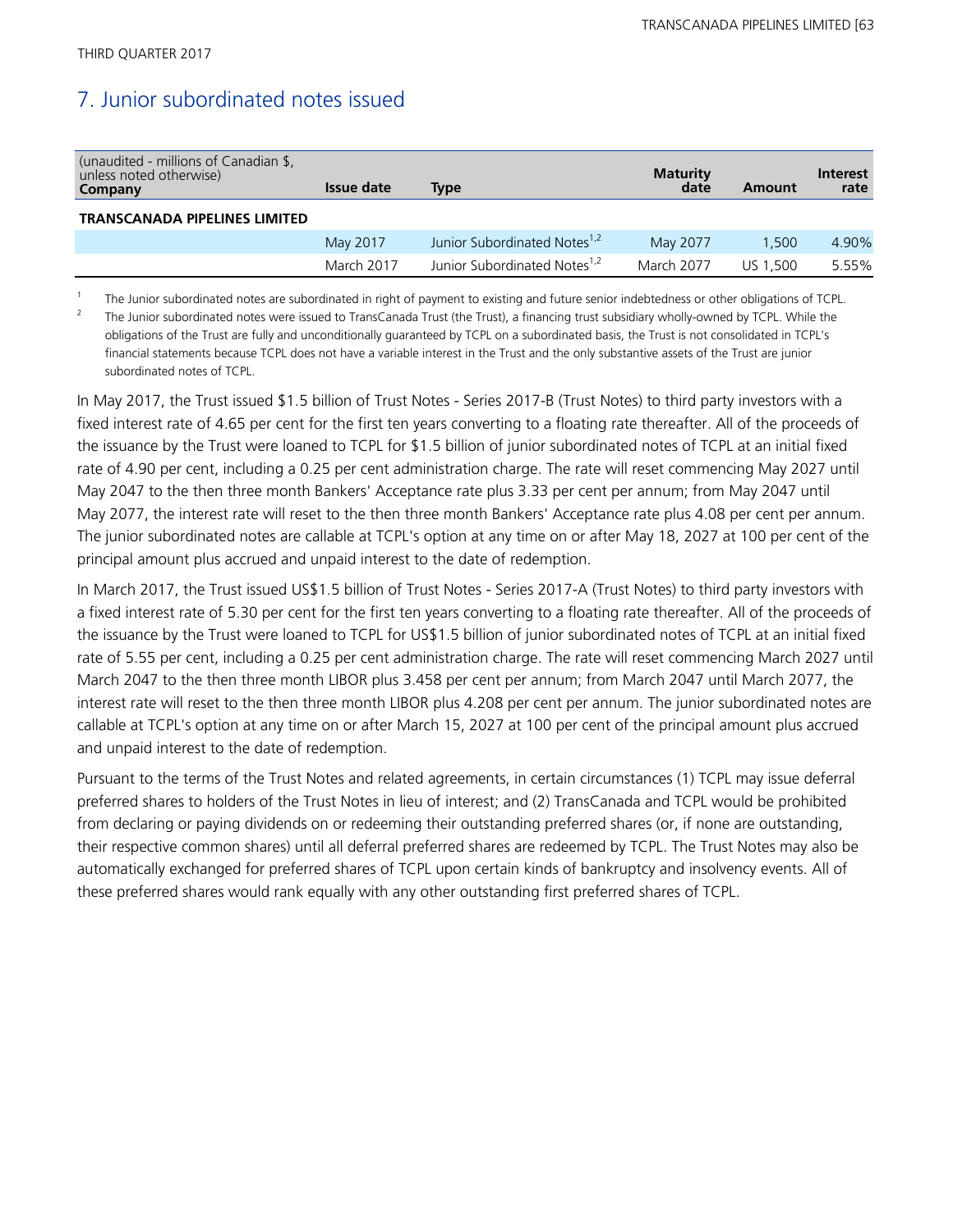## 8. Common Shares

On January 31, 2017, the Company issued 3.0 million common shares to TransCanada for proceeds of \$187 million, on April 28, 2017, the Company issued 3.3 million common shares to TransCanada for proceeds of \$214 million and on July 31, 2017, the Company issued 3.0 million common shares to TransCanada for proceeds of \$190 million. These share issuances resulted in 868 million shares outstanding at September 30, 2017 (December 31, 2016 - 859 million).

## 9. Common units subject to rescission or redemption

#### **Columbia Pipeline Partners LP acquisition**

On February 17, 2017, the Company acquired all outstanding publicly held common units of Columbia Pipeline Partners LP (CPPL) at a price of US\$17.00 and a stub period distribution payment of US\$0.10 per common unit for an aggregate transaction value of US\$921 million. As this was a transaction between entities under common control, it was recognized in equity.

At December 31, 2016, the entire \$1,073 million (US\$799 million) of the Company's non-controlling interest in CPPL was recorded as Common units subject to rescission or redemption on the condensed consolidated balance sheet.

#### **Common units of TC PipeLines, LP subject to rescission**

In 2017, rescission rights on 1.6 million TC PipeLines, LP common units expired and \$106 million (US\$82 million) was reclassified to equity. At September 30, 2017, there were no outstanding Common units subject to rescission or redemption on the condensed consolidated balance sheet (December 31, 2016 - \$106 million (US\$82 million)).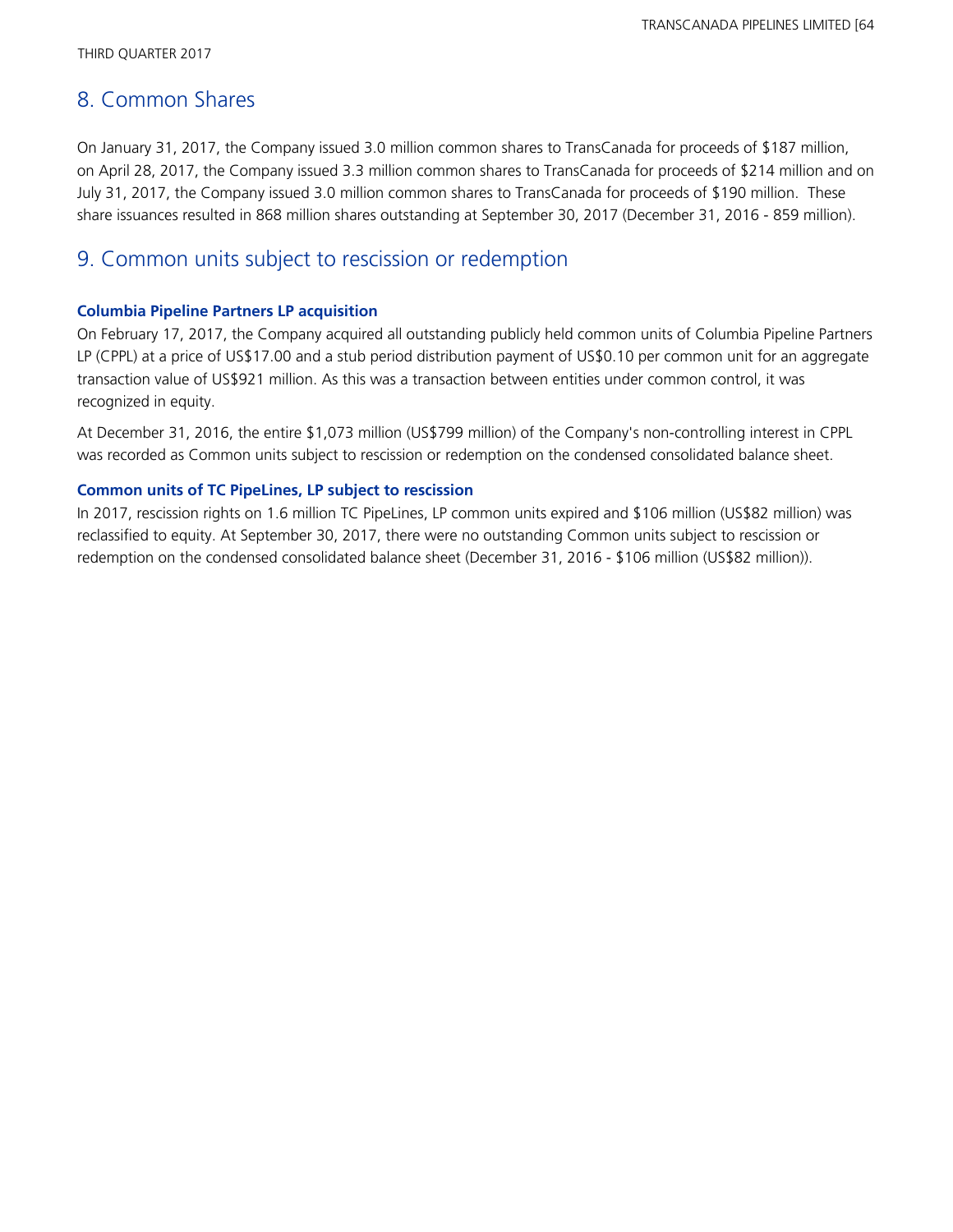## 10. Other comprehensive (loss)/income and accumulated other comprehensive loss

Components of other comprehensive (loss)/income, including the portion attributable to non-controlling interests and related tax effects, are as follows:

| three months ended September 30, 2017                                                                 | <b>Before Tax</b> | <b>Income Tax</b><br>Recovery/ | Net of Tax |
|-------------------------------------------------------------------------------------------------------|-------------------|--------------------------------|------------|
| (unaudited - millions of Canadian \$)                                                                 | Amount            | <b>Expense</b>                 | Amount     |
| Foreign currency translation losses on net investment in foreign operations                           | (364)             | (6)                            | (370)      |
| Change in fair value of net investment hedges                                                         | (1)               |                                | (1)        |
| Change in fair value of cash flow hedges                                                              |                   |                                |            |
| Unrealized actuarial gains and losses on pension and other post-retirement<br>benefit plans           | 5                 | (3)                            |            |
| Reclassification of actuarial gains and losses on pension and other post-<br>retirement benefit plans | 6                 | (2)                            |            |
| Other comprehensive income on equity investments                                                      | 4                 | (1)                            |            |
| Other comprehensive loss                                                                              | (349)             | (12)                           | (361)      |

| three months ended September 30, 2016                                                                 |                             | <b>Income Tax</b>           |                      |
|-------------------------------------------------------------------------------------------------------|-----------------------------|-----------------------------|----------------------|
| (unaudited - millions of Canadian \$)                                                                 | <b>Before Tax</b><br>Amount | Recovery/<br><b>Expense</b> | Net of Tax<br>Amount |
| Foreign currency translation gains on net investment in foreign operations                            | 55                          |                             | 55                   |
| Change in fair value of net investment hedges                                                         | (2)                         |                             | (1)                  |
| Change in fair value of cash flow hedges                                                              | 6                           | (1)                         | 5.                   |
| Reclassification to net income of gains and losses on cash flow hedges                                |                             |                             |                      |
| Reclassification of actuarial gains and losses on pension and other post-<br>retirement benefit plans | 6                           | (2)                         | 4                    |
| Other comprehensive income on equity investments                                                      |                             |                             | 4                    |
| Other comprehensive income                                                                            |                             | (4)                         | 67                   |

| nine months ended September 30, 2017<br><b>Income Tax</b>                                                     |                             |                             |                      |
|---------------------------------------------------------------------------------------------------------------|-----------------------------|-----------------------------|----------------------|
| (unaudited - millions of Canadian \$)                                                                         | <b>Before Tax</b><br>Amount | Recovery/<br><b>Expense</b> | Net of Tax<br>Amount |
| Foreign currency translation losses on net investment in foreign operations                                   | (717)                       | (4)                         | (721)                |
| Reclassification of foreign currency translation gains on net investment on<br>disposal of foreign operations | (77)                        |                             | (77)                 |
| Change in fair value of net investment hedges                                                                 | (4)                         |                             | (3)                  |
| Change in fair value of cash flow hedges                                                                      | 5                           | (1)                         | 4                    |
| Reclassification to net income of gains and losses on cash flow hedges                                        | (2)                         |                             | (1)                  |
| Unrealized actuarial gains and losses on pension and other post-retirement<br>benefit plans                   | 5                           | (3)                         |                      |
| Reclassification of actuarial gains and losses on pension and other post-<br>retirement benefit plans         | 16                          | (5)                         | 11                   |
| Other comprehensive income on equity investments                                                              | 8                           | (2)                         | 6                    |
| Other comprehensive loss                                                                                      | (766)                       | (13)                        | (779)                |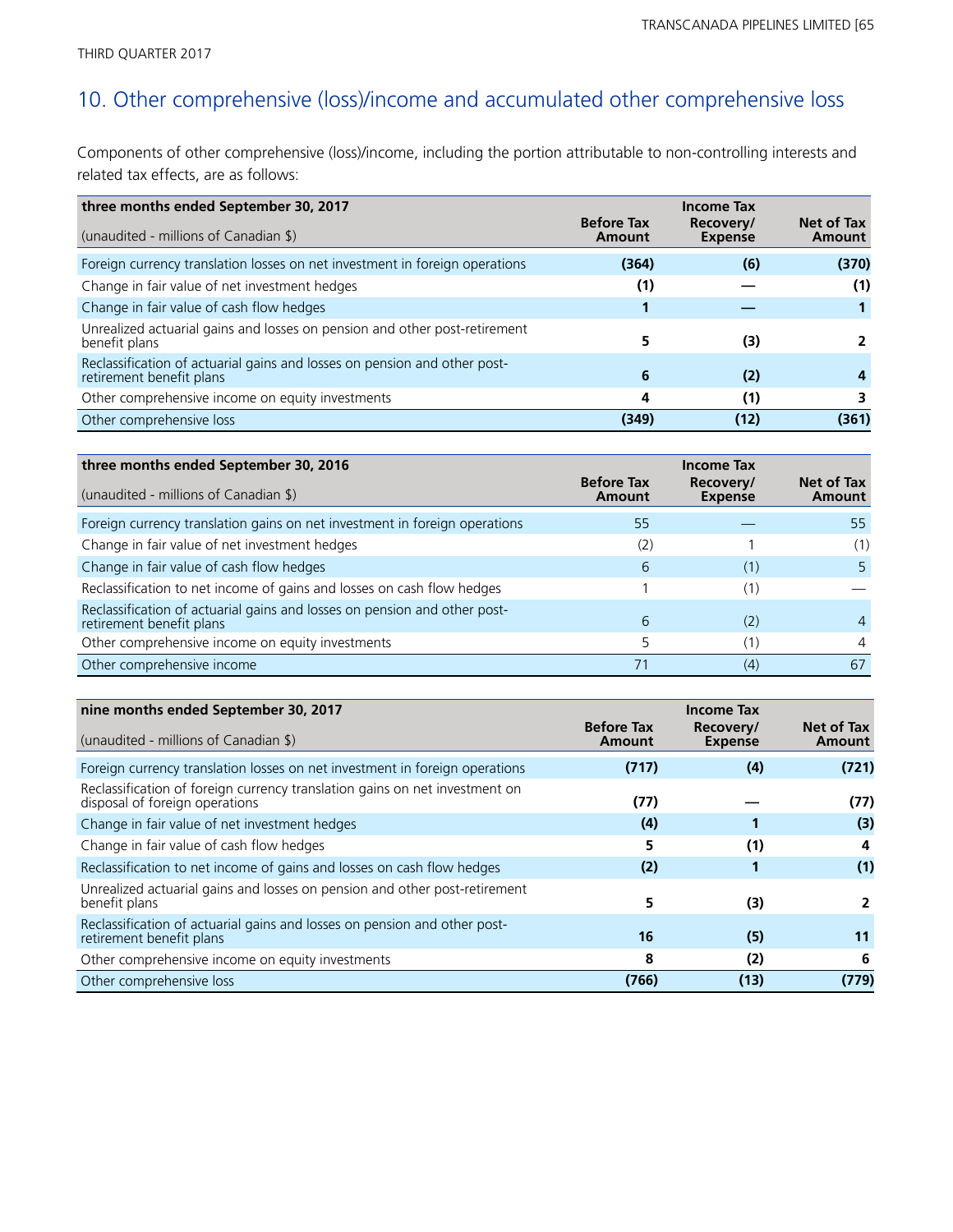| nine months ended September 30, 2016                                                                  |                             | <b>Income Tax</b>           |                      |
|-------------------------------------------------------------------------------------------------------|-----------------------------|-----------------------------|----------------------|
| (unaudited - millions of Canadian \$)                                                                 | <b>Before Tax</b><br>Amount | Recovery/<br><b>Expense</b> | Net of Tax<br>Amount |
| Foreign currency translation losses on net investment in foreign operations                           | (150)                       | (2)                         | (152)                |
| Change in fair value of net investment hedges                                                         | (12)                        | 3                           | (9)                  |
| Change in fair value of cash flow hedges                                                              | 33                          | (12)                        | 21                   |
| Reclassification to net income of gains and losses on cash flow hedges                                | 65                          | (25)                        | 40                   |
| Reclassification of actuarial gains and losses on pension and other post-<br>retirement benefit plans | 17                          | (5)                         | 12 <sup>°</sup>      |
| Other comprehensive income on equity investments                                                      | 14                          | (3)                         | 11                   |
| Other comprehensive loss                                                                              | (33)                        | (44)                        | (77)                 |

The changes in AOCI by component are as follows:

| three months ended September 30, 2017<br>(unaudited - millions of Canadian \$) | Currency<br><b>Translation</b><br><b>Adjustments</b> | <b>Cash Flow</b><br><b>Hedges</b> | <b>Pension and</b><br><b>OPEB Plan</b><br><b>Adjustments</b> | Equity<br><b>Investments</b> | Total <sup>1</sup> |
|--------------------------------------------------------------------------------|------------------------------------------------------|-----------------------------------|--------------------------------------------------------------|------------------------------|--------------------|
| AOCI balance at July 1, 2017                                                   | (716)                                                | (27)                              | (201)                                                        | (345)                        | (1, 289)           |
| Other comprehensive (loss)/income before<br>reclassifications <sup>2,3</sup>   | (303)                                                |                                   |                                                              |                              | (299)              |
| Amounts reclassified from accumulated other<br>comprehensive loss              |                                                      |                                   | 4                                                            |                              |                    |
| Net current period other comprehensive (loss)/<br><i>income</i>                | (303)                                                |                                   | 6                                                            | 3                            | (292)              |
| AOCI balance at September 30, 2017                                             | (1,019)                                              | (25)                              | (195)                                                        | (342)                        | (1,581)            |

<sup>1</sup> All amounts are net of tax. Amounts in parentheses indicate losses recorded to OCI.<br><sup>2</sup> Other comprehensive (loss)/income before reclassifications on currency translation as

<sup>2</sup> Other comprehensive (loss)/income before reclassifications on currency translation adjustments and cash flow hedges is net of non-controlling interest losses of \$68 million and losses of \$1 million, respectively.

<sup>3</sup> Other comprehensive (loss)/income before reclassifications on pension and OPEB plan adjustments includes a \$27 million reduction on settlements and curtailments.

| nine months ended September 30, 2017<br>(unaudited - millions of Canadian \$) | Currency<br><b>Translation</b><br><b>Adjustments</b> | <b>Cash Flow</b><br><b>Hedges</b> | <b>Pension and</b><br><b>OPEB Plan</b><br><b>Adjustments</b> | Equity<br><b>Investments</b> | <b>Total</b> |
|-------------------------------------------------------------------------------|------------------------------------------------------|-----------------------------------|--------------------------------------------------------------|------------------------------|--------------|
|                                                                               |                                                      |                                   |                                                              |                              |              |
| AOCI balance at January 1, 2017                                               | (376)                                                | (28)                              | (208)                                                        | (348)                        | (960)        |
| Other comprehensive (loss)/income before<br>reclassifications <sup>2,3</sup>  | (566)                                                | 4                                 |                                                              |                              | (560)        |
| Amounts reclassified from accumulated other<br>comprehensive loss             | (77)                                                 | (1)                               | 11                                                           | 6                            | (61)         |
| Net current period other comprehensive (loss)/<br>income <sup>4</sup>         | (643)                                                | 3                                 | 13                                                           | 6                            | (621)        |
| AOCI balance at September 30, 2017                                            | (1,019)                                              | (25)                              | (195)                                                        | (342)                        | (1,581)      |

<sup>1</sup> All amounts are net of tax. Amounts in parentheses indicate losses recorded to OCI.

<sup>2</sup> Other comprehensive (loss)/income before reclassifications on currency translation adjustments net of non-controlling interest losses of \$158 million.

<sup>3</sup> Other comprehensive (loss)/income before reclassifications on pension and OPEB plan adjustments includes a \$27 million reduction on settlements and curtailments.

4 Losses related to cash flow hedges reported in AOCI and expected to be reclassified to net income in the next 12 months are estimated to be \$10 million (\$7 million, net of tax) at September 30, 2017. These estimates assume constant commodity prices, interest rates and foreign exchange rates over time, however, the amounts reclassified will vary based on the actual value of these factors at the date of settlement.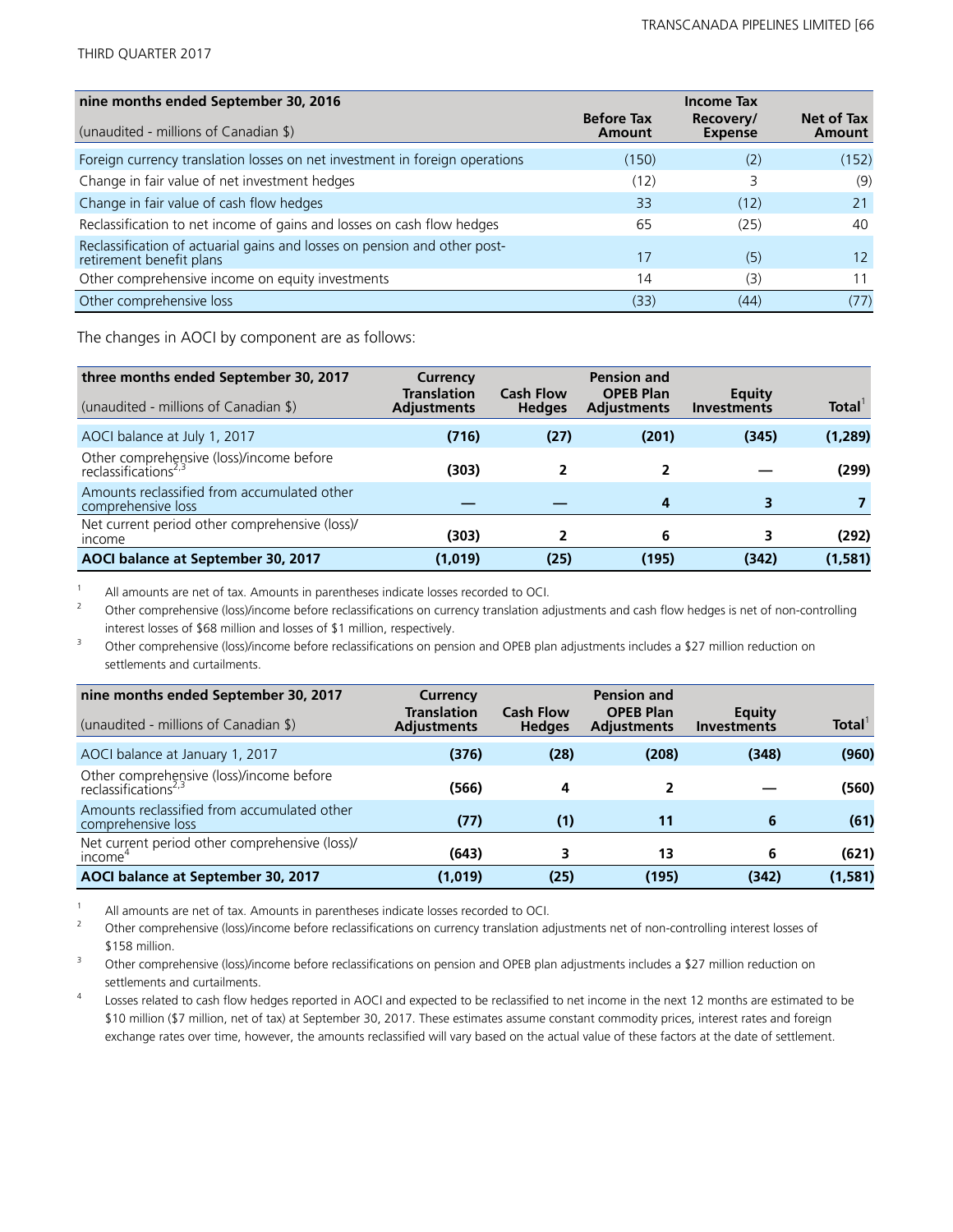Details about reclassifications out of AOCI into the consolidated statement of income are as follows:

|                                                                                       | <b>Amounts reclassified from</b><br>accumulated other comprehensive loss' |                |                                   |          |                                                                            |
|---------------------------------------------------------------------------------------|---------------------------------------------------------------------------|----------------|-----------------------------------|----------|----------------------------------------------------------------------------|
|                                                                                       | three months ended<br>September 30                                        |                | nine months ended<br>September 30 |          | <b>Affected line item</b><br>in the condensed<br>consolidated statement of |
| (unaudited - millions of Canadian \$)                                                 | 2017                                                                      | 2016           |                                   | 2016     | income                                                                     |
| Cash flow hedges                                                                      |                                                                           |                |                                   |          |                                                                            |
| Commodities                                                                           | 4                                                                         | $\overline{7}$ | 15                                |          | (54) Revenues (Energy)                                                     |
| Foreign exchange                                                                      |                                                                           | (5)            |                                   |          | Interest income and other                                                  |
| Interest rate                                                                         | (4)                                                                       | (3)            | (13)                              | (11)     | Interest expense                                                           |
|                                                                                       |                                                                           | (1)            | $\overline{2}$                    | (65)     | Total before tax                                                           |
|                                                                                       |                                                                           | $\mathbf{1}$   | (1)                               | 25       | Income tax expense                                                         |
|                                                                                       |                                                                           |                | 1                                 | (40)     | Net of tax                                                                 |
| Pension and other post-retirement benefit<br>plan adjustments                         |                                                                           |                |                                   |          |                                                                            |
| Amortization of actuarial loss                                                        | (4)                                                                       | (6)            | (12)                              | (17)     | Plant operating costs and<br>other <sup>2</sup>                            |
| Settlement charge                                                                     | (2)                                                                       |                | (2)                               |          | Plant operating costs and<br>other <sup>2</sup>                            |
|                                                                                       | (6)                                                                       | (6)            | (14)                              | (17)     | Total before tax                                                           |
|                                                                                       | $\overline{2}$                                                            | 2              | 5                                 | 5        | Income tax expense                                                         |
|                                                                                       | (4)                                                                       | (4)            | (9)                               | (12)     | Net of tax                                                                 |
| Equity investments                                                                    |                                                                           |                |                                   |          |                                                                            |
| Equity income                                                                         | (4)                                                                       | (5)            | (8)                               | (14)     | Income from equity<br>investments                                          |
|                                                                                       | 1                                                                         | $\mathbf{1}$   | $\overline{2}$                    | 3        | Income tax expense                                                         |
|                                                                                       | (3)                                                                       | (4)            | (6)                               | (11)     | Net of tax                                                                 |
| Currency translation adjustments                                                      |                                                                           |                |                                   |          |                                                                            |
| Realization of foreign currency translation<br>gain on disposal of foreign operations |                                                                           |                | 77                                |          | (Loss)/Gain on sale of assets                                              |
|                                                                                       |                                                                           |                |                                   |          | Income tax expense                                                         |
|                                                                                       |                                                                           |                | 77                                | $\equiv$ | Net of tax                                                                 |

All amounts in parentheses indicate expenses to the condensed consolidated statement of income.

2 These accumulated other comprehensive loss components are included in the computation of net benefit cost. Refer to Note 11 for additional detail.

## 11. Employee post-retirement benefits

As a result of settlements and curtailments that occurred upon the completion of the U.S. Northeast power generation asset sales, remeasurements were performed in the third quarter on TCPL's U.S. defined benefit plan (DB plan) and other post-retirement benefit plans. The U.S. DB plan and other post-retirement benefit plan remeasurements used a weighted average discount rate of 4.10 per cent. All other assumptions were consistent with those employed at December 31, 2016. The impact of these remeasurements reduced the DB plan's unrealized actuarial losses by \$3 million, which was included in Other comprehensive income, and resulted in a settlement charge of \$2 million which was recorded in net benefit cost in third quarter 2017. These remeasurements had no impact on the other postretirement benefit plan's unrealized actuarial losses.

In third quarter 2017, the year to date lump sum payouts exceeded service and interest costs for the Columbia's DB plan. As a result, remeasurements were performed on the Columbia DB plan using a discount rate of 3.70 per cent. All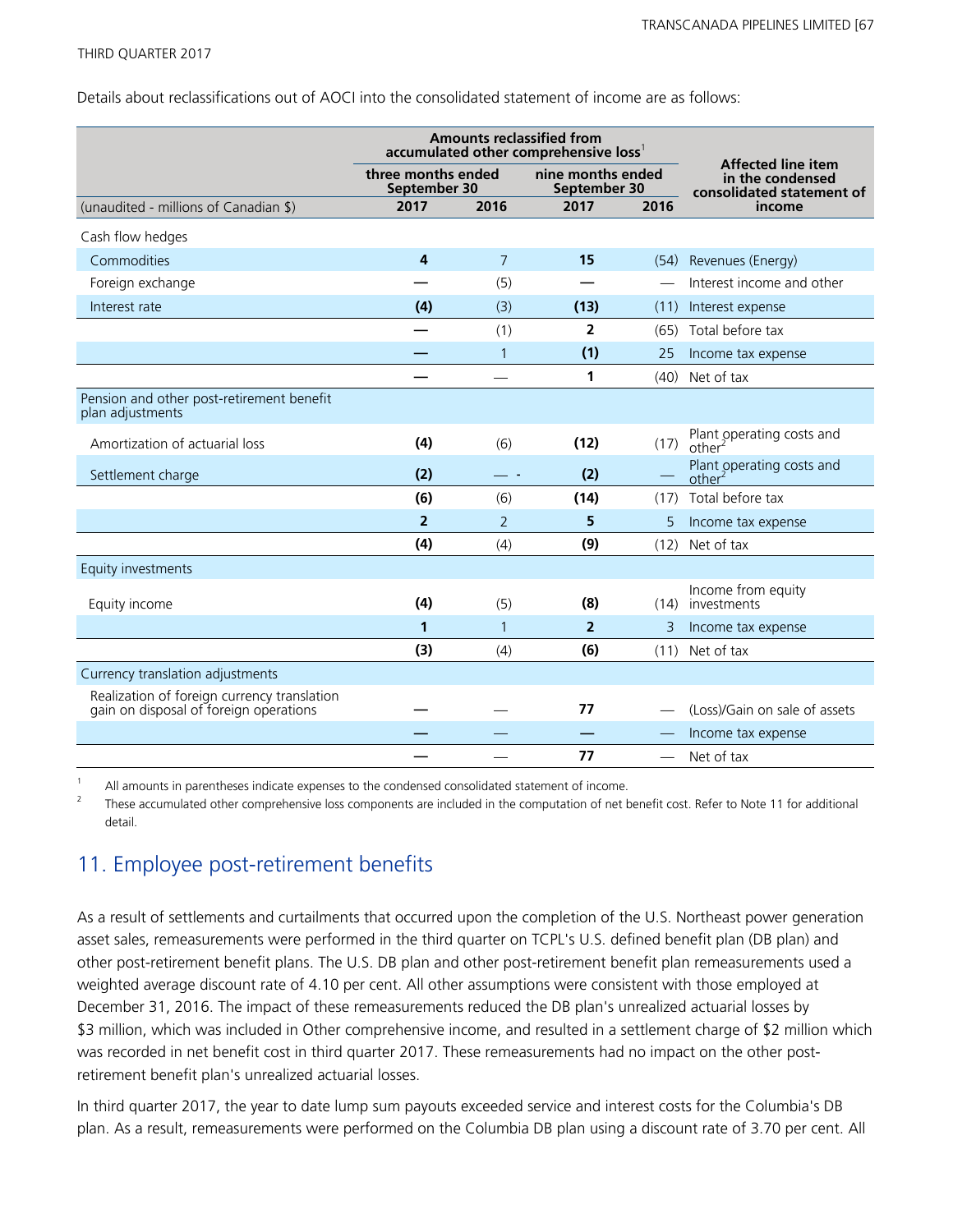other assumptions were consistent with those employed at December 31, 2016. The remeasurement of the Columbia DB plan increased the Company's unrealized actuarial gains by \$16 million, of which \$14 million was recorded in Regulatory assets and \$2 million was recorded in Other comprehensive income.

The net benefit cost recognized for the Company's defined benefit pension plans and other post-retirement benefit plans is as follows:

|                                                                          | three months ended September 30 |                                                                               |      |      | nine months ended September 30 |                                            |      |      |
|--------------------------------------------------------------------------|---------------------------------|-------------------------------------------------------------------------------|------|------|--------------------------------|--------------------------------------------|------|------|
|                                                                          | <b>Pension benefit</b><br>plans | Other post-<br>retirement<br><b>Pension benefit</b><br>benefit plans<br>plans |      |      |                                | Other post-<br>retirement benefit<br>plans |      |      |
| (unaudited - millions of Canadian \$)                                    | 2017                            | 2016                                                                          | 2017 | 2016 | 2017                           | 2016                                       | 2017 | 2016 |
| Service cost                                                             | 25                              | 28                                                                            | 1    | 1    | 81                             | 79                                         | 3    |      |
| Interest cost                                                            | 30                              | 34                                                                            | 3    | 4    | 92                             | 93                                         | 10   | 9    |
| Expected return on plan assets                                           | (45)                            | (48)                                                                          | (5)  | (5)  | (134)                          | (127)                                      | (16) | (6)  |
| Amortization of actuarial loss                                           | 3                               | 5                                                                             | 1    | 1    | 11                             | 15                                         |      | 2    |
| Amortization of regulatory asset                                         | 26                              | 8                                                                             |      |      | 33                             | 17                                         |      |      |
| Amortization of transitional obligation<br>related to regulated business |                                 |                                                                               |      |      |                                |                                            |      |      |
| Settlement charge                                                        | 2                               |                                                                               |      |      | $\mathbf{2}$                   |                                            |      |      |
| Net benefit cost recognized                                              | 41                              | 27                                                                            |      |      | 85                             | 77                                         | (1)  | 8    |

Effective April 1, 2017, the Company closed its U.S. DB plan to non-union new entrants. As of April 1, 2017, all nonunion hires will participate in the existing defined contribution plan (DC plan). Non-union U.S. employees who currently participate in the DC plan will have one final election opportunity to become a member of the U.S. DB plan as of January 1, 2018.

## 12. Risk management and financial instruments

#### **RISK MANAGEMENT OVERVIEW**

TCPL has exposure to market risk and counterparty credit risk, and has strategies, policies and limits in place to manage the impact of these risks on earnings and cash flow.

#### **COUNTERPARTY CREDIT RISK**

TCPL's maximum counterparty credit exposure with respect to financial instruments at September 30, 2017, without taking into account security held, consisted of cash and cash equivalents, accounts receivable, available for sale assets, derivative assets, loans and advances receivable. The Company regularly reviews its accounts receivable and records an allowance for doubtful accounts as necessary using the specific identification method. At September 30, 2017, there were no significant amounts past due or impaired, no significant credit risk concentration and no significant credit losses during the period.

#### **LOAN RECEIVABLE FROM AFFILIATE**

TCPL holds a 60 per cent equity interest in a joint venture with IEnova to build, own and operate the Sur de Texas pipeline. The Company accounts for the joint venture as an equity investment. On April 21, 2017, TCPL entered into a MXN\$13.6 billion unsecured revolving credit facility with the joint venture, which bears interest at a floating rate and matures in March 2022. At September 30, 2017, Intangible and other assets on the Company's condensed consolidated balance sheet included a \$578 million loan receivable from the Sur de Texas joint venture.

This loan receivable represents TCPL's proportionate share of the debt financing requirements related to the joint venture and is included in Contributions to equity investments on the Company's condensed consolidated statement of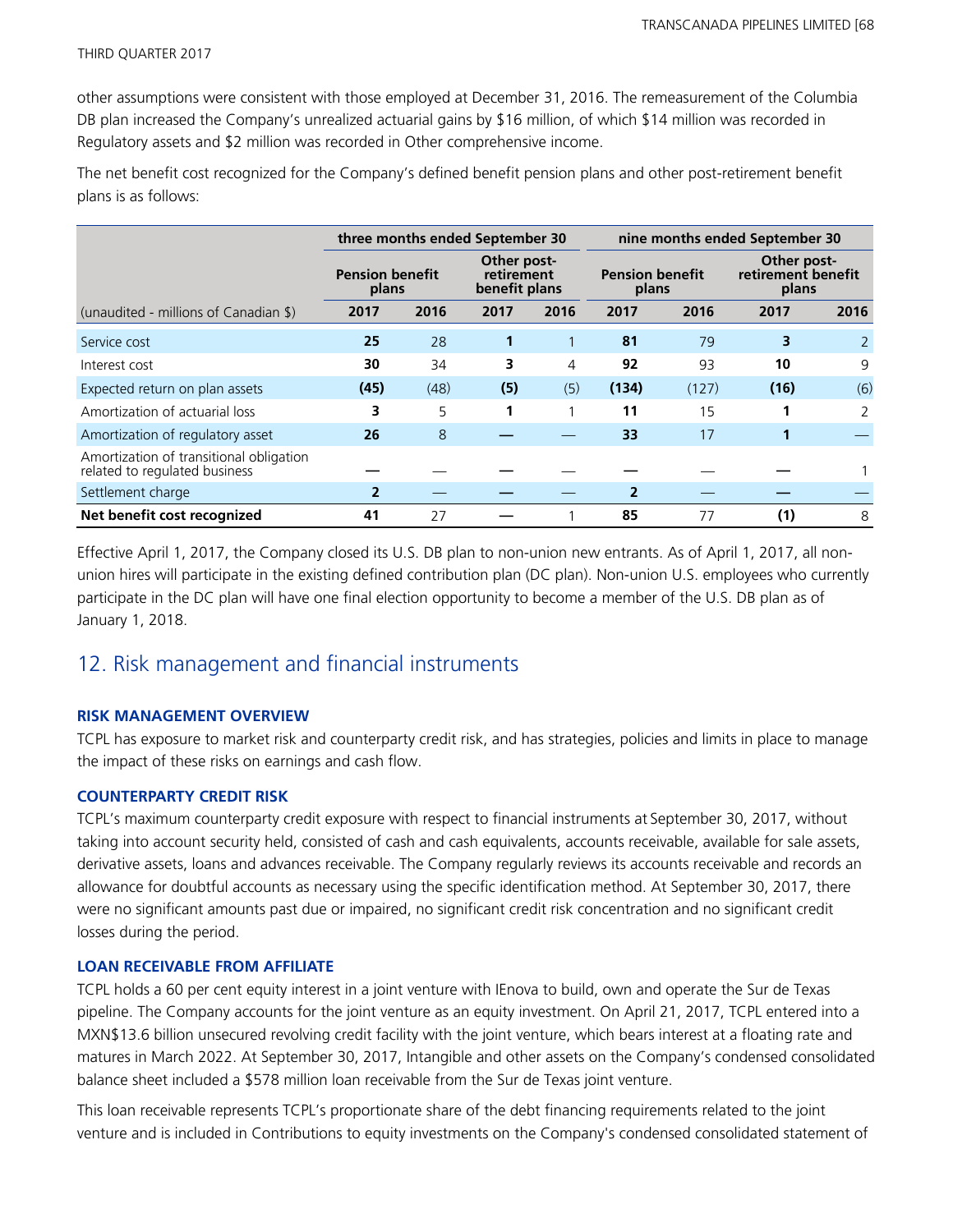cash flows. Interest income and other included income of \$11 million and \$14 million for the three and nine months ended September 30, 2017. These amounts were offset by a corresponding expense recorded in Income from equity investments.

#### **NET INVESTMENT IN FOREIGN OPERATIONS**

The Company hedges its net investment in foreign operations (on an after-tax basis) with U.S. dollar-denominated debt, cross-currency interest rate swaps and foreign exchange forward contracts and options.

The fair values and notional or principal amounts for the derivatives designated as a net investment hedge were as follows:

|                                                                             | September 30, 2017 |                                              | <b>December 31, 2016</b> |                                              |
|-----------------------------------------------------------------------------|--------------------|----------------------------------------------|--------------------------|----------------------------------------------|
| (unaudited - millions of Canadian \$, unless noted otherwise)               | <b>Fair value</b>  | <b>Notional</b><br>0ľ<br>principal<br>amount | <b>Fair value</b>        | <b>Notional</b><br>or<br>principal<br>amount |
| U.S. dollar cross-currency interest rate swaps (maturing 2017 to 2019) $^2$ | (222)              | <b>US 1,400</b>                              | (425)                    | US 2,350                                     |
| U.S. dollar foreign exchange forward contracts                              |                    |                                              | (7)                      | <b>US 150</b>                                |
|                                                                             | (222)              | <b>US 1,400</b>                              | (432)                    | US 2,500                                     |

1 Fair values equal carrying values.

2 In the three and nine months ended September 30, 2017, Net income includes net realized gains of \$1 million and \$3 million, respectively, (2016 - gains of \$1 million and \$5 million, respectively) related to the interest component of cross-currency swap settlements which are reported within Interest expense.

The notional amounts and fair value of U.S. dollar-denominated debt designated as a net investment hedge were as follows:

| (unaudited - millions of Canadian \$, unless noted otherwise) | September 30, 2017 | <b>December 31, 2016</b> |
|---------------------------------------------------------------|--------------------|--------------------------|
| Notional amount                                               | 24,900 (US 19,900) | 26,600 (US 19,800)       |
| Fair value                                                    | 28,300 (US 22,600) | 29,400 (US 21,900)       |

#### **FINANCIAL INSTRUMENTS**

#### **Non-derivative financial instruments**

#### **Fair value of non-derivative financial instruments**

The fair value of Long-term debt and Junior subordinated notes is estimated using an income approach based on quoted market prices for the same or similar debt instruments from external data service providers.

Available for sale assets are recorded at fair value which is calculated using quoted market prices where available. Certain non-derivative financial instruments included in cash and cash equivalents, accounts receivable, intangible and other assets, notes payable, accounts payable and other, due to affiliate, accrued interest and other long-term liabilities have carrying amounts that approximate their fair value due to the nature of the item or the short time to maturity and would also be classified in Level II of the fair value hierarchy.

Credit risk has been taken into consideration when calculating the fair value of non-derivative instruments.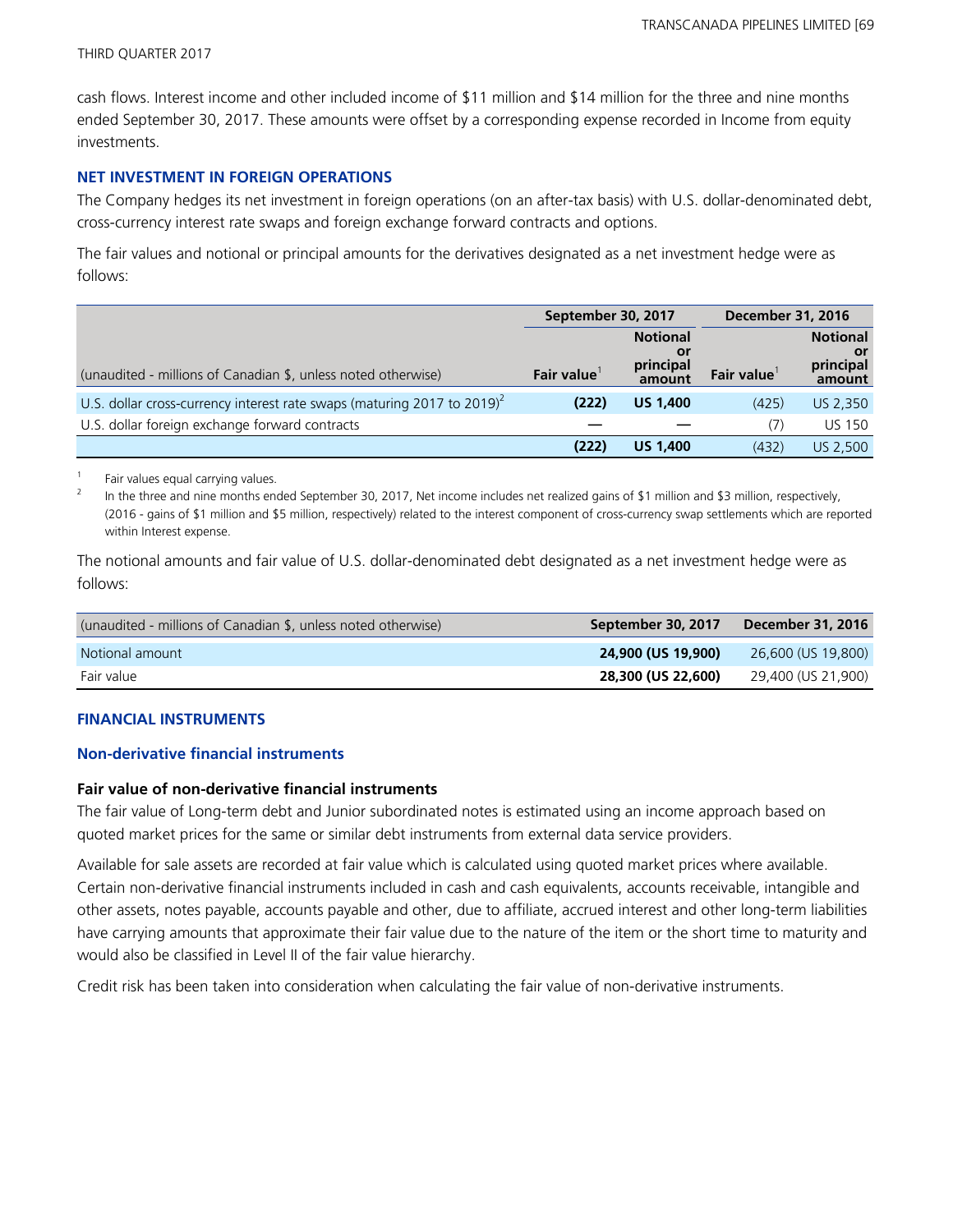#### **Balance sheet presentation of non-derivative financial instruments**

The following table details the fair value of the Company's non-derivative financial instruments, excluding those where carrying amounts approximate fair value, which would be classified in Level II of the fair value hierarchy:

|                                                         | September 30, 2017 |               | <b>December 31, 2016</b> |               |  |
|---------------------------------------------------------|--------------------|---------------|--------------------------|---------------|--|
| (unaudited - millions of Canadian \$)                   | Carrying<br>amount | Fair<br>value | Carrying<br>amount       | Fair<br>value |  |
| Long-term debt including current portion <sup>1,2</sup> | (34, 630)          | (39,627)      | (40, 150)                | (45, 047)     |  |
| Junior subordinated notes                               | (7,004)            | (7,238)       | (3,931)                  | (3,825)       |  |
|                                                         | (41, 634)          | (46, 865)     | (44,081)                 | (48, 872)     |  |

1 Long-term debt is recorded at amortized cost except for US\$850 million (December 31, 2016 - US\$850 million) that is attributed to hedged risk and recorded at fair value.

<sup>2</sup> Net income for the three and nine months ended September 30, 2017 included unrealized gains of \$1 million and \$2 million, respectively, (2016 unrealized gains of \$7 million and losses of \$6 million, respectively) for fair value adjustments attributable to the hedged interest rate risk associated with interest rate swap fair value hedging relationships on US\$850 million of long-term debt at September 30, 2017 (December 31, 2016 - US\$850 million). There were no other unrealized gains or losses from fair value adjustments to the non-derivative financial instruments.

#### **Available for sale assets summary**

The following tables summarize additional information about the Company's restricted investments that are classified as available for sale assets:

|                                                      |                                       | September 30, 2017                                  | <b>December 31, 2016</b>              |                                                     |  |
|------------------------------------------------------|---------------------------------------|-----------------------------------------------------|---------------------------------------|-----------------------------------------------------|--|
| (unaudited - millions of Canadian \$)                | <b>LMCI</b> restricted<br>investments | <b>Other restricted</b><br>investments <sup>2</sup> | <b>LMCI</b> restricted<br>investments | <b>Other restricted</b><br>investments <sup>2</sup> |  |
| Fair Values <sup>1</sup>                             |                                       |                                                     |                                       |                                                     |  |
| Fixed income securities (maturing within 1 year)     |                                       | 25                                                  |                                       | 19                                                  |  |
| Fixed income securities (maturing within 1-5 years)  |                                       | 97                                                  |                                       | 117                                                 |  |
| Fixed income securities (maturing within 5-10 years) | 24                                    |                                                     | 9                                     |                                                     |  |
| Fixed income securities (maturing after 10 years)    | 679                                   |                                                     | 513                                   |                                                     |  |
|                                                      | 703                                   | 122                                                 | 522                                   | 136                                                 |  |

<sup>1</sup> Available for sale assets are recorded at fair value and included in Other current assets and Restricted investments on the condensed consolidated balance sheet.

<sup>2</sup> Other restricted investments have been set aside to fund insurance claim losses to be paid by the Company's wholly-owned captive insurance subsidiary.

|                                             |                                                    |                                                     | September 30, 2016                    |                                                     |  |
|---------------------------------------------|----------------------------------------------------|-----------------------------------------------------|---------------------------------------|-----------------------------------------------------|--|
|                                             | September 30, 2017                                 |                                                     |                                       |                                                     |  |
| (unaudited - millions of Canadian \$)       | <b>LMCI</b> restricted<br>investments <sup>1</sup> | <b>Other restricted</b><br>investments <sup>2</sup> | <b>LMCI restricted</b><br>investments | <b>Other restricted</b><br>investments <sup>2</sup> |  |
| Net unrealized (losses)/gains in the period |                                                    |                                                     |                                       |                                                     |  |
| three months ended                          | (38)                                               |                                                     |                                       |                                                     |  |
| nine months ended                           | (23)                                               |                                                     | 25                                    |                                                     |  |
| Net realized (losses)/gains in the period   |                                                    |                                                     |                                       |                                                     |  |
| three months ended                          |                                                    |                                                     |                                       |                                                     |  |
| nine months ended                           | (1)                                                |                                                     |                                       |                                                     |  |

Gains and losses arising from changes in the fair value of LMCI restricted investments impact the subsequent amounts to be collected through tolls to cover future pipeline abandonment costs. As a result, the Company records these gains and losses as regulatory assets or liabilities.

<sup>2</sup> Unrealized gains and losses on other restricted investments are included in OCI.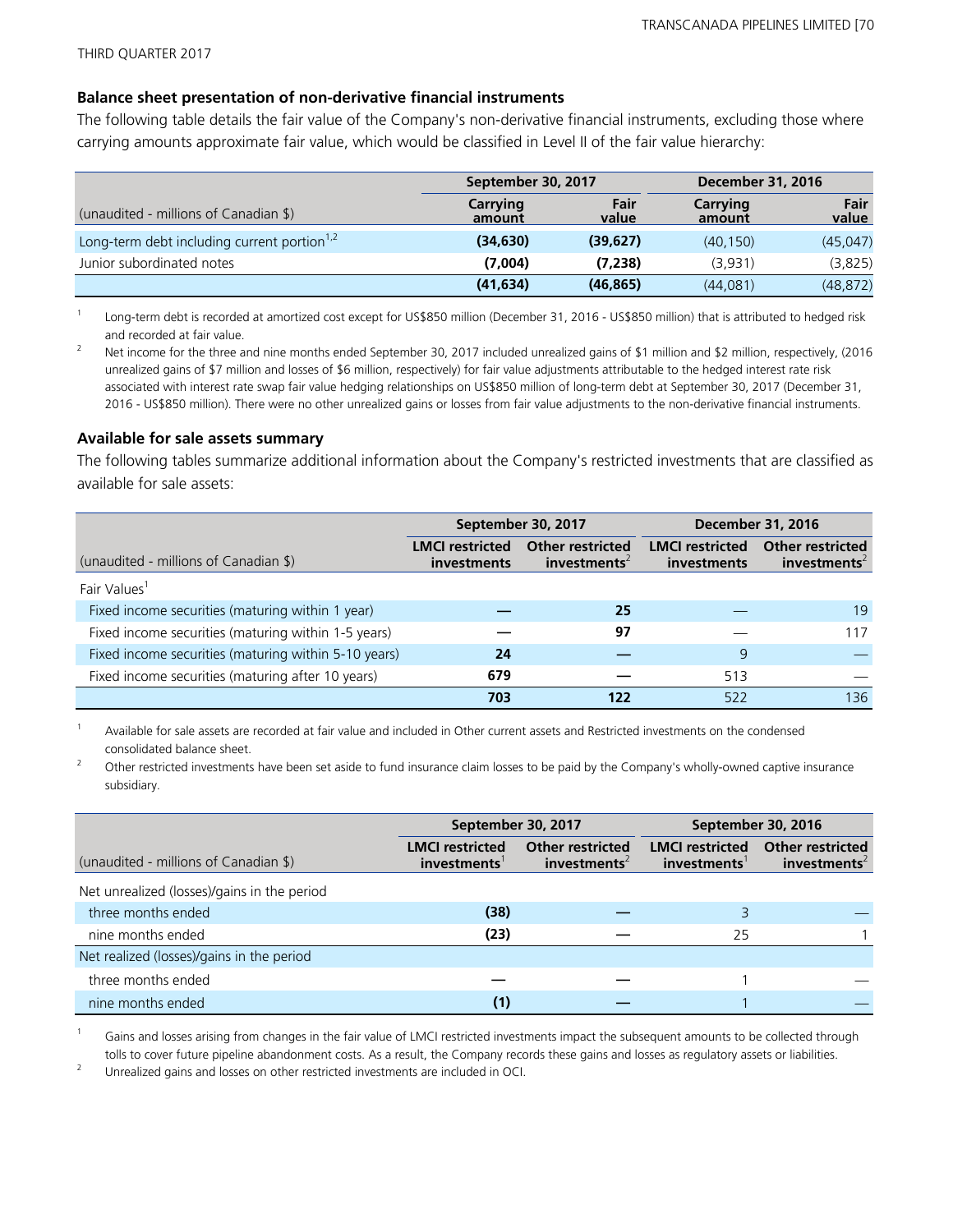#### **Derivative instruments**

#### **Fair value of derivative instruments**

The fair value of foreign exchange and interest rate derivatives has been calculated using the income approach which uses period end market rates and applies a discounted cash flow valuation model. The fair value of commodity derivatives has been calculated using quoted market prices where available. In the absence of quoted market prices, third-party broker quotes or other valuation techniques have been used. The fair value of options has been calculated using the Black-Scholes pricing model. Credit risk has been taken into consideration when calculating the fair value of derivative instruments.

In some cases, even though the derivatives are considered to be effective economic hedges, they do not meet the specific criteria for hedge accounting treatment or are not designated as a hedge and are accounted for at fair value with changes in fair value recorded in net income in the period of change. This may expose the Company to increased variability in reported earnings because the fair value of the derivative instruments can fluctuate significantly from period to period.

#### **Balance sheet presentation of derivative instruments**

The balance sheet classification of the fair value of the derivative instruments as at September 30, 2017 is as follows:

| at September 30, 2017<br>(unaudited - millions of Canadian \$) | <b>Cash Flow</b><br><b>Hedges</b> | <b>Fair Value</b><br><b>Hedges</b> | <b>Net</b><br><b>Investment</b><br><b>Hedges</b> | <b>Held for</b><br><b>Trading</b> | <b>Total Fair</b><br><b>Value of</b><br><b>Derivative</b><br>Instruments |
|----------------------------------------------------------------|-----------------------------------|------------------------------------|--------------------------------------------------|-----------------------------------|--------------------------------------------------------------------------|
| Other current assets                                           |                                   |                                    |                                                  |                                   |                                                                          |
| Commodities <sup>2</sup>                                       | $\overline{\mathbf{4}}$           |                                    |                                                  | 196                               | 200                                                                      |
| Foreign exchange                                               |                                   |                                    | $\overline{2}$                                   | 81                                | 83                                                                       |
| Interest rate                                                  | $\overline{2}$                    |                                    |                                                  | $\mathbf 1$                       | 3                                                                        |
|                                                                | 6                                 |                                    | $\overline{2}$                                   | 278                               | 286                                                                      |
| Intangible and other assets                                    |                                   |                                    |                                                  |                                   |                                                                          |
| Commodities <sup>2</sup>                                       | 1                                 |                                    |                                                  | 88                                | 89                                                                       |
| Foreign exchange                                               |                                   |                                    |                                                  |                                   |                                                                          |
|                                                                | 1                                 |                                    |                                                  | 88                                | 89                                                                       |
| <b>Total Derivative Assets</b>                                 | $\overline{7}$                    |                                    | $\overline{2}$                                   | 366                               | 375                                                                      |
| Accounts payable and other                                     |                                   |                                    |                                                  |                                   |                                                                          |
| Commodities <sup>2</sup>                                       | (1)                               |                                    |                                                  | (249)                             | (250)                                                                    |
| Foreign exchange                                               |                                   |                                    | (181)                                            | (20)                              | (201)                                                                    |
| Interest rate                                                  |                                   | (2)                                |                                                  |                                   | (2)                                                                      |
|                                                                | (1)                               | (2)                                | (181)                                            | (269)                             | (453)                                                                    |
| Other long-term liabilities                                    |                                   |                                    |                                                  |                                   |                                                                          |
| Commodities <sup>2</sup>                                       | (1)                               |                                    |                                                  | (110)                             | (111)                                                                    |
| Foreign exchange                                               |                                   |                                    | (43)                                             |                                   | (43)                                                                     |
| Interest rate                                                  |                                   | (1)                                |                                                  |                                   | (1)                                                                      |
|                                                                | (1)                               | (1)                                | (43)                                             | (110)                             | (155)                                                                    |
| <b>Total Derivative Liabilities</b>                            | (2)                               | (3)                                | (224)                                            | (379)                             | (608)                                                                    |
| <b>Total Derivatives</b>                                       | 5                                 | (3)                                | (222)                                            | (13)                              | (233)                                                                    |

1 Fair value equals carrying value.

2 Includes purchases and sales of power, natural gas and liquids.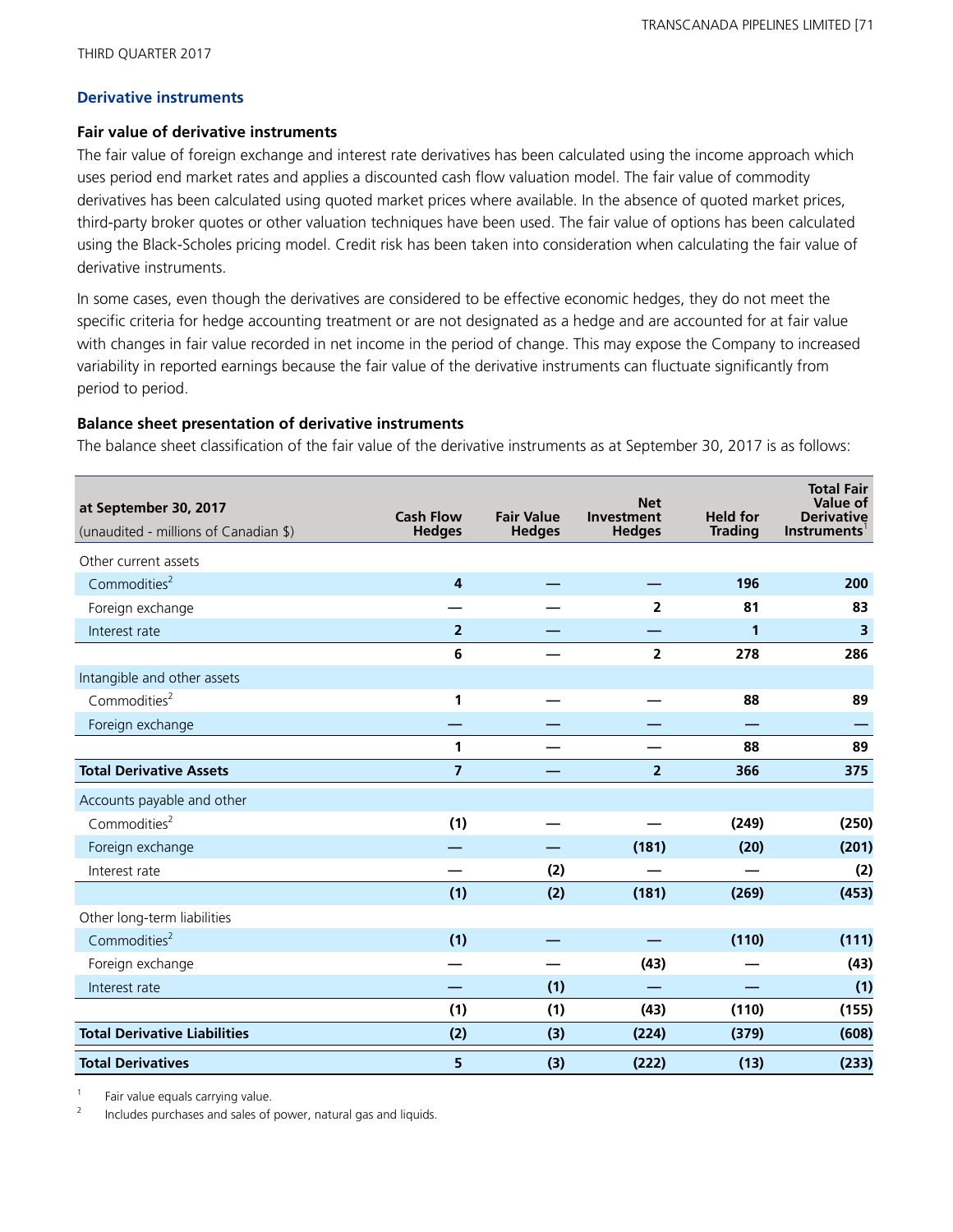The balance sheet classification of the fair value of the derivative instruments as at December 31, 2016 is as follows:

| at December 31, 2016<br>(unaudited - millions of Canadian \$) | <b>Cash Flow</b><br><b>Hedges</b> | <b>Fair Value</b><br><b>Hedges</b> | <b>Net</b><br>Investment<br><b>Hedges</b> | <b>Held for</b><br><b>Trading</b> | <b>Total Fair</b><br><b>Value of</b><br><b>Derivative</b><br><b>Instruments</b> |
|---------------------------------------------------------------|-----------------------------------|------------------------------------|-------------------------------------------|-----------------------------------|---------------------------------------------------------------------------------|
| Other current assets                                          |                                   |                                    |                                           |                                   |                                                                                 |
| Commodities <sup>2</sup>                                      | 6                                 |                                    |                                           | 351                               | 357                                                                             |
| Foreign exchange                                              |                                   |                                    | 6                                         | 10                                | 16                                                                              |
| Interest rate                                                 | $\mathbf{1}$                      | $\mathbf{1}$                       |                                           | $\mathbf 1$                       | $\overline{3}$                                                                  |
|                                                               | $\overline{7}$                    | 1                                  | 6                                         | 362                               | 376                                                                             |
| Intangible and other assets                                   |                                   |                                    |                                           |                                   |                                                                                 |
| Commodities <sup>2</sup>                                      | $\overline{4}$                    |                                    |                                           | 118                               | 122                                                                             |
| Foreign exchange                                              |                                   |                                    | 10                                        |                                   | 10                                                                              |
| Interest rate                                                 | 1                                 |                                    |                                           |                                   | $\mathbf{1}$                                                                    |
|                                                               | 5                                 |                                    | 10                                        | 118                               | 133                                                                             |
| <b>Total Derivative Assets</b>                                | 12                                | $\mathbf{1}$                       | 16                                        | 480                               | 509                                                                             |
| Accounts payable and other                                    |                                   |                                    |                                           |                                   |                                                                                 |
| Commodities <sup>2</sup>                                      |                                   |                                    |                                           | (330)                             | (330)                                                                           |
| Foreign exchange                                              |                                   |                                    | (237)                                     | (38)                              | (275)                                                                           |
| Interest rate                                                 | (1)                               | (1)                                |                                           |                                   | (2)                                                                             |
|                                                               | (1)                               | (1)                                | (237)                                     | (368)                             | (607)                                                                           |
| Other long-term liabilities                                   |                                   |                                    |                                           |                                   |                                                                                 |
| Commodities <sup>2</sup>                                      |                                   |                                    |                                           | (118)                             | (118)                                                                           |
| Foreign exchange                                              |                                   |                                    | (211)                                     |                                   | (211)                                                                           |
| Interest rate                                                 |                                   | (1)                                |                                           |                                   | (1)                                                                             |
|                                                               |                                   | (1)                                | (211)                                     | (118)                             | (330)                                                                           |
| <b>Total Derivative Liabilities</b>                           | (1)                               | (2)                                | (448)                                     | (486)                             | (937)                                                                           |
| <b>Total Derivatives</b>                                      | 11                                | (1)                                | (432)                                     | (6)                               | (428)                                                                           |

1 Fair value equals carrying value.

2 Includes purchases and sales of power, natural gas and liquids.

The majority of derivative instruments held for trading have been entered into for risk management purposes and all are subject to the Company's risk management strategies, policies and limits. These include derivatives that have not been designated as hedges or do not qualify for hedge accounting treatment but have been entered into as economic hedges to manage the Company's exposures to market risk.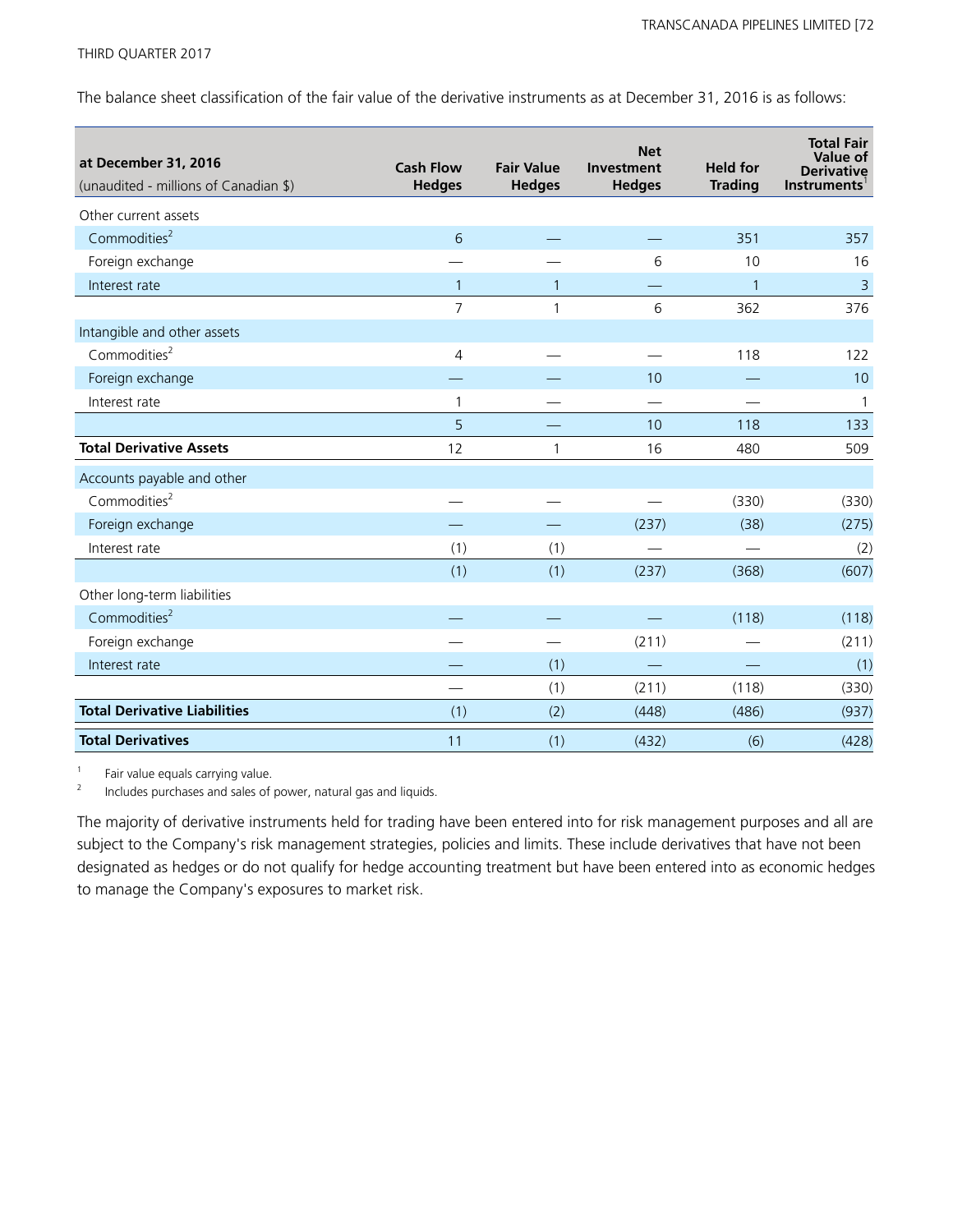#### **Notional and Maturity Summary**

The maturity and notional principal or quantity outstanding related to the Company's derivative instruments excluding hedges of the net investment in foreign operations is as follows:

| at September 30, 2017     |              | <b>Natural</b> |         | Foreign         |                 |
|---------------------------|--------------|----------------|---------|-----------------|-----------------|
| (unaudited)               | <b>Power</b> | Gas            | Liquids | <b>Exchange</b> | <b>Interest</b> |
| Purchases <sup>1</sup>    | 83,491       | 159            | 8       |                 |                 |
| <b>Sales</b>              | 53,727       | 152            | 10      |                 |                 |
| Millions of U.S. dollars  |              |                |         | <b>US 3,072</b> | <b>US 1,550</b> |
| Millions of Mexican pesos |              |                |         | <b>MXN 100</b>  |                 |
| Maturity dates            | 2017-2022    | 2017-2020      | 2017    | 2017-2018       | 2017-2019       |

1 Volumes for power, natural gas and liquids derivatives are in GWh, Bcf and MMBbls, respectively.

| at December 31, 2016     |              |                    |                | Foreign         |                 |
|--------------------------|--------------|--------------------|----------------|-----------------|-----------------|
| (unaudited)              | <b>Power</b> | <b>Natural Gas</b> | <b>Liquids</b> | <b>Exchange</b> | <b>Interest</b> |
| Purchases'               | 86,887       | 182                | 6              |                 |                 |
| <b>Sales</b>             | 58,561       | 147                | 6              |                 |                 |
| Millions of U.S. dollars |              |                    |                | US 2.394        | US 1,550        |
| Maturity dates           | 2017-2021    | 2017-2020          | 2017           | 2017            | 2017-2019       |

1 Volumes for power, natural gas and liquids derivatives are in GWh, Bcf and MMBbls, respectively.

#### **Unrealized and Realized Gains/(Losses) on Derivative Instruments**

The following summary does not include hedges of the net investment in foreign operations.

|                                                   |      | three months ended<br>September 30 |       | nine months ended<br>September 30 |  |
|---------------------------------------------------|------|------------------------------------|-------|-----------------------------------|--|
| (unaudited - millions of Canadian \$)             | 2017 | 2016                               | 2017  | 2016                              |  |
| Derivative instruments held for trading           |      |                                    |       |                                   |  |
| Amount of unrealized gains/(losses) in the period |      |                                    |       |                                   |  |
| Commodities <sup>2</sup>                          | 45   | (97)                               | (102) | 23                                |  |
| Foreign exchange                                  | 33   |                                    | 89    | 47                                |  |
| Interest rate                                     | (1)  |                                    | (1)   |                                   |  |
| Amount of realized (losses)/gains in the period   |      |                                    |       |                                   |  |
| Commodities                                       | (82) | (23)                               | (167) | (165)                             |  |
| Foreign exchange                                  | 19   | (5)                                | 10    | 52                                |  |
| Interest rate                                     | 1    |                                    | 1     |                                   |  |
| Derivative instruments in hedging relationships   |      |                                    |       |                                   |  |
| Amount of realized gains/(losses) in the period   |      |                                    |       |                                   |  |
| Commodities                                       | 4    | (15)                               | 17    | (155)                             |  |
| Foreign exchange                                  |      | 5                                  | 5     | (101)                             |  |
| Interest rate                                     |      |                                    | 1     | 4                                 |  |

1 Realized and unrealized gains and losses on held for trading derivative instruments used to purchase and sell commodities are included net in Revenues. Realized and unrealized gains and losses on interest rate and foreign exchange derivative instruments held for trading are included net in Interest expense and Interest income and other, respectively.

2 In the three and nine months ended September 30, 2017, there were no gains or losses included in Net Income relating to discontinued cash flow hedges where it was probable that the anticipated transaction would not occur (2016 - nil and a net loss of \$42 million, respectively).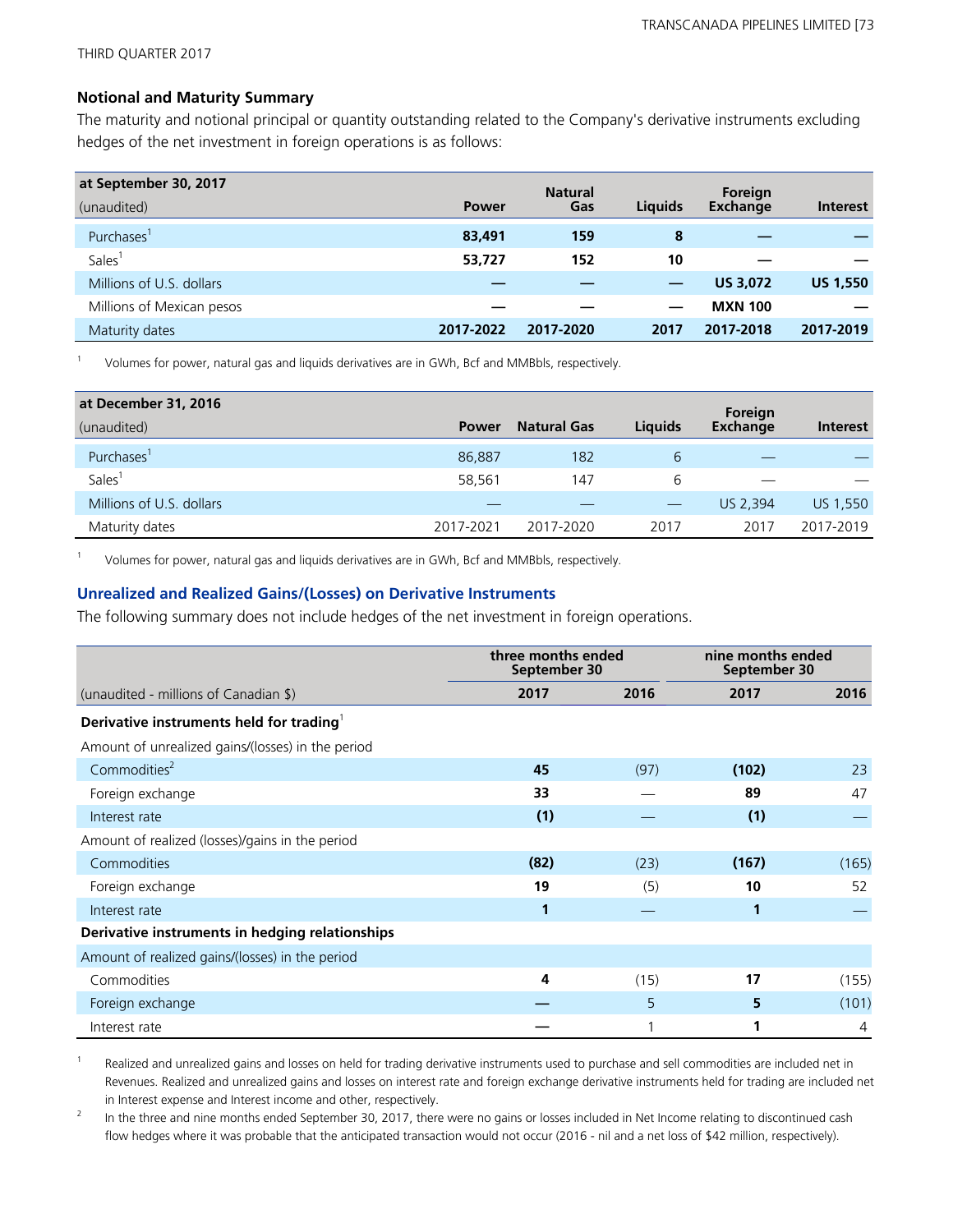## **Derivatives in cash flow hedging relationships**

The components of OCI (Note 10) related to derivatives in cash flow hedging relationships including the portion attributable to non-controlling interests are as follows:

|                                                                                                                          | three months ended<br>September 30 |      | nine months ended<br>September 30 |      |
|--------------------------------------------------------------------------------------------------------------------------|------------------------------------|------|-----------------------------------|------|
| (unaudited - millions of Canadian \$, pre-tax)                                                                           | 2017                               | 2016 | 2017                              | 2016 |
| Change in fair value of derivative instruments recognized<br>in OCI (effective portion) <sup>1</sup>                     |                                    |      |                                   |      |
| Commodities                                                                                                              | $\mathfrak{p}$                     |      | 5                                 | 33   |
| Foreign exchange                                                                                                         |                                    | (5)  |                                   |      |
| Interest rate                                                                                                            | (1)                                | 4    |                                   |      |
|                                                                                                                          |                                    | 6    | 5                                 | 33   |
| Reclassification of (losses)/gains on derivative instruments<br>from AOCI to net income (effective portion) <sup>1</sup> |                                    |      |                                   |      |
| Commodities <sup>2</sup>                                                                                                 | (4)                                | (7)  | (15)                              | 54   |
| Foreign exchange <sup>3</sup>                                                                                            |                                    | 5    |                                   |      |
| Interest rate <sup>4</sup>                                                                                               | 4                                  | 3    | 13                                | 11   |
|                                                                                                                          |                                    |      | (2)                               | 65   |
| Gains/(losses) on derivative instruments recognized in net<br>income (ineffective portion)                               |                                    |      |                                   |      |
| Commodities <sup>2</sup>                                                                                                 |                                    | 14   |                                   | (1)  |
|                                                                                                                          |                                    | 14   |                                   | (1)  |

<sup>1</sup> No amounts have been excluded from the assessment of hedge effectiveness. Amounts in parentheses indicate losses recorded to OCI and AOCI.

 $\overline{2}$ Reported within Revenues on the condensed consolidated statement of income.

3 Reported within Interest income and other on the condensed consolidated statement of income.

4 Reported within Interest expense on the condensed consolidated statement of income.

#### **Offsetting of derivative instruments**

The Company enters into derivative contracts with the right to offset in the normal course of business as well as in the event of default. TCPL has no master netting agreements, however, similar contracts are entered into containing rights to offset. The Company has elected to present the fair value of derivative instruments with the right to offset on a gross basis in the balance sheet. The following table shows the impact on the presentation of the fair value of derivative instrument assets and liabilities had the Company elected to present these contracts on a net basis:

| at September 30, 2017<br>(unaudited - millions of Canadian \$) | <b>Gross derivative instruments</b><br>presented on the balance sheet | <b>Amounts available</b><br>for offset | <b>Net amounts</b> |
|----------------------------------------------------------------|-----------------------------------------------------------------------|----------------------------------------|--------------------|
| Derivative - Asset                                             |                                                                       |                                        |                    |
| Commodities                                                    | 289                                                                   | (220)                                  | 69                 |
| Foreign exchange                                               | 83                                                                    | (63)                                   | 20                 |
| Interest rate                                                  | 3                                                                     | (1)                                    | $\overline{2}$     |
| Total                                                          | 375                                                                   | (284)                                  | 91                 |
| Derivative – Liability                                         |                                                                       |                                        |                    |
| Commodities                                                    | (361)                                                                 | 220                                    | (141)              |
| Foreign exchange                                               | (244)                                                                 | 63                                     | (181)              |
| Interest rate                                                  | (3)                                                                   |                                        | (2)                |
| Total                                                          | (608)                                                                 | 284                                    | (324)              |

Amounts available for offset do not include cash collateral pledged or received.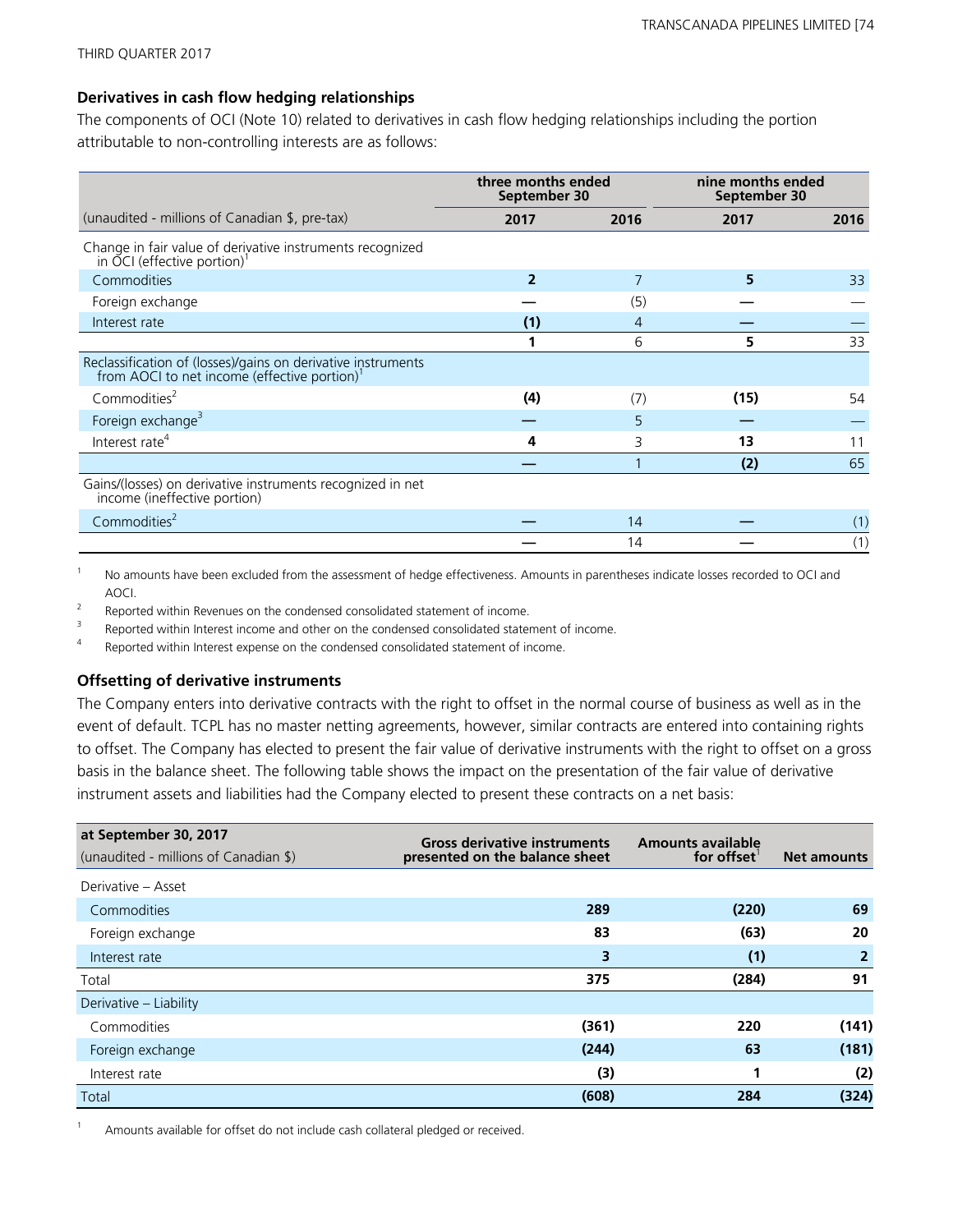The following table shows the impact on the presentation of the fair value of derivative instrument assets and liabilities had the Company elected to present these contracts on a net basis as at December 31, 2016:

| at December 31, 2016                  | <b>Gross derivative instruments</b> | <b>Amounts available</b> |                    |
|---------------------------------------|-------------------------------------|--------------------------|--------------------|
| (unaudited - millions of Canadian \$) | presented on the balance sheet      | for offset               | <b>Net amounts</b> |
| Derivative - Asset                    |                                     |                          |                    |
| Commodities                           | 479                                 | (362)                    | 117                |
| Foreign exchange                      | 26                                  | (26)                     |                    |
| Interest rate                         | $\overline{4}$                      | (1)                      | 3                  |
| Total                                 | 509                                 | (389)                    | 120                |
| Derivative - Liability                |                                     |                          |                    |
| Commodities                           | (448)                               | 362                      | (86)               |
| Foreign exchange                      | (486)                               | 26                       | (460)              |
| Interest rate                         | (3)                                 |                          | (2)                |
| Total                                 | (937)                               | 389                      | (548)              |

Amounts available for offset do not include cash collateral pledged or received.

With respect to the derivative instruments presented above as at September 30, 2017, the Company provided cash collateral of \$230 million (December 31, 2016 - \$305 million) and letters of credit of \$22 million (December 31, 2016 - \$27 million) to its counterparties. The Company held nil (December 31, 2016 - nil) in cash collateral and \$3 million (December 31, 2016 - \$3 million) in letters of credit from counterparties on asset exposures at September 30, 2017.

#### **Credit risk related contingent features of derivative instruments**

Derivative contracts entered into to manage market risk often contain financial assurance provisions that allow parties to the contracts to manage credit risk. These provisions may require collateral to be provided if a credit-risk-related contingent event occurs, such as a downgrade in the Company's credit rating to non-investment grade.

Based on contracts in place and market prices at September 30, 2017, the aggregate fair value of all derivative instruments with credit-risk-related contingent features that were in a net liability position was \$11 million (December 31, 2016 - \$19 million), for which the Company had provided collateral in the normal course of business of nil (December 31, 2016 - nil). If the credit-risk-related contingent features in these agreements were triggered on September 30, 2017, the Company would have been required to provide additional collateral of \$11 million (December 31, 2016 - \$19 million) to its counterparties. Collateral may also need to be provided should the fair value of derivative instruments exceed pre-defined contractual exposure limit thresholds.

The Company has sufficient liquidity in the form of cash and undrawn committed revolving credit facilities to meet these contingent obligations should they arise.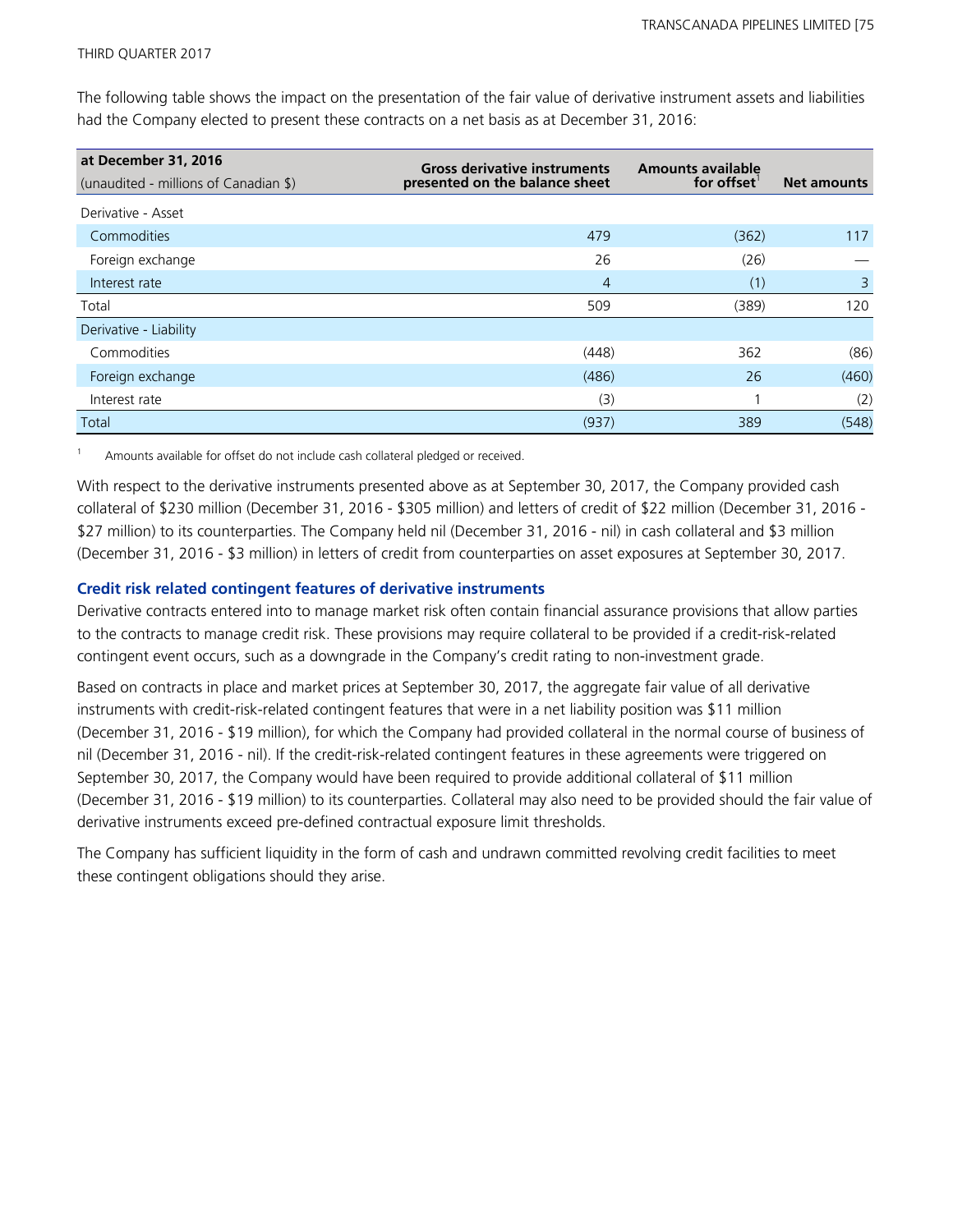1

## **FAIR VALUE HIERARCHY**

The Company's financial assets and liabilities recorded at fair value have been categorized into three categories based on a fair value hierarchy.

| Levels    | How fair value has been determined                                                                                                                                                                                                                                                                                                                                                                                                                                                                                                                                                 |
|-----------|------------------------------------------------------------------------------------------------------------------------------------------------------------------------------------------------------------------------------------------------------------------------------------------------------------------------------------------------------------------------------------------------------------------------------------------------------------------------------------------------------------------------------------------------------------------------------------|
| Level I   | Quoted prices in active markets for identical assets and liabilities that the Company has the ability to access at<br>the measurement date.                                                                                                                                                                                                                                                                                                                                                                                                                                        |
| Level II  | Valuation based on the extrapolation of inputs, other than quoted prices included within Level I, for which all<br>significant inputs are observable directly or indirectly.                                                                                                                                                                                                                                                                                                                                                                                                       |
|           | Inputs include published exchange rates, interest rates, interest rate swap curves, yield curves and broker quotes<br>from external data service providers.                                                                                                                                                                                                                                                                                                                                                                                                                        |
|           | This category includes interest rate and foreign exchange derivative assets and liabilities where fair value is<br>determined using the income approach and commodity derivatives where fair value is determined using the<br>market approach.                                                                                                                                                                                                                                                                                                                                     |
|           | Transfers between Level I and Level II would occur when there is a change in market circumstances.                                                                                                                                                                                                                                                                                                                                                                                                                                                                                 |
| Level III | Valuation of assets and liabilities are measured using a market approach based on extrapolation of inputs that<br>are unobservable or where observable data does not support a significant portion of the derivative's fair value.<br>This category mainly includes long-dated commodity transactions in certain markets where liquidity is low and<br>the Company uses the most observable inputs available or, if not available, long-term broker quotes to estimate<br>the fair value for these transactions. Valuation of options is based on the Black-Scholes pricing model. |
|           | Assets and liabilities measured at fair value can fluctuate between Level II and Level III depending on the<br>proportion of the value of the contract that extends beyond the time frame for which significant inputs are<br>considered to be observable. As contracts near maturity and observable market data become available, they are<br>transferred out of Level III and into Level II.                                                                                                                                                                                     |

The fair value of the Company's derivative assets and liabilities measured on a recurring basis, including both current and non-current portions for at September 30, 2017, are categorized as follows:

| at September 30, 2017                 | <b>Quoted prices in</b><br>active markets | <b>Significant other</b><br>observable inputs | <b>Significant</b><br>unobservable<br>inputs |       |
|---------------------------------------|-------------------------------------------|-----------------------------------------------|----------------------------------------------|-------|
| (unaudited - millions of Canadian \$) | $(Level I)^T$                             | $(Level II)^T$                                | $(Level III)^T$                              | Total |
| Derivative instrument assets:         |                                           |                                               |                                              |       |
| Commodities                           | 30                                        | 240                                           | 19                                           | 289   |
| Foreign exchange                      |                                           | 83                                            |                                              | 83    |
| Interest rate                         |                                           | 3                                             |                                              | 3     |
| Derivative instrument liabilities:    |                                           |                                               |                                              |       |
| Commodities                           | (36)                                      | (304)                                         | (21)                                         | (361) |
| Foreign exchange                      |                                           | (244)                                         |                                              | (244) |
| Interest rate                         |                                           | (3)                                           |                                              | (3)   |
|                                       | (6)                                       | (225)                                         | (2)                                          | (233) |

There were no transfers from Level I to Level II or from Level II to Level III for the nine months ended September 30, 2017.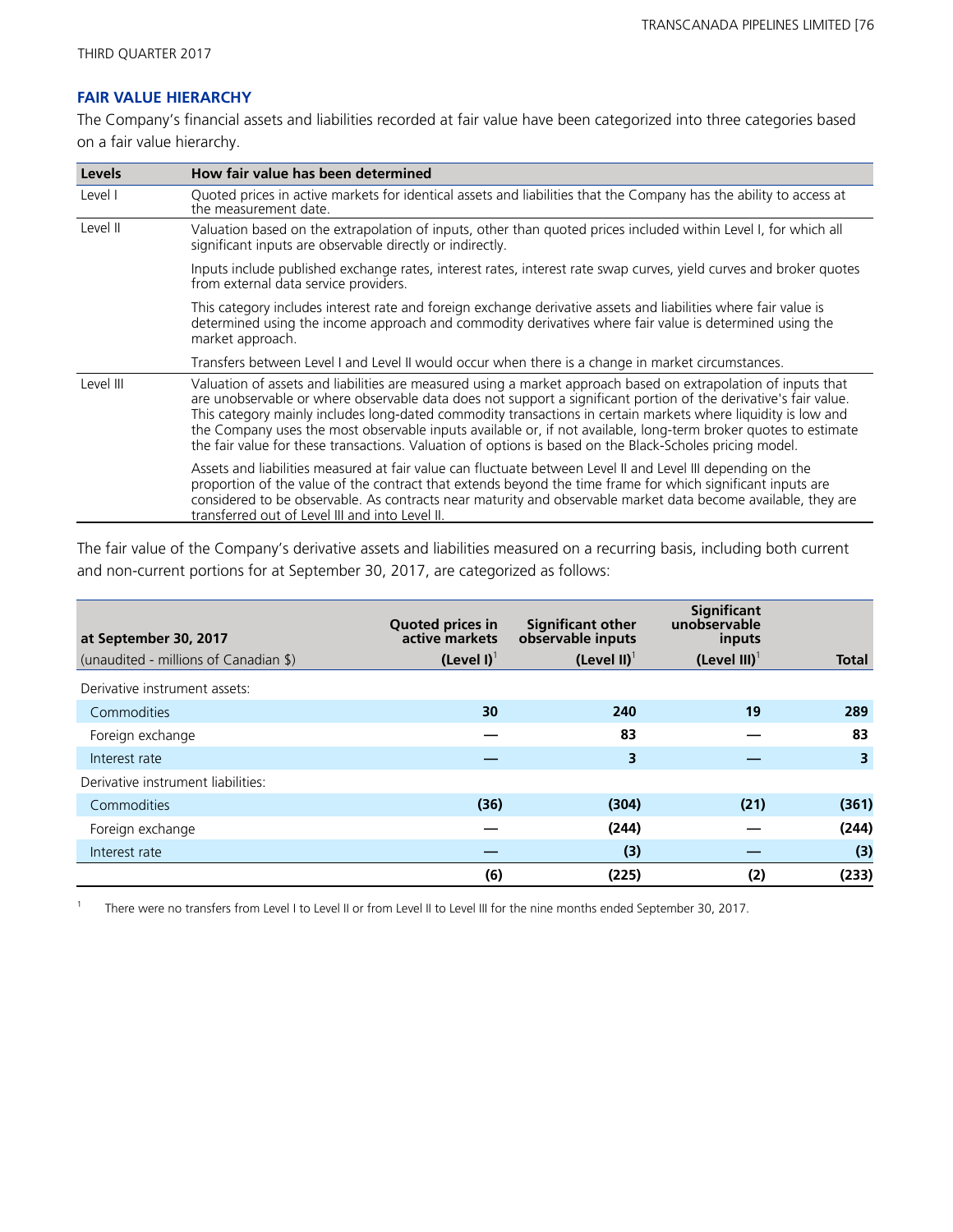The fair value of the Company's derivative assets and liabilities measured on a recurring basis, including both current and non-current portions at December 31, 2016, were categorized as follows:

| at December 31, 2016<br>(unaudited - millions of Canadian \$) | <b>Quoted prices in</b><br>active markets<br>$(Level I)^T$ | <b>Significant other</b><br>observable inputs<br>(Level II) <sup>1</sup> | Significant<br>unobservable<br>inputs<br>$(Level III)^{T}$ | <b>Total</b>   |
|---------------------------------------------------------------|------------------------------------------------------------|--------------------------------------------------------------------------|------------------------------------------------------------|----------------|
| Derivative instrument assets:                                 |                                                            |                                                                          |                                                            |                |
| Commodities                                                   | 134                                                        | 326                                                                      | 19                                                         | 479            |
| Foreign exchange                                              |                                                            | 26                                                                       |                                                            | 26             |
| Interest rate                                                 |                                                            | $\overline{4}$                                                           |                                                            | $\overline{4}$ |
| Derivative instrument liabilities:                            |                                                            |                                                                          |                                                            |                |
| Commodities                                                   | (102)                                                      | (343)                                                                    | (3)                                                        | (448)          |
| Foreign exchange                                              |                                                            | (486)                                                                    |                                                            | (486)          |
| Interest rate                                                 |                                                            | (3)                                                                      |                                                            | (3)            |
|                                                               | 32                                                         | (476)                                                                    | 16                                                         | (428)          |

1 There were no transfers from Level I to Level II or from Level II to Level III for the year ended December 31, 2016.

The following table presents the net change in fair value of derivative assets and liabilities classified as Level III of the fair value hierarchy:

|                                             | three months ended<br>September 30 |      | nine months ended<br>September 30 |      |
|---------------------------------------------|------------------------------------|------|-----------------------------------|------|
| (unaudited - millions of Canadian \$)       | 2017                               | 2016 | 2017                              | 2016 |
| Balance at beginning of period              | 9                                  | 12   | 16                                | 9    |
| Total (losses)/gains included in net income | (10)                               |      | (12)                              | 13   |
| Settlements                                 | (1)                                |      | 4                                 | (1)  |
| Sales                                       |                                    |      | (5)                               | (2)  |
| Transfers out of Level III                  |                                    | (3)  | (5)                               | (6)  |
| Total losses included in OCI                |                                    |      |                                   | (1)  |
| Balance at end of period <sup>1</sup>       |                                    | 12   | $\bf (2)$                         | 12   |

1 For the three and nine months ended September 30, 2017, revenues include unrealized losses of \$10 million and \$14 million, respectively, attributed to derivatives in the Level III category that were still held at September 30, 2017 (2016 - gains of \$1 million and \$3 million, respectively).

A 10 per cent increase or decrease in commodity prices, with all other variables held constant, would result in a \$2 million decrease or \$1 million increase, respectively, in the fair value of outstanding derivative instruments included in Level III as at September 30, 2017.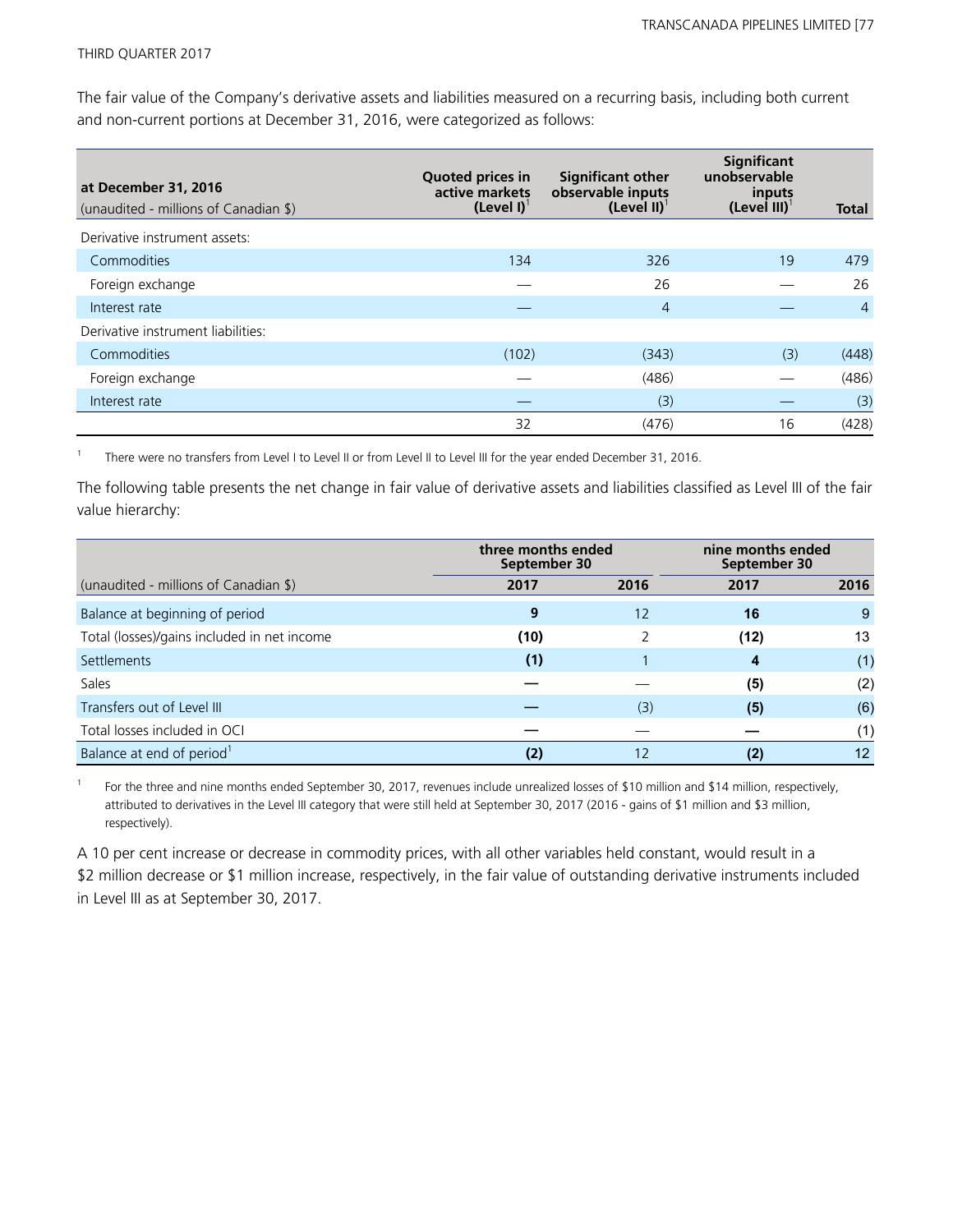# 13. Acquisitions & Dispositions

## **Mexico Natural Gas Pipelines**

### **TransGas**

In third quarter 2017, TCPL recognized an impairment charge of \$12 million on its 46.5 per cent equity investment in TransGas de Occidente S.A. (TransGas). TransGas constructed and operated a natural gas pipeline in Colombia for a 20-year contract term. As per the terms of the agreement, upon completion of the 20-year contract in August 2017, TransGas transfered its pipeline assets to Transportadora de Gas Internacional S.A.. The impairment charge represents the write-down of the remaining carrying value of the equity investment. The non-cash impairment charge was recognized in Income from equity investments in the condensed consolidated statement of income.

## **Canadian Natural Gas Pipelines**

#### **Prince Rupert Gas Transmission**

In July 2017, the Company was notified that PNW LNG would not be proceeding with their proposed LNG project and that Progress Energy (Progress) would be terminating their agreement with TCPL for development of the PRGT project effective August 10, 2017. In accordance with the terms of the agreement, all project costs incurred to advance the project, including carrying charges, are fully recoverable upon termination. At September 30, 2017, the expected reimbursement of project costs, previously recorded in Intangibles and other assets on the Company's condensed consolidated balance sheet, was included in Accounts receivable. In October 2017, the Company received full payment of the \$0.6 billion reimbursement from Progress.

## **U.S. Natural Gas Pipelines**

## **Iroquois Gas Transmission System and Portland Natural Gas Transmission System**

On June 1, 2017, TCPL completed the sale of its 49.34 per cent interest in Iroquois and its remaining 11.81 per cent interest in PNGTS to TC PipeLines LP, valued at US\$765 million. Proceeds were comprised of US\$597 million in cash and US\$168 million representing a proportionate share of Iroquois and PNGTS debt.

## **Columbia Pipeline Group**

In second quarter 2017, the Company completed its procedures over measuring the volume of base gas acquired as part of the acquisition of Columbia. As a result, the Company decreased the fair value of base gas by \$116 million (US\$90 million). This impacted the purchase price equation by decreasing property, plant and equipment by \$116 million (US\$90 million), decreasing deferred tax liabilities by \$45 million (US\$35 million) and increasing goodwill by \$71 million (US\$55 million). This adjustment did not impact the Company's net income.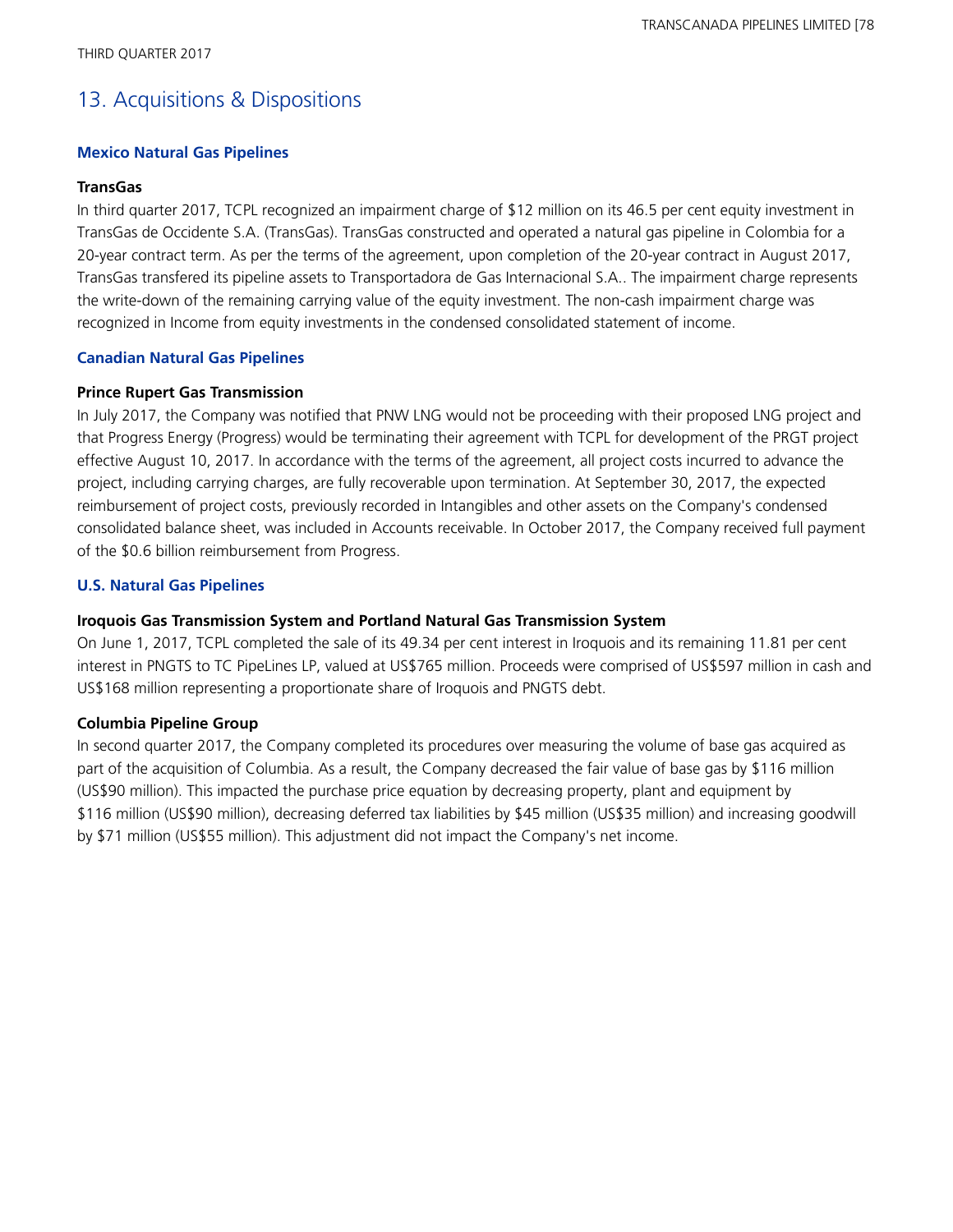## **Energy**

## **U.S. Northeast Power Assets**

On June 2, 2017, TCPL completed the sale of Ravenswood, Ironwood, Kibby Wind and Ocean State Power for proceeds of approximately US\$2.029 billion, subject to post-closing adjustments. In 2016, the Company recorded a loss of approximately \$829 million (\$863 million after tax) which included the impact of an estimated \$70 million of foreign currency translation gains. The Company recorded an additional loss on sale of \$226 million (\$183 million after tax) in the nine months ended September 30, 2017, of which \$7 million (\$7 million after tax) was recorded in the third quarter. The 2017 loss included \$2 million in foreign currency translation gains. These additional losses primarily related to adjustments to the purchase price and repair costs for an unplanned outage at Ravenswood prior to close. The actual foreign currency translation gains of \$72 million were reclassified from AOCI to Net income on closing of the transaction.

On April 19, 2017, the Company completed the sale of TC Hydro for gross proceeds of US\$1.07 billion, subject to postclosing adjustments. As a result, in the nine months ended September 30, 2017, the Company recorded a gain on sale of approximately \$715 million (\$440 million after tax) including the impact of an estimated \$5 million of foreign currency translation gains which were reclassified from AOCI to net income. The gain on sale included an adjustment of \$2 million (\$1 million after tax) that was recorded in the third quarter.

Gains and losses from these sales are included in (Loss)/gain on sale of assets in the condensed consolidated statement of income. The proceeds received from the sale of the U.S. Northeast Power assets were used to fully repay the outstanding balances on the Company's acquisition bridge facilities that partially funded the acquisition of Columbia.

# 14. Commitments, contingencies and guarantees

## **COMMITMENTS**

TCPL's operating lease commitments at December 31, 2016 included future payments related to our U.S. Northeast power assets. As a result of the completion of the thermal power asset sale on June 2, 2017, the remaining future obligations reported at December 31, 2016 have decreased by: \$2 million in 2017, \$52 million in 2018, \$34 million in 2019 and \$102 million in 2022 and beyond.

## **CONTINGENCIES**

TCPL and its subsidiaries are subject to various legal proceedings, arbitrations and actions arising in the normal course of business. While the final outcome of such legal proceedings and actions cannot be predicted with certainty, it is the opinion of management that the resolution of such proceedings and actions will not have a material impact on the Company's consolidated financial position or results of operations.

In March 2017, the U.S. Department of State issued a U.S. Presidential Permit authorizing construction of the U.S./ Canada border crossing facilities of the Keystone XL pipeline. TCPL discontinued the claim under Chapter 11 of the North American Free Trade Agreement and has also withdrawn the U.S. Constitutional challenge.

## **GUARANTEES**

TCPL and its partner on the Sur de Texas pipeline, IEnova, have jointly guaranteed the obligations for construction services during the construction of the pipeline.

TCPL and its joint venture partner on Bruce Power, BPC Generation Infrastructure Trust, have each severally guaranteed certain contingent financial obligations of Bruce Power related to a lease agreement and contractor and supplier services.

The Company and its partners in certain other jointly owned entities have either (i) jointly and severally, (ii) jointly or (iii) severally guaranteed the financial performance of these entities. Such agreements include guarantees and letters of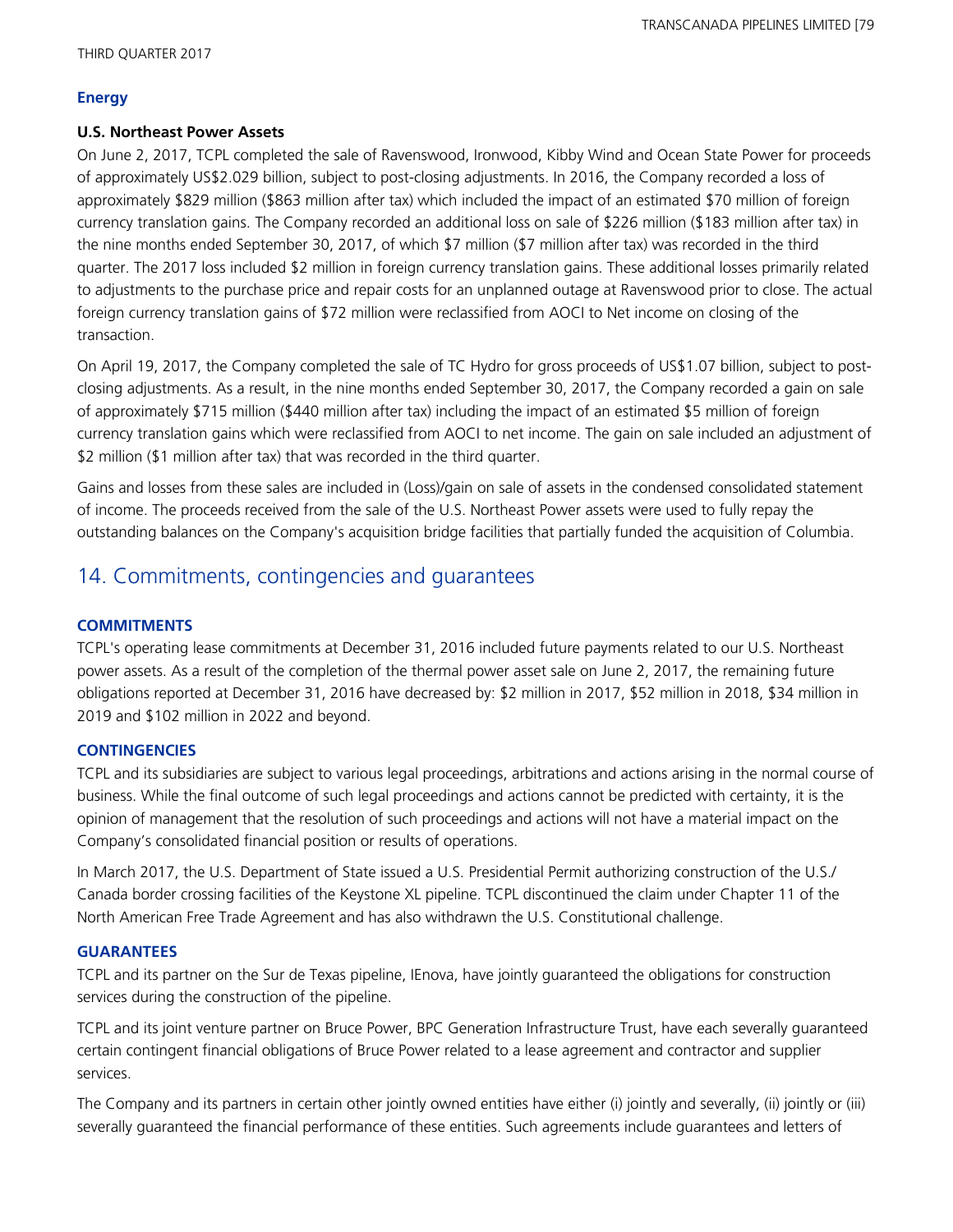credit which are primarily related to delivery of natural gas, construction services and the payment of liabilities. For certain of these entities, any payments made by TCPL under these guarantees in excess of its ownership interest are to be reimbursed by its partners.

The carrying value of these guarantees has been included in other long-term liabilities. Information regarding the Company's guarantees is as follows:

|                                       |                 | at September 30, 2017        |                   | at December 31, 2016         |                          |
|---------------------------------------|-----------------|------------------------------|-------------------|------------------------------|--------------------------|
| (unaudited - millions of Canadian \$) | <b>Term</b>     | <b>Potential</b><br>exposure | Carrying<br>value | <b>Potential</b><br>exposure | <b>Carrying</b><br>value |
| Sur de Texas                          | ranging to 2020 | 397                          | 4                 | 805                          | 53                       |
| <b>Bruce Power</b>                    | ranging to 2018 | 88                           |                   | 88                           |                          |
| Other jointly owned entities          | ranging to 2059 | 105                          | 14                | 87                           | 28                       |
|                                       |                 | 590                          | 19                | 980                          | 82                       |

1 TCPL's share of the potential estimated current or contingent exposure.

# 15. Related Party Transactions

Related party transactions are conducted in the normal course of business and are measured at the exchange amount, which is the amount of consideration established and agreed to by the related parties.

Interest income and other included nil, in the three and nine months ended September 30, 2017, related to inter-affiliate lending to TransCanada (September 30, 2016 - \$5 million and \$16 million).

Interest expense included \$18 million and \$50 million of interest charges, in the three and nine months ended September 30, 2017, as a result of inter-affiliate borrowing (September 30, 2016 - \$16 million and \$22 million).

The following amounts are included in Due to affiliate:

|                                     |                      | 2017                           |                                          | 2016                          |                                          |
|-------------------------------------|----------------------|--------------------------------|------------------------------------------|-------------------------------|------------------------------------------|
| (unaudited millions of Canadian \$) | <b>Maturity Date</b> | Outstanding<br>at September 30 | <b>Effective</b><br><b>Interest Rate</b> | Outstanding<br>at December 31 | <b>Effective</b><br><b>Interest Rate</b> |
| Credit Facility <sup>1</sup>        | Demand               | 2,343                          | $3.2\%$                                  | 2.358                         | 2.7%                                     |

1 TransCanada has an unsecured \$3.0 billion credit facility with TCPL. Interest on this facility is charged at prime rate per annum.

At September 30, 2017, accounts payable and other included \$3 million due to TransCanada (December 31, 2016 - \$19 million).

The Company made interest payments of \$17 million and \$49 million to TransCanada in the three and nine months ended September 30, 2017 (September 30, 2016 - \$14 million and \$20 million).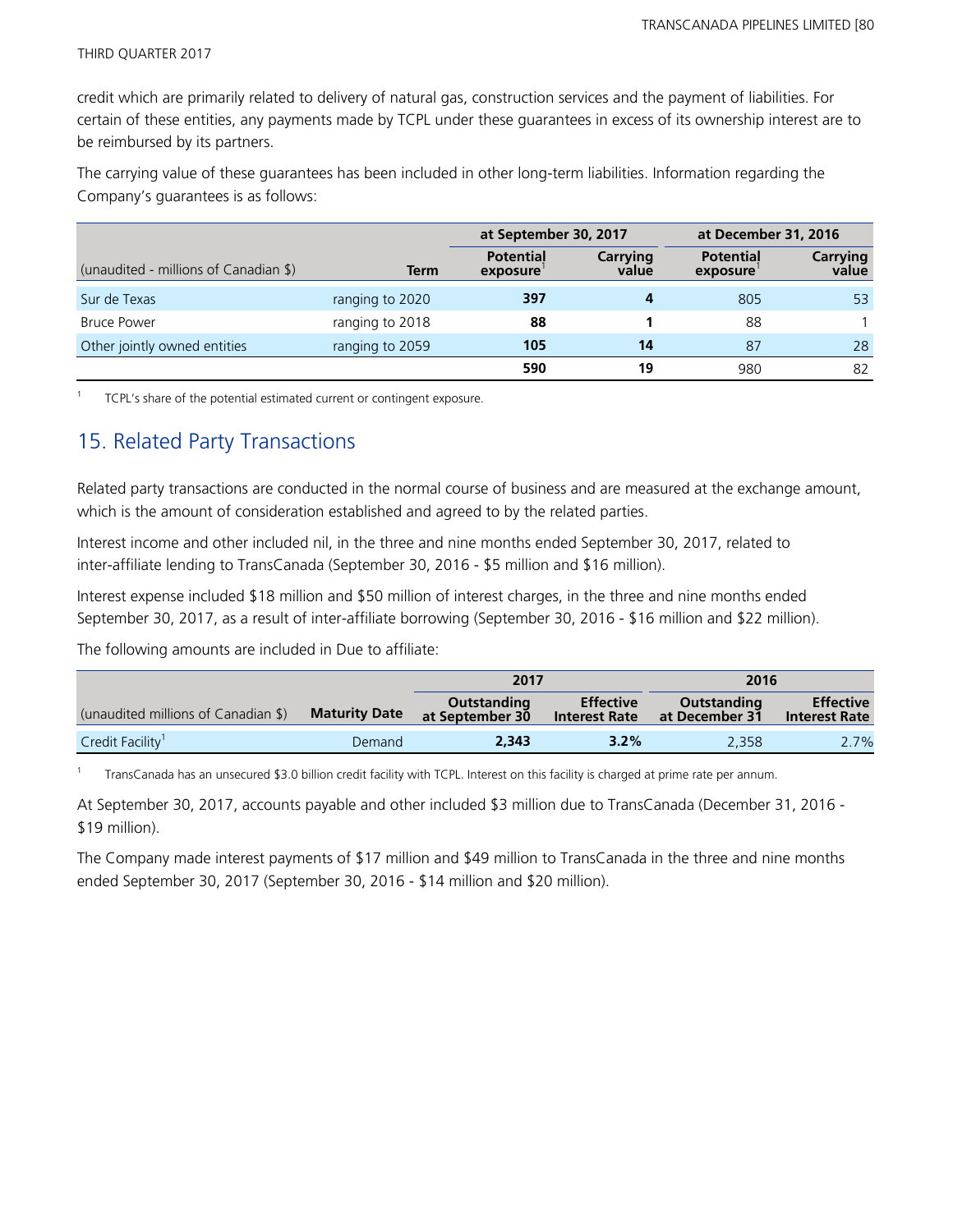# 16. Variable interest entities

The Company consolidates a number of entities that are considered to be VIEs. A VIE is a legal entity that does not have sufficient equity at risk to finance its activities without additional subordinated financial support or is structured such that equity investors lack the ability to make significant decisions relating to the entity's operations through voting rights or do not substantively participate in the gains and losses of the entity.

In the normal course of business, the Company consolidates VIEs in which it has a variable interest and for which it is considered to be the primary beneficiary. VIEs in which the Company has a variable interest but is not the primary beneficiary are considered non-consolidated VIEs and are accounted for as equity investments.

## **Consolidated VIEs**

The Company's consolidated VIEs consist of legal entities where the Company has the power, through voting or similar rights, to direct the activities of the VIE that most significantly impact economic performance including purchasing or selling significant assets; maintenance and operations of assets; incurring additional indebtedness; or determining the strategic operating direction of the entity. In addition, the Company has the obligation to absorb losses or the right to receive benefits from the consolidated VIE that could potentially be significant to the VIE.

A significant portion of the Company's assets are held through VIEs in which the Company holds a 100 per cent voting interest, the VIE meets the definition of a business and the VIE's assets can be used for general corporate purposes. The assets and liabilities of the consolidated VIEs whose assets cannot be used for purposes other than the settlement of the VIE's obligations are as follows:

|                                        | September 30, | December 31,   |
|----------------------------------------|---------------|----------------|
| (unaudited - millions of Canadian \$)  | 2017          | 2016           |
| <b>ASSETS</b>                          |               |                |
| <b>Current Assets</b>                  |               |                |
| Cash and cash equivalents              | 91            | 77             |
| Accounts receivable                    | 56            | 71             |
| Inventories                            | 22            | 25             |
| Other                                  | 8             | 10             |
|                                        | 177           | 183            |
| <b>Plant, Property and Equipment</b>   | 3,552         | 3,685          |
| <b>Equity Investments</b>              | 923           | 606            |
| Goodwill                               | 489           | 525            |
| <b>Intangible and Other Assets</b>     |               | $\mathbf{1}$   |
|                                        | 5,141         | 5,000          |
| <b>LIABILITIES</b>                     |               |                |
| <b>Current Liabilities</b>             |               |                |
| Accounts payable and other             | 80            | 80             |
| Accrued interest                       | 30            | 21             |
| Current portion of long-term debt      | 87            | 76             |
|                                        | 197           | 177            |
| <b>Regulatory Liabilities</b>          | 33            | 34             |
| <b>Other Long-Term Liabilities</b>     | 3             | 4              |
| <b>Deferred Income Tax Liabilities</b> | 13            | $\overline{7}$ |
| Long-Term Debt                         | 3,349         | 2,827          |
|                                        | 3,595         | 3,049          |